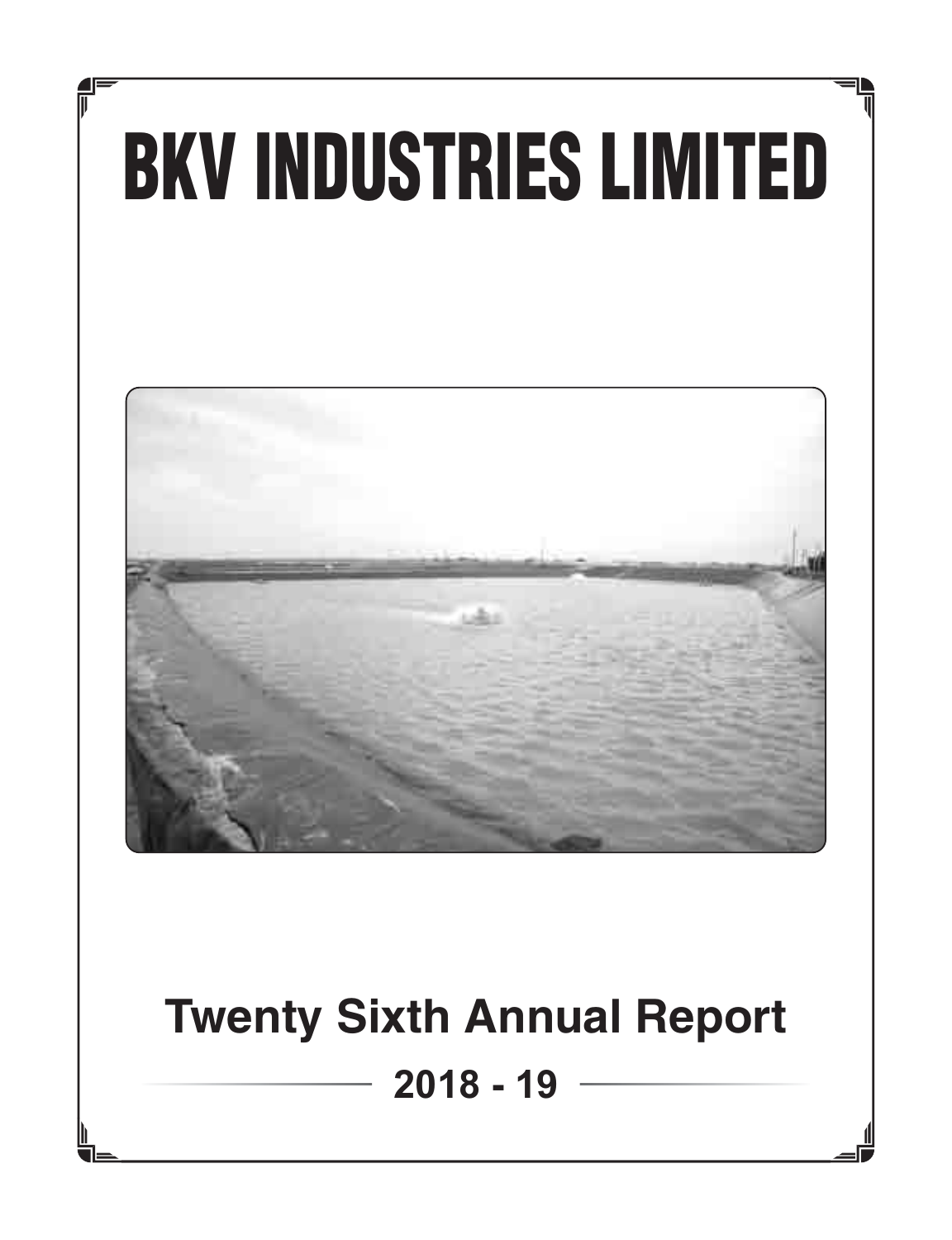#### **BOARD OF DIRECTORS**

| Sri Bommidala Rama Krishna<br><b>Managing Director</b>                                                                                                                                                                                             | Member:                                                                                                                                                | Stakeholders Relationship Committee,<br><b>Share Transfer Committee</b>                                                                            |  |  |
|----------------------------------------------------------------------------------------------------------------------------------------------------------------------------------------------------------------------------------------------------|--------------------------------------------------------------------------------------------------------------------------------------------------------|----------------------------------------------------------------------------------------------------------------------------------------------------|--|--|
| <b>Smt. Bommidala Anitha</b><br>Non Executive Director                                                                                                                                                                                             |                                                                                                                                                        | <b>Chairperson:</b> Stakeholders Relationship Committee,<br>Share Transfer Committee,<br><b>Risk Management Committee</b>                          |  |  |
|                                                                                                                                                                                                                                                    | Member:                                                                                                                                                | <b>Audit Committee</b><br>Nomination & Remuneration Committee                                                                                      |  |  |
| Sri Nellore Dolendra Prasad                                                                                                                                                                                                                        | <b>Chairman:</b>                                                                                                                                       | Nomination & Remuneration Committee                                                                                                                |  |  |
| Non Executive - Independent Director                                                                                                                                                                                                               | Member:                                                                                                                                                | <b>Audit Committee</b>                                                                                                                             |  |  |
| Sri Tunuguntla Rama Krishna<br>Non Executive - Independent Director                                                                                                                                                                                | Chairman:                                                                                                                                              | <b>Audit Committee</b>                                                                                                                             |  |  |
|                                                                                                                                                                                                                                                    | Member:                                                                                                                                                | Nomination & Remuneration Committee,<br><b>Risk Management Committee</b><br>Stakeholders Relationship Committee<br><b>Share Transfer Committee</b> |  |  |
| <b>Mr. B. Virat Vishnu</b>                                                                                                                                                                                                                         |                                                                                                                                                        | Company Secretary & Compliance Officer                                                                                                             |  |  |
| Mr. K. Bhanu Kumar                                                                                                                                                                                                                                 | <b>Chief Financial Officer</b>                                                                                                                         |                                                                                                                                                    |  |  |
| Registered Office: "Bommidala House",<br># 5-87-15/A, Lakshmipuram Main Road,<br>Guntur - 522 007.<br>Phone: +91-863-2355108<br>Fax: + 91-863-2358453<br>CIN: L05005AP1993PLC015304<br>E mail: bkvind@bommidala.co.in<br>Website: bkvindustries.in | <b>Bankers:</b><br>Andhra Bank,<br>150- Guntur Main,<br>Near Gowri Shankar Theatre,<br>Kothapet, Guntur - 522 001.                                     |                                                                                                                                                    |  |  |
| <b>Stock Exchanges:</b>                                                                                                                                                                                                                            |                                                                                                                                                        |                                                                                                                                                    |  |  |
| <b>BSE Limited,</b><br>(Formerly Bombay Stock Exchange Ltd.),<br>Registered Office: Floor 25, PJ Towers.<br>Dalal Street, Mumbai - 400 001.                                                                                                        | 7, Lyons Range,<br>Kolkata - 700 001.                                                                                                                  | The Calcutta Stock Exchange Ltd.,                                                                                                                  |  |  |
| <b>Statutory Auditors:</b>                                                                                                                                                                                                                         | <b>Internal Auditors:</b>                                                                                                                              |                                                                                                                                                    |  |  |
| M/s. Kurapati Subba Rao & Co.,<br><b>Chartered Accountants,</b><br>#7-5-33, Opp. Lane to Gayathri Temple,<br>1st Floor, Near Kalaniketan Mangamur Road,<br>Ongole - 523 002.                                                                       | M/s. Jonnalagadda & Associates,<br>Chartered Accountants,<br>New No:104 (Old No:54),<br>Thiruvalluvarpuram, II Street, Choolaimedu, Chennai - 600 094. |                                                                                                                                                    |  |  |
| <b>Secretarial Auditors:</b>                                                                                                                                                                                                                       |                                                                                                                                                        | <b>Registers &amp; Share Transfer Agents:</b>                                                                                                      |  |  |
| M/s. K. Srinivasa Rao & Co.,<br>Company Secretaries,<br># 6-13-14A,<br>13/3, Arundelpet,<br>Guntur - 522 002.                                                                                                                                      | Hyderabad - 500 032.                                                                                                                                   | M/s. Karvy Fintech (P) Limited,<br>Karvy Selenium Tower B, Plot No: 31 & 32,<br>Gachibowli, Financial District,<br>Nanakramguda, Serilingampally,  |  |  |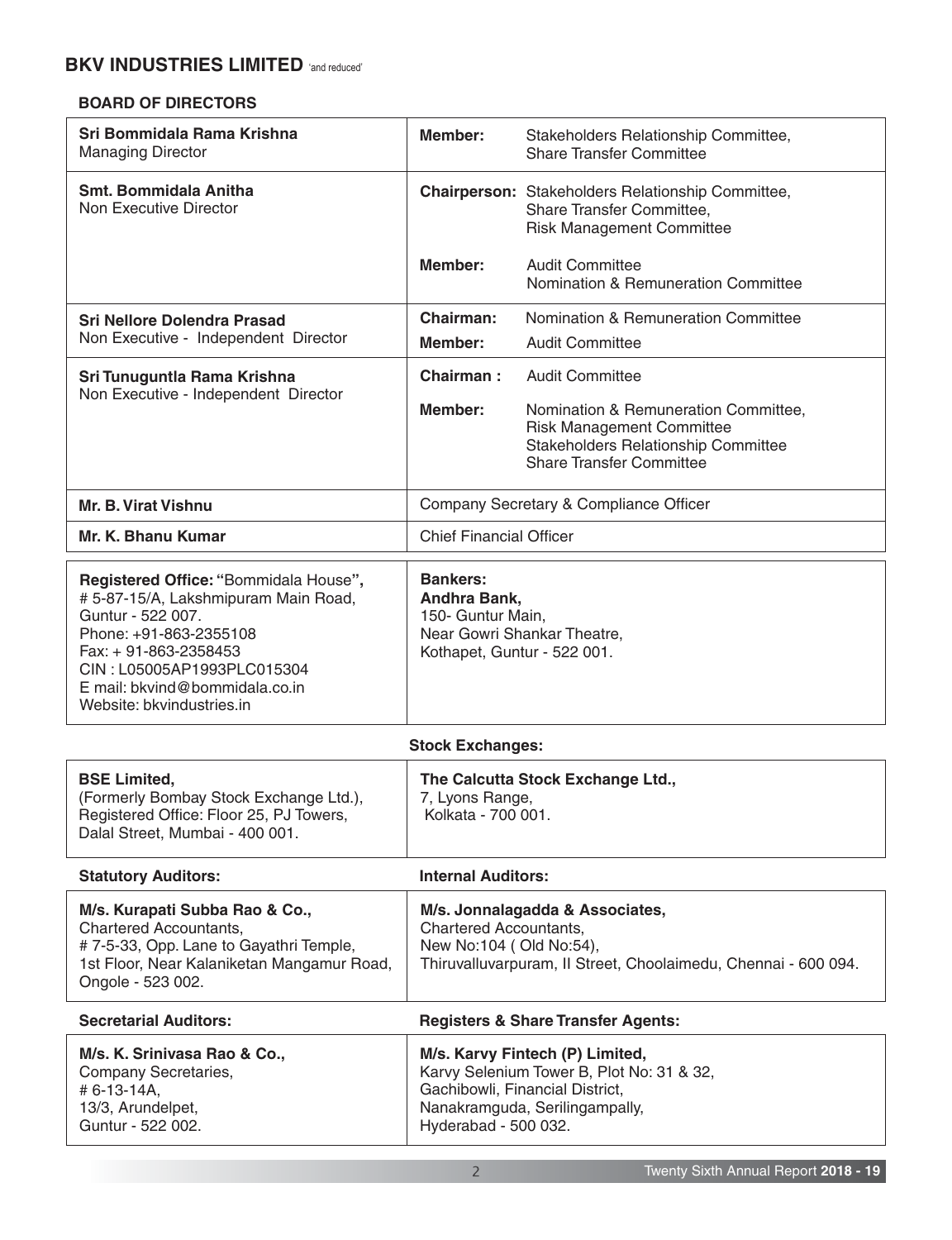#### NOTICE OF THE TWENTY SIXTH ANNUAL GENERAL MEETING

Notice is hereby given that the Twenty Sixth Annual General Meeting of the members of BKV Industries Limited. "and reduced" will be held on Thursday, the  $12<sup>th</sup>$  September, 2019 at 03.30 P.M. at Bommidala Cold Complex, By-pass Road, Lalpuram, Guntur - 522 017 to transact the following business:

#### Ordinary Business:

- 1. To receive, consider and adopt the Standalone Audited Financial Statements of the Company for the year ended<br>31 March, 2019 and together with the reports of the Board of Directors and Auditors there on.
- 2. To appoint a Director in place of Smt. Bommidala Anitha (DIN 00112766), who retires by rotation and being eligible, offers herself for re-appointment.

#### Special Business:

3. To re-appoint, Sri Bommidala Rama Krishna (DIN: 00105030) as a Managing Director and in this regard to consider and, if thought fit, to pass with or without modifications, the following Resolutions as an Ordinary Resolution.

"RESOLVED THAT pursuant to the provisions of Sections 196, 197 and 203 read with Schedule V and other applicable provisions, if any, of the Companies Act, 2013 as amended from time to time thereof and the Articles of Association of the Company, subject to the approval of the Central Government, if necessary, and subject to the approval of shareholders, the consent of the Board be and is hereby accorded to the re-appointment of Sri Bommidala Rama Krishna, as Managing Director of the company, for a period of five years with effect from 10<sup>th</sup> March, 2019 on the terms and conditions contained in an offer letter, a draft copy of the same laid on the table and for the purpose of identification initialed by Chairman hereof."

"RESOLVED FURTHER that the Board be and is hereby authorized to do all the acts and take all such steps as may be necessary, proper or expedient to give effect to this Resolution.

> "By order of the Board of Directors For BKV Industries Limited

#### BOMMIDALA RAMA KRISHNA

**Managing Director** DIN: 00105030

| Place: Guntur    |  |  |  |
|------------------|--|--|--|
| Date: 29.05.2019 |  |  |  |

#### NOTES:

1. A member entitled to attend and vote at the meeting is entitled to appoint a proxy to attend, and vote on a poll, instead of himself / herself and such proxy need not be a Member of the company. The proxy form is enclosed which should be deposited at the Registered Office of the Company duly completed and signed, not later than 48 hours before the commencement of the Meeting. Proxies submitted on behalf of limited companies, societies, etc., must be supported by appropriate resolutions/authority, as applicable.

 A person can act as proxy on behalf of Members not exceeding fifty (50) and holding in the aggregate not more than 10% of the total share capital of the Company carrying voting rights. In case a proxy is proposed to be appointed by a Member holding more than 10% of the total share capital of the Company carrying voting rights, then such person shall not act as a proxy for any other person or shareholder.

- 2. The Register of Members and Share Transfer Books of the Company will remain closed from 06<sup>th</sup> September, 2019 to12<sup>th</sup> September 2019 (both days inclusive).
- 3. An explanatory statement pursuant to Section 102 of the Companies Act 2013, relating to special business to be transacted at the meeting is annexed hereto.
- 4. Members holding shares in physical form are requested to intimate any change in the address to the Company or to the Registrar & Share Transfer Agents M/s. Karvy Fintech (P) Ltd. Members holding shares in dematerialized form are requested to notify any change in address to their respective Depository Participants (DPs).
- 5. Members are requested to handover admission slip duly signed in accordance specimen signature registered with the company for admission at the meeting hall.
- 6. Members holding shares in electronic mode are requested to keep their e-mail addresses updated and intimate immediately any change in their address, bank mandates to their Depository Participants. Members holding shares in physical mode are also requested to update their e-mail addresses, advise any change in their address, bank mandates by writing to Karvy Fintech Pvt. Ltd., (Karvy). Karvy Selenium Tower B, Plot number 31 & 32, Financial District, Gachibowli, Hyderabad - 500 032 quoting their folio number(s).
- 7. Brief resume of Smt. Bommidala Anitha (DIN: 00112766), nature of her expertise in specific functional areas, names of companies in which she holds directorships and Memberships/Chairmanships of Board Committees, shareholding and relationships between directors interse as stipulated under Regulation 36(3) of the SEBI Listing Obligations and Disclosure Requirements Regulations, 2015 is annexed to this notice.
- 8. As per the provisions of section 72 of the Companies Act, 2013 and rule 19(1) of the Companies (Share Capital and Debentures) Rules 2014, Members holding shares in single name are advised to avail to facility of nomination in respect of shares held by them. Members holding shares, physical form may file nomination in the prescribed SH-13 with the Company's Registrar and Transfer Agent. In respect of shares held in d-mat form, the nomination form may be filed with the respective Depository Participant.
- 9. In terms of the SEBI (Listing Obligations & Disclosure Requirements) Regulations 2015 (SEBI (LODR) Regulations, 2015), securities of listed companies can only be transferred in dematerialized form with affect from April 1, 2019. In the view of above, members are advised to dematerialize shares held by them in physical form.
- 10. Relevant documents referred to in the proposed resolutions are available for inspection at the Registered office of the Company during business hours on all days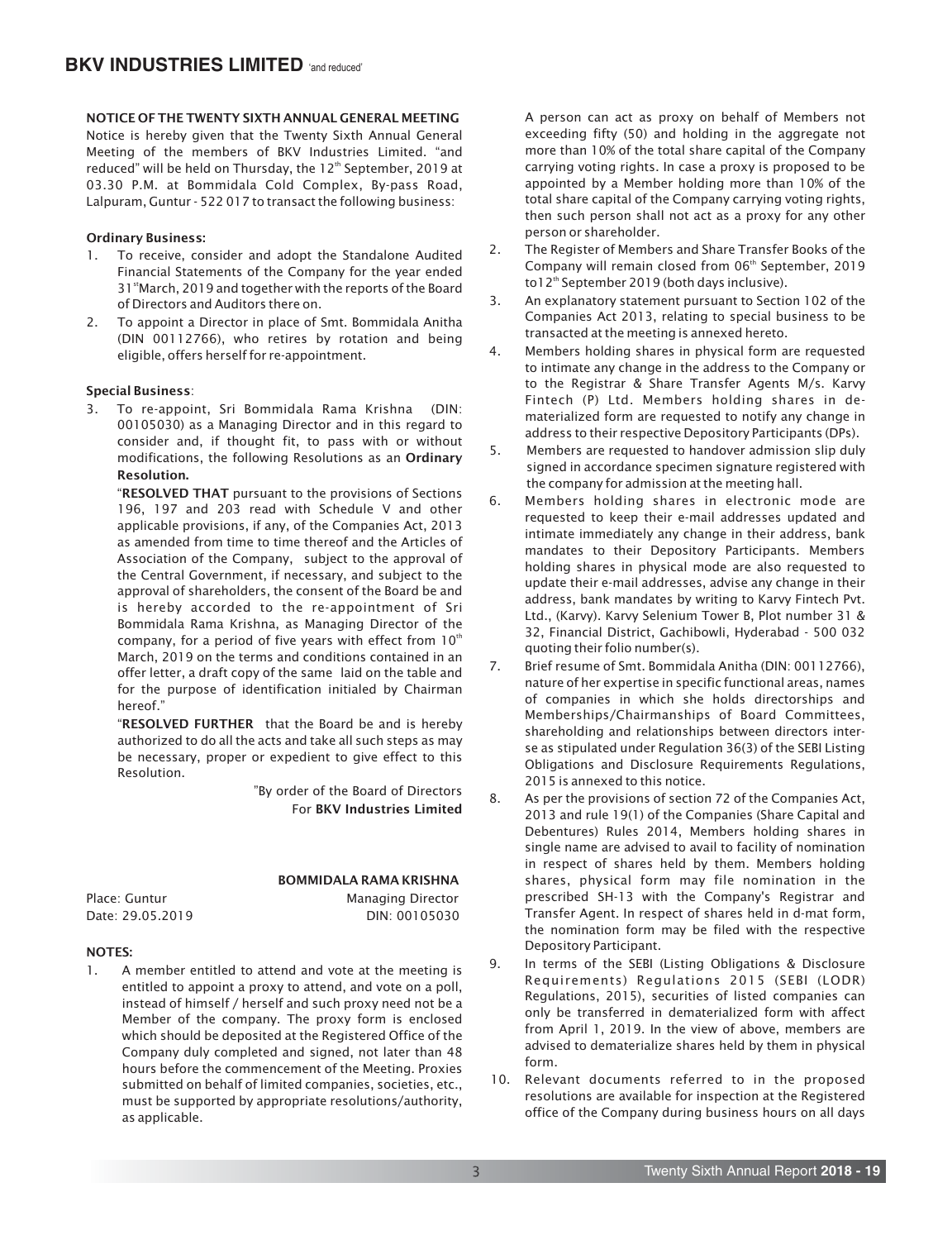except Saturdays, Sundays and Public holidays up to the date of the Annual General Meeting. The Register of Directors and Key Managerial Personnel and their shareholding maintained under Section 170 of the Companies Act, 2013 and Register of Contracts or arrangements in which Directors are interested maintained under Section 189 of the Companies Act, 2013 will be available for inspection by the members at the Annual General Meeting.

- 11. Pursuant to Section 108 and other applicable provisions, if any, of the Companies Act, 2013 and the Companies (Management and Administration) Rules, 2014, as amended from time to time, and Regulation 44 of the SEBI Listing Obligations And Disclosure Requirements Regulations, 2015, the Company is pleased to provide its members the facility to exercise their right to vote on resolutions proposed in the notice of the twenty sixth Annual General Meeting (AGM) by electronic means the business may be transacted through e-voting services provided by our Share Transfer Agents of Karvy Fintech Private Limited, Hyderabad. The instructions for members for voting are given in separate note enclosed to this report.
- 12. Pursuant to Regulations 36 (1) & 44 of the SEBI (LODR) Regulations, 2015 and Sections 20, 101, 108 and 136 of the Companies Act, 2013, electronic copy of Annual Report and this Notice inter-alia indicating the process and manor of e-voting along with Attendance Slip and Proxy form are being sent by e-mail to those shareholders whose e-mail addresses have been made available to be Company / Depository Participants.
- 13. Additional Information with respect to Item No. 2 if this Notice, under regulation 36(3) of SEBI (LODR) Regulations regarding re-appointment of Director:

Smt. Bommidala Anitha (DIN 00112766) retires by rotation as Non-Executive Director of the Company. She is not disqualified from being appointed as a Director in terms of Section 164 of the Act and has given her consent to act as a Director.

Additional information of Smt. Bommidala Anitha pursuant to SEBI (LODR) Regulations, 2015 and Listing Agreement executed with Stock Exchanges is given below:

Brief resume: Smt. Bommidala Anitha W/o Bommidala Rama Krishna, aged 51 years resident of Guntur and she is a Law Graduate and underwent training in Personnel Management.

Nature of Expertise: She has rich experience and knowledge in areas like, legal, banking and HR related activities. Her knowledge of legal aspects will be considerable assistance to the management in complying with various Government and Other Rules, Procedures and Regulations.

Relationship between Directors: Smt. Bommidala Anitha is wife of Bommidala Rama Krishna, Managing Director of the company.

Membership in Other Listed Entity Board's: Smt. Bommidala Anitha is not a Director in the Board of any other listed Company.

 Shareholding: She is having shareholding of 2.63%. Other Information: She is Chairperson of Share Transfer Committee, Risk Management Committee and Stake Holders Relationship Committee. She is also a member in Audit Committee, Nomination & Remuneration Committee. Sri Bommidala Rama Krishna and Smt. Bommidala Anitha are interested in the resolution.

14. The following explanatory statement sets out all material facts relating to Item No. 3 of Notice in accordance with Section 102 of the Companies Act, 2013:

The Board of Directors of your Company ("the Board") at its meeting held on  $02<sup>nd</sup>$  March 2019 approved on the recommendation of the Nomination and Remuneration Committee, re-appointed Sri Bommidala Rama Krishna "DIN 00105030) as Managing Director of the Company for a period of 5 years commencing from 10th March 2019 upto 9th March 2024, subject to the approval of the members. The draft Agreement proposed to be entered into with the Sri Bommidala Rama Krishna contains the following terms:

#### REMUNERATION

In accordance with Schedule V of the Companies Act, 2013, wherein in any financial year during the currency of tenure of Managing Director, the company has no profits or its profits are inadequate, subject to the ceiling as specified in Schedule V of the Companies Act, 2013 from time to time and subject to the approval of Central Government, if required, the remuneration of the Chairman cum Managing Director by way of salary or perquisites or commission or all shall not exceed the following limits:

#### SALARY:

Rs. 50,000/- per month or Rs. 6,00,000/- per annum including dearness and other allowances.

#### PERQUISITES:

In addition to the above salary, the Managing Director shall be entitled for the following perquisites broadly classified as below.

The total amount of perquisites shall not exceed Rs. 6,00,000/- per annum, or an amount equivalent to the annual salary, whichever is less:

#### CATEGORY -A

a) Medical expenses:

Expenses incurred by the Managing Director and his family subject to a ceiling of one month's salary or three months' salary over a period of three years.

- b) Leave Travel Assistance: For the Managing Director and his family once in a year in accordance with any rules specified by the company.
- c) Club Fees: Fees of clubs' subject to a maximum of two clubs. This will not include admission fees and Life membership fees.
- d) Personal Accident Insurance: Premium not exceeding Rs. 5,000/- per annum.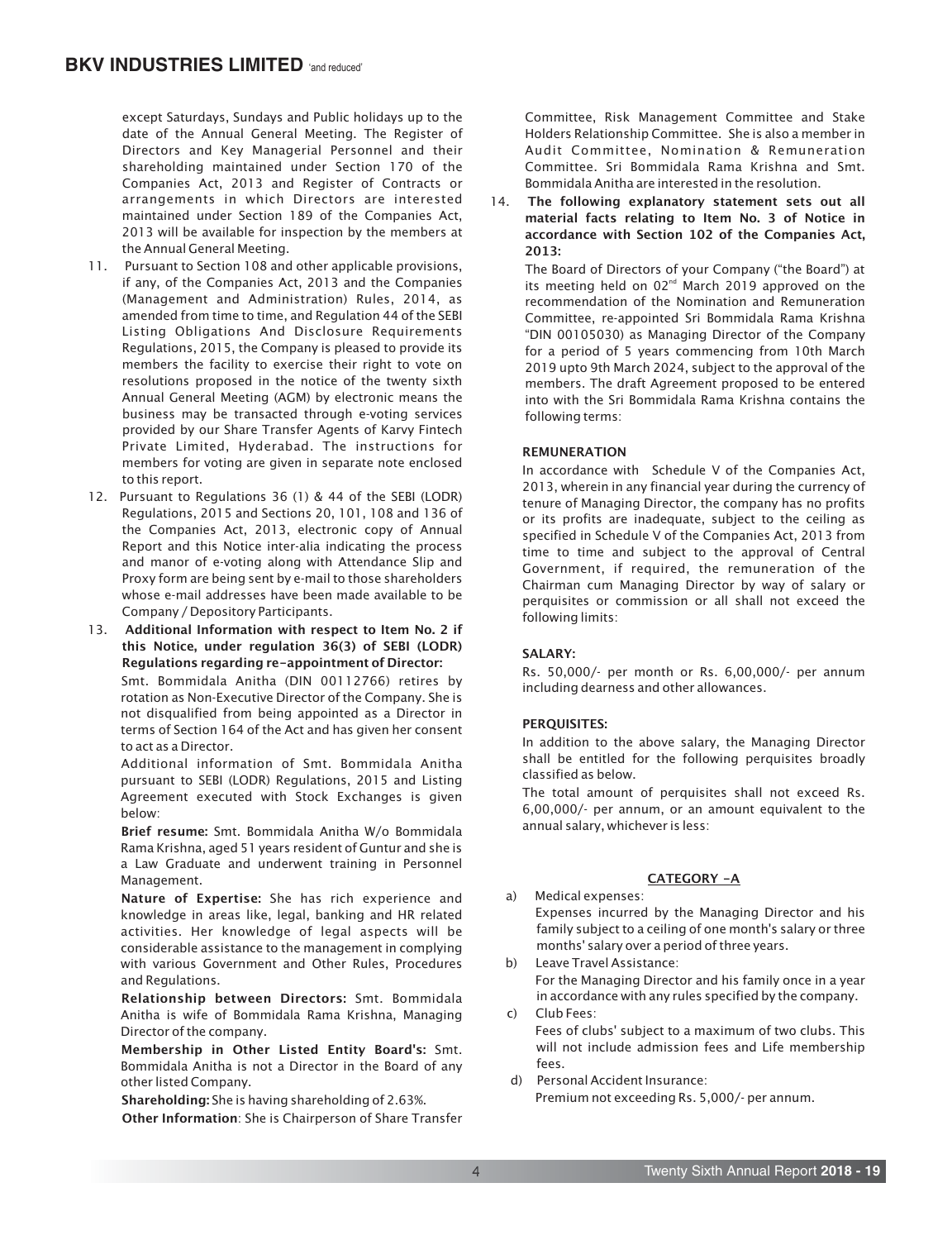Explanation:

For the purpose of category A, Family, means spouse, the dependent children and dependent parents of the Managing Director.

#### CATEGORY -B

- I) Contribution to Provident Fund, Superannuation fund, or Annuity fund to the extent either singly or put together not taxable under the Income Tax Act, 1961 and he shall be entitled for a gratuity not exceeding half a month's salary for each completed year of service.
- ii) He shall be entitled for the encashment of leave at the end of his tenure, in accordance with the company's rules.

#### CATEGORY-C

He shall be provided with a car for use on company's business and telephone at residence. However, personal long distance calls on telephone and use for car for private purpose shall be paid by him to the company.

Sri Bommidala Rama Krishna is a post graduate in business administration from Jackson State University, Mississippi, USA and had experience of more than 30 years in the fields of Tobacco, Shrimp Culture, Hospitality Services and Merchandise goods Industries with wide business contracts and administrative capabilities. The Board believes that Sri Bommidala Rama Krishna by using his vast experience, expertise and knowledge would turn the Company into a profitable one.

Sri Bommidala Rama Krishna has given his consent to the reappointment. He satisfies all the conditions specified in Section 196(3) and part I of schedule V to the Companies Act, 2013. He

is not disqualified from being appointed as Director in terms of Section 164 of the Companies Act, 2013.

The Board of Directors of the company be and are hereby authorized to accept any modification/s to the said remuneration (not being modification/s more advantageous) to Sri Bommidala Rama Krishna as may be required by the Central Government if necessary and agreed to by Board of Directors and Sri Bommidala Rama Krishna.

He shall not retire as Director by rotation during the tenure of his Managing Directorship.He shall oversee the day to day affairs of the Company subject to the superintendence of the Board. Since such re appointment requires confirmation of the shareholders by way of resolution in General Meeting the approval of the shareholders is sought.

Sri Bommidala Rama Krishna and Smt. Bommidala Anitha are interested in the resolution.

Your directors commend the proposed resolution for approval of the members.

> By order of the Board of Directors For BKV Industries Limited

BOMMIDALA RAMA KRISHNA Managing Director

DIN: 00105030

(Rs. In Lakhs)

Place: Guntur Date: 29.05.2019

# BOARD'S REPORT

Your Directors have pleasure in presenting you the Twenty Sixth Annual Report together with Audited Financial Statements for the year ended 31st March, 2019.

#### FINANCIAL PERFORMANCE OF THE COMPANY

| (RS. IN LAKNS)                                                                                       |                                     |                                     |  |
|------------------------------------------------------------------------------------------------------|-------------------------------------|-------------------------------------|--|
| <b>Particulars</b>                                                                                   | For the year<br>ended<br>31/03/2019 | For the year<br>ended<br>31/03/2018 |  |
| Sales & Other Income                                                                                 | 33.42                               | 33.45                               |  |
| Profit/(Loss) before interest and Depreciation                                                       | (21.72)                             | 2.20                                |  |
| Less: Finance Cost                                                                                   | 0.39                                | 0.86                                |  |
| Less: Depreciation and Amortisation expenses                                                         | 0.85                                | 1.04                                |  |
| Profit before Exceptional items& Taxes                                                               | (22.96)                             | 0.30                                |  |
| <b>Exceptional Items</b>                                                                             |                                     |                                     |  |
| Profit after Exceptional Items & Taxes                                                               | (22.96)                             | 0.30                                |  |
| Less: Tax expenses                                                                                   | $\overline{\phantom{a}}$            |                                     |  |
| Profit / (Loss) after tax                                                                            | (22.96)                             | 0.30                                |  |
| Other Comprehensive Income / (Loss)<br>(Includes Revaluation Gain on Free Hold Land Rs. 65.19 Lakhs) | (0.63)                              | 66.04                               |  |
| Total Comprehensive Income/(Loss) attributable to the owners of the company                          | (23.59)                             | 66.34                               |  |
| Less: Appropriations                                                                                 |                                     |                                     |  |
| Closing Balance (Including Other Comprehensive Income) for the year                                  | (23.59)                             | 66.34                               |  |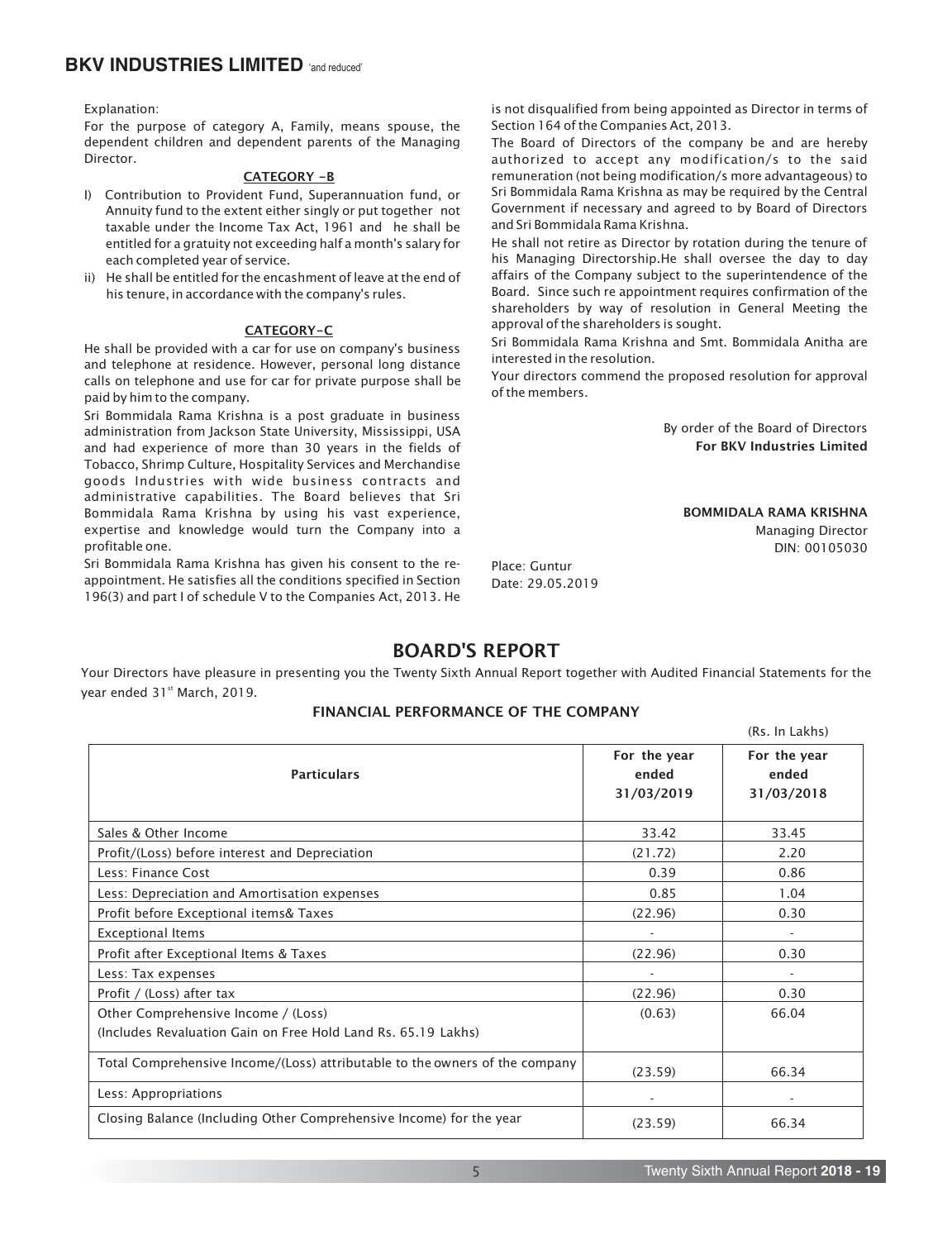#### RESULTS OF OPERATIONS AND STATE OF COMPANY AFFAIRS:

The Aqua Farm situated at Isakapalli was given on lease during July, 2013 for seven years. Operating in volatile and uncertain environment at that time, the company had given the farm on long term lease, earned a gross income of Rs. 33.42 lakhs including Income, Other Income and incurred a Net Loss of Rs. 23.59 lakhs (Including income considered under Other Comprehensive Income/(Loss)). Company is awaiting the operating lease to get completed to consider carrying on the operations.

#### DIVIDEND AND RESERVES

In view of considerable accumulated losses and marginal income no dividend is declared and not transferred any amount to reserves.

#### SUBSIDIARIES AND JOINT VENTURES

The company does not have any subsidiary.

#### PARTICULARS REGARDING ENERGY CONSERVATION etc.:

The information relating to conservation of energy, technology absorption and foreign exchange earnings and outgo pursuant to Section 134(3) of the Companies Act, 2013 read with Rule 8 of the Companies (Accounts) Rules, 2014 is given in Annexure V to this Report.

#### CHANGES AMONG DIRECTORS AND KEY MANAGERIAL **PERSONNEL**

Re-Appointment of Non-Executive Director in 26<sup>th</sup> Annual General Meeting.

During the year Smt. Bommidala Anitha (DIN: 00112766), Nonexecutive Woman Director was re-appointed as Director in 25<sup>th</sup> Annual General Meeting.

#### Retire by Rotation

In accordance with the provisions of Section 152 of the Companies Act, 2013 read with the Articles of Association of the Company, Smt. Bommidala Anitha (DIN: 00112766), Nonexecutive Woman Director liable to retire by rotation at the forthcoming Annual General Meeting and being eligible, offers herself for re-appointment as Director. The Board recommends her appointment. A brief resume of her and other relevant information have been furnished in the notice convening the AGM.

During the year Mr. Virat Vishnu has been appointed as a Company Secretary and Compliance Officer with effect from 1.10.2018.

During the year Mr. K. Bhanu Kumar has been appointed as a Chief Financial Officer with effect from 20.9.2018.

#### Board and Committee Meetings

The Board met 7 times during the financial year 2018-19, the details of which are given in the Corporate Governance Report.

#### Committees of the Board

The details of all the Committees along with their composition, terms of reference and meetings held during the year are provided in the "Report on Corporate Governance" forming part of this Annual Report.

#### Board evaluation of its own performance:

The Board has carried out an evaluation of its own performance, the performance of Committees of the Board, namely, Audit Committee, Risk Management Committee, Stakeholders Relationship Committee and Nomination and Remuneration Committee and also the directors individually. The manner in which the evaluation was carried out and the process adopted has been mentioned in the Corporate Governance Report.

#### Policy for selection and appointment of Directors, Senior Management and their remuneration:

The Board, on the recommendation of the Nomination & Remuneration Committee, has framed a policy for selection and appointment of Directors, Senior Management and their remuneration and also framed the criteria for determining experience, qualifications, positive attributes and independence of directors.

#### Declaration Given by Independent Directors:

All the Independent Directors viz., Sri Tunuguntla Rama Krishna (DIN:02324865) and Sri Nellore Dolendra Prasad (DIN:01816366) have submitted declarations confirming that they continued to meet the criteria of independence as prescribed under Section 149(6) of the Companies Act, 2013 and SEBI (LODR) Regulations, 2015.

#### PARTICULARS OF LOANS, GUARANTEES OR INVESTMENTS UNDER SECTION 186 OF COMPANIES ACT, 2013.

During the financial year 2018-19, the Company has not given any guarantees/loan or made any investments. However during the year, the company has repaid an amount of Rs. 5.25 Lakhs<br>due as on 31<sup>st</sup> March, 2018, but received Rs. 32.45 Lakhs interest free loan during the year, out of which Rs. 4.25 Lakhs was repaid to Mr. Bommidala Rama Krishna, Managing Director, leaving a balance of Rs. 27.95 lakhs payable as at 31<sup>st</sup> March, 2019.

#### PARTICULARS OF EMPLOYEES:

The information required pursuant to Section 197 of the Companies Act, 2013 read with Rule 5 of the Companies (Appointment and Remuneration of Managerial Personnel) Rules, 2014 is given in Annexure VII to the Board of Directors report

#### AUDITORS AND AUDITOR'S REPORT

#### Statutory Auditors:

M/s. Kurapati Subba Rao & Co., Chartered Accountants (Firm Regn.No:001618S) was appointed as Statutory Auditors of your<br>Company at the Annual General Meeting held on 06"September 2017, for a term of five consecutive years. As per the provisions of Section 139 of the Companies Act, 2013, the appointment of Auditors is required to be ratified by Members at every Annual General Meeting. But in accordance with the Companies Amendment Act, 2017, enforced on 7th May, 2018 by the Ministry of Corporate Affairs, the appointment of Statutory Auditors is not required to be ratified at every Annual General Meeting. The Report given by the Auditors on the financial statement of the Company is part of this Report.

There has been no qualification, reservation, adverse remark or disclaimer given by the Auditors in their Report.

Fraud reported by the Auditor under Section 143(12): Nil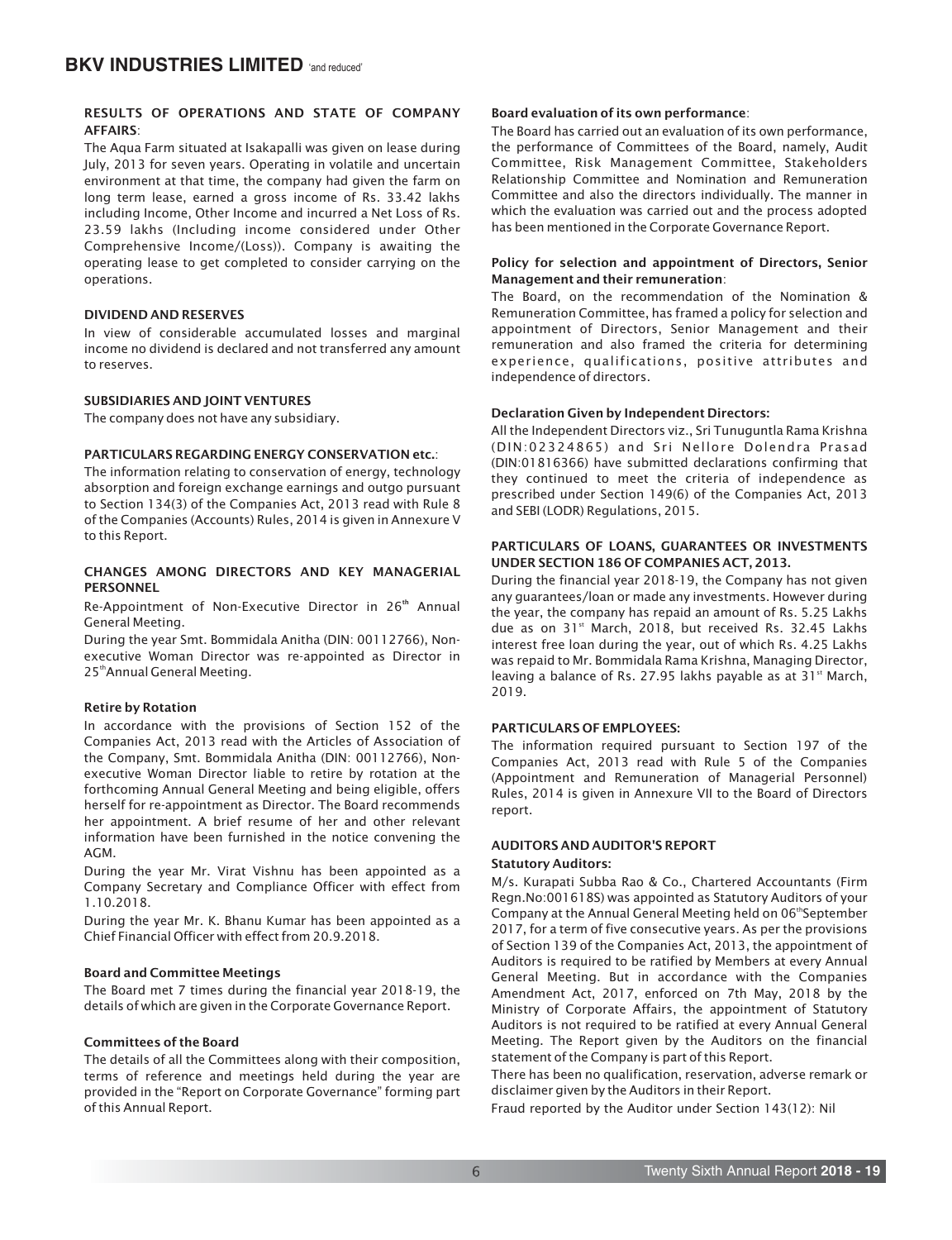#### EXPLANATION FOR AUDITORS EMPHASIS OF MATTER:

Regarding the preparation of accounts ongoing concern basis, the notes in Independent audit report is self-explanatory and the company had given the farm on long term lease and got steady income and been able to meet its operational expenses.

| <b>SECRETARIAL AUDIT:</b>                    |                  |
|----------------------------------------------|------------------|
| Cost of Audit                                | - Not Applicable |
| Maintenance of Cost Records - Not Applicable |                  |

Pursuant to the provisions of Section 204 of the Companies Act, 2013 read with the Companies (Appointment and Remuneration of Managerial Personnel) Rules, 2014, the Company has appointed M/s K. Srinivasa Rao & Co, Company Secretaries, as the Secretarial Auditors to undertake the Secretarial Audit of the Company. The Report of the Secretarial Audit is given in Annexure-III to this Report. There were no qualifications, reservations or adverse remarks given by Secretarial Auditor.

There were no qualifications, reservations or adverse remarks given by Secretarial Auditors except the following:

*1. Noncompliance of section 203 of the Companies Act, 2013 and regulation 6 of SEBI (LODR) Regulations 2015, in respect of non-appointment of the Company Secretary for a period up to 30.09.2018.*

*2. Noncompliance of section 203 regarding non-appointment of CFO by the board with in a period of six months from the date i.e 25.01.2016 of such vacancy for a period up to 19.09.2018.*

Board Clarification on Secretarial Auditor qualifications: The Board has made utmost effort from time to time, for appointment of the Company Secretary & Chief Financial Officer, as KMPs but not able to appoint them due to lack of suitable Candidates to the profile of the Company in terms of work location, job profile and remuneration . During the year the company has appointed *Company Secretary with effect from 01.10.2018 and* the company has appointed *a chief financial officer with effect from 20.09.2018.*

#### RISK MANAGEMENT:

The Company has put in place a mechanism to identify, assess, monitor and mitigate various risks to its key business objectives. Major risks identified by the business and functions are systematically addressed through mitigating actions on a continuing basis. The Company has formulated a Risk Management Policy which is also available on the Company's website at www.bkvindustries.in

#### INTERNAL FINANCIAL CONTROLS:

The Company has adequate Internal Financial Controls with proper checks to ensure that transactions are properly authorized, recorded and reported apart from safeguarding its assets. These systems are reviewed and improved on a regular basis. It has a comprehensive budgetary control system to monitor revenue and expenditure against approved budget on an ongoing basis.

The internal auditors of the Company review the controls across the key processes and submits reports periodically to the Management and significant observations are also presented to the Audit Committee for review. Follow up mechanism is in place to monitor the implementation of the various recommendations.

#### CORPORATE SOCIAL RESPONSIBILITY (CSR) INITIATIVES:

Section 135 of the Companies Act, 2013 provides the threshold limit for applicability of the CSR to a Company i.e. (a) net worth of the Company to be '500 crore or more; or (b) turnover of the company to be '1,000 crore or more; or (c) net profit of the company to be '5 crore or more. As the Company does not fall under any of the threshold limits given above, the provisions of Section 135 are not applicable to the Company.

#### RELATED PARTY TRANSACTIONS

All contracts/arrangements/transactions entered into during the financial year with the related parties were on arm's length basis and were in the ordinary course of business. Section 188(1) of the Companies Act, 2013 exempts related party transactions that are in the ordinary course of business and are on arm's length basis. The Board of Directors and the Audit Committee have also approved the said related party transactions.

There are no materially significant related party transactions with the promoters, Directors, Key Managerial Personnel or other designated persons which may have a potential conflict with the interest of the Company at large. The policy on dealing with Related Party Transactions as approved by the Board is available at the investors section of the Company's website at www.bkvindustries.in

The particulars of contracts/arrangements entered into by the Company with related parties as required to be disclosed are given in AOC-2 as Annexure IV to this Report.

#### CORPORATE GOVERNANCE:

During the year your company followed best corporate governance practices and the same will also be continued in forthcoming years.

#### MANAGEMENT DISCUSSION AND ANALYSIS:

The Management Discussion and Analysis Report for the year under review, as stipulated under Regulation 34 of the SEBI (LODR) 2015, Regulations, given in Corporate Governance Report, which is the part of this Annual Report.

#### TRANSFER TO THE INVESTOR EDUCATION AND PROTECTION FUND:

The company has not declared any dividend till date from inception therefore there were no funds which were required to be transferred to Investor Education and Protection Fund (IEPF).

#### EXTRACT OF THE ANNUAL RETURN

The details of the extract of the Annual Return in Form MGT-9 are given in Annexure- VI to this Report.

#### DISCLOSURES:

#### Vigil Mechanism & Whistle Blower Policy

The Company has a vigil mechanism and a whistle blower policy. The same has been posted on the Company's website and the details of the same are given in the Corporate Governance Report.

#### STOCK EXCHANGES:

As per the requirement of SEBI Listing Regulations, the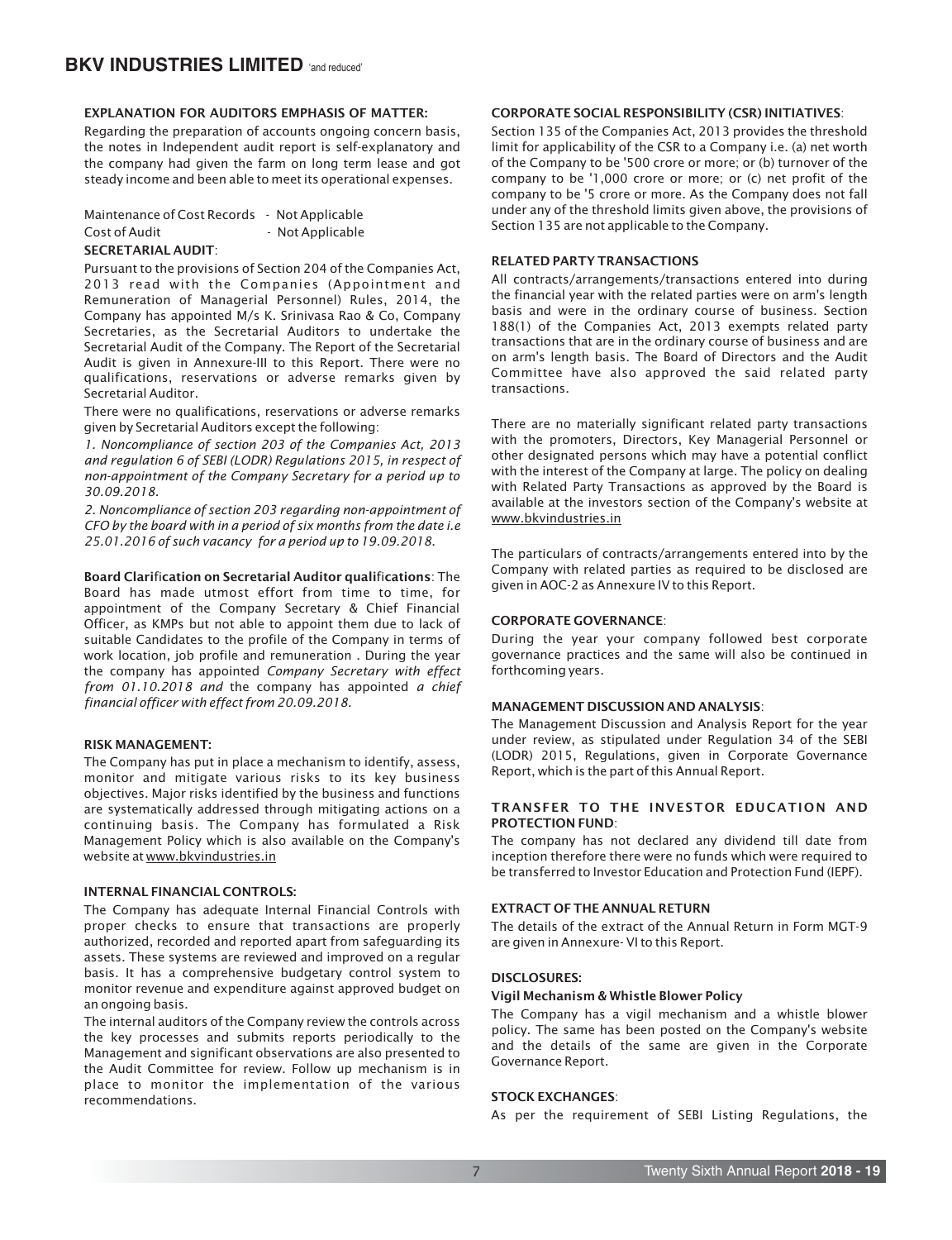Company declares that its securities are listed on the Stock Exchanges of Mumbai& Kolkata. The company confirms that it has paid annual listing fees to the Stock Exchange of Mumbai & Kolkata for the Year 2018-19. However, in the case of Kolkata Stock Exchange, the shares are listed under "suspension" without any intimation to the Company, though company had sent all the resolutions for delisting in 2007 & 2014, and in view of clarification to be received from Calcutta Stock Exchange.

#### DIRECTOR'S RESPONSIBILITY STATEMENT:

Pursuant to the provisions contained in Section 134(3) of the Companies Act, 2013, your Directors to the best of their knowledge and belief and according to information and explanations obtained from the management, confirm that:

- i) In the preparation of the annual accounts for the financial year ended March 31, 2019, the applicable accounting standards have been followed and there are no material departures from the same.
- ii) The Directors have selected such accounting policies and applied them consistently and made judgments and estimates that are reasonable and prudent so as to give a true and fair view of the state of affairs of the Company as at March 31, 2019 and of the cash flows and loss of the Company for the year ended on that date;
- iii) The Directors have taken proper and sufficient care for the maintenance of adequate accounting records in accordance with the provisions of the Companies Act, 2013 for safeguarding the assets of the Company and for preventing and detecting fraud and other irregularities;
- iv) The Directors have prepared the Annual Accounts on a going concern basis.
- v) The Directors have laid down proper internal financial controls to be followed by the Company relevant to its nature of operations and such controls are adequate and operating effectively.
- vi) The Directors have devised proper systems to ensure compliance with the provisions of all applicable laws and that such systems are adequate and operating effectively.

#### GENERAL:

Your Directors state that no disclosure is required in respect of the following items as there were no transactions on these items during the year under review:

- 1. Details relating to deposits covered under Chapter V of the Companies Act, 2013.
- 2. Issue of equity shares with differential rights as to dividend, voting or otherwise.
- 3. Issue of shares (including sweat equity shares) to employees of the Company under any scheme.
- 4. No orders were passed by the Regulators or Courts or Tribunals which impact the going concern status and the Company's operations in future.

#### Material Changes and commitments, if any, a**ff**ecting the Financial position of the company which has occurred between the end of the Financial year of the company to which the Financial statements relate and the date of the report:

No Material Changes and commitments affecting the financial position of the company occurred for a period which the financial statements relate and the date of the report.

#### UNSECURED LOANS RECEIVED FROM DIRECTORS DURING THE YEAR 2018-19:

During the year 2018-19, The Company has received the following loans from the following Directors.

| S.No | Name of the Director   | <b>Amount Received</b><br>during the year (Net) |  |
|------|------------------------|-------------------------------------------------|--|
|      | Bommidala Rama Krishna | 27,95,000.00                                    |  |

#### SECRETARIAL STANDARDS:

The Directors have devised proper systems and processes for complying with the requirements of applicable Secretarial Standards issued by the Institute of Company Secretaries of India and that such systems were adequate and operating effectively.

#### DISCLOSURES PERTAINING TO THE SEXUAL HARASSMENT OF WOMEN AT WORKPLACE (PREVENTION, PROHIBITION AND REDRESSAL) ACT, 2013

Your directors confirm that the Company has adopted a policy for prevention of Sexual Harassment of Women at workplace and has set up Committee for implementation of said policy. Your directors confirmed that the Company has complied with provisions relating to the constitution of Internal Complaints Committee under the Sexual Harassment of Women at Workplace (Prevention, Prohibition and Redressal) Act, 2013.During the year Company has not received any complaint of harassment.

#### CHANGES IN THE NATURE OF THE BUSINESS

There was no change in the nature of the business of the Company during the financial year ended 31<sup>st</sup> March, 2019.

#### PERSONAL RELATIONS AND APPRECIATION:

The Directors gratefully acknowledge all stakeholders of the Company viz., lessee, members, employees, stock exchanges and banks for their support during the year. Your directors hereby place on record their appreciation for the services rendered by the staff of the Company for their hard work, dedication and commitment.

> By order of the Board of Directors For BKV Industries Limited

BOMMIDALA RAMA KRISHNA

 Managing Director DIN: 00105030

Place: Guntur Date: 29.05.2019

#### MANAGEMENT DISCUSSION & ANALYSIS

#### A. INDUSTRY, STRUCTURE, DEVELOPMENT AND OUTLOOK:

India emerged the world's top supplier of shrimps in 2017-18 with an output of 6 lakh tonnes. Shrimp production in the country, after showing a consistent growth in the last decade, is likely to drop by 10 to 15% this year as low prices and fear of spread of diseases among shrimps have forced aquaculture farmers to cut production in the farms.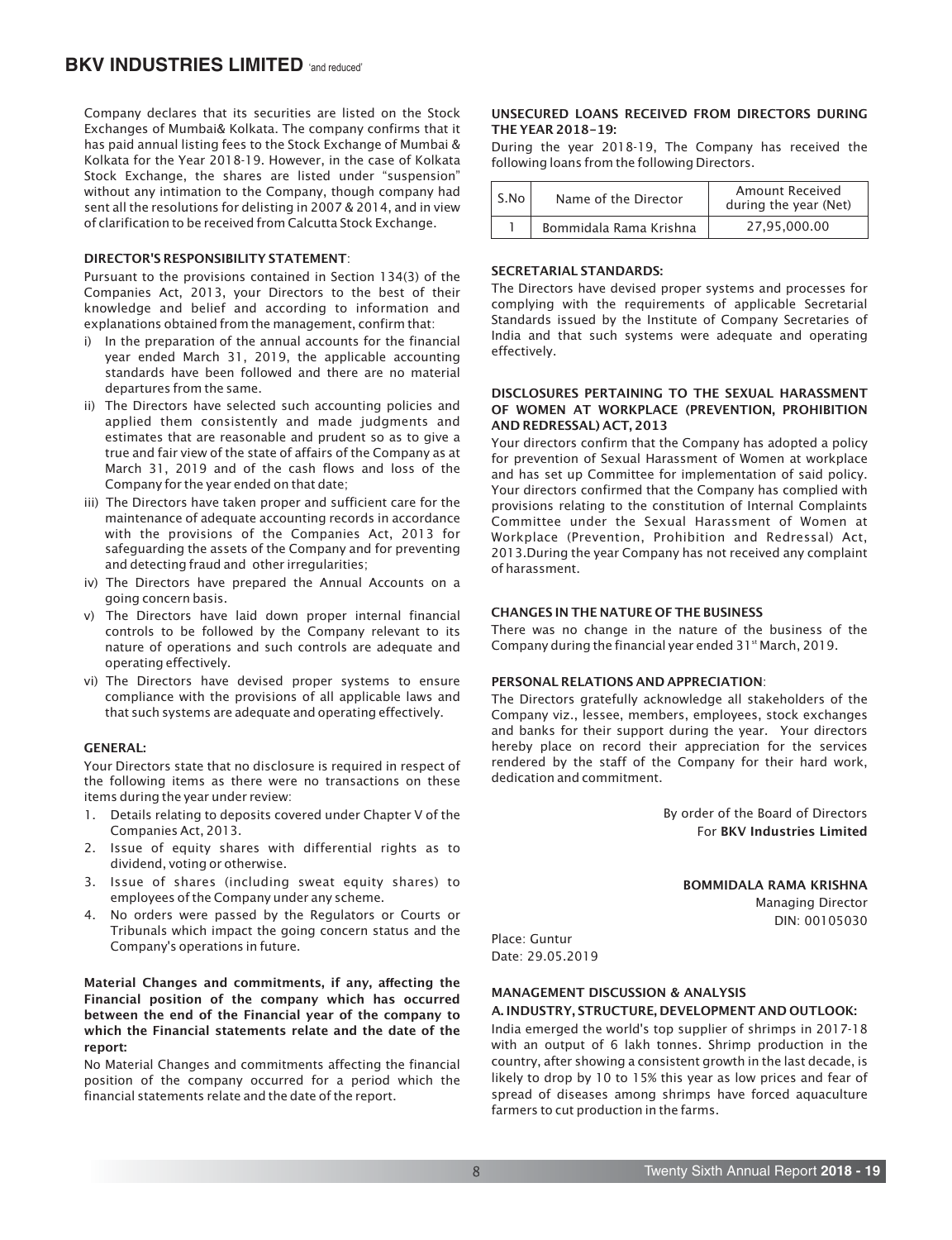At present, demand from the US, the largest buyer, is driving the Indian seafood exports. According to a report by trade finance company Drip Capital, there are mixed signals for the shrimp exports in the seasons ahead. While increased competition and decreased demand from Europe seem to be depressing sales, analysts expect Indian shrimp exports to the US will continue to grow by 15-20% this year. The share of Europe in Indian seafood exports has fallen by about 20% in the last 10 years to 16%. The share of the US currently stands at 33%.

Farms in Andhra Pradesh, the largest producer, start stocking activity by January-February. Frozen shrimps account for 70% of the value of the seafood export from the country that touched a record Rs 45,000 crore last year. The first quarter of the current fiscal saw a 7% rise in volumes and over 8% rise in value year-onyear at 299,354 tonnes valued at Rs 10,888 crore.

#### B. OPPORTUNITIES AND THREATS

Farm shrimp production in India is set to fall 15% this fiscal year, farmers and traders said, citing the extensive damage caused by cyclonic storm Gaja that hit Tamil Nadu earlier. They said the storm hit the seafood industry at a time when it was recovering from the impact of a fall in global shrimp prices. . Tamil Nadu is the largest producer of farmed shrimps in the country after Andhra Pradesh.

Continuing US ban on wild shrimps caught by vessels not fitted with turtle excluder device (TED), insufficient rainfall and depleting catches have hit seafood exporters on the west coast of India. While exporters on the east coast are predominantly dependent on farmed shrimp, those on the west coast rely more on sea-caught fish. India annually exports around Rs 45,000 crore worth seafood, majority of which is aquaculture shrimps. The Department of State in the US issued a notification in May last year banning wild caught shrimps from countries that do not comply with fishing practices to protect sea turtles. Subsequently, an expert team from the US visited several coastal states in India to assess the fishing methods. There has been no decision on the ban yet.

Further, the seafood industry feels the need for sustainable aquaculture to counter setbacks and increase production. The aquaculture farmers lost money last year when white spot and EHP diseases reduced the shrimp output. This year, the fear of diseases has led many to stock less in farms. Little improvement in global shrimp prices and lack of funding support to farmers are the other reasons for the reluctance of farmers to go for full output.

Despite presence of numerous growth inducing factors, the market is restrained by outbreak of diseases, adverse weather conditions and infrastructure challenges. Further, the market is expected to reach a volume of 1.1 Mill Tonns by 2023, exhibiting a CAGR of 10.3% during the 2018-2023.

#### C. RISKS AND CONCERNS:

Pursuant to SEBI Listing Regulations, the Company had since constituted a Risk Management Committee. The details of the Committee, its terms of reference are given in the corporate governance report. The methodology for risk management primarily involves mapping of risks with strategy, assessing the risks on its importance, identifying de-risking measures and assigning it to risk owners and continuously monitoring the status of the risks. The risks were categorized into strategy &

planning, operations and compliance and the risks associated with each risk category was further classified and identified as 'critical', 'major' and 'moderate'.

The company does not foresee any critical / major risk, as it had given its farm on long term lease, expiring only at the end of first quarter, 2020 and the lessee had been meeting their commitments as per the lease agreement. The maintenance and compliance expenses of the company are taken care through the lease income, hence, the company does not foresee any major risk for its operations in the short and medium term, except in the event of costs for additional regulatory measures.

The management periodically reviews the risk management framework to identify the major business risks as applicable to the Company and works out their mitigation strategy.

#### D. INTERNAL CONTROL SYSTEMS AND THEIR ADEQUACY:

The Company has well-established processes and defined the roles and responsibilities for people at various levels. The control mechanism also involves well documented policies, authorization guidelines commensurate with the level of responsibility specific to the respective businesses. Adherence to these processes is ensured through frequent internal audits. The internal audits conducted are reviewed by the Audit Committee and requisite guidelines and procedures augment the internal controls. The internal control system is designed to ensure that financial and other records are reliable for preparing financial statements and other information which ensures that all transactions are properly reported and classified in the financial records. However, the Company had given its farm on long term lease and did not carry any other business operations during the year 2018-19 and the lease will be completed only by the end of first quarter of 2020.

#### E. DISCUSSION ON FINANCIAL PERFORMANCE WITH RESPECT TO OPERATIONAL PERFORMANCE:

The financial statements are prepared in compliance with the requirements of the Companies Act, 2013 and Generally Accepted Accounting Principles in India including Ind AS. The management accepts the responsibility of integrity and objectivity of the financial statements and the basis for various estimates and the judgments used in preparing the financial statements.

During March, 2013, the company entered into a lease agreement of its Farm for a period of 84 months with effect from July, 2013, as the promoters have decided to meet with lease income, the fixed expenses and statutory compliance costs. The company is proposing to explore the profitable business opportunities, when the lease term is completed to improve the financial performance of the company. With these steps, the company could perform reasonably and ended up with a net loss from operations Rs. 22.96 Lakhs after providing the depreciation for Rs. 0.85 Lakhs, excluding expenses of remeasurement of employee benefits of Rs. 0.63 lakhs during the year.

| <b>Particulars</b>     | Rs. In Lakhs |
|------------------------|--------------|
| Farm Lease Income      | 32.67        |
| EBIDTA (Excluding OCI) | (21.72)      |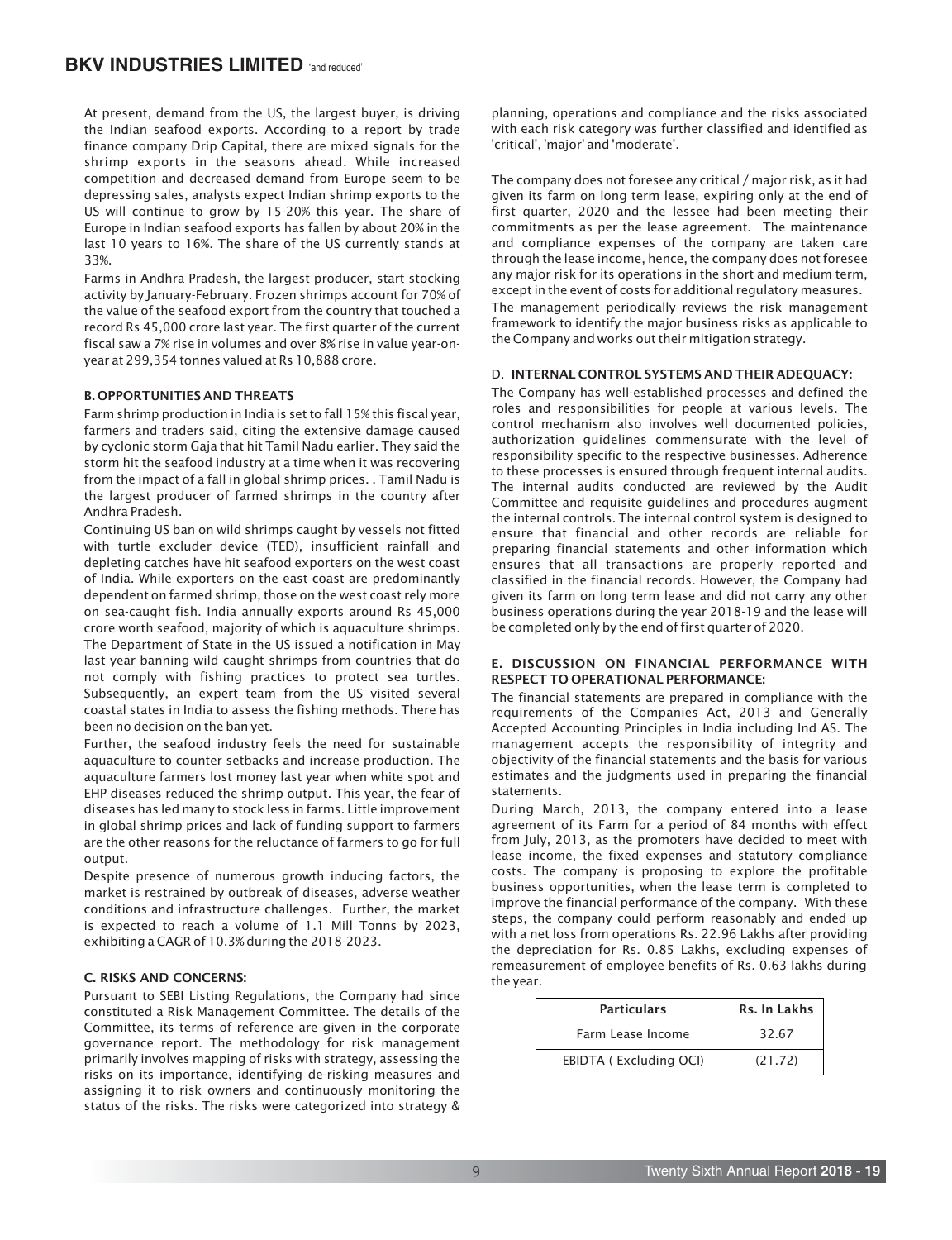#### Material Developments in human resources / industrial relations, including number of people employed:

The company had given it's farm on long term lease and in addition to the fixed lease income, the company has been carrying out only the compliances and maintaining it's assets. It had employed only five employees during the year, which includes the Managing Director. During the year ended  $31<sup>st</sup>$ March, 2019, the relations with Lessee and Employees are very cordial.

Details of significant changes (i.e. change of 25% or more as compared to the immediately previous financial year) in key financial ratios, along with detailed explanations.

#### Debtors Turnover:

As there are no receivables at the year end, it is Not Applicable.

#### Inventory Turnover:

The company do not have any Inventory, as the farm is given on lease, and hence it is Not Applicable

#### Interest Coverage Ratio:

The company has not raised any funds other than Interest Free Unsecured Loan from Managing Director, hence Not Applicable.

#### Current Ratio:

As the company has got only fixed income from the Lease of the Farm and all the expenses, including the compliance expenses of the company are met with the above income. However, during the year, the company to have good relations with the surrounding villages and for income tax appeal purposes, had to borrow additional funds from the Managing Director on short term basis. Hence, the Current Ratio had come down to 0.16, as at the end of 31<sup>st</sup> March, 2019 (Previous year 0.07).

#### Debt Equity Ratio:

As the company had not borrowed any long term funds and been operating through it's own sources for long time, the debt equity ratio is only 0.01 as at the end of 31<sup>st</sup> March, 2019 (Previous year 0.01).

#### Operating Profit Margin (%):

Due to additional compliance and other costs incurred to maintain good relations with the villagers, the company has incurred Operating Margin/(Loss) on turnover for the year ended 31<sup>st</sup> March, 2019 at (70.28%) (Previous year 0.93%).

#### Net Profit Margin (%):

Due to additional compliance and other costs incurred to maintain good relations with the villagers, the company has incurred Net Profit Margin (Loss) on turnover for the year ended<br>31<sup>st</sup> March, 2019 at (72.22%) (Previous year 207.79%).

#### Details of Changes in Return on Net Worth:

Though there was an operating margin of Rs.29,643/- for the year 2017-18, due to revaluation surplus on Land credited to profit and loss during the year ended  $31<sup>st</sup>$  March, 2018, the return on Net Worth was 16.66%. However, due to additional compliance charges and other costs incurred to maintain good relations with the villagers, the company's return on Net Worth for the year ended 31<sup>st</sup> March, 2019 had come down to – 6.30%

#### F. DEVELOPMENTS IN HUMAN RESOURCES:

In a challenging and competitive environment, the Company believes that people are the key to success and continues to focus on people capabilities by leveraging technology and creating a learning environment. During the year under review, there were no cases filed pursuant to the Sexual Harassment of Women at Workplace (Prevention, Prohibition and Redressal) Act, 2013.

#### G. CAUTIONARY STATEMENT:

The management discussion and analysis report containing your Company's objectives, projections, estimates and expectation may constitute certain statements, which are forward looking within the meaning of applicable laws and regulations. Actual results may differ materially from those expressed or implied in the statement. As the company had given its farm assets on long term lease and that being the only source of income for the company, changes in the government regulations, compliance frame work, tax laws and other factors, may affect the future earnings of the company. The Company cannot guarantee the accuracy of the assumptions and perceived performance of the Company in future.

#### H. DISCLOSURE OF ACCOUNTING TREATMENT:

Where in the preparation of financial statements during the year there was no different treatment from that prescribed in an accounting standard followed.

#### ANNEXURE - I REMUNERATION POLICY

#### 1. Preamble

This Remuneration Policy provides the framework for remuneration of members of the Board of Directors, Key Managerial Personnel and other employees of the Company.

This Policy is guided by the principles and objectives as enumerated in Section 178 of the Companies Act, 2013 to ensure reasonableness and sufficiency of remuneration to attract, retain and motivate competent resources, a clear relationship of remuneration to performance and a balance between rewarding short and long-term performance of the Company. This policy reflects the remuneration philosophy and principles of the company and considers the pay and employment conditions with peers/competitive market to ensure that pay structures are appropriately aligned.

#### 2. Remuneration of Non-Executive Directors

As the company had earlier incurred substantial losses and do not have any operations other than the lease Income, no remuneration or sitting fees is paid to the Non-Executive Directors ("NEDs").

Once, the company is able to turn around and substantial losses are recovered, the company wants to pay the sitting fee to the NEDs for attending the Board after Committee meetings. The remuneration will be fixed subject to the statutory ceiling and the fee will be reviewed periodically and aligned to comparable best in class companies.

#### 3. Remuneration of Managing Director

The compensation paid to the Managing Director is within the scale approved by the Shareholders. The elements of the total compensation are approved by the N&R Committee within the overall limits specified under the Companies Act, 2013.

The elements of compensation of the Managing Director are described below:

As the company do not have adequacy of profit in any financial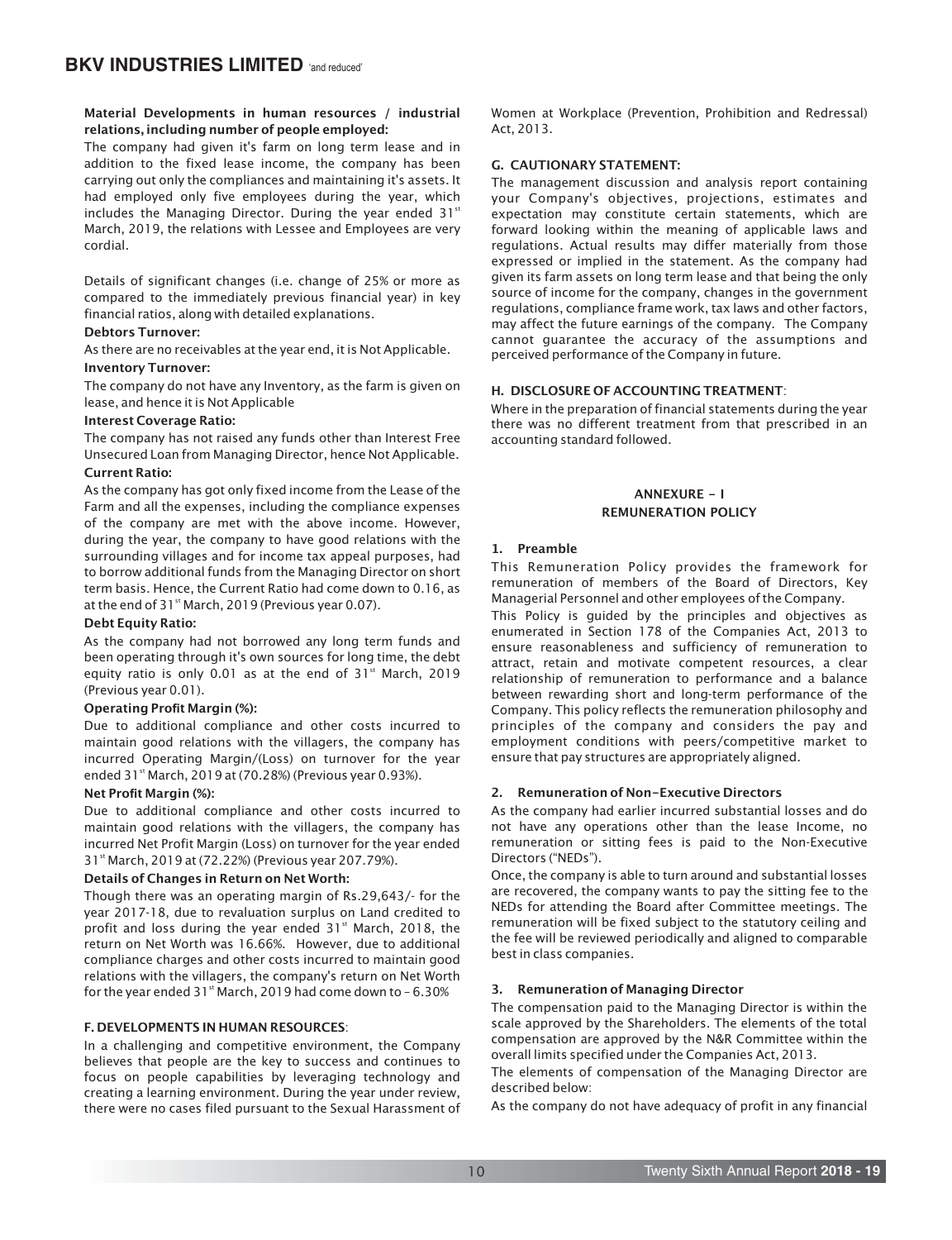year, the remuneration payable to the Managing Director shall be subject to the relevant provisions of the Companies Act, 2013 and the same is paid within the limit specified. Remuneration includes Salary, Perquisites not exceeding the salary amount per annum viz. Medical Expenses, Leave Travel Assistance, Club Fees and Personal Accident Insurance Charges. Further, transport charges, telephone expenses, provident fund, superannuation fund and encashment of leave (if applicable to the company) are provided or reimbursed on actual basis. During the year, Managing Director is reappointed for five years and the remuneration is increased from Rs.4.20 Lakhs to Rs.6.00 Lakhs per annum. The increase is considered for the part of the period and provision is made accordingly.

#### 4. Remuneration to Key Managerial Personnel/Other Employees

The Company's total compensation for Key Managerial Personnel/other employees consists of fixed compensation as the company incurred substantial losses and only fixed income from the farm lease.

Fixed compensation is determined on the basis of size and scope of the job typically as reflected by the level or grade of the job, trends in the market value of the job and the skills, experience and performance of the employee. Fixed compensation includes Basic Salary, Housing Allowance, Leave Travel Allowance and a cash allowance.

Overall compensation shall be subject to periodic reviews which takes into account factors such as affordability based on the Company's performance and the economic environment.

#### 5. Adoption, Changes and Disclosure of Information

This Remuneration Policy and any changes thereof are approved by the Board of Directors based on the recommendation(s) of the HR, N&R Committee. The policy may be reviewed at such intervals as the Board or the Committee may deem necessary. Such disclosures of this Remuneration Policy as may be required under the Companies Act, 2013 and SEBI (LODR) Regulations, 2015.

# Annexure - II

#### Criteria for Board Nominations

The Nomination and Remuneration Committee (N & R Committee) of the Board is responsible for identifying persons for initial nomination as directors and evaluating incumbent directors for their continued service. The following are the qualifications, positive attributes and independence criteria laid down by the Committee of BKV Industries Ltd. in terms of section 178(3) of the Companies Act, 2013 to be considered for nominating candidates for Board positions/re-appointment of directors.

#### QUALIFICATIONS:

Personal Traits

- Highest personal and professional ethics, integrity and values
- Shares the values and beliefs of the Company.
- Inquisitive and objective perspective, practical wisdom and mature judgment
- Demonstrates intelligence, maturity, wisdom and independent judgment
- Self-confidence to contribute to board deliberations

has a stature that other board members will respect his or her views.

#### Experience and Background

- Well accomplished in his / her respective field. Demonstrated success at policy-setting and strategy development levels in a large organization (such as corporation, government, academic institution or profession).
- Leadership role- at the time a potential director's initial candidacy is evaluated must either be current or very fresh and recent, and incumbent directors should continue to demonstrate a sophisticated understanding and current knowledge of business issues.
- Absence of adverse events (e.g., bankruptcy affiliations, securities law sanctions, disqualifications under Companies Act 2013 or other applicable laws etc.) that either disqualify or require adverse disclosures.

#### Fit and proper

- With respect to Directors being nominated for Independent position, the candidate should comply with the "Independence qualifications" as defined by applicable laws.
- Willingness to devote sufficient time to carry out the duties and responsibilities effectively, including attendance at meetings.
- Commitment to representing the long-term interests of the shareholders and balancing the interests of stakeholders.
- Adhere to the code of conduct of the Company.
- Absence of unfair obstruction in the functioning of the Board/Committees.

#### POSITIVE ATTRIBUTES:

The positive attributes for a director would encompass:

- **Ethical Integrity & transparency.**
- He/ She acquires sufficient knowledge in the Company's business and operations.
- Demonstrate sound judgment gained through experience & expertise in management/ technical/ financial governance or regulatory matters.
- Foresight ability to see and prepare for future, anticipate needs, opportunities and threats.
- Managerial abilities required to lead and guide the management such as effective communication skills, cultural sensitivity, flexibility, team player, strategic thinking, and balancing risk with opportunity, ability to juggle several variables and make complicated decisions etc.

#### INDEPENDENCE STANDARDS:

- A Director is independent if the Board affirmatively determines that he meets the Independence criteria provided under the applicable laws. In addition to applying these guidelines, the Board will consider all relevant facts and circumstances in making its determination relating to a director's independence.
- Two core objectives in selecting board members and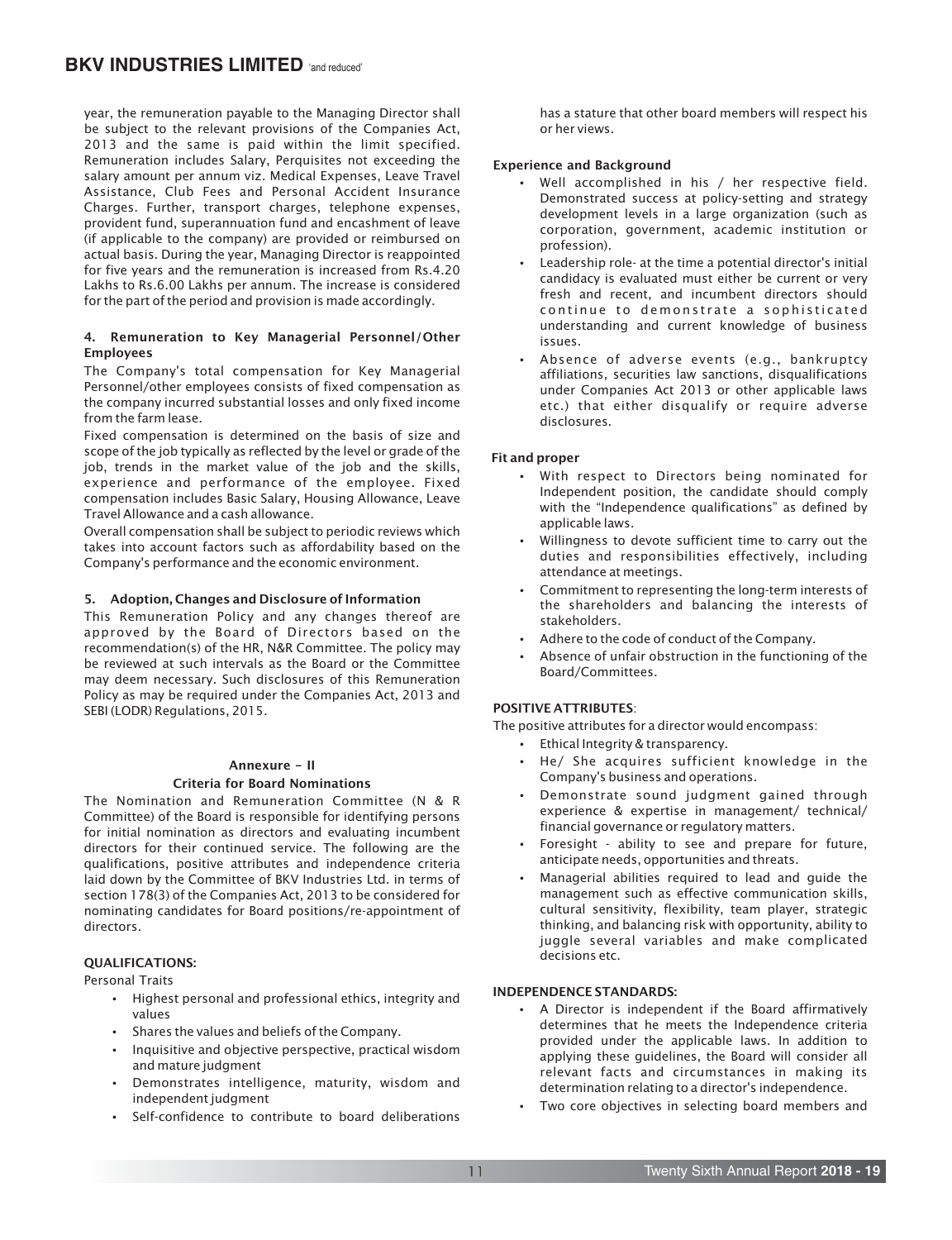continued board service are that the skills, experiences and perspectives of the Board as a whole should be broad and diverse, and the collective talent should blend together to be as effective as possible.

#### Annexure - III

#### FORM NO. MR-3 SECRETARIAL AUDIT REPORT FOR THE FINANCIAL YEAR ENDED ON 31<sup>ST</sup> MARCH, 2019

*[Pursuant to section 204(1) of the Companies Act, 2013 and Rule No. 9 of the Companies (Appointment and Remuneration Personnel) Rules, 2014]*

#### To,

The Members,

#### M/s. BKV INDUSTRIES LIMITED,

#### Guntur

We have conducted the secretarial audit of the compliance of applicable statutory provisions and the adherence to good corporate practices by M/s. BKV Industries Limited (hereinafter called the Company). Secretarial Audit was conducted in a manner that provided us a reasonable basis for evaluating the corporate conducts/ statutory compliances and expressing our opinion thereon.

Based on our verification of the Company's books, papers, minute books, forms and returns filed and other records maintained by the Company and also the information provided by the Company, its officers, agents and authorized representatives during the conduct of secretarial audit, We hereby report that in our opinion, the company has, during the audit period covering the financial year ended on 31<sup>st</sup> March, 2019 complied with the statutory provisions listed hereunder and also that the Company has proper Board-processes and compliance - mechanism in place to the extent, in the manner and subject to the reporting made hereinafter:

We have examined the books, papers, minute books, forms and returns filed and other records maintained by the Company for the financial year ended on  $31<sup>st</sup>$  March, 2019 according to the provisions of:

- i) The Companies Act, 2013 (the Act) and the rules made thereunder;
- ii) The Securities Contracts (Regulation) Act, 1956 ('SCRA') and the rules made thereunder;
- (iii). The Depositories Act, 1996 and the Regulations and Byelaws framed thereunder;
- iv) Foreign Exchange Management Act, 1999 and the rules and regulations made thereunder to the extent of Foreign Direct Investment, Overseas Direct Investment and External Commercial Borrowings;
- v) The Following Regulations and Guidelines prescribed under the Securities and Exchange Board of India Act, 1992 ('SEBI Act') viz.:-
- a) The Securities and Exchange Board of India (Substantial Acquisition of Shares and Takeovers) Regulations, 2011;
- b) Securities and Exchange Board of India (Prohibition of Insider Trading) Regulations, 2015;
- c) Securities and Exchange Board of India (Issue of Capital and Disclosure Requirements) Regulations, 2009(up to 10th November, 2018) and Securities and Exchange Board of India (Issue of Capital and Disclosure

Requirements) Regulations, 2018 (with effect from 11th November,2018): (Not applicable to the Company during the Audit Period);

- d) The Securities and Exchange Board of India (Share Based Employee Benefits) Regulations, 2014 (Not applicable to the Company during the Audit Period);
- e) The Securities and Exchange Board of India (Issue and Listing of Debt Securities) Regulations, 2008 (Not applicable to the Company during the Audit Period);
- f) The Securities and Exchange Board of India (Registrars to an Issue and Share Transfer Agents) Regulations, 1993 regarding the Companies Act and dealing with client;
- g) The Securities and Exchange Board of India (Delisting of ty Shares) Regulations, 2009; and
- h) The Securities and Exchange Board of India (Buyback of Securities) Regulations, 1998; Securities and Exchange Board of India (Buyback of Securities) Regulations, 2018 (Not applicable to the Company during the Audit Period);
- vi) The Other Laws as specifically applicable to the Company: Not Applicable since the Company has long term lease income from it's Farm and did not carry any other business.:

We have also examined compliance with the applicable clauses of the following:

- i) Secretarial Standards issued by The Institute of Company Secretaries of India.
- ii) The Listing Agreement entered into by the Company with the Stock Exchanges in India and the Uniform Listing Agreement entered with the said stock exchanges pursuant to the provisions of the SEBI (Listing Obligations and Disclosure Requirements) Regulations, 2015 (applicable with effect from 01st December, 2015).

During the period under review the Company has complied with the provisions of the Act, Rules, Regulations, Guidelines, Standards, etc. mentioned above except to the extent as mentioned below:

1. Whereas in terms of the provisions of Section 203 of the Companies Act, 2013, the Company was required to have certain Key Managerial Personnel (KMP). Whereas in terms of the provisions of Regulation 6 (1) A of the SEBI (Listing Obligations and Disclosure Requirements) Regulations, 2015 listed entity shall appoint a qualified company secretary as the compliance officer. *During the year up to 30<sup>th</sup> September, 2019 the Company has not appointed a Company Secretary in terms of the provisions of Section 204 of the Companies Act, 2013 and Regulation 6. (1) A of the SEBI (Listing Obligations and Disclosure Requirements) Regulations, 2015* 

*2*. Whereas in terms of the provisions of section 203 (4) of the Companies Act,2013, If the office of any whole-time key managerial personnel is vacated, the resulting vacancy shall be filled-up by the Board at a meeting of the Board within a period of six months from the date of such vacancy. *The Office of Whole time Key Managerial Personnel i.e. Chief Financial Officer which was vacated on 25.01.2016, the resulting vacancy was not filled-up by the Board of directors of the company at a meeting of the Board with in a period of Six months from the date of such vacancy.*

#### We further report that:

The Board of Directors of the Company is duly constituted with proper balance of Executive Directors, Non-Executive Directors and Independent Directors. The changes in the composition of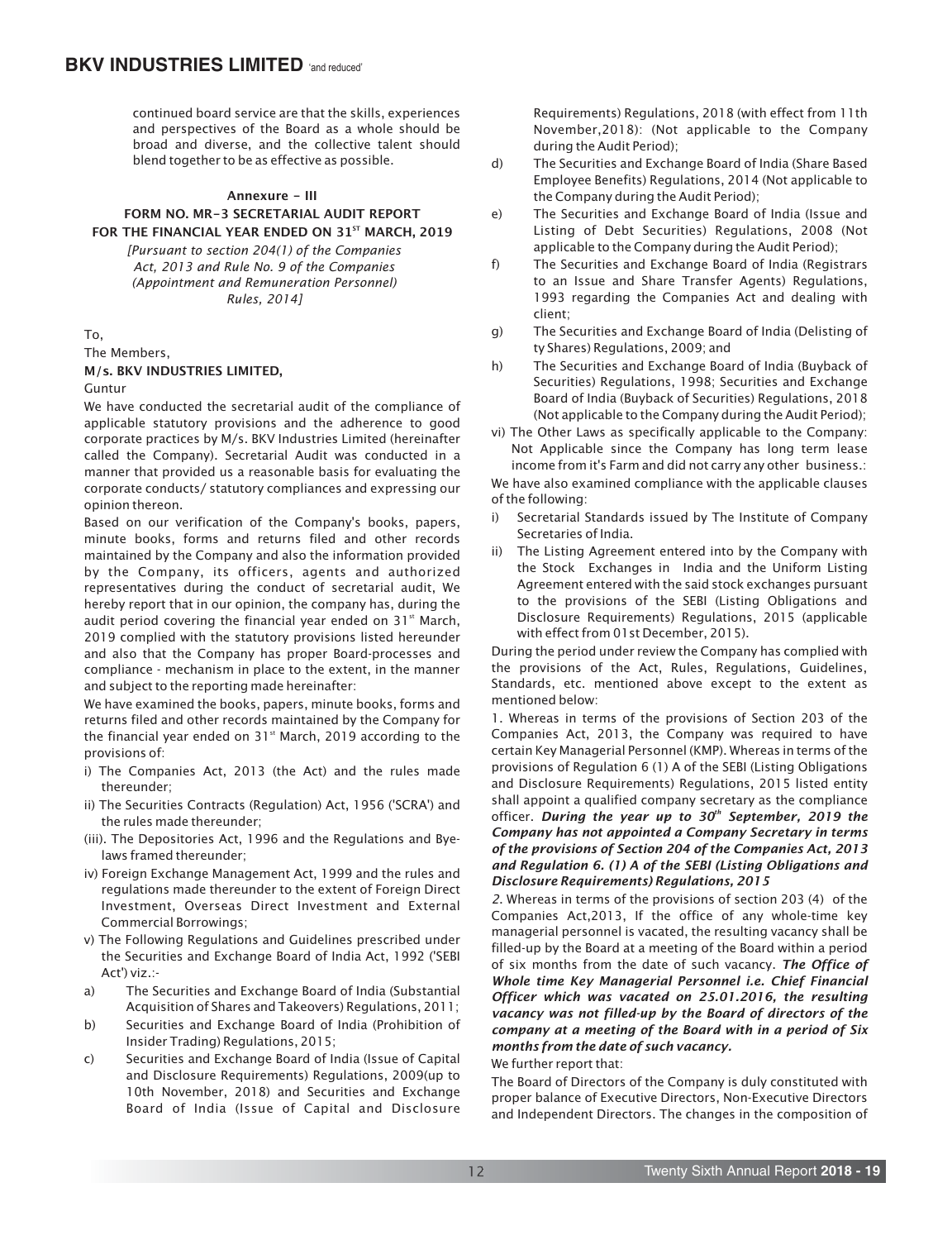the Board of Directors that took place during the period under review were carried out in compliance with the provisions of the Act.

Adequate notice is given to all directors about the schedule of the Board Meetings, agenda and detailed notes on agenda were sent at least seven days in advance and a system exists for seeking and obtaining further information and clarifications on the agenda items before the meeting and for meaningful participation at the meeting.

Majority decision is carried through while the dissenting members' views are captured and recorded as part of the minutes.

We further report that there are adequate systems and processes in the company commiserating with the size and operations of the company to monitor and ensure compliance with applicable laws, rules, regulations and guidelines.

We further report that during the audit period, there are no specific events/ actions having a major bearing on the Company's affairs in pursuance of the laws, rules, regulations, guidelines, standards, etc., referred to above.

> For K. Srinivasa Rao & Co., Company Secretaries.,

K. Srinivasa Rao, Partner FCS. No. 5599/ C. P. No: 5178

Place : Guntur Date: 29<sup>rd</sup> May, 2019.

This report is to be read with our letter of even date which is annexed as Annexure A and forms an integral part of this report.

#### 'ANNEXURE A

To, The Members, M/s. BKV INDUSTRIES LIMITED, Guntur

Our report of even date is to be read along with this letter.

- 1. Maintenance of secretarial record is the responsibility of the management of the company. Our responsibility is to express an opinion on these secretarial records based on our audit.
- 2. We have followed the audit practices and processes as were appropriate to obtain reasonable assurance about the correctness of the contents of the Secretarial records. The verification was done on test basis to ensure that correct facts are reflected in secretarial records. We believe that the processes and practices, we followed provide a reasonable basis for our opinion.
- 3. We have not verified the correctness and appropriateness of financial records and Books of Accounts of the company.
- 4. Where ever required, we have obtained the Management representation about the compliance of laws, rules and regulations and happening of events etc.
- 5. The compliance of the provisions of Corporate and other applicable laws, rules, regulations, standards is the responsibility of management. Our examination was limited to the verification of procedures on test basis.
- 6. The Secretarial Audit report is neither an assurance as to the future viability of the company nor of the efficacy or effectiveness with which the management has conducted the affairs of the company.

For K. Srinivasa Rao & Co., Company Secretaries.,

K. Srinivasa Rao, Partner FCS. No. 5599/ C. P. No: 5178

Place : Guntur Date: 29<sup>rd</sup> May, 2019.

#### Annexure - IV

#### FORM NO. AOC-2 Related Party Transactions [Pursuant to Clause (h) of sub-section (3) of Section 134 of the Companies Act, 2013 and Rule 8(2) of the Companies (Accounts) Rules, 2014

Form for disclosure of particulars of contracts/ arrangements entered into by the Company with the related parties referred to in sub-section (1) of Section 188 of the Companies Act, 2013 including certain arms-length transactions under third proviso thereto.

1. Details of contracts or arrangements or transactions not at arm's length basis:

 There were no transactions with related parties, which were not at arm's length basis.

2. Details of material contracts or arrangements or transactions at arm's length basis:

 Remuneration to the Managing Director and Key Managerial Personnel, Interest Free Unsecured Loans have been extended by the Managing Director to the company are the only related party transactions entered during the year by the company, which are in the nature of ordinary course of business and not material transactions.

For BKV Industries Limited

BOMMIDALA RAMA KRISHNA Managing Director DIN:00105030

BOMMIDALA ANITHA Director DIN:00112766

Place: Guntur Date: 29.05.2019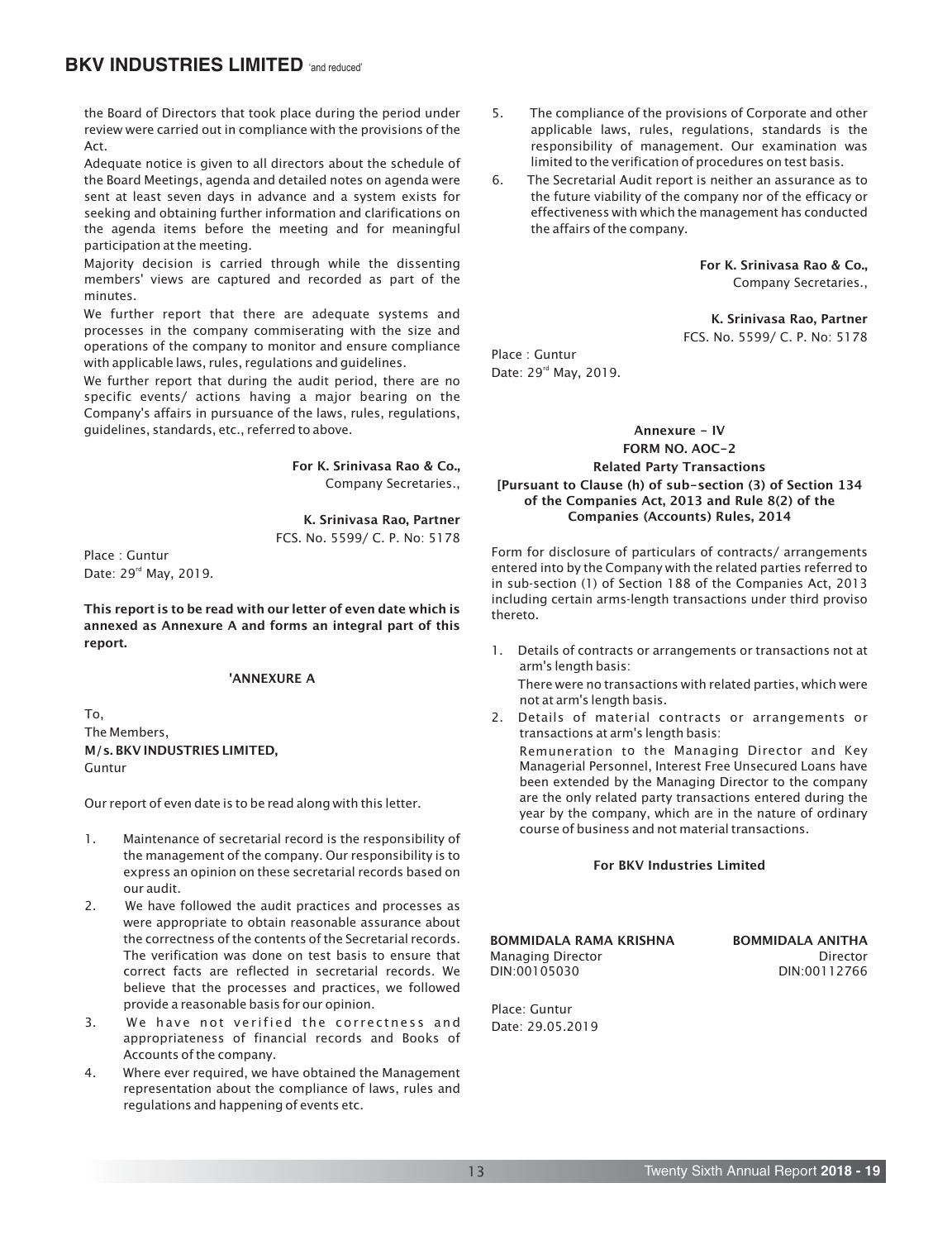#### Annexure V

#### Information to be given under Section 134 read with Rule 8(3) of the Companies (Accounts) Rules, 2014

#### A. CONSERVATION OF ENERGY

|     | The steps taken or impact on conservation of energy                         | Not Applicable      |
|-----|-----------------------------------------------------------------------------|---------------------|
| ii. | The steps taken by the Company for utilizing<br>alternate sources of energy | Not Applicable      |
| iii | The capital investment on energy conservation equipment                     | NIL, Not Applicable |

#### B. TECHNOLOGY ABSORPTION

|     | The efforts made towards technology absorption                                                                                                                                                                                                                                                           | Not Applicable      |
|-----|----------------------------------------------------------------------------------------------------------------------------------------------------------------------------------------------------------------------------------------------------------------------------------------------------------|---------------------|
| iί  | The benefits derived like product improvement, cost<br>reduction, product Development or import<br>substitution                                                                                                                                                                                          | Not Applicable      |
| iii | In case of imported technology (imported during the<br>last three years reckoned from the Beginning of the<br>financial year)<br>(a) The details of technology imported<br>(b) The year of import<br>(c) Whether the technology been fully absorbed<br>(d) If not fully absorbed, areas where absorption | Not Applicable      |
| iv  | The expenditure incurred on Research and Development                                                                                                                                                                                                                                                     | NIL, Not Applicable |

#### C. FOREIGN EXCHANGE EARNINGS AND OUTGO:

| The foreign exchange earned in terms of actual inflows during<br>the year and the Foreign exchange outgo during the year in | 2018-19<br>in Rs. | 2017-18<br>in Rs. |
|-----------------------------------------------------------------------------------------------------------------------------|-------------------|-------------------|
| terms of actual outflows.                                                                                                   |                   |                   |
| Foreign exchange earned                                                                                                     | <b>NIL</b>        | <b>NIL</b>        |
| Foreign exchange outgo                                                                                                      | <b>NIL</b>        | NIL               |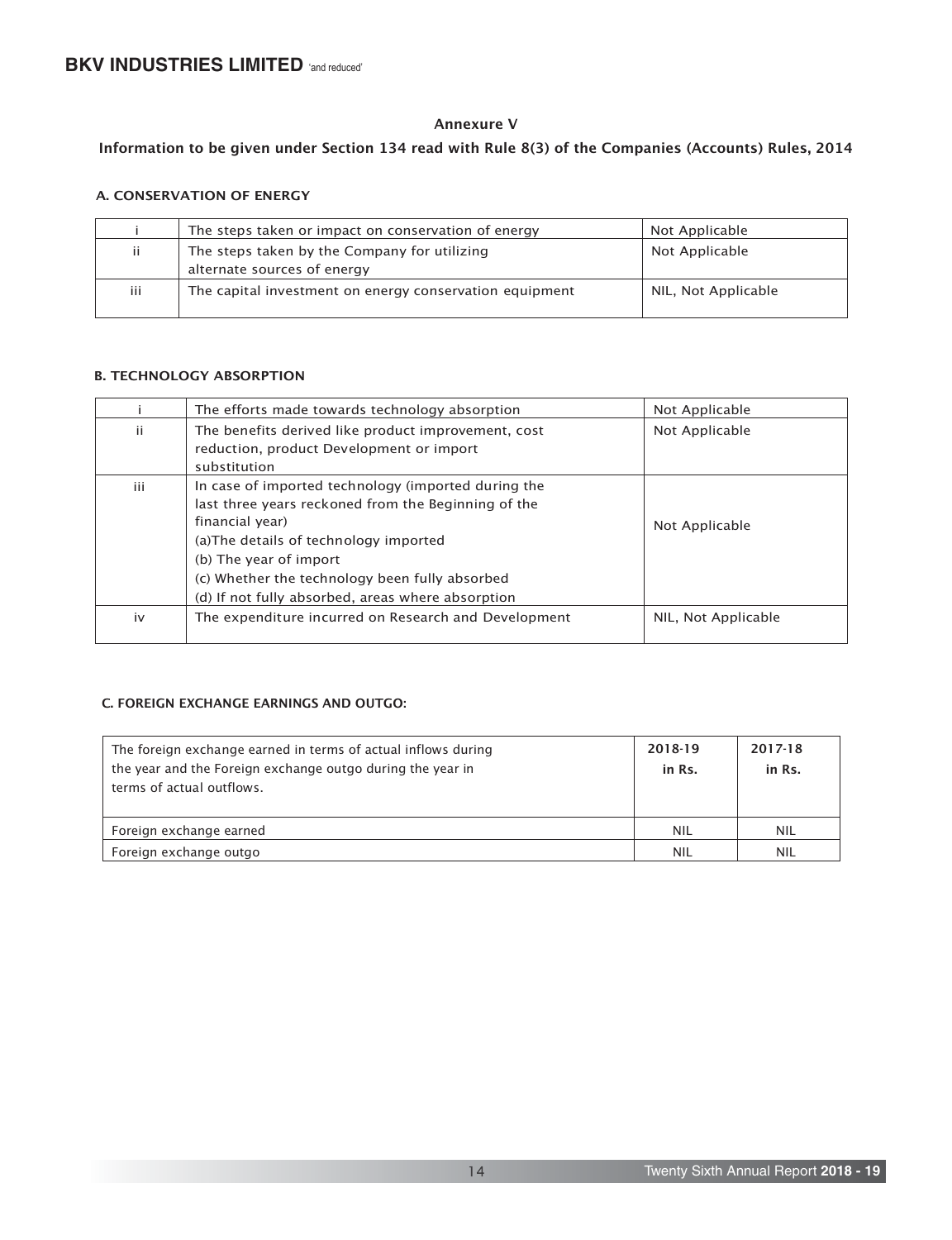#### Annexure VI

#### MGT -9

# EXTRACT OF ANNUAL RETURN for the financial year ended 31/03/2019 [Pursuant to section 92(3) of the Companies Act, 2013 and rule 12(1) of the Companies Management and Administration) Rules, 2014]

#### A. REGISTRATION & OTHER DETAILS:

|        | <b>CIN</b>                                                  | L05005AP1993PLC015304                       |
|--------|-------------------------------------------------------------|---------------------------------------------|
| ii.    | <b>Registration Date</b>                                    | 25.01.1993                                  |
| iii    | Name of the Company                                         | <b>BKV Industries Limited "and reduced"</b> |
| iv     | Category/Sub-category of the company                        | Public Company/ Limited by shares           |
| $\vee$ | Address of the Registered office & contact details          | "Bommidala House",                          |
|        |                                                             | $D.No:5-87-15/A$                            |
|        |                                                             | Lakshmipuram Main Road,                     |
|        |                                                             | Guntur -522007, Andhra Pradesh.             |
|        |                                                             | Phone: 91 863 2355108                       |
|        |                                                             | Fax: 91 863 2358453                         |
| vi     | Whether listed company                                      | Yes                                         |
| vii    | Name, Address & contact details of the Registrar & Transfer | Karvy Fintech Private Ltd.,                 |
|        | Agent,                                                      | Karvy Selenium Tower B                      |
|        |                                                             | Plot No:31 -32, Gachibowli,                 |
|        |                                                             | Financial District, Nanakramguda,           |
|        |                                                             | Hyderabad - 500 032.                        |
|        |                                                             | Phone: 91 40 23312454                       |

#### B. PRINCIPAL BUSINESS ACTIVITIES OF THE COMPANY

All the business activities contributing 10% or more of the total turnover of the company shall be stated

| Sl.No | Name & Description of main products/<br>services | NIC Code of<br>the Product<br>/service | % to total turnover of<br>the company |
|-------|--------------------------------------------------|----------------------------------------|---------------------------------------|
|       | Prawn Culture                                    | 03211                                  | Only operating lease<br>income - 100% |

#### C. PARTICULARS OF HOLDING, SUBSIDIARY & ASSOCIATE COMPANIES

| SI No | Name & Address of the | CIN/GLN | Holding/    | $%$ of        | Applicable     |
|-------|-----------------------|---------|-------------|---------------|----------------|
|       | Company               |         | Subsidiary/ | <b>Shares</b> | <b>Section</b> |
|       |                       |         | Associate   | held          |                |
|       |                       |         | <b>NIL</b>  |               |                |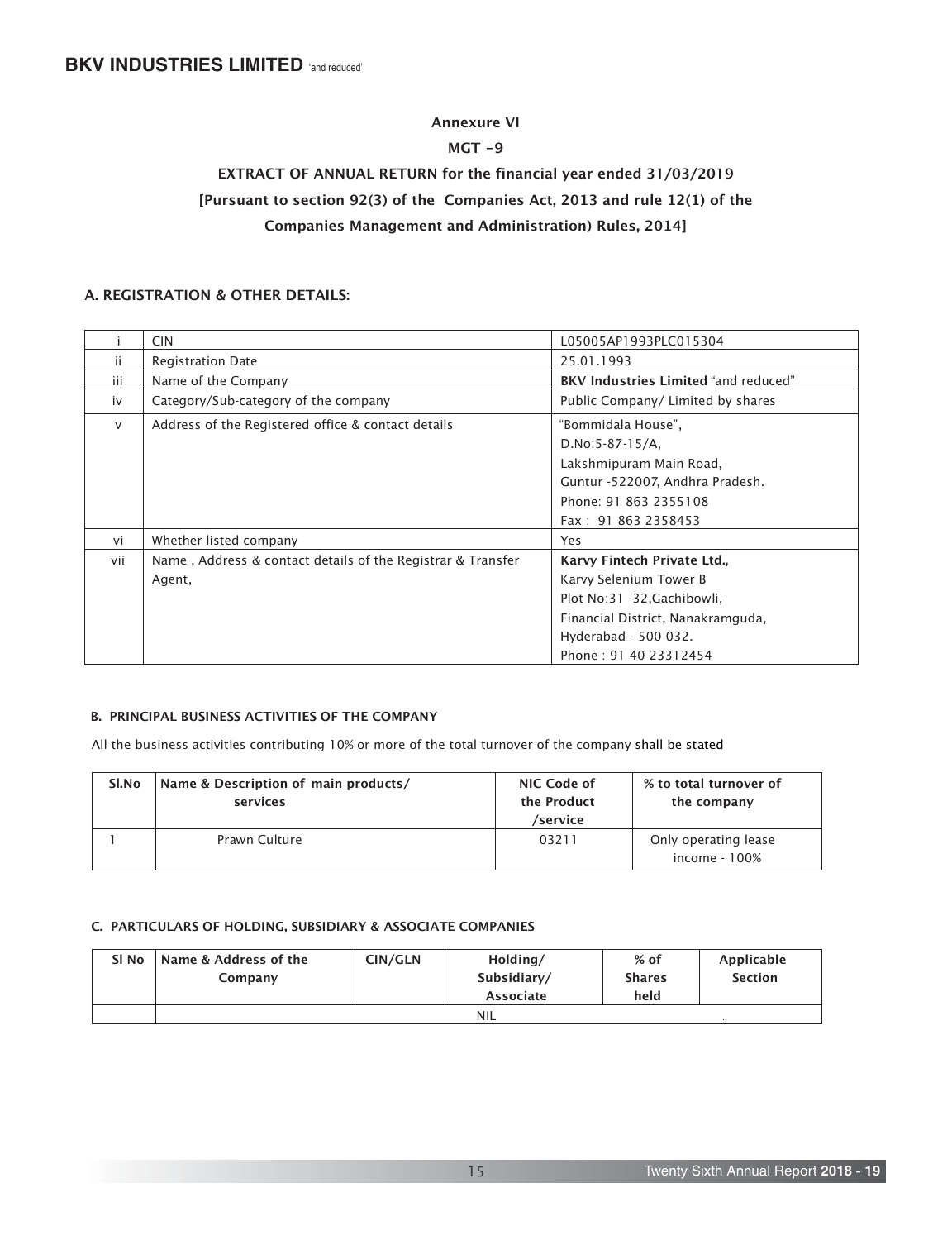#### D. (i) SHAREHOLDING PATTERN (Equity Share capital Break up as % to total Equity)

| Category of                                                                                  |                          | (as on 01-04-2018)       | No. of Shares held at the beginning of the year |                                         | No. of Shares held at the end of the year<br>$(as on 31-03-2019)$ |                          |                          |                                         | % change<br>during<br>the year |
|----------------------------------------------------------------------------------------------|--------------------------|--------------------------|-------------------------------------------------|-----------------------------------------|-------------------------------------------------------------------|--------------------------|--------------------------|-----------------------------------------|--------------------------------|
| <b>Shareholders</b>                                                                          | Demat                    | Physical                 | Total                                           | $%$ of<br><b>Total</b><br><b>Shares</b> | Demat                                                             | Physical                 | Total                    | $%$ of<br><b>Total</b><br><b>Shares</b> |                                |
| A. Promoters                                                                                 |                          |                          |                                                 |                                         |                                                                   |                          |                          |                                         |                                |
| $(1)$ Indian                                                                                 | 1,08,20,284              | $\overline{\phantom{a}}$ | 1,08,20,284                                     | 70.04                                   | 1,08,20,284                                                       | $\sim$                   | 1,08,20,284              | 70.04                                   |                                |
| a) Individual/HUF                                                                            |                          | $\sim$                   |                                                 |                                         |                                                                   | $\sim$                   |                          |                                         |                                |
| b) Central Govt.or<br>State Govt.                                                            |                          |                          |                                                 |                                         |                                                                   |                          |                          |                                         |                                |
| c) Bodies Corporates                                                                         | ÷.                       | $\omega$                 | $\bar{z}$                                       | ÷,                                      | $\omega$                                                          | ÷,                       | ÷.                       | $\omega$                                |                                |
| d) Bank/FI                                                                                   |                          | $\omega$                 | ÷,                                              | ÷,                                      | ÷.                                                                |                          |                          | $\sim$                                  |                                |
| e) Any other                                                                                 |                          | $\omega$                 |                                                 |                                         |                                                                   |                          |                          |                                         |                                |
|                                                                                              |                          |                          |                                                 |                                         |                                                                   |                          |                          |                                         | $\overline{\phantom{a}}$       |
| SUB TOTAL:(A) (1)                                                                            | 1,08,20,284              | $\overline{\phantom{a}}$ | 1,08,20,284                                     | 70.04                                   | 1,08,20,284                                                       | $\overline{\phantom{a}}$ | 1,08,20,284              | 70.04                                   |                                |
| (2) Foreign                                                                                  |                          |                          |                                                 |                                         |                                                                   |                          |                          |                                         |                                |
| a) NRI- Individuals                                                                          |                          |                          | $\overline{\phantom{a}}$                        |                                         |                                                                   |                          |                          |                                         |                                |
| b) Other Individuals                                                                         | $\overline{\phantom{a}}$ | $\sim$                   | $\blacksquare$                                  | $\blacksquare$                          | $\overline{\phantom{a}}$                                          | $\sim$                   | $\sim$                   | $\sim$                                  |                                |
| c) Bodies Corp.                                                                              | ä,                       | $\mathcal{L}$            | L.                                              | L.                                      | ù,                                                                | ÷,                       | ù,                       | L.                                      |                                |
| d) Banks/FI                                                                                  | $\sim$                   | $\omega$                 | $\bar{z}$                                       | $\bar{z}$                               | $\omega$                                                          | ÷,                       | $\sim$                   | ÷.                                      |                                |
| e) Any other                                                                                 | ä,                       | ä,                       | $\overline{\phantom{a}}$                        | ÷,                                      | $\omega$                                                          | ÷,                       | $\overline{a}$           | L.                                      |                                |
| SUB TOTAL (A) (2)                                                                            | $\overline{\phantom{a}}$ | $\blacksquare$           | $\blacksquare$                                  | $\overline{\phantom{a}}$                | $\blacksquare$                                                    | $\overline{\phantom{a}}$ | $\blacksquare$           | $\blacksquare$                          |                                |
| <b>Total Shareholding</b><br>of Promoter<br>$(A)=(A)(1)+(A)(2)$                              | 1,08,20,284              | $\overline{\phantom{a}}$ | 1,08,20,284                                     | 70.04                                   | 1.08.20.284                                                       | $\overline{\phantom{a}}$ | 1,08,20,284              | 70.04                                   | $\overline{\phantom{a}}$       |
| <b>B. PUBLIC</b><br><b>SHAREHOLDING</b>                                                      |                          |                          |                                                 |                                         |                                                                   |                          |                          |                                         |                                |
| (1) Institutions                                                                             |                          |                          |                                                 |                                         |                                                                   |                          |                          |                                         |                                |
| a) Mutual Funds                                                                              | ä,                       | 41,900                   | 41,900                                          | 0.27                                    | $\omega$                                                          | 41,900                   | 41,900                   | 0.27                                    |                                |
| b) Banks/FI                                                                                  | ÷.                       | 5,000                    | 5,000                                           | 0.03                                    | $\overline{\phantom{a}}$                                          | 5,000                    | 5,000                    | 0.03                                    |                                |
| C) Cenntralgovt                                                                              | ä,                       | ÷                        |                                                 | ÷,                                      | $\overline{\phantom{a}}$                                          |                          |                          |                                         |                                |
| d) State Govt.<br>e) Venture Capital                                                         | $\sim$                   | ÷                        | $\overline{\phantom{a}}$                        | $\overline{\phantom{a}}$                | $\overline{\phantom{a}}$                                          |                          | $\overline{\phantom{a}}$ |                                         |                                |
| Fund<br>f) Insurance                                                                         |                          | $\sim$                   | $\sim$                                          | $\bar{a}$                               |                                                                   |                          |                          |                                         |                                |
| Companies                                                                                    | ä,                       | $\sim$                   | $\overline{\phantom{a}}$                        | $\overline{\phantom{a}}$                | $\sim$                                                            |                          | $\sim$                   |                                         |                                |
| g) FIIS                                                                                      |                          | ÷,                       | ÷,                                              | ÷,                                      | ä,                                                                |                          |                          |                                         |                                |
| h) Foreign Venture<br>Capital Funds                                                          | $\sim$                   | $\sim$                   | $\sim$                                          | $\sim$                                  | $\blacksquare$                                                    |                          |                          |                                         |                                |
| i) Others (specify)                                                                          | $\blacksquare$           |                          |                                                 |                                         |                                                                   |                          |                          |                                         |                                |
| SUB TOTAL (B)(1):                                                                            | $\overline{\phantom{a}}$ | 46,900                   | 46,900                                          | 0.30                                    | $\overline{\phantom{a}}$                                          | 46,900                   | 46.900                   | 0.30                                    |                                |
| (2) Non Institutions                                                                         |                          |                          |                                                 |                                         |                                                                   |                          |                          |                                         |                                |
| a) Bodies corporates<br>i) Indian                                                            | 95,165                   | 5,40,500                 | 6,35,665                                        | 4.11                                    | 91,651                                                            | 5,40,400                 | 6,32,051                 | 4.09                                    | (0.02)                         |
| ii) Overseas                                                                                 |                          | 19,400                   | 19,400                                          | 0.13                                    |                                                                   | 19,400                   | 19,400                   | 0.13                                    |                                |
| b) Individuals                                                                               |                          |                          | $\overline{\phantom{a}}$                        | $\overline{a}$                          |                                                                   |                          | $\mathcal{L}$            | $\mathbf{r}$                            |                                |
| i) Individual<br>shareholders holding<br>nominal share capital<br>upto Rs.1 lacks            | 17,00,623                | 20,66,400                | 37,67,023                                       | 24.38                                   | 17,20,437                                                         | 20,50,700                | 37,71,137                | 24.42                                   | 0.04                           |
| ii) Individuals<br>shareholders holding<br>nominal share capital in<br>excess of Rs. 1 lacks |                          |                          |                                                 | ÷,                                      |                                                                   |                          |                          |                                         |                                |
| c) Others (specify)                                                                          | $\bar{z}$                |                          |                                                 | ÷,                                      |                                                                   | ÷.                       |                          |                                         |                                |
| i) Non Resident Indians                                                                      | 33,012                   | 1,26,300                 | 1,59,312                                        | 1.04                                    | 38,612                                                            | 1,20,200                 | 1,58,812                 | 1.02                                    | (0.02)                         |
| ii) Clearing Members                                                                         |                          |                          |                                                 |                                         |                                                                   |                          |                          |                                         |                                |
| SUB TOTAL (B)(2):<br><b>Total Public</b>                                                     | 18,28,800                | 27,52,600                | 45,81,400                                       | 29.66                                   | 18,50,700                                                         | 27,30,700                | 45,81,400                | 29.66                                   | 0.00                           |
| Shareholding<br>$(B)=(B)(1)+(B)(2)$                                                          | 18,28,800                | 27,99,500                | 46,28,300                                       | 29.96                                   | 18,50,700                                                         | 27,77,600                | 46,28,300                | 29.96                                   | 0.00                           |
| C. Shares held by<br><b>Custodian for</b><br><b>GDRs &amp; ADRs</b>                          |                          |                          |                                                 |                                         |                                                                   |                          |                          |                                         |                                |
| Grand Total (A+B+C)                                                                          | 1,26,49,084              | 27,99,500                | 1,54,48,584                                     | 100.00                                  | 1,26,70,984                                                       | 27,77,600                | 1,54,48,584              | 100.00                                  | 0.00                           |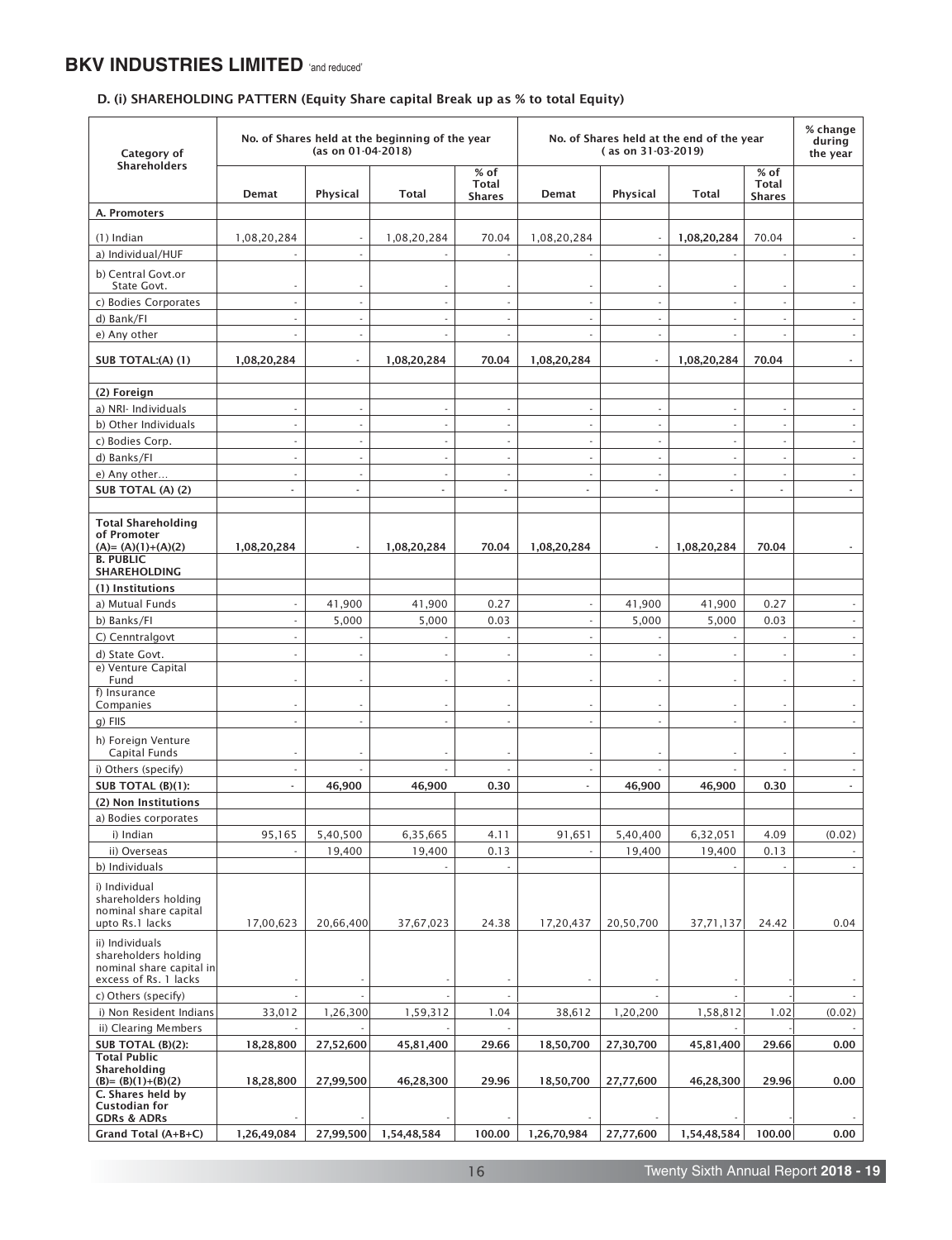#### D ( ii) SHARE HOLDING OF PROMOTERS

| <b>SI</b>      |                                             |              | Shareholding at the<br>beginning of the year<br>(As on 01-04-2018) |                                                                          |                 | Shareholding at the<br>end of the year<br>(As on 31-03-2019) |                                                             |      |  |
|----------------|---------------------------------------------|--------------|--------------------------------------------------------------------|--------------------------------------------------------------------------|-----------------|--------------------------------------------------------------|-------------------------------------------------------------|------|--|
| No.            | <b>Shareholders Name</b>                    | No of shares | $%$ of<br>total<br>shares<br>of the<br>company                     | $\overline{\%}$ of shares<br>pledged<br>encumbered<br>to total<br>shares | No of<br>shares | $%$ of<br>total<br>shares<br>of the<br>company               | % of shares<br>pledged<br>encumbere<br>d to total<br>shares |      |  |
| $\mathbf{1}$   | <b>BOMMIDALA SAROJA DEVI</b>                | 1,13,716     | 0.74                                                               | 0.00                                                                     | 1,13,716        | 0.74                                                         | 0.00                                                        | 0.00 |  |
| 2              | <b>BOMMIDALA ANITHA</b>                     | 4,06,825     | 2.63                                                               | 0.00                                                                     | 4,06,825        | 2.63                                                         | 0.00                                                        | 0.00 |  |
| 3              | <b>BOMMIDALA SRINIVAS</b>                   | 2,36,900     | 1.53                                                               | 0.00                                                                     | 2,36,900        | 1.53                                                         | 0.00                                                        | 0.00 |  |
| $\overline{4}$ | <b>BOMMIDALA RAMA</b><br><b>KRISHNA</b>     | 98,66,821    | 63.87                                                              | 0.00                                                                     | 98,66,821       | 63.87                                                        | 0.00                                                        | 0.00 |  |
| 5              | <b>BOMMIDALA KASI</b><br><b>VISWANADHAM</b> | 1,58,822     | 1.03                                                               | 0.00                                                                     | 1,58,822        | 1.03                                                         | 0.00                                                        | 0.00 |  |
| 6              | POLISETTY GNANA DEV                         | 14,200       | 0.09                                                               | 0.00                                                                     | 14,200          | 0.09                                                         | 0.00                                                        | 0.00 |  |
| $\overline{7}$ | PITCHAIAN PULIKONDA                         | 5,000        | 0.03                                                               | 0.00                                                                     | 5,000           | 0.03                                                         | 0.00                                                        | 0.00 |  |
| 8              | <b>B RAJESWARI</b>                          | 5,000        | 0.03                                                               | 0.00                                                                     | 5,000           | 0.03                                                         | 0.00                                                        | 0.00 |  |
| 9              | POLISETTY EKANADHA<br><b>GUPTA</b>          | 5,000        | 0.03                                                               | 0.00                                                                     | 5,000           | 0.03                                                         | 0.00                                                        | 0.00 |  |
| 10             | <b>BAYYA SRINIVASA RAO</b>                  | 4,500        | 0.03                                                               | 0.00                                                                     | 4,500           | 0.03                                                         | 0.00                                                        | 0.00 |  |
| 11             | <b>DEVISETTI RAMA DEVI</b>                  | 3,500        | 0.02                                                               | 0.00                                                                     | 3,500           | 0.02                                                         | 0.00                                                        | 0.00 |  |
|                |                                             |              |                                                                    |                                                                          |                 |                                                              |                                                             |      |  |
|                | Total                                       | 1,08,20,284  | 70.04                                                              | 0.00                                                                     | 1,08,20,284     | 70.04                                                        | 0.00                                                        | 0.00 |  |

 $\hat{\mathbf{r}}$ 

 $\mathcal{L}_{\mathbf{r}}$ 

#### D (iii)CHANGE IN PROMOTERS' SHAREHOLDING\*\*:

|         |                                                                                                                                                                                    | Shareholding at the<br>beginning of the Year<br>(As on 01-04-2018) |                                           | Cumulative Shareholding end<br>of the year<br>(As on 31-03-2019) |                                           |
|---------|------------------------------------------------------------------------------------------------------------------------------------------------------------------------------------|--------------------------------------------------------------------|-------------------------------------------|------------------------------------------------------------------|-------------------------------------------|
| SI. No. | <b>Particulars</b>                                                                                                                                                                 | No. of<br><b>Shares</b>                                            | % of total<br>shares of<br>the<br>company | No of shares                                                     | % of total<br>shares of<br>the<br>company |
|         | At the beginning of the year                                                                                                                                                       | 1,08,20,284                                                        | 70.04                                     | 1,08,20,284                                                      | 70.04                                     |
|         | Date wise increase/decrease in<br>Promoters Shareholding during the<br>year specifying the reasons for<br>increase/decrease.(e.g. allotment/<br>transfer/bonus/sweat equity etc.,) | Nil                                                                | Nil                                       | Nil                                                              | Nil                                       |
|         |                                                                                                                                                                                    |                                                                    |                                           |                                                                  |                                           |
|         | At the end of the year                                                                                                                                                             | 1,08,20,284                                                        | 70.04                                     | 1,08,20,284                                                      | 70.04                                     |

\*\* During the year there was no changes occurred in Promoters Shareholding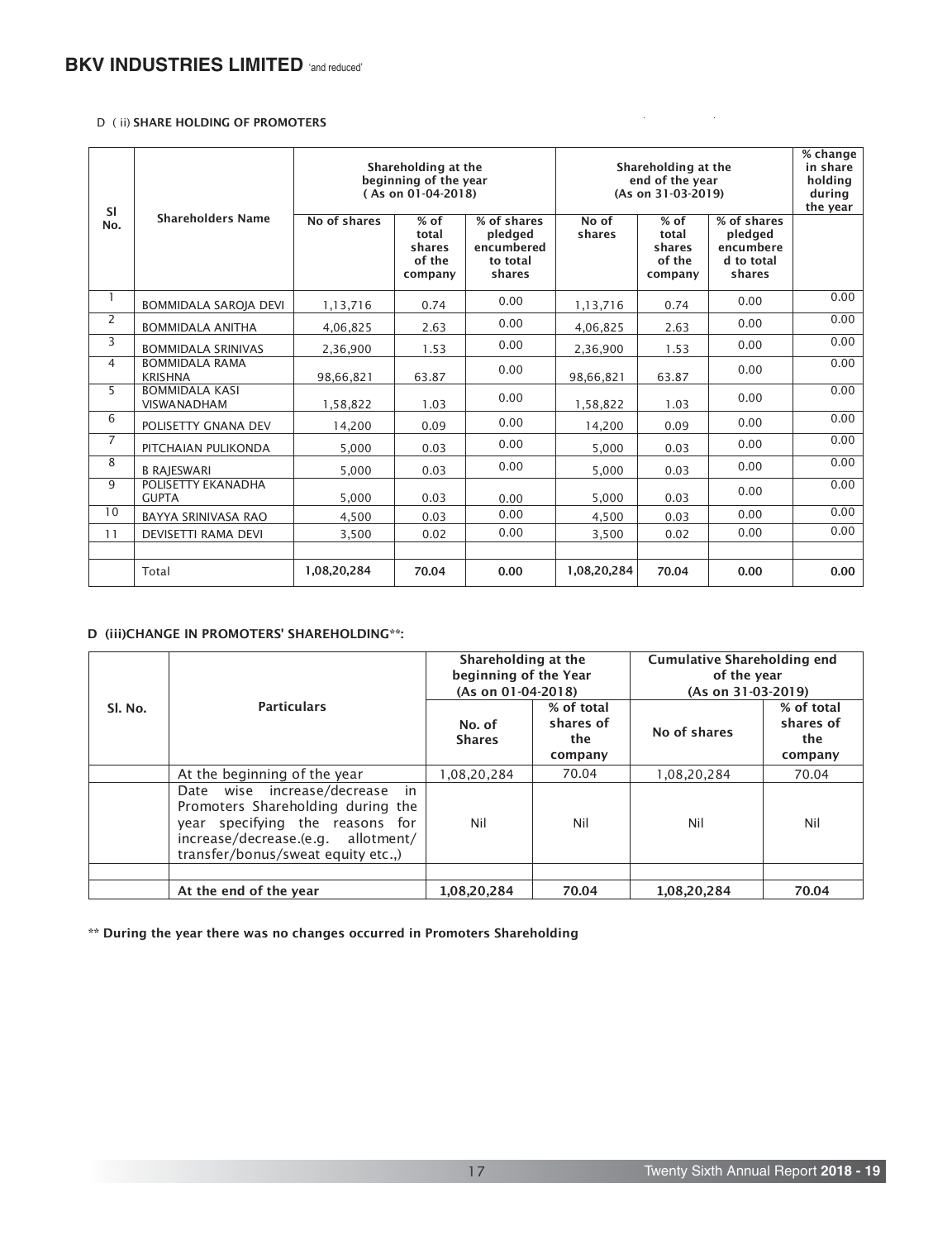D. (iv) Shareholding Pattern of top ten Shareholders (other than Directors, Promoters & Holders of GDRs & ADRs)

|                |                                      | Name of the Share                          |                        | Shareholding at the<br>beginning of the<br>Year | Date                     | Increase/<br>(Decrease) |                        | Cumulative<br><b>Shareholding during</b><br>the Year |
|----------------|--------------------------------------|--------------------------------------------|------------------------|-------------------------------------------------|--------------------------|-------------------------|------------------------|------------------------------------------------------|
| Sino           | <b>Type</b>                          | Holder                                     | No of<br><b>Shares</b> | % of total<br>shares of<br>the<br>company       |                          | in share holding        | No of<br><b>Shares</b> | % of total<br>shares of<br>the<br>company            |
| $\mathbf{1}$   | Opening<br>Balance                   | <b>AJAY KUMAR</b><br>SRIVASTAVA            | 63489                  | 0.41                                            | 31/03/2018               |                         | 63489                  | 0.41                                                 |
|                | Closing<br>Balance                   |                                            |                        |                                                 | 31/03/2019               |                         | 63489                  | 0.41                                                 |
| 2              | Opening<br><b>Balance</b><br>Closing | NAGARAJA LAKSHMI M                         | 59200                  | 0.38                                            | 31/03/2018               |                         | 59200                  | 0.38                                                 |
|                | Balance                              |                                            |                        |                                                 | 31/03/2019               |                         | 59200                  | 0.38                                                 |
| 3              | Opening<br>Balance                   | <b>MASTAN VARAPRASAD B</b>                 | 57156                  | 0.37                                            | 31/03/2018               |                         | 57156                  | 0.37                                                 |
|                | Closing<br>Balance                   |                                            |                        |                                                 | 31/03/2019               |                         | 57156                  | 0.37                                                 |
| 4              | Opening<br>Balance<br>Closing        | <b>BRUNDAVANAM MURAL</b><br><b>KRISHNA</b> | 41700                  | 0.27                                            | 31/03/2018               |                         | 41700                  | 0.27                                                 |
|                | Balance                              |                                            |                        |                                                 | 31/03/2019               |                         | 41700                  | 0.27                                                 |
| 5              | Opening<br>Balance<br>Purchase       | <b>BEJJENKI</b><br>VENKATRAMANA            | 29782                  | 0.19                                            | 31/03/2018               |                         | 29782                  | 0.19                                                 |
|                | Purchase                             |                                            |                        |                                                 | 27/04/2018<br>27/07/2018 | 109<br>2590             | 29891<br>32481         | 0.19<br>0.21                                         |
|                | Purchase<br>Purchase                 |                                            |                        |                                                 | 31/08/2018               | 500                     | 32981                  | 0.21                                                 |
|                | Closing<br>Balance                   |                                            |                        |                                                 | 26/10/2018<br>31/03/2019 | 820                     | 33801<br>33801         | 0.22<br>0.22                                         |
| 6              | Opening<br>Balance                   | THAKKER BHUPENDRA                          | 28245                  | 0.18                                            | 31/03/2018               |                         | 28245                  | 0.18                                                 |
|                | Closing<br>Balance                   |                                            |                        |                                                 | 31/03/2019               |                         | 28245                  | 0.18                                                 |
| $\overline{7}$ | Opening<br>Balance                   | DASARI SHANKARAIAH                         | 24679                  | 0.16                                            | 31/03/2018               |                         | 24679                  | 0.16                                                 |
|                | Closing<br>Balance                   |                                            |                        |                                                 | 31/03/2019               |                         | 24679                  | 0.16                                                 |
| 8              | Opening<br>Balance<br>Closing        | REENA SRIVASTAVA                           | 22327                  | 0.14                                            | 31/03/2018               |                         | 22327                  | 0.14                                                 |
|                | Balance                              |                                            |                        |                                                 | 31/03/2019               |                         | 22327                  | 0.14                                                 |
| 9              | Opening<br><b>Balance</b>            | <b>SUNITHA REDDY</b><br>KYATHAM            | 21500                  | 0.14                                            | 31/03/2018               |                         | 21500                  | 0.14                                                 |
|                | Closing<br>Balance                   |                                            |                        |                                                 | 31/03/2019               |                         | 21500                  | 0.14                                                 |
| 10             | Opening<br>Balance<br>Closing        | <b>SUBHASH MANGAL HUF</b><br>MANGAL        | 17600                  | 0.11                                            | 31/03/2018               |                         | 17600                  | 0.11                                                 |
|                | Balance                              |                                            |                        |                                                 | 31/03/2019               |                         | 17600                  | 0.11                                                 |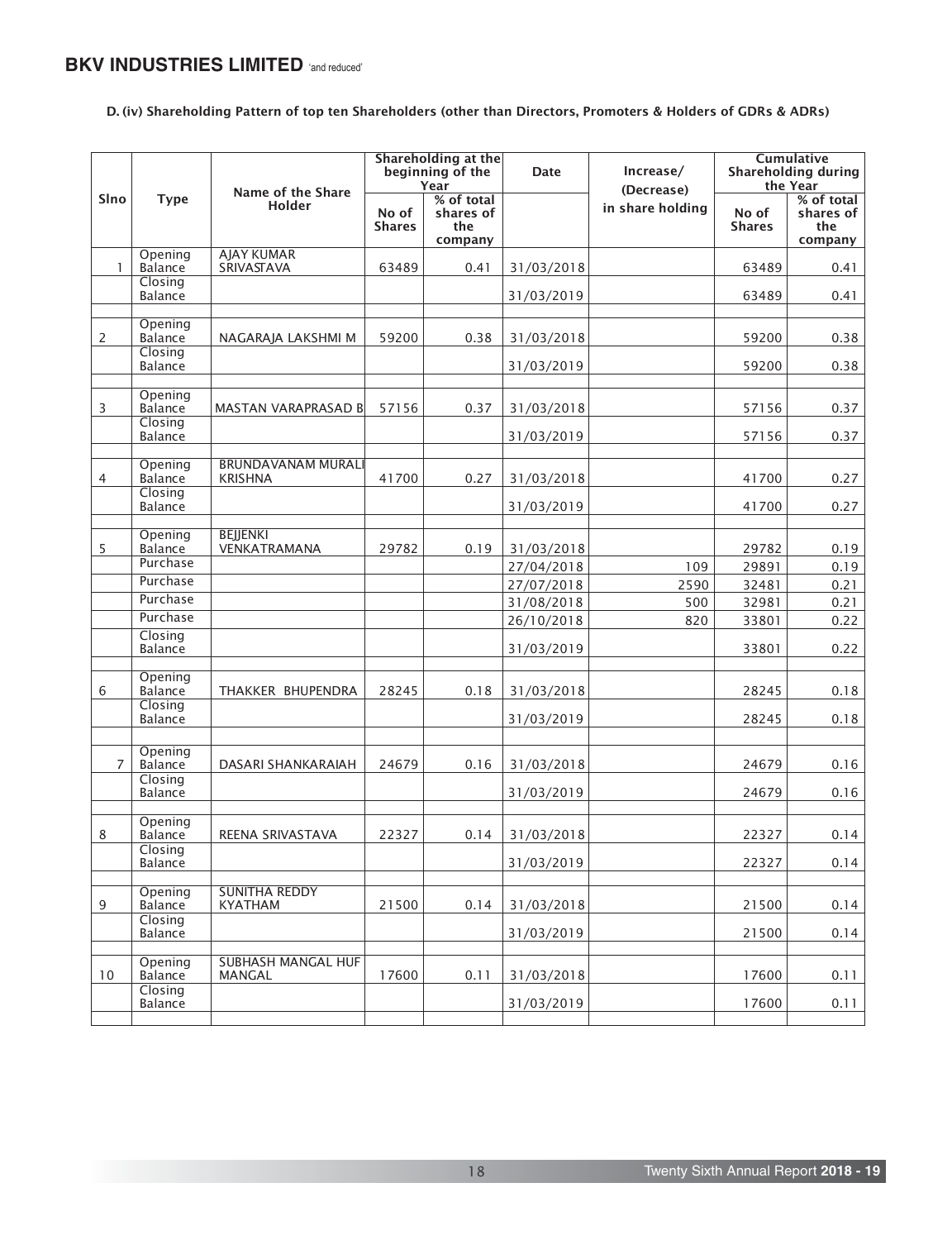#### D (v) Shareholding of Directors & Key Managerial Person

|                |                                                               | Shareholding                                                        |                 |             |                               |                              | Cumulative<br>Shareholding during<br>the year<br>(As on 31-03-19) |                                                  |
|----------------|---------------------------------------------------------------|---------------------------------------------------------------------|-----------------|-------------|-------------------------------|------------------------------|-------------------------------------------------------------------|--------------------------------------------------|
|                | <b>No. of Shares</b><br>at the<br>beginning<br>$(01-04-2018)$ |                                                                     | $%$ of<br>total |             | Increase/<br>(Decrease)<br>in |                              |                                                                   |                                                  |
| S.No           | <b>Name</b>                                                   | shares of<br>end of the<br>the<br>Company<br>year<br>$(31-03-2019)$ |                 | <b>Date</b> | share<br>holding              | Reason                       | No. of<br>shares                                                  | % of the<br>total<br>shares of<br>the<br>Company |
|                | A. Directors:                                                 |                                                                     |                 |             |                               |                              |                                                                   |                                                  |
| 1              | Bommidala Rama Krishna                                        | 98,66,821                                                           | 63.87           | 01-04-2018  | $\sim$                        | <b>No</b>                    |                                                                   |                                                  |
|                | <b>Managing Director</b>                                      |                                                                     |                 |             |                               | change                       |                                                                   |                                                  |
|                | DIN: 00105030                                                 | 98,66,821                                                           | 63.87           | 31-03-2019  |                               | during<br>the year           | 9,866,821                                                         | 63.87                                            |
| $\overline{2}$ | Bommidala Anitha                                              | 4,06,825                                                            | 2.63            | 01-04-2018  | $\sim$                        | N <sub>o</sub>               |                                                                   |                                                  |
|                | Non-Executive Director                                        |                                                                     |                 |             |                               | change<br>during             |                                                                   |                                                  |
|                | DIN:00112766                                                  | 4,06,825                                                            | 2.63            | 31-03-2019  |                               | the year                     | 406,825                                                           | 2.63                                             |
| 3              | Nellore Dolendra Prasad<br>Non-Executive /                    | ÷,                                                                  | 0.00            | 01-04-2018  | ÷.                            | Nil<br>holding/<br><b>No</b> |                                                                   |                                                  |
|                | Independent Director                                          |                                                                     |                 |             |                               | change                       |                                                                   |                                                  |
|                | DIN: 01816366                                                 |                                                                     | 0.00            | 31-03-2019  |                               | during<br>the year           |                                                                   |                                                  |
| 4              | Tunuguntla Rama Krishna                                       | L.                                                                  | 0.00            | 01-04-2018  | ä,                            | Nil<br>holding/              |                                                                   |                                                  |
|                | Non-Executive /<br>Independent Director                       |                                                                     |                 |             |                               | <b>No</b><br>change          |                                                                   |                                                  |
|                | DIN:02324865                                                  | ä,                                                                  | 0.00            | 31-03-2019  |                               | during<br>the year           | ×.                                                                | ÷                                                |
|                | <b>B. Key Managerial</b><br>Personnel (KMP's) *               |                                                                     |                 |             |                               |                              |                                                                   |                                                  |
| 5              | <b>B.Virat Vishnu</b>                                         | ä,                                                                  | 0.00            | 01-04-2018  |                               | Nil<br>holding/              |                                                                   |                                                  |
|                | Company Secretary                                             |                                                                     |                 |             |                               | No<br>change                 |                                                                   |                                                  |
|                |                                                               | L.                                                                  | 0.00            | 31-03-2019  |                               | during<br>the year           |                                                                   |                                                  |
|                |                                                               |                                                                     |                 |             |                               |                              |                                                                   |                                                  |
| 6              | K.Bhanu Kumar                                                 | 200                                                                 | 0.00            | 01-04-2018  |                               | Transfer                     |                                                                   |                                                  |
|                | Chief Financial Officer                                       | 800                                                                 | 0.00            | 31-03-2019  | 600                           | on 18.3.2019                 | 800                                                               | 0.00                                             |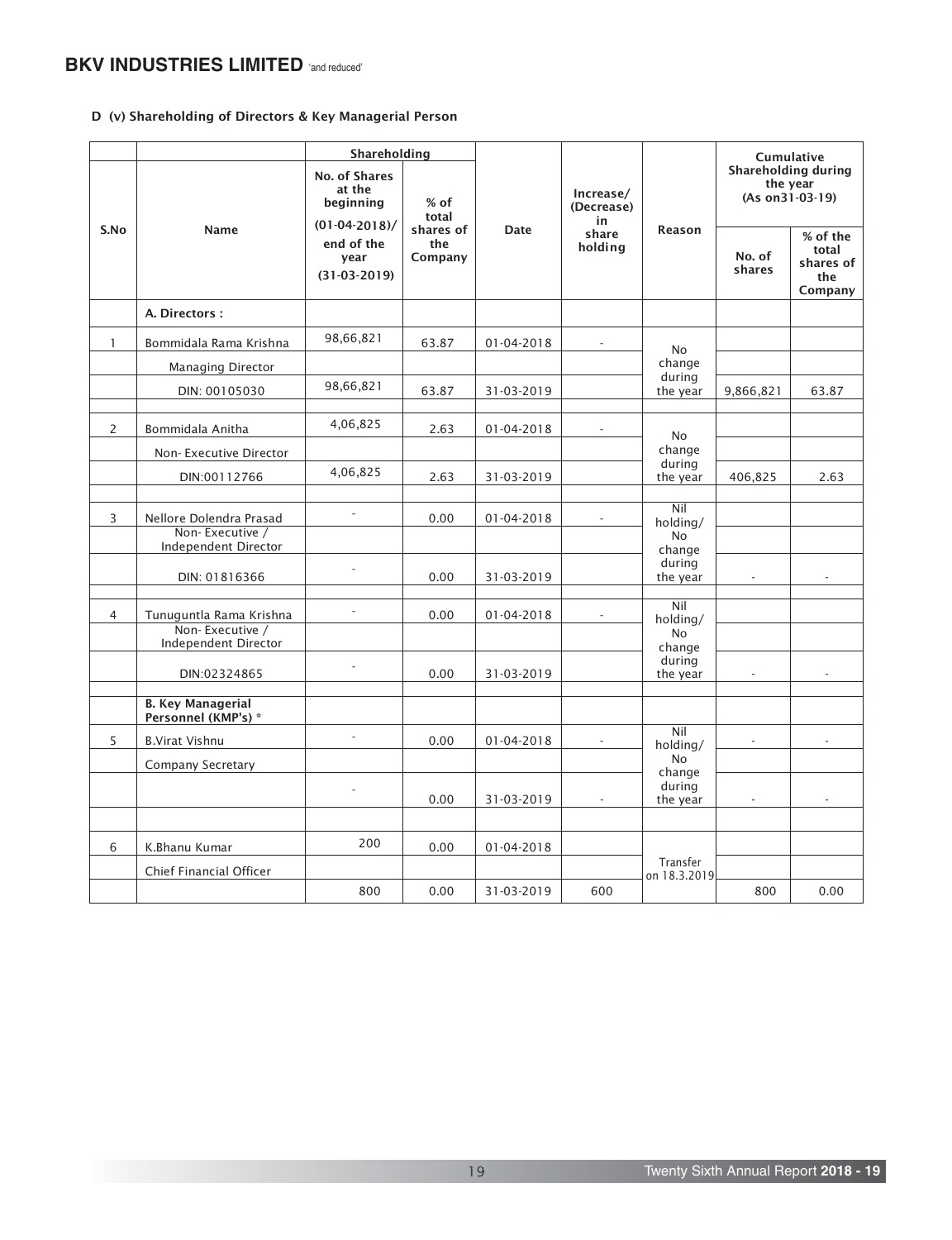#### E. INDEBTEDNESS

| Indebtedness of the Company including interest outstanding/accrued but not due for payment |                                                  |                    |                 |                              |  |  |  |
|--------------------------------------------------------------------------------------------|--------------------------------------------------|--------------------|-----------------|------------------------------|--|--|--|
| <b>Particulars</b>                                                                         | <b>Secured</b><br>Loans<br>excluding<br>deposits | Unsecured<br>Loans | <b>Deposits</b> | Total<br><b>Indebtedness</b> |  |  |  |
| Indebtedness at the beginning of the financial year                                        |                                                  |                    |                 |                              |  |  |  |
| i) Principal Amount                                                                        | $\overline{\phantom{a}}$                         | 5,25,000           | ٠               | 5,25,000                     |  |  |  |
| ii) Interest due but not paid                                                              |                                                  |                    |                 |                              |  |  |  |
| iii) Interest accrued but not due                                                          |                                                  |                    |                 |                              |  |  |  |
|                                                                                            |                                                  |                    |                 |                              |  |  |  |
| Total (i+ii+iii)                                                                           |                                                  | 5,25,000           |                 | 5,25,000                     |  |  |  |
|                                                                                            |                                                  |                    |                 |                              |  |  |  |
| Change in Indebtedness during the financial year                                           |                                                  |                    |                 |                              |  |  |  |
| Additions                                                                                  |                                                  | 32,45,000          |                 | 32,45,000                    |  |  |  |
| Reduction                                                                                  |                                                  | 9,75,000           |                 | 9,75,000                     |  |  |  |
| <b>Net Change</b>                                                                          | $\overline{\phantom{a}}$                         | 27,95,000          | ٠               | 27,95,000                    |  |  |  |
| Indebtedness at the end of the financial year                                              |                                                  |                    |                 |                              |  |  |  |
| i) Principal Amount                                                                        |                                                  | 27,95,000          |                 | 27,95,000                    |  |  |  |
| ii) Interest due but not paid                                                              |                                                  |                    |                 |                              |  |  |  |
| iii) Interest accrued but not due                                                          |                                                  |                    |                 |                              |  |  |  |
|                                                                                            |                                                  |                    |                 |                              |  |  |  |
| Total (i+ii+iii)                                                                           |                                                  | 27,95,000          |                 | 27,95,000                    |  |  |  |

#### F REMUNERATION OF DIRECTORS AND KEY MANAGERIAL PERSONNEL

#### a. Remuneration to Managing Director, Whole time director and/or Manager:

| Sl.No         | <b>Particulars of Remuneration</b>                                                  | Name of the Managing Director | <b>Total</b>             |
|---------------|-------------------------------------------------------------------------------------|-------------------------------|--------------------------|
| 1             | Gross salary                                                                        | Bommidala Rama Krishna        |                          |
|               | (a) Salary as per provisions contained in<br>section 17(1) of the Income Tax. 1961. | 4,30,643                      | 4,30,643                 |
|               | (b) Value of perquisites $u/s$ 17(2) of the<br>Income tax Act, 1961                 | ۰                             |                          |
|               | (c) Profits in lieu of salary under<br>section 17(3) of the Income Tax Act, 1961    | ۰                             | $\overline{\phantom{a}}$ |
| $\mathcal{P}$ | Stock option                                                                        | ٠                             |                          |
| 3             | Sweat Equity                                                                        |                               |                          |
| 4             | Commission                                                                          |                               |                          |
|               | as % of profit                                                                      |                               |                          |
|               | others                                                                              |                               |                          |
| 5             | Others, please specify                                                              |                               |                          |
|               | Total (A)                                                                           | 4,30,643                      | 4,30,643                 |
|               | Ceiling as per the Act                                                              | <b>NA</b>                     | <b>NA</b>                |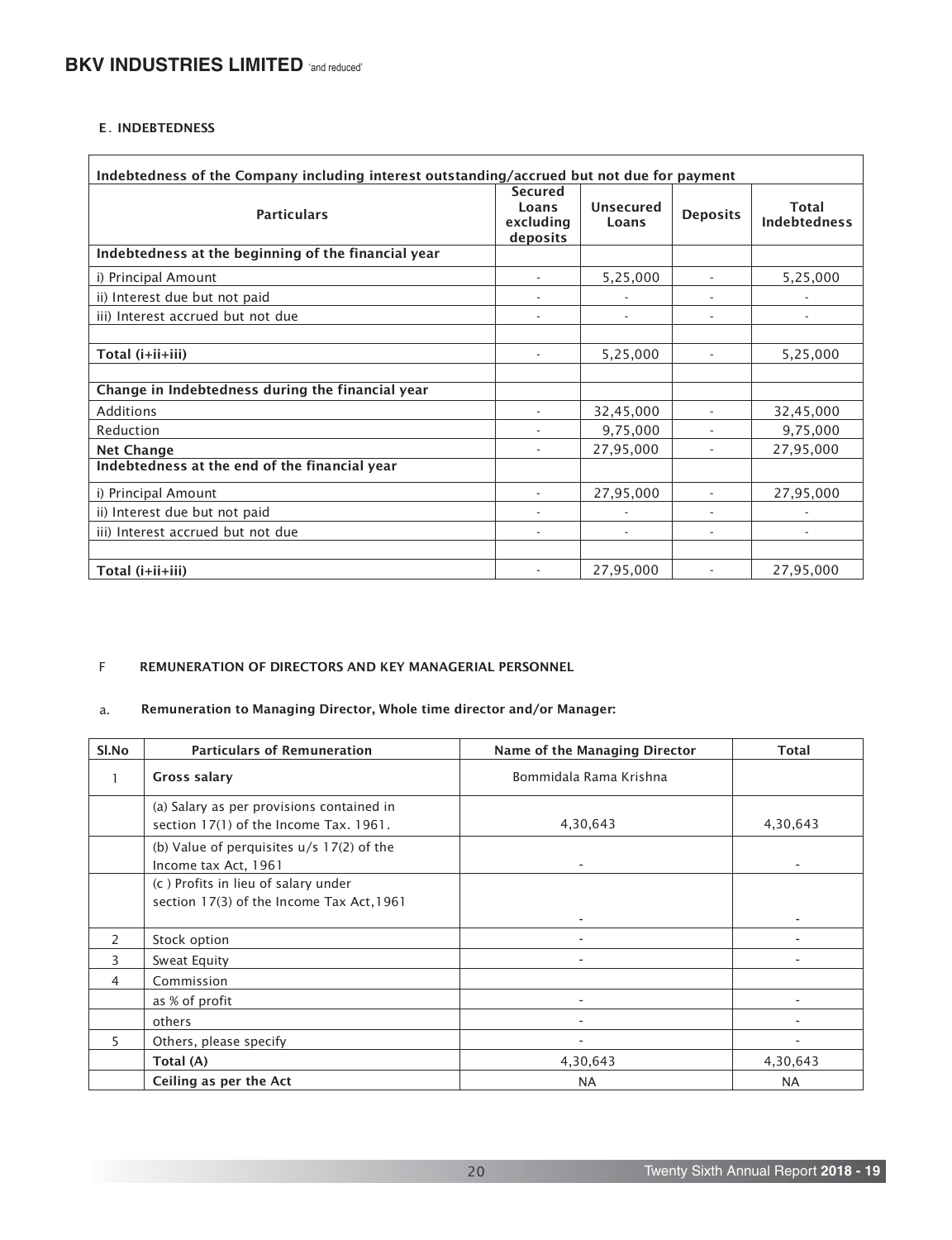#### b. Remuneration to other directors:

| Sl.No         | <b>Particulars of Remuneration</b>             |                | <b>Name of the Directors</b> |                     | <b>Total</b><br>(in Rs.) |
|---------------|------------------------------------------------|----------------|------------------------------|---------------------|--------------------------|
|               |                                                | <b>Nellore</b> |                              |                     |                          |
|               | Non-Executive -                                | Dolendra       | Tunuguntla                   |                     |                          |
|               | Independent Directors                          | Prasad         | Rama Krishna                 |                     |                          |
|               | (a) Fee for attending board committee meetings |                |                              |                     |                          |
|               | (b) Commission                                 |                |                              |                     |                          |
|               | (c) Others, please specify                     |                |                              |                     |                          |
|               | Total (1)                                      |                |                              |                     |                          |
| $\mathcal{P}$ | <b>Other Non Executive Directors</b>           |                |                              | Bommidala<br>Anitha |                          |
|               | (a) Fee for attending                          |                |                              |                     |                          |
|               | board committee meetings                       |                |                              |                     |                          |
|               | (b) Commission                                 |                |                              |                     |                          |
|               | (c) Others, please specify.                    |                |                              |                     |                          |
|               | Total $(2)$                                    |                |                              |                     |                          |
|               | Total $(B)=(1+2)$                              |                |                              |                     |                          |
|               | Total Managerial Remuneration                  |                |                              |                     |                          |
|               | Overall Ceiling as per the Act.                |                |                              |                     |                          |

#### c. REMUNERATION TO KEY MANAGERIAL PERSONNEL OTHER THAN MD/MANAGER/WTD

| SI. No.       | <b>Particulars of Remuneration</b>                                                                   | <b>Key Managerial Personnel</b> |            | <b>Total</b> |
|---------------|------------------------------------------------------------------------------------------------------|---------------------------------|------------|--------------|
|               | <b>Gross Salary</b>                                                                                  | Company<br><b>Secretary</b>     | <b>CFO</b> | (in Rs.)     |
|               | (a) Salary as per provisions contained in section $17(1)$ of<br>the Income Tax Act, 1961.            | 1,08,000*                       | 2,37,500*  | 3,45,500     |
|               | (b) Value of perquisites u/s 17(2) of the Income Tax Act,<br>1961                                    |                                 |            |              |
|               | (c) Profits in $\overline{\text{lieu}}$ of salary under section 17(3) of the<br>Income Tax Act, 1961 |                                 |            |              |
| $\mathcal{P}$ | <b>Stock Option</b>                                                                                  |                                 |            |              |
| 3             | Sweat Equity                                                                                         |                                 |            |              |
| 4             | Commission                                                                                           |                                 |            |              |
|               | as % of profit                                                                                       |                                 |            |              |
|               | others, specify                                                                                      |                                 |            |              |
| 5             | Others, please specify                                                                               |                                 |            |              |
|               |                                                                                                      |                                 |            |              |
|               | Total                                                                                                | 1,08,000                        | 2,37,500   | 3,45,500     |

\*From the period appointed as Company Secretary and CFO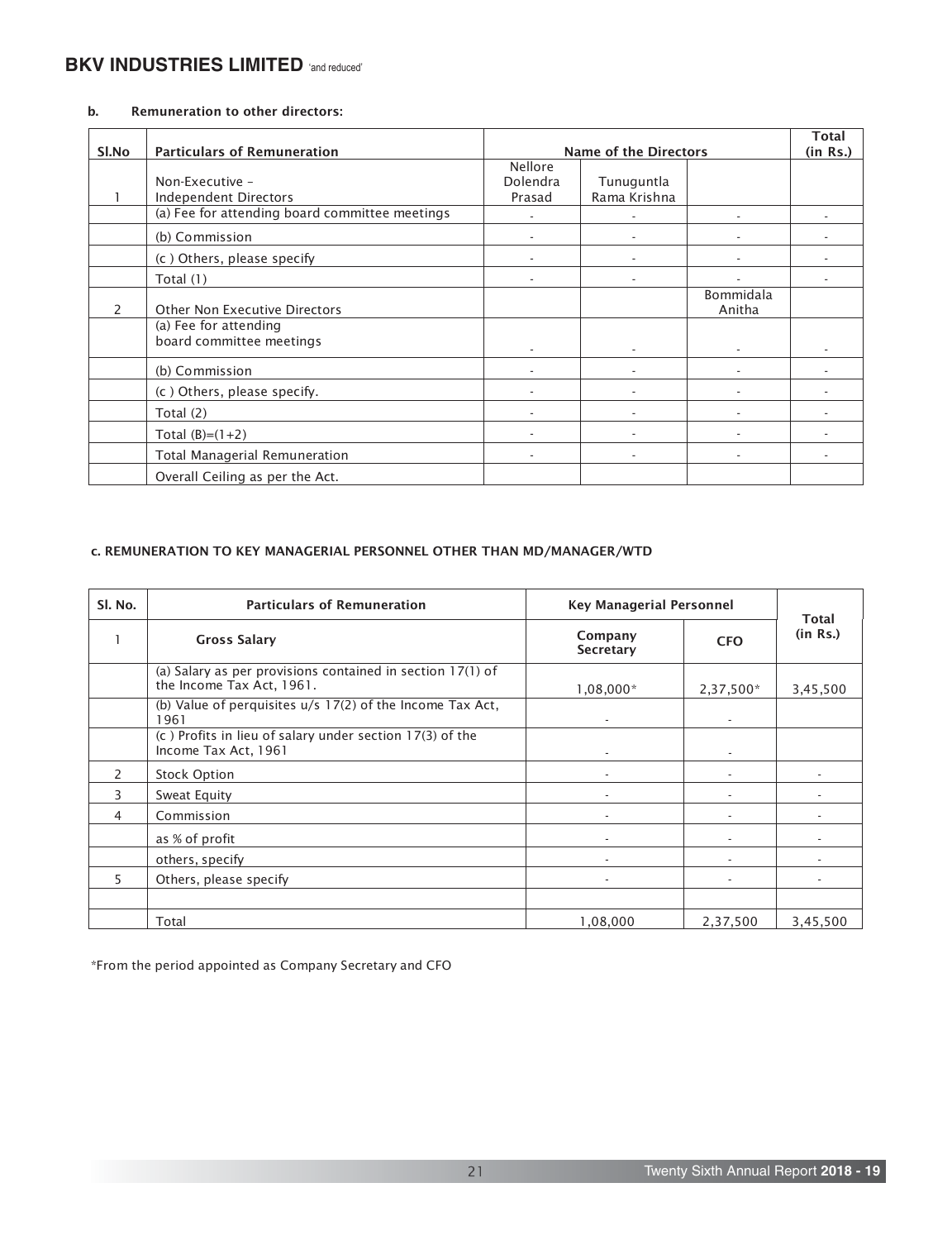#### VII PENALTIES/PUNISHMENT/COMPPOUNDING OF OFFENCES

| <b>Type</b>                  | Section of the<br>Companies<br>Act | <b>Brief</b><br>Description | Details of<br>Penalty/Punishment/Compounding fees<br>imposed | Authority<br>(RD/NCLT/Co<br>urt) | Appeal made if<br>any (give<br>details) |
|------------------------------|------------------------------------|-----------------------------|--------------------------------------------------------------|----------------------------------|-----------------------------------------|
|                              |                                    |                             |                                                              |                                  |                                         |
| A. COMPANY                   |                                    |                             |                                                              |                                  |                                         |
|                              |                                    |                             |                                                              |                                  |                                         |
| Penalty                      |                                    |                             |                                                              |                                  |                                         |
| Punishment                   |                                    |                             |                                                              |                                  |                                         |
| Compounding                  |                                    |                             |                                                              |                                  |                                         |
|                              |                                    |                             |                                                              |                                  |                                         |
| <b>B. DIRECTORS</b>          |                                    |                             |                                                              |                                  |                                         |
|                              |                                    |                             |                                                              |                                  |                                         |
| Penalty                      |                                    |                             | 44                                                           |                                  |                                         |
| Punishment                   |                                    |                             |                                                              |                                  |                                         |
| Compounding                  |                                    |                             |                                                              |                                  |                                         |
|                              |                                    |                             |                                                              |                                  |                                         |
| C. OTHER OFFICERS IN DEFAULT |                                    |                             |                                                              |                                  |                                         |
|                              |                                    |                             |                                                              |                                  |                                         |
| Penalty                      |                                    |                             |                                                              |                                  |                                         |
| Punishment                   |                                    |                             |                                                              |                                  |                                         |
| Compounding                  |                                    |                             |                                                              |                                  |                                         |

For and on behalf of the Board,

Place: Guntur Date: 29-05-2019

> Managing Director DIN: 00105030 Bommidala Rama Krishna

Director DIN: 00112766 Bommidala Anitha

#### Annexure – VII

#### The information required pursuant to Section 197 of the Companies Act, 2013 read with Rule 5 of the Companies (Appointment and Remuneration of Managerial Pe rsonnel) Rules, 2014

- A. Information as per Rule 5(1) of the Companies (Appointment & Remuneration of Mana gerial Personnel) Rules 2014:
- 1. Ratio of Remuneration of each Director to the median remuneration of the employees of the Company for the financial year:

| SI. No. | <b>Particulars</b>                        | Median Ratio with that of employees |
|---------|-------------------------------------------|-------------------------------------|
|         | Bommidala Rama Krishna, Managing Director | 2.13:1                              |
|         | Bommidala Anitha, Director                | Nil                                 |
|         | Nellore Dolendra Prasad, Director         | Nil                                 |
|         | Tunuguntla Rama Krishna, Director         | Nil                                 |

As there is no Sitting Fees paid to Non Executive Directors, it has been shown as NIL

-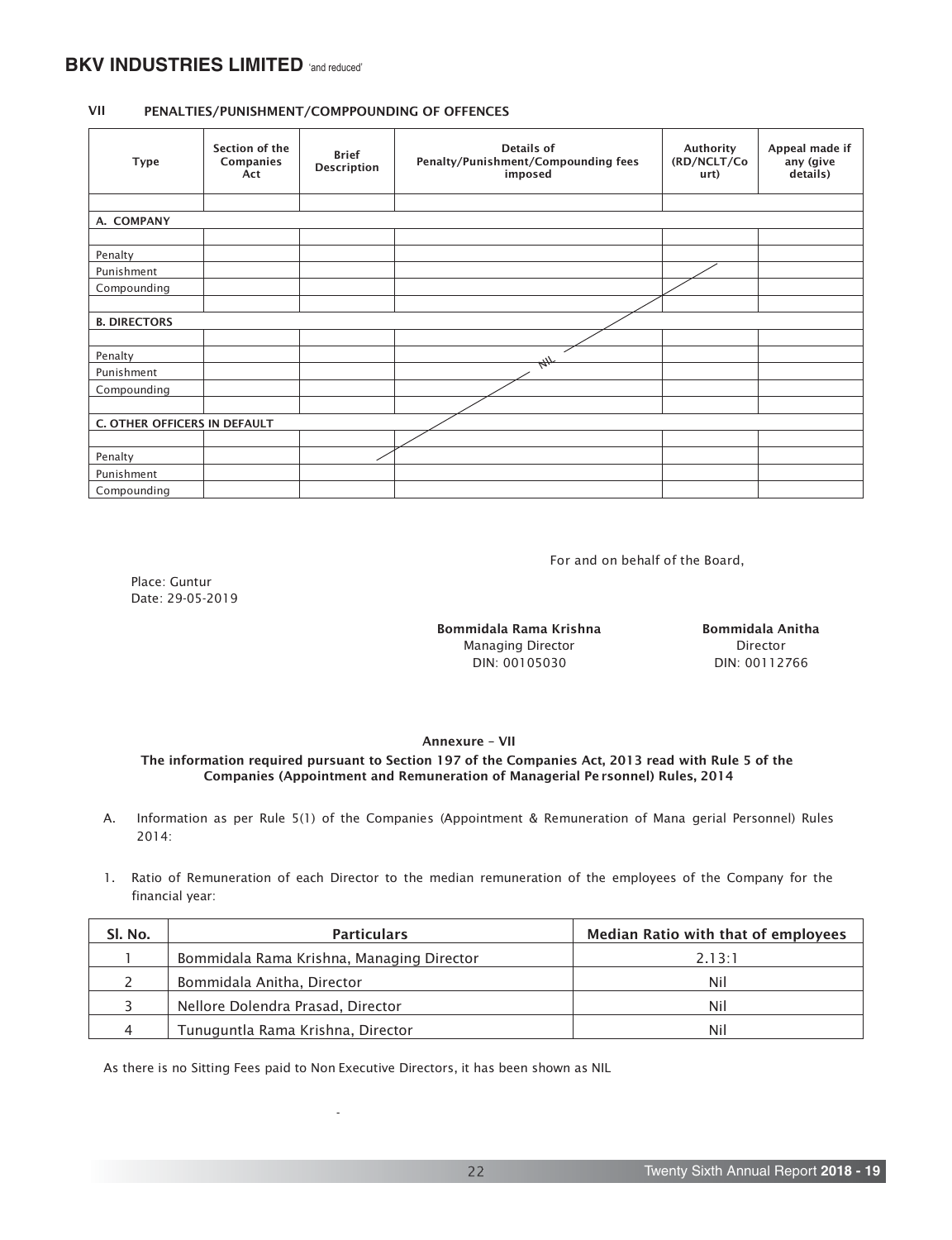2. Percentage increase in remuneration of each Director, Chief Financial Officer, Chief Executive Officer, if any, in the financial year:

| SI. No. | <b>Particulars</b>                        | % Increase in Remuneration |
|---------|-------------------------------------------|----------------------------|
|         | Bommidala Rama Krishna, Managing Director | $0.02\%$ *                 |
|         | Bommidala Anitha, Director                | <b>NA</b>                  |
|         | Nellore Dolendra Prasad, Director         | <b>NA</b>                  |
| 4       | Tunuguntla Rama Krishna, Director         | <b>NA</b>                  |
|         | B. Virat Vishnu (CS)                      | $NA**$                     |
|         | K. Bhanu Kumar (CFO)                      | $NA**$                     |

\* Increase in part of March, 19 \*\* Appointed during the year.

- 3. Percentage increase in the median remuneration of employees in the financial year: 24.62%
- 4. Number of permanent employees on the rolls of company: 5 Nos.
- 5. Average percentile increase already made in the salaries of employees other than the managerial personnel in the last financial year and its comparison with the percentile increase in the managerial remuneration and justification thereof and point out if there are any exceptional circumstances for increase in the managerial remuneration:

The average increase/(Decrease) in salaries of employees other than managerial personnel is 24.62%.

There was no increase in the managerial remuneration during the year.

6. Key parameters for any variable component of remuneration availed by the directors:

The Non-executive Directors are not paid any remuneration, as the company had been having fixed income and only marginal profit is earned. Managing Director's remuneration was fixed at Rs.6.00 lakhs per annum (revised from Rs.4.20 Lakhs during March, 19), in view of no profits or profits inadequate, subject to the limits laid down by the Companies Act, 2013 and overall remuneration approved by the Shareholders. No variable component is there in the remuneration payable to the Managing Director.

- 7. Ratio of the remuneration of the highest paid director to that of the employees who are not directors but receive remuneration in excess of the highest paid director during the year: None
- 8. Affirmation that the remuneration is as per the remuneration policy of the Company: The Company affirms that the remuneration is as per the Remuneration Policy of the Company.
- A (1) Information as per Rule 5(2) of the Companies (Appointment & Remuneration of Managerial Personnel) Rules 2014:

There were no employees covered under these rules.

By order of the Board of Directors

#### BOMMIDALA RAMA KRISHNA

Place: Guntur **Managing Director** Date: 29.05.2019 DIN: 00105030

#### ANNEXURE TO THE BOARD'S REPORT

#### COMPLIANCE REPORT ON CORPORATE GOVERNANCE FOR THE YEAR APRIL 01, 2018 TO MARCH 31, 2019.

Pursuance to new SEBI (LODR) Regulations 2015, and Listing Agreement with Stock Exchanges, your Directors present below a detailed Compliance Report on Corporate Governance:

#### Company's philosophy on code of Governance

Corporate Governance aims at achieving high level of efficiency, accountability, responsibility and fairness in dealing with all stakeholders. Your company committed to Good Corporate Governance to ensure that all functions of the company are discharged in a professionally sound and competent manner, which leads to increasing employee, customer satisfaction and shareholder value.

#### Board of Directors

#### Composition:

The strength of the Board of Directors as on 31/03/2019 is 4. Board comprises of Executive and Non-Executive Directors. The Non-Executive Directors bring external and wider perspective to the Board's deliberations and decisions. The Board comprises of one Managing Director and 3 Non-Executive directors. The Composition of the Board is in conformity with Regulation 17 of the SEBI (LODR) Regulations with the Stock Exchanges. Section 149(3) of the Companies Act, 2013 requires the appointment of a woman director, in compliance with the requirement Smt. Bommidala Anitha, a woman director had been continued to be in the Board from the inception.

The Board has formulated a policy on Remuneration and the criteria for Board nominations which outline the appointment criteria and qualifications for appointment on the Board and the matters related to remuneration of Directors. The said policy has been published elsewhere in the Annual Report as per Annexure I & II. The independent directors have confirmed that they satisfy the 'criteria of independence' as stipulated in Regulations of SEBI (LODR) Regulations. Details of familiarization programs imparted to Independent Directors is available at www.bkvindustries.in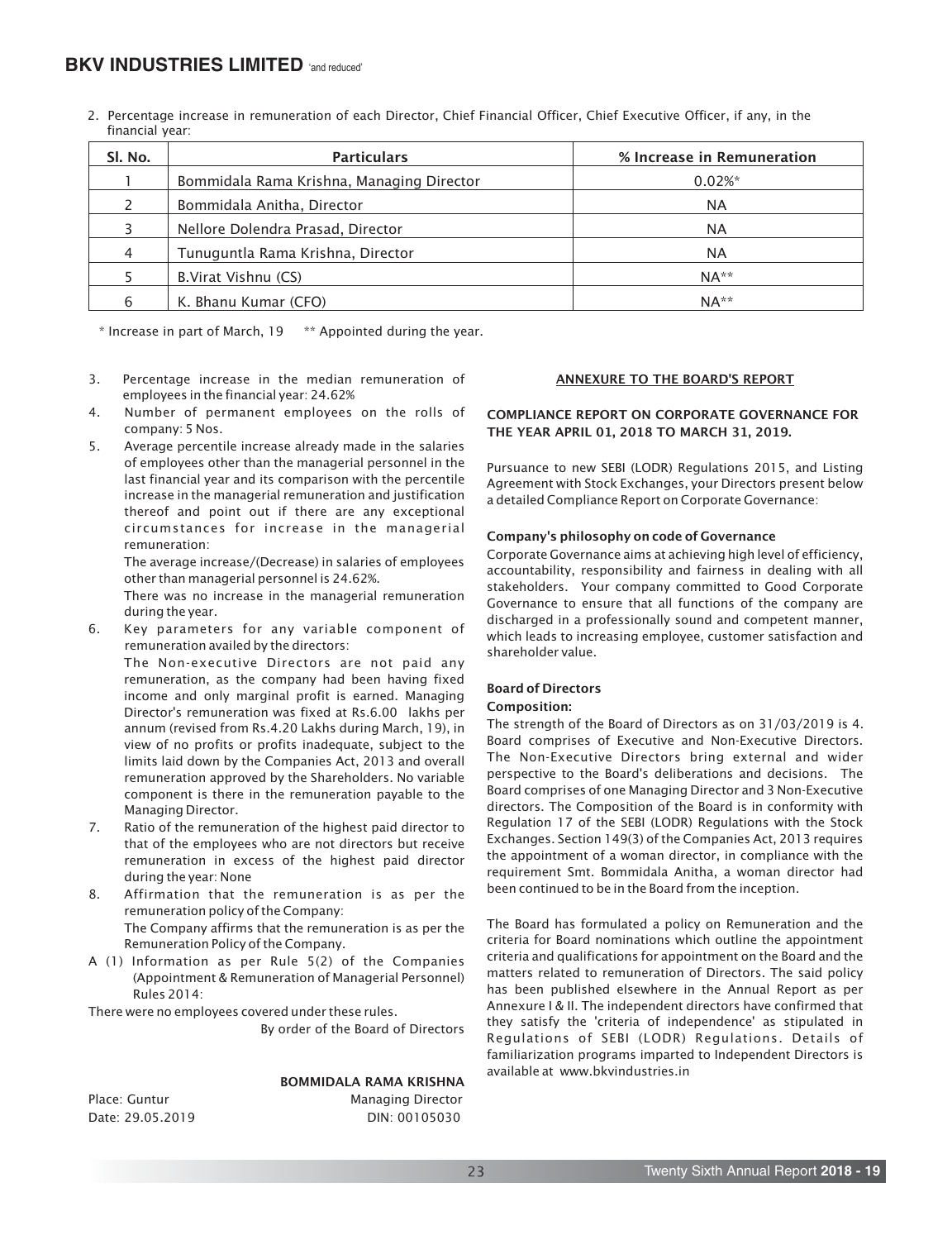#### No. of Board Meetings held during the year along with the dates of the Meetings:

Board meets generally to take stock of the assets management, to discuss and decide on company/ business policy and strategy apart from normal Board business.

During the financial year ended March 31, 2019 Seven Board<br>Meetings were held on 29<sup>th</sup> May, 2018, 13<sup>th</sup> August, 2018, 20<sup>th</sup><br>September, 2018, 01<sup>st</sup> October, 2018, 13<sup>th</sup> November, 2018,<br>13<sup>th</sup> February, 2019 and 02<sup>nd</sup>

The following table gives the composition and category of the Directors of the Board, their attendance at the Board Meetings during the year and at the last Annual General Meeting and also the number of Directorships and Committee Memberships/ Chairmanships held by them in other companies.

#### Independent Directors Meeting:

During the year ended March 31, 2019 Two Meeting of Independent Directors were held on  $13<sup>th</sup>$ August, 2018, 13<sup>th</sup> February, 2019.

#### Membership on other Boards

None of the Directors on the Board are Members of more than ten Committees or Chairman of more than five committees across all the companies in which they are Directors. For this purpose, only membership and chairmanship in Audit Committee and Stakeholders Relationship Committee are considered. Every director informs the Company about the Committee positions he/she occupies in other companies and notifies the changes as and when takes place.

# Code of Conduct

The Company has adopted the code of conduct for all Board members and Senior Management as required under the SEBI (LODR) Regulations. The Code is posted on the Company's

website: www.bkvindustries.in. All Board members and Senior Management personnel have affirmed compliance with the Code on an annual basis and a declaration to this effect signed by Sri Bommidala Rama Krishna, Managing Director is attached to this Report.

### Board Evaluation

Pursuant to the provisions of the Companies Act, 2013 and the SEBI Listing Regulations, the Board has carried out the annual performance evaluation of its own performance, the Directors individually and the Committees viz., Audit, Nomination & Remuneration, Stakeholders Relationship and Risk Management. A structured questionnaire was prepared after taking into consideration the inputs received from the Directors covering various aspects such as attendance, quality contributions to Board deliberations, providing perspectives and feedback going beyond the information provided by the management, commitment to shareholder and other stakeholders interests etc.

A separate exercise was carried out to evaluate the performance of individual directors including the Chairman of the Board, who were evaluated on parameters such as level of engagement and contribution, independence of judgment, safeguarding the interests of the Company and its minority shareholders etc. The performance evaluation of Independent Directors was carried out by the entire Board. The performance evaluation of the Chairman and the Non-Independent Directors was carried out by the Independent Directors at their meeting held separately.

I. Observations of board evaluation carried out for the year.

NIL

- ii. Previous year's observations and actions taken. NIL
- iii. Proposed actions based on current year observations. NIL

| Name of the Director                                                          | Category of<br><b>Directorship</b>              | No. of<br><b>Board</b><br><b>Meeting</b><br><b>Attended</b> | <b>Attendance</b><br>at last AGM | *No. of<br>Directorships in<br>other public<br>companies | No. of<br>Memberships /<br>Chairmanships of<br>committees of<br>other companies |
|-------------------------------------------------------------------------------|-------------------------------------------------|-------------------------------------------------------------|----------------------------------|----------------------------------------------------------|---------------------------------------------------------------------------------|
| Bommidala<br>Sri<br>Rama Krishna<br><b>Managing Director</b><br>DIN: 00105030 | Executive<br>Director                           | 7                                                           | Yes                              | None                                                     | None                                                                            |
| Smt. Bommidala Anitha<br>DIN: 00112766                                        | Non executive<br><b>Director</b>                | 7                                                           | Yes                              | None                                                     | None                                                                            |
| <b>Nellore</b><br>Sri<br>Dolendra Prasad<br>DIN: 01816366                     | Non Executive<br>Independent<br><b>Director</b> | 4                                                           | No.                              | None                                                     | None                                                                            |
| Sri<br>Tunuguntla<br>Rama Krishna<br>DIN: 02324865                            | Non Executive<br>Independent<br><b>Director</b> | 6                                                           | Yes                              | None                                                     | None                                                                            |

\*Excludes alternate directorships, Directorships in Indian Private Limited companies & Foreign Companies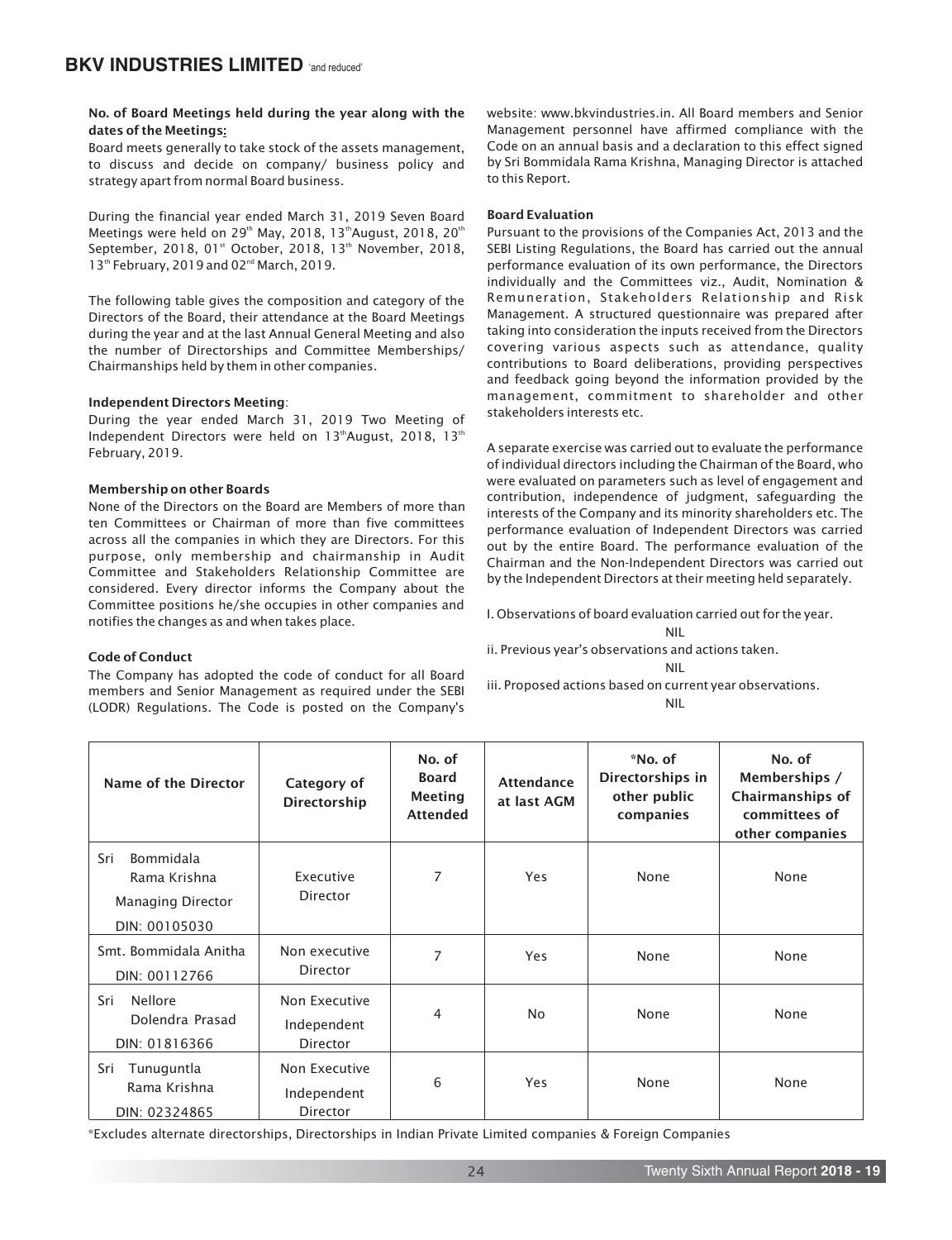#### Board training and Induction

At the time of appointment, the Director is explained in detail the compliances required from him under the Companies Act and SEBI Listing Regulations and other relevant regulations and his affirmations taken.

By way of an introduction to the Company, the MD/CFO interacts with the newly appointed Director and explains the functioning of various divisions/departments, the Company's market share, governance and internal control processes and other relevant information pertaining to the Company's business. The above initiatives help the Director to understand the Company, its business and the regulatory framework in which the Company operates and equips him/her to effectively fulfill his role as a Director of the Company.

#### Board Committees

The Board has constituted Committees consisting of Executive and Non-Executive Directors to ensure focused attention on various facets of business and for better accountability. Pursuant to the Companies Act, 2013, as on March 31, 2019 the Company has the following Committees:

- 1. Audit Committee,
- 2. Nomination & Remuneration Committee,
- 3. Stakeholders Relationship Committee,
- 4. Risk Management Committee,
- 5. Share Transfer Committee

Each of the above Committees has been mandated to operate within a given framework. The Minutes of the proceedings of the Committee Meetings are circulated to the Directors and noted at the Board Meeting.

#### Directors retiring by rotation

The information is provided in the Notes appended to the Explanatory Statement of the Notice under the heading "Information under the Regulations of the SEBI (LODR) Regulations, 2015 regarding reappointment of Directors ".

#### Disclosure of transactions where Non-Executive Directors have pecuniary interest

None of the Non-Executive Directors has any pecuniary relationship or transactions vis-a-vis the Company. The directors periodically disclose their interest in different companies and transactions/contracts of the Company with such companies are taken on record in the Board Meetings.

#### No. of equity shares held by the non-executive directors as on 31.03.2019.

| Name of Smt. Bommidala Anitha |          |
|-------------------------------|----------|
| Non Executive Director        |          |
| No. of Shares held -          | 4.06.825 |
| Percentage -                  | 2.63%    |

#### Audit Committee

#### (a) Brief description of terms of reference

The Terms of reference of this committee cover the matters specified for Audit Committee under Regulation 18 of the SEBI Listing Regulations as well as Section 177 of the Companies Act, 2013, besides other terms as may be referred by the Board of Directors. As on March 31, 2019, the Audit Committee of the Board comprises three members viz., Sri Tunuguntla Rama Krishna, Independent Director, Sri Nellore Dolendra Prasad, Independent Director, Smt. Bommidala Anitha and Sri Tunuguntla Rama Krishna, Independent Director and as Chairman of the Audit Committee and was present at Annual General Meeting.

#### (b) Composition, Meetings and Attendance during the year

The Audit Committee comprises of three non-executive directors. During the financial year ended  $31<sup>st</sup>$  March, 2019 the committee met 4 times i.e.  $29<sup>th</sup>$ May, 2018, 13<sup>th</sup> August, 2018, 13<sup>th</sup> November, 2018 and

The attndance of the each member of the committee is given below:

| Name of the Director        | <b>Designation</b>      |                 | No. of meeting attended |                 |
|-----------------------------|-------------------------|-----------------|-------------------------|-----------------|
|                             |                         | Category        | Held                    | <b>Attended</b> |
|                             |                         | Independent     |                         |                 |
| Sri Tunuguntla Rama Krishna | Chairman                | Non-Executive   | 4                       | 4               |
|                             |                         | <b>Director</b> |                         |                 |
|                             |                         | Independent     |                         |                 |
| Sri Nellore Dolendra Prasad | Member<br>Non-Executive |                 | 4                       | 3               |
|                             |                         | <b>Director</b> |                         |                 |
| Smt. Bommidala Anitha       | Member                  | Non-Executive   | 4                       | 4               |
|                             |                         | Director        |                         |                 |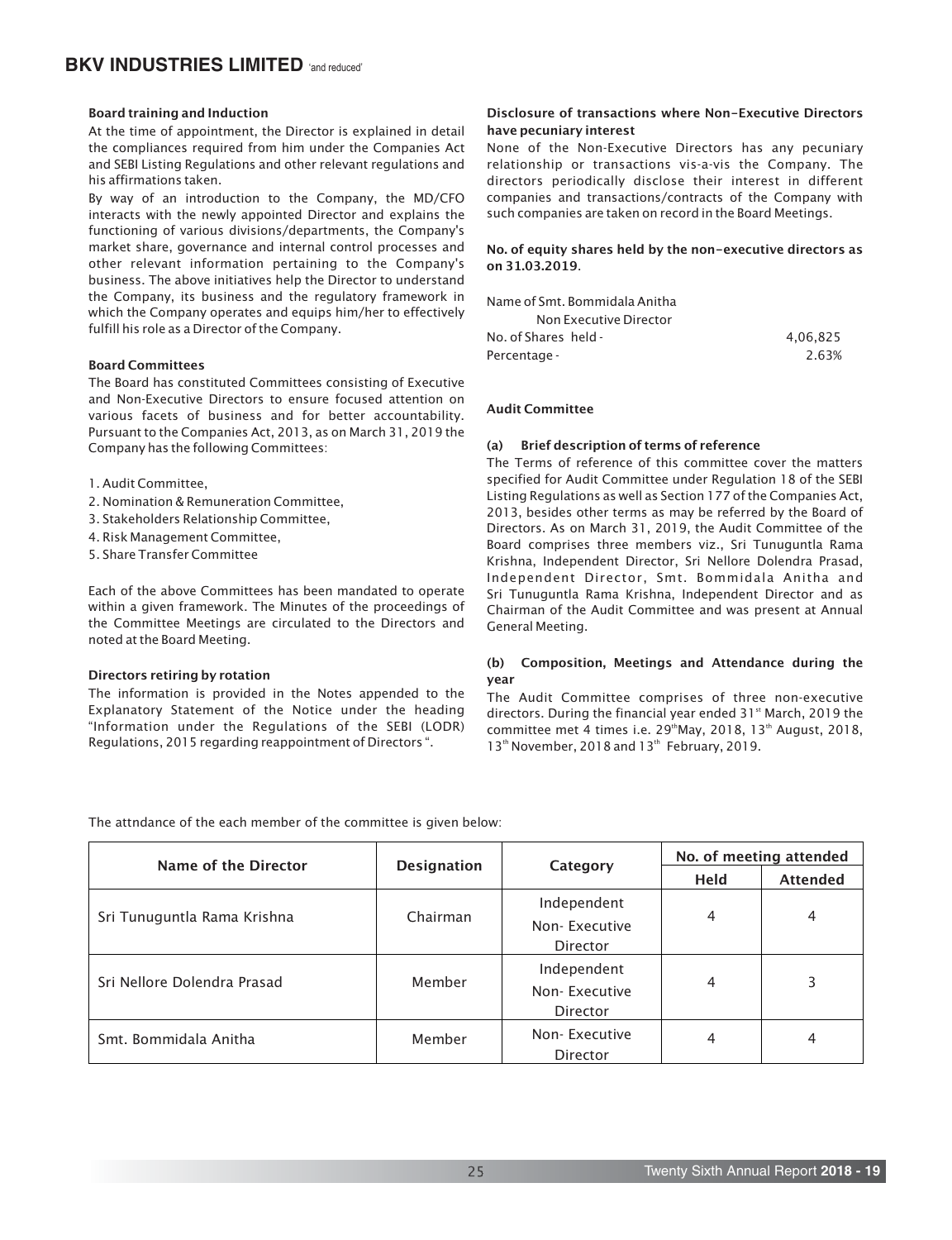#### Terms of reference of Audit Committee:

- 1. Oversight of the Company's financial reporting process and the disclosure of its financial information to ensure that the financial statement is correct, sufficient and credible;
- 2. Recommendation for appointment, remuneration and terms of appointment of auditors of the Company;
- 3. Approval of payment to statutory auditors for any other services rendered by the statutory auditors;
- 4. Reviewing, with the management, the annual financial statements and auditor's report thereon before submission to the board for approval, with particular reference to:
	- a) Matters required to be included in the Director's Responsibility Statement to be included in the Board's report in terms of clause (c) of sub-section 3 of Section 134 of the Companies Act, 2013
	- b) Changes, if any, in accounting policies and practices and reasons for the same
	- c) Major accounting entries involving estimates based on the exercise of judgment by management
	- d) Significant adjustments made in the financial statements arising out of audit findings
	- e) Compliance with listing and other legal requirements relating to financial statements
	- f) Disclosure of any related party transactions
	- g) Qualifications in the draft audit report
- 5. Reviewing, with the management, the quarterly financial statements before submission to the board for approval;
- 6. Reviewing, with the management, the statement of uses/application of funds raised through an issue (public issue, rights issue, preferential issue, etc.), the statement of funds utilized for purposes other than those stated in the offer document /prospectus / notice and the report submitted by the monitoring agency monitoring the utilization of proceeds of a public or rights issue, and making appropriate recommendations to the Board to take up steps in this matter;
- 7. Review and monitor the auditor's independence and performance, and effectiveness of audit process;
- 8. Approval or any subsequent modification of transactions of the company with related parties;
- 9. Scrutiny of inter-corporate loans and investments;
- 10. Valuation of undertakings or assets of the Company, wherever it is necessary and appointment of valuers;
- 11. Evaluation of internal financial controls and risk management systems;
- 12. Reviewing, with the management, performance of statutory and internal auditors, and adequacy of the internal control systems;
- 13. Discussion with internal auditors of any significant findings and follow up there on;
- 14. Reviewing the findings of any internal investigations by the internal auditors into matters where there is suspected fraud or irregularity or a failure of internal control systems of a material nature and reporting the matter to the board;
- 15. Discussion with statutory auditors before the audit commences, about the nature and scope of audit as well as post-audit discussion to ascertain any area of concern;
- 16. To look into the reasons for substantial defaults in the payment to the depositors, debenture holders,

shareholders (in case of non-payment of declared dividends) and creditors;

- 17. To recommend to the Board, appointment of Cost Auditors, if required and review of the reports thereon;
- 18. Approval of appointment of CFO (i.e., the whole-time Finance Director or any other person heading the finance function or discharging that function) after assessing experience and background, etc. of the candidate;
- 19. Oversee the vigil mechanism established for directors and employees - [Section 177(10) read with rule 7(2) Companies (Meetings of Board and its Powers) Rules, 2014.
- 20. Carrying out any other function as is mentioned in the terms of reference of the Audit Committee.

The scope of the Audit Committee also includes matters which are set out in SEBI(LODR) Regulations 2015,read with Section 177 of the Companies Act, 2013 and the rules made there under, as amended from time to time.

#### Nomination and Remuneration Committee

Nomination and Remuneration Committee comprising of three non-executive Directors namely Sri Nellore Dolendra Prasad (Chairman), Smt. Bommidala Anitha and Sri Tunuguntla Rama Krishna as members.

The composition of the Nomination and Remuneration Committee and particulars of meetings held on 20<sup>th</sup> September 2018, 01<sup>st</sup> October 2018 and 02<sup>nd</sup> March 2019 attended by the members of the Committee are given below:

| Name of<br>the                       | <b>Designation</b> | Category                                     | No. of meeting<br>attended |                 |
|--------------------------------------|--------------------|----------------------------------------------|----------------------------|-----------------|
| <b>Director</b>                      |                    |                                              | Held                       | <b>Attended</b> |
| Sri Nellore<br>Dolendra<br>Prasad    | Chairman           | Independent<br>Non-<br>Executive<br>Director | 3                          | $\overline{2}$  |
| Smt.<br><b>Bommidala</b><br>Anitha   | Member             | Non-<br>Executive<br>Director                | 3                          | $\overline{2}$  |
| Sri<br>Tunuguntla<br>Rama<br>Krishna | Member             | Independent<br>Non-<br>Executive<br>Director | 3                          | 2               |

#### Terms of reference:

The terms of reference of the Nomination and Remuneration Committee shall, inter-alia, include the following:

- 1. Formulation of the criteria for determining qualifications, positive attributes and independence of a director and recommend to the Board a policy, relating to the remuneration of the directors, key managerial personnel and other employees;
- 2. Identify persons who are qualified to become directors and who may be appointed in senior management in accordance with criteria laid down and recommend to the board their appointment, removal and shall carry out evaluation of every director's performance.
- 3. Formulation of criteria for evaluation of Independent Directors and the Board;
- 4. Devising a policy on Board diversity;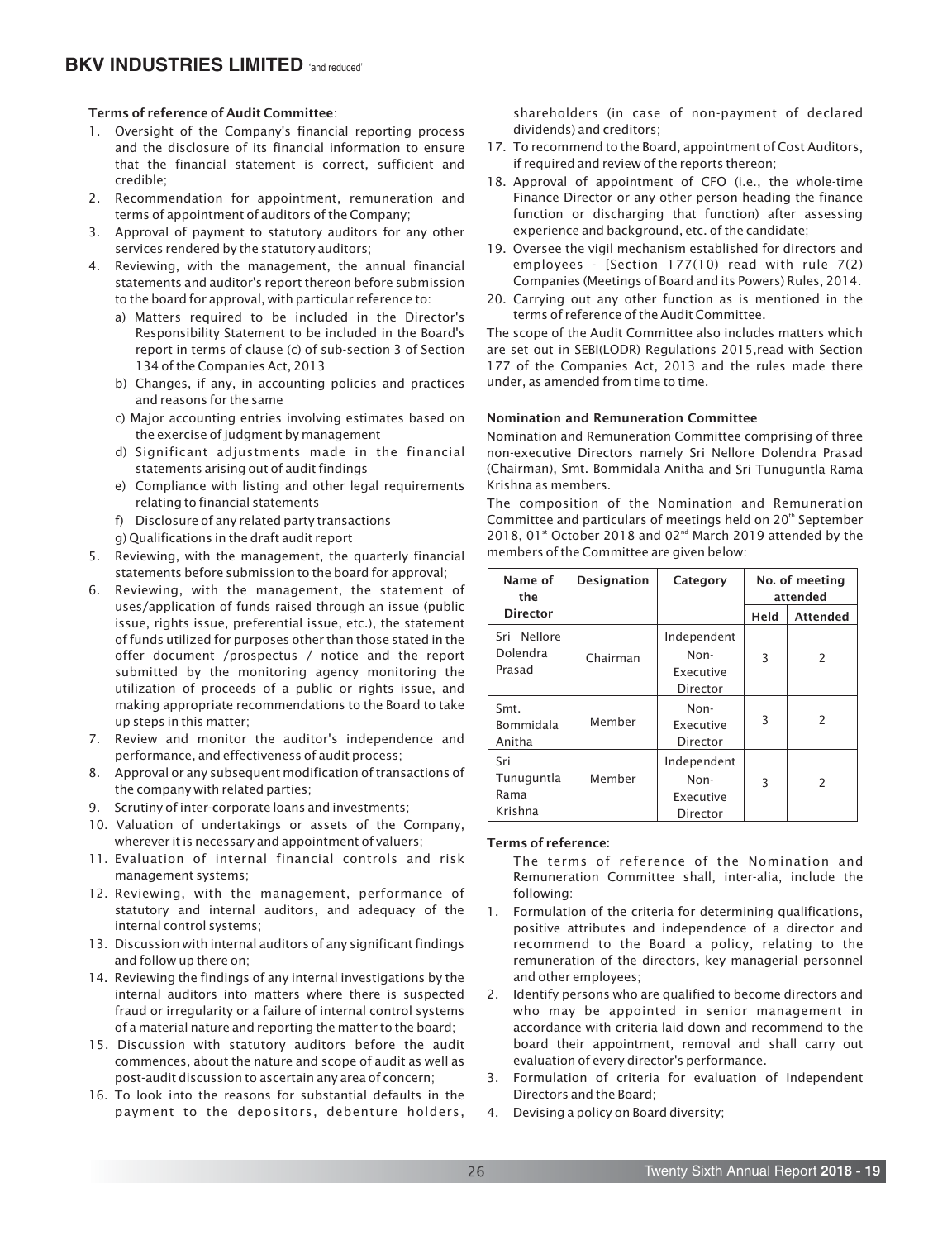- 5. Identifying persons who are qualified to become directors and who may be appointed in senior management in accordance with the criteria laid down and recommend to the Board their appointment and removal.
- 6. Determine and recommend to the Board, the remuneration payable including any revision in remuneration payable to Managing Director/Executive Directors/ Non-Executive Directors.
- 7. Take into consideration and ensure compliance of the provisions under Schedule V of the Companies Act, 2013 and the Rules made thereunder while determining the remuneration.
- 8. Consider such other matters as the Board may advise the Committee.

#### Remuneration to Executive Directors

The details of the remuneration paid to Managing Director for the financial year 2018-19 are given below:

| Name of the Director | Sri Bommidala<br>Rama Krishna<br><b>Managing Director</b> |
|----------------------|-----------------------------------------------------------|
| Salary               | Rs. 4,30,643                                              |
| <b>Benefits</b>      |                                                           |
| Provident Fund       |                                                           |
| Total                | Rs. 4,30,643                                              |

#### Non-Executive Directors

During the year, the company has not paid any sitting fees for attending the Board Meetings and Committee Meetings, in view of earlier losses and marginal profit earned by the company.

The detailed Remuneration Policy formulated by the Committee for members of the Board, Key Managerial Personnel and other employees of the Company is annexed to the Directors Report. The Company does not have any Employees Stock Option

Scheme.

#### Stakeholders Relationship Committee

The composition of the Stakeholders Relationship Committee and particulars of meetings held on 29<sup>th</sup> May 2018, 13<sup>th</sup> August 2018, 13<sup>th</sup> November 2018and 13<sup>th</sup> February 2019 attended by the members of the Committee are given below:

| Name of<br>the                          | <b>Designation</b> | Category                                 |      | No. of meeting<br>attended |  |
|-----------------------------------------|--------------------|------------------------------------------|------|----------------------------|--|
| <b>Director</b>                         |                    |                                          | Held | <b>Attended</b>            |  |
| Smt.<br><b>Bommidala</b><br>Anitha      | Chairperson        | Non-<br>Executive<br>Director            | 4    | 4                          |  |
| Sri<br>Tunuguntla<br>Rama Krishna       | Member             | Independent<br>Non Executive<br>Director | 4    | 3                          |  |
| Sri<br><b>Bommidala</b><br>Rama Krishna | Member             | Executive<br>Director                    | 4    | 4                          |  |

#### Functions of the Committee:

The company has a Stakeholders Relationship Committee comprises of three directors namely Smt. Bommidala Anitha, Non- executive Director, Sri Bommidala Rama Krishna, Managing Director and Sri Tunuguntla Rama Krishna, Nonexecutive Independent Director. The role and terms of reference of the Stakeholders Relationship Committee shall, inter-alia, include the following:

- 1. Dealing with the investors complaints like delay in transfers of shares, non-receipt of balance sheet, non-receipt of declared dividends/share certificates, dematerialization of shares, replacement of lost/stolen/ mutilated share certificates, etc,
- 2. Investigate into investors complaints and take necessary steps for redressed thereof.
- 3. To perform all functions relating to the interest of the stakeholders of the Company as may be required by the provisions of the Companies Act, 2013 and the Rules made thereunder, SEBI Listing Regulations 2015 and the guidelines issued by SEBI or any other regulatory authority.

The Stakeholders Relationship Committee met four times and reviewed shareholders complaints position and expressed satisfaction over the compliance of the investors grievances. All complaints received from the shareholders by the company are forward to Registrars and Share Transfer Agents "M/s. Karvy Fintech Pvt. Ltd" for furnishing replies to the shareholders explaining the position of the complaints. The Registrars and Share Transfer Agents "M/s. Karvy Fintech Pvt. Ltd" submits "Investor Grievance Report" every quarter which will be reviewed by the Stakeholders Relationship Committee.

The Company received a total 49 no's of complaints from 01.04.2018 to 31.03.2019 from its shareholders, all of which were resolved within stipulated time to the satisfaction of the shareholders.

In terms of SEBI Listing Regulations 2015, the designated e-mail address for investor's complaints is bkvind@bommidala.co.in

#### Name, designation and address of Compliance Officer:

Mr. B. Virat Vishnu, Company Secretary and Compliance Officer, BKV Industries Limited, Bommidala House, 5-87-15/A Lakshmipuram, Main Road, Guntur - 522 007.

#### Share Transfer Committee

The Company has constituted Share Transfer Committee comprising of Smt. Bommidala Anitha (Chairperson) Nonexecutive Director and Sri Bommidala Rama Krishna, Executive Director and Sri Tunuguntla Rama Krishna, Non-executive Independent Director as members. The Committee met 13 times during the year to approve the Memorandum of Share Transfers, sub-division / consolidation of share certificates, transmission of shares and issue of duplicate share certificates, which are submitted by the Share Transfer Agents after completing their formalities. Share Transfers approved by the Committee are placed at the Board Meeting from time to time. During the period under review 4,500 Equity shares were transferred. Hence, the question of no share transfers arising out of the financial year in question are pending beyond the normal service time of two weeks from the date of receipt of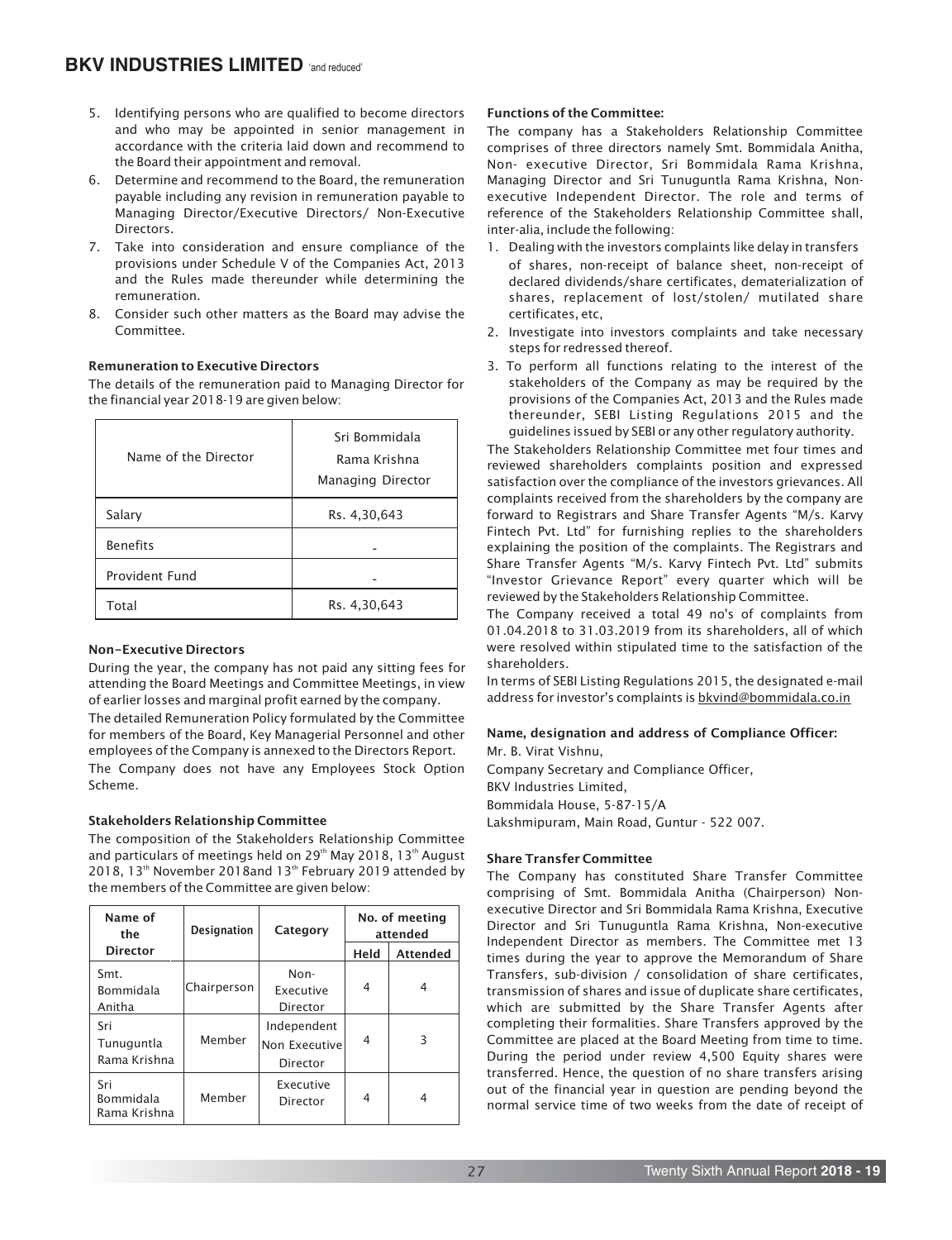complete documentation required to affect the transfer does not arise. There are no pending share transfers as on date of this Report.

Share Transfer Committee members and particulars of meetings held and attended by them of the Committee are given below:

| Name of<br>the                          | <b>Designation</b> | Category                                     |      | No. of meeting<br>attended |  |
|-----------------------------------------|--------------------|----------------------------------------------|------|----------------------------|--|
| <b>Director</b>                         |                    |                                              | Held | <b>Attended</b>            |  |
| Smt.<br><b>Bommidala</b><br>Anitha      | Chairperson        | Non-<br>Executive<br>Director                | 13   | 11                         |  |
| Sri<br>Tunuguntla<br>Rama<br>Krishna    | Member             | Independent<br>Non-<br>Executive<br>Director | 13   | 12                         |  |
| Sri<br><b>Bommidala</b><br>Rama Krishna | Member             | Executive<br>Director                        | 13   | 12                         |  |

The role of the Share Transfer Committee shall, inter-alia, include the approval of share transfers and/or delegations thereof.

#### Risk Management Committee

Business risk evaluation and management is an ongoing process within the organization. The Company has a reliable risk management framework to identify, monitor and minimize risks.

Broadly, the scope of the Risk Management Committee comprises of

(I) Reviewing the risks and evaluates treatment including initiating the mitigation actions and ownership and (ii) Defining framework for identification, assessment, monitoring, mitigation and reporting of risks. Within its overall scope, the Committee reviews risk trends, exposure, and potential impact analysis and mitigation plan.

The company manages, monitors and reports on the principal risks and uncertainties that can impact its ability to achieve its strategic objectives. The company has introduced several improvements to risk management, internal controls and internal audit management and assurance frame work and process to drive a common view of risks, optimal risk mitigation responses and efficient management of internal control and assurance activities.

During the financial year 2018-19, the Committee met on February 13, 2019.

The Composition of the Risk Management Committee as at March 31, 2019 and particulars of meetings held and attended by the members of the Committee are given below:

| Name of<br>the                       | <b>Designation</b><br>Category |                                              |      | No. of meeting<br>attended |
|--------------------------------------|--------------------------------|----------------------------------------------|------|----------------------------|
| <b>Director</b>                      |                                |                                              | Held | Attended                   |
| Smt.<br>Bommidala<br>Anitha          | Chairperson                    | Non-<br>Executive<br>Director                |      |                            |
| Sri<br>Tunuguntla<br>Rama<br>Krishna | Member                         | Independent<br>Non-<br>Executive<br>Director |      |                            |

#### General Body Meetings Annual General Meetings:

Details of location of the last three Annual General Meetings of the Company are given below:

| Date of<br><b>AGM</b>                  | Time          | Place                                                          | <b>Details of Special</b><br><b>Resolutions Passed</b>                                                                                                              |
|----------------------------------------|---------------|----------------------------------------------------------------|---------------------------------------------------------------------------------------------------------------------------------------------------------------------|
| 14 <sup>th</sup><br>September,<br>2016 | 04.00<br>P.M. | Bommidala Cold<br>Complex,<br>Bypass Road,<br>Lalpuram, Guntur | No Special Resolutions<br>passed                                                                                                                                    |
| 06 <sup>th</sup><br>September,<br>2017 | 03.30<br>P.M. | Bommidala Cold<br>Complex,<br>Bypass Road,<br>Lalpuram, Guntur | Special resolutions<br>passed for re-<br>appointment of Sri<br>Nellore Dolendra Prasad<br>& Sri Tunuguntla Rama<br>Krishna as Independent<br>Directors for 2nd term |
| 15 <sup>th</sup><br>September,<br>2018 | 03.30<br>P.M. | Bommidala Cold<br>Complex,<br>Bypass Road,<br>Lalpuram, Guntur | No Special Resolutions<br>passed                                                                                                                                    |

There has been no ordinary or special resolution passed by the company's shareholders through Postal Ballot during the previous three years.

#### Extra-Ordinary General Meetings:

No Extra Ordinary General Meetings have been conducted by the company during the last three years.

#### **Disclosures**

(I) During the year, there were no related party transactions that are material in nature and that may have potential conflicts with the interests of the Company at large. Transactions with related parties are disclosed in Notes to Accounts.

 Disclosures from Senior Management that there had been no material financial and commercial transactions that had a potential conflict with the interest of the Company at large were placed before the Board.

- (ii) There was no non-compliance by the Company and no penalties or strictures were imposed on the Company by Stock Exchanges or Securities Exchange Board of India or any statutory authority on any matter related to the capital markets during the last three years.
- (iii) Pursuant to Section 177(9) and (10) of the Companies Act, 2013 and Regulation 22 of the SEBI Listing Regulations, the Company has a Whistle-Blower Policy and Vigil Mechanism for Directors and employees to report genuine concerns regarding unethical behavior, actual or suspected fraud or violation of the Company's Code of Conduct. The said mechanism also provides for adequate safeguards against victimization of the persons who use such mechanism and makes provision for direct access to the chairman of the Audit Committee in appropriate or exceptional cases. No employee of the Company was denied access to the Audit Committee. The said Vigil Blower Policy & Vigil mechanism has been posted at company's web: www.bkvindustries.in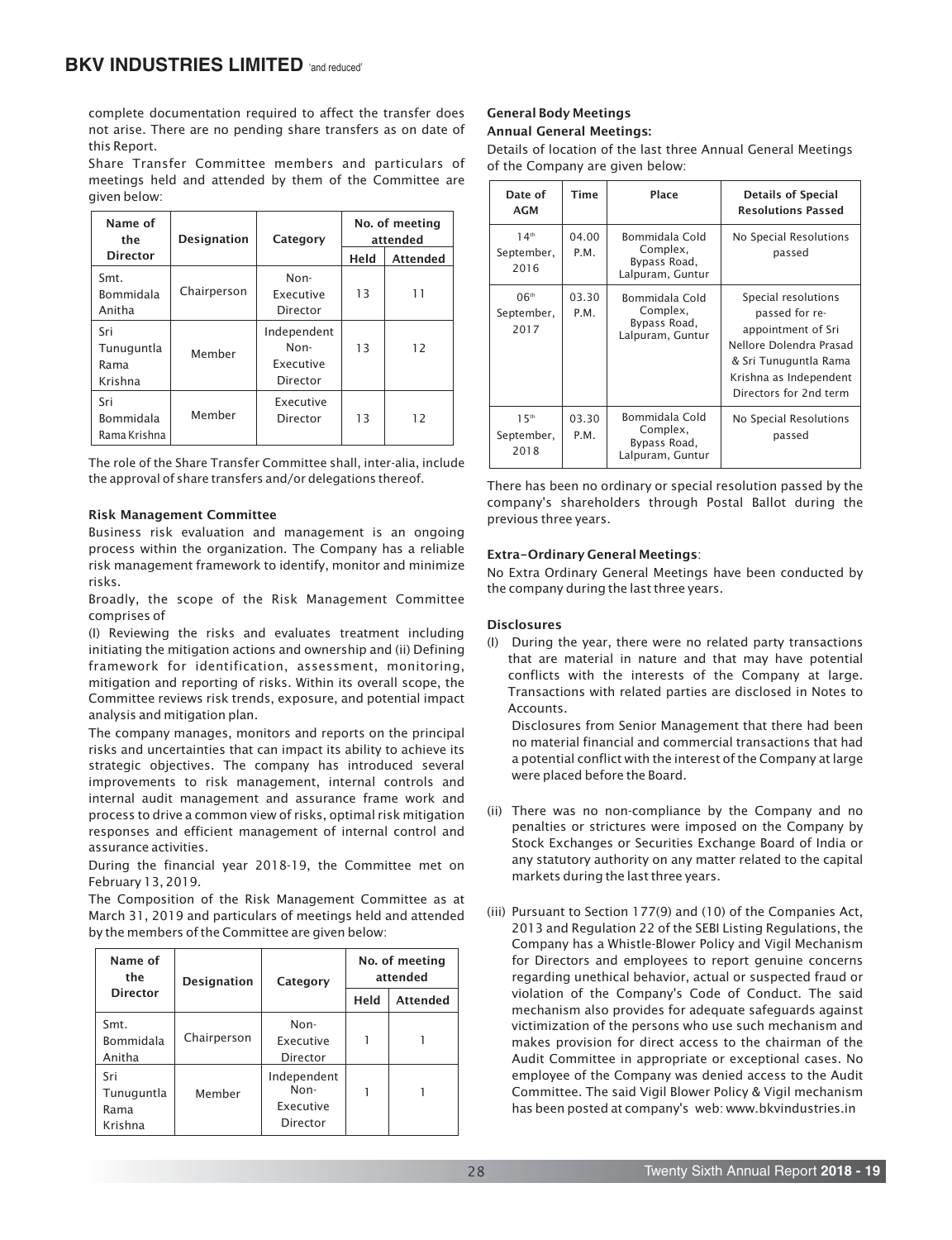- (iv) The Company has complied with all the mandatory requirements on Corporate Governance as specified in SEBI (LODR) Regulations. A compliance report in the prescribed format has been submitted to the Stock Exchanges for all the quarters.
- (v) The Company has also complied with the following nonmandatory requirements:

#### Shareholder Rights:

The quarterly financial results are published in leading financial newspapers and uploaded on the Company's websites besides being sent to the Stock Exchanges. The Company has therefore not been sending the quarterly financial results to the shareholders.

#### Audit qualifications:

Company's financial statements are unqualified.

#### Reporting of Internal Auditor:

The Internal Auditors of the Company directly report to the Audit Committee

#### Compliance certificate:

Certificate from Auditors of M/s Kurapati Subba Rao & Co, Ongole confirming compliance with the conditions of Corporate Governance as required under Clause E of SCHEDULE V read with Regulation 34(3)Regulations of the SEBI (LODR) Regulations,2015 is annexed to this Report.

#### Declaration regarding compliance by Board Members and Senior Management with the Company's Code of Conduct for Director's and Senior management:

This is to confirm that the Board has laid down a Code of Conduct for all Board Members and Senior Management of the Company. The Code of Conduct has also been posted on the website of the Company.

It is further confirmed that all Directors and Senior Management personnel of the Company have affirmed compliance with the Code of Conduct of the Company for the financial year ended March 31, 2019 as envisaged in under Clause D of SCHEDULE V and Regulation 26 of the SEBI (LODR) Regulations 2015, with the Stock Exchanges.

#### Share Capital Audit:

A qualified practicing Company Secretary carried out the audit to reconcile the total admitted capital with National Securities Depository Ltd. (NSDL) and Central Depository Services (India) Limited (CDSL) and the total issued and listed capital. The Share Capital audit report confirms that the total issued/paid up capital is in agreement with the total number of shares in physical form and the total number of dematerialized shares held with NSDL and CDSL. The audit is carried out every quarter and report thereon is submitted to the Stock Exchanges and is placed before the Board of Directors.

#### Compliance:

The Board reviews periodically compliance reports of all laws applicable to the Company, prepared by the Company as well as steps taken by the Company to rectify the instances of noncompliances, if any.

Compliance of Clause 5A of the SEBI Listing Regulations, 2015: The disclosure as required under Clause 5A of the SEBI Listing Regulations is given below:

#### Particulars of shareholders No. of Equity Shares:

Aggregate number of shareholders and the outstanding shares lying in the Unclaimed Suspense Account at the beginning of the year.

NIL

Number of shareholders who approached the issuer for transfer of shares from the Unclaimed Suspense Account during the year.

NIL

Number of shareholders to whom shares were transferred from the Unclaimed Suspense Account during the year.

NIL

#### Transfer of Unpaid/Unclaimed amounts to Investor Education and Protection Fund:

The Company did not declare any dividends from the inception hence, the question of transfer and payment in respect of such claims does not arise.

#### Prevention of Insider Trading:

Under the New Regulations notified by The Securities and Exchange Board of India (Prohibition of Insider Trading) Regulations, 2015, the requirements of initial disclosures are applicable to promoter, key managerial personnel and director of a company and requirements of continual disclosures are applicable to promoter, employee and director of a company. As required under the New Regulations, the Company has formulated a Code of practices and procedures for fair disclosures of unpublished price sensitive information and a Code of Conduct to regulate, monitor and report trading by insiders in securities of the Company.

#### Means of Communication:

The quarterly audited / un-audited financial results of the Company are published in Business Standard (National newspaper) and Andhra Prabha (vernacular newspaper).The financial results, shareholding pattern and other updates on the working of the Company have been posted on the Company's website: www.bkvindustries.in. Besides the above, the Company also submits, inter-alia, to the Stock Exchanges, the full version of the Annual Report; quarterly report on corporate governance; quarterly/ yearly financial results; quarterly shareholding pattern; quarterly secretarial audit report; details of appointment/resignation of Directors and such other reports as may be specified.In terms of the Regulations of the SEBI Listing Regulations with the Stock Exchanges, the Company also submits the statements, information and reports at http://listing.bseindia.com specified by BSE.

Under the SEBI Complaints Redress System (SCORES), the investor complaints are processed in a centralized web based complaints redress systems wherein the concerned Companies can upload Action Taken Reports (ATRs) for the complaints and the investors can view the action taken on their complaints and its current status online.

The Company has also designated the email id: bkvind@bommidala.co.in for investor servicing.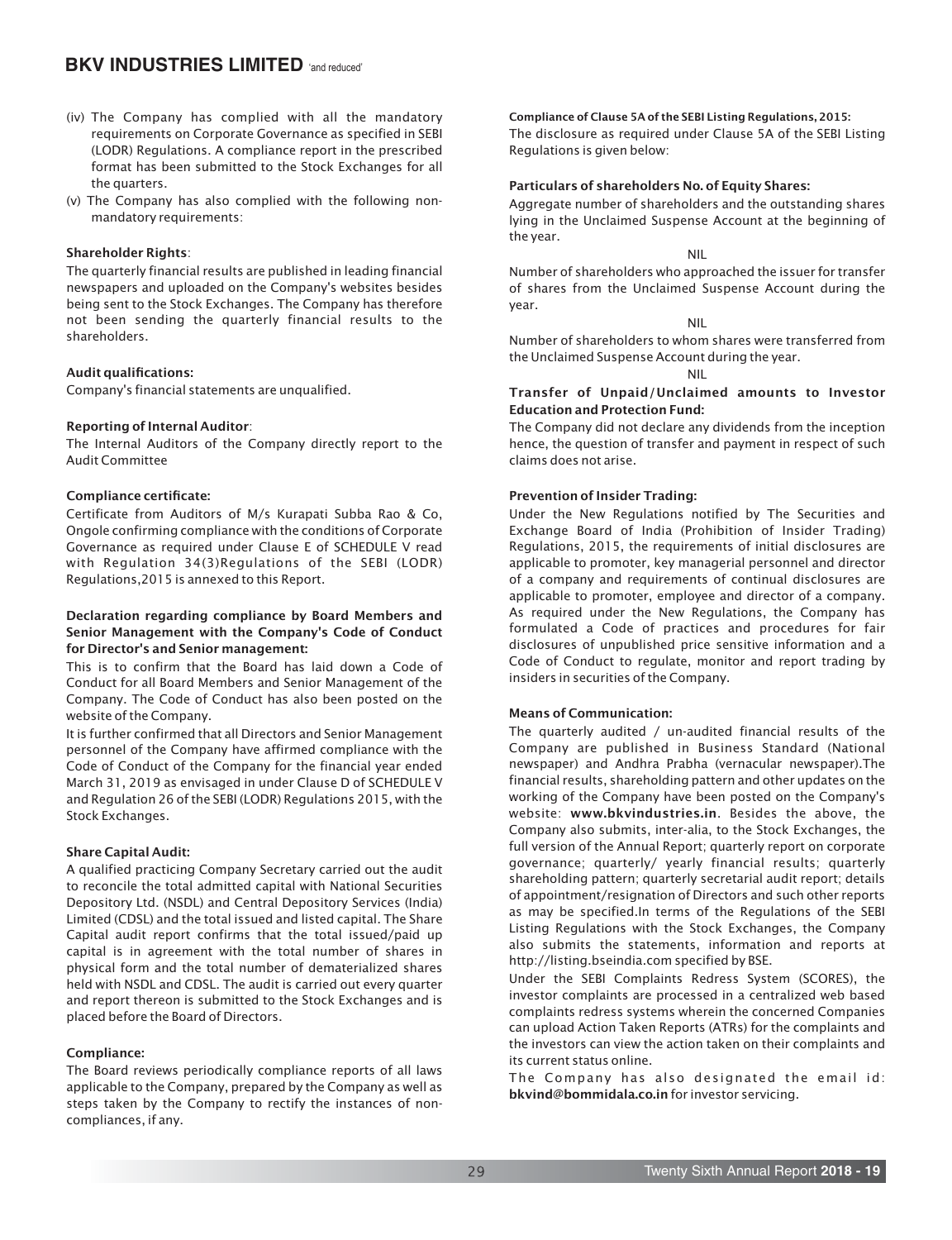#### General Shareholder Information:

Annual General Meeting:

12<sup>th</sup> September 2019 at 03.30 P.M at Bommidala Cold Complex, Lalpuram, Bypass, Road, Guntur.

Financial Calendar

| a. Financial year April to March |                                 |
|----------------------------------|---------------------------------|
| b. First Ouarter Results:        | In the Second week of August.   |
| c. Half yearly Results:          | In the Second week of November. |
| d. Third Ouarter Results:        | In the Second week of February. |

e. Fourth Quarter Results: In the Last week of May.

Dates of Book Closure : 06<sup>th</sup> September 2019 to 12<sup>th</sup> September 2019(both days inclusive).

Listing on Stock Exchanges: The Company's shares are presently listed on the following stock Exchanges:

- I BSE Limited (Bombay Stock Exchange Ltd.,)
- ii. The Calcutta Stock Exchange Ltd.

(The company had already informed in 2007 and 2014, the decision of the shareholders to delist it's shares, which the Calcutta Stock Exchange Limited is yet to implement for decision.)

ISIN Number for NSDL & CDSL : INE 356 C 01022

#### Registrars & Share Transfer Agents:

 M/s. Karvy Fintech Private Limited Karvy Selenium Tower B, Plot No. 31 & 32 Gachibowli, Financial District,Nanakramguda, Serilingampally, HYDERABAD - 500 032

 Phone No: 040-23312454 Fax No:040-23001153 Contact Persons: Mr. N. Shyam Kumar

#### E-mail ID of the Grievance Redressal Division:

As required by the Regulation 13,SEBI (LODR) Regulations 2015, the company has opened separate e-mail ID of the Grievance Redressal Division viz. bkvind@bommidala.co.in and the investors can now directly address their grievances to this email ID for quick attention of the company.

#### Share Transfer System:

SEBI has notified the compulsory trading of equity shares of the Company in dematerialization form. The Company appointed M/s. Karvy Fintech (P) Limited as Registrars & Share Transfer Agents for transfers.

For demat shares, the Company is registered with NSDL and CDSL.

The ISIN allotted to Equity Shares is INE 356 C 01022.

Annual Custody/Issuer fee for the year 2018-19 have been paid.

For non-demat shares, the transfers were processed and registered at M/s. Karvy Fintech (P) Limited. Shares lodged for transfer are normally processed within 15 days from the date of lodgment, if the documents are clear in all respects.

| Shareholding<br>(Range) | No. of<br><b>Shareholders</b> | <b>Amount</b> | %      |
|-------------------------|-------------------------------|---------------|--------|
| $1 - 5,000$             | 12,928                        | 31,19,449     | 20.20  |
| 5,001-10,000            | 50                            | 3,51,389      | 2.27   |
| 10,001-20,000           | 31                            | 4,17,400      | 2.70   |
| 20,001-30,000           | 6                             | 1,49,927      | 0.97   |
| 30,001-40,000           | 3                             | 1,02,579      | 0.66   |
| 40,001-50,000           | 2                             | 83,400        | 0.54   |
| 50,001-1,00,000         | 4                             | 3,16,256      | 2.05   |
| 1,00,001 & above        | 6                             | 1,09,08,184   | 70.61  |
| <b>Total</b>            | 13,030                        | 1,54,48,584   | 100.00 |

#### Distribution of Shareholding as on  $31<sup>st</sup>$  March, 2019.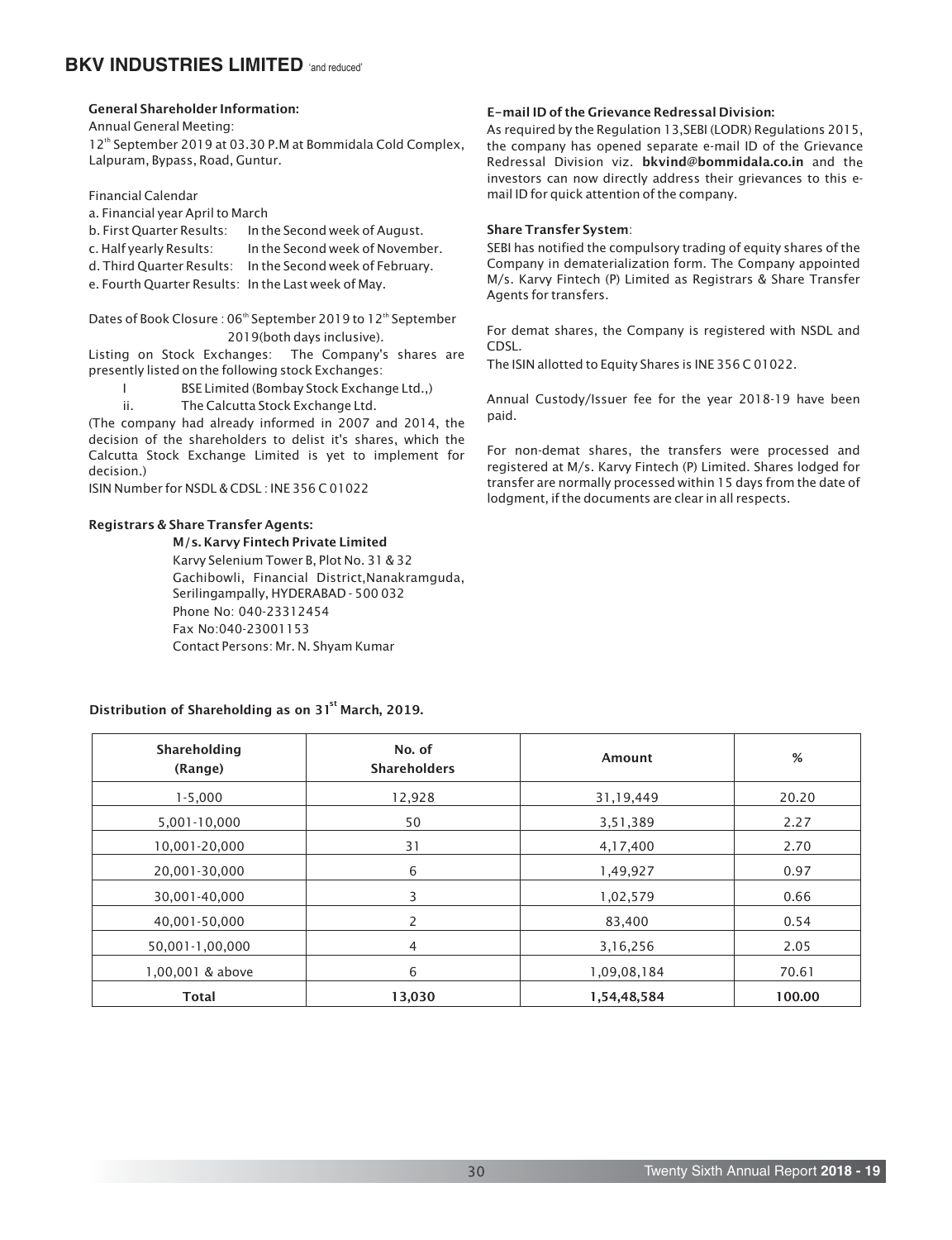Categories of Shareholding as on 31<sup>st</sup> March, 2019.

| Category                              | <b>No.of Shares</b> | $\%$                     |
|---------------------------------------|---------------------|--------------------------|
| Promoters & Associates                | 1,08,20,284         | 70.04                    |
| Foreign Institutional Investors       | ۰                   | $\overline{\phantom{a}}$ |
| Public Financial Institutions & Banks | 5,000               | 0.03                     |
| Mutual Funds & UTI                    | 41,900              | 0.27                     |
| Corporate Bodies                      | 6,32,051            | 4.09                     |
| NRI's and OCB's                       | 1,78,212            | 1.15                     |
| Indian Public                         | 37,71,137           | 24.42                    |
| Total                                 | 1,54,48,584         | 100.00                   |

Market Price: High / Low during each month in financial year 2018- 19 in BSE and performance.

| Month           | High (Rs.)               | Low (Rs.)                |
|-----------------|--------------------------|--------------------------|
| April, 2018     | 1.60                     | 1.60                     |
| May, 2018       | 1.84                     | 1.60                     |
| June, 2018      | 1.70                     | 1.70                     |
| July, 2018      | 1.70                     | 1.65                     |
| August, 2018    | 1.83                     | 1.65                     |
| September, 2018 | 2.61                     | 1.81                     |
| October, 2018   | 2.74                     | 2.59                     |
| November, 2018  | $\overline{\phantom{a}}$ | $\overline{\phantom{a}}$ |
| December, 2018  | $\overline{\phantom{a}}$ | $\overline{\phantom{a}}$ |
| January, 2019   | 2.74                     | 2.74                     |
| February, 2019  | $\overline{\phantom{a}}$ | $\overline{\phantom{a}}$ |
| March, 2019     | $\overline{\phantom{a}}$ | $\overline{\phantom{a}}$ |

Dematerialization of Shares 82.02% Equity shares of the company have been dematerialized as on 31st March, 2019.

#### Dematerialization of shares and liquidity

The Company's shares are compulsorily traded in dematerialized form. Through Karvy Fintech Pvt. Ltd., the Company's Registrars & Share Transfer Agents, connectivity has been established with both the Depositories in India viz., National Securities Depository Ltd. and Central Depository Services (India) Limited (CDSL). The Company's shares are traded on the Bombay Stock Exchange Ltd. in electronic form. The International Securities Identification Number (ISIN) allotted to the Company's shares under the Depository system

#### is: INE356C01022.

The modes of holding of the Company's equity shares as on March 31, 2019 is as under:

| Category    | No. of<br><b>Shareholders</b> | <b>Total Shares</b> | %     |
|-------------|-------------------------------|---------------------|-------|
| Physical    | 10,616                        | 27,77,600           | 17.98 |
| <b>NSDL</b> | 1,689                         | 1,20,77,547         | 78.18 |
| <b>CDSL</b> | 725                           | 5,93,437            | 3.84  |
| Total       | 13,030                        | 1,54,48,584         | 100   |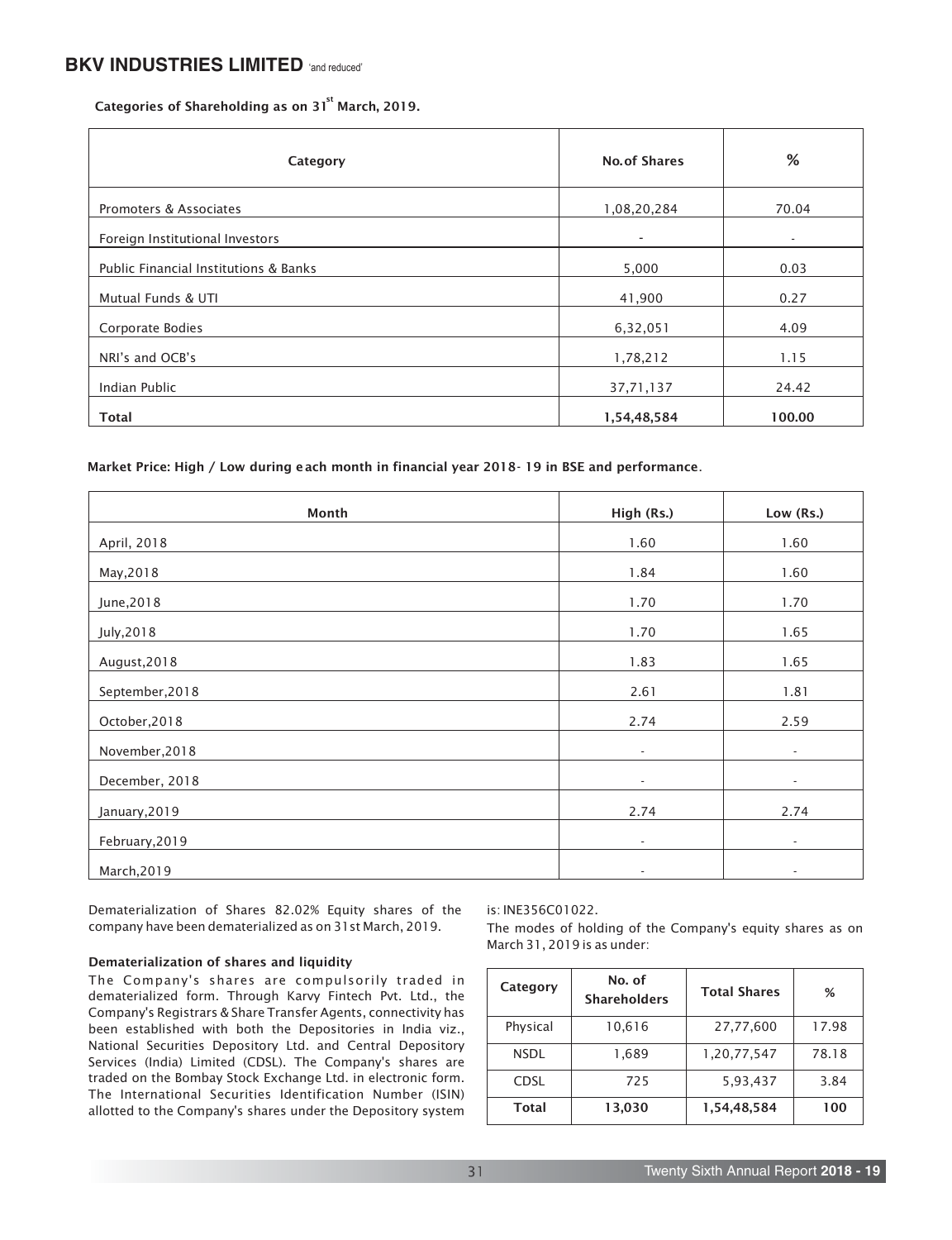Outstanding GDRs/ ADRs/ Warrants or any Convertible instruments, conversion date and likely impact on equity: The Company does not have any outstanding GDRs/ ADRs/ Warrants or any Convertible instruments.

Plant Location:

Shrimp Farm - Given on Long Term Lease Iskapalli, Allur Mandal, Nellore Dist.,

No. of Employees as on 31.3.2019 - 05 (Five) Address of Company for Correspondence: B K V Industries Limited "and reduced", "Bommidala House", # 5-87-15/A, Lakshmipuram Main Road, Guntur - 522007.

#### MANAGING DIRECTOR CERTIFICATION

To the best of our knowledge and belief:

- We have reviewed the Balance Sheet and Profit and Loss and all its Notes on financial statements as well as the Cash Flow Statements, Statement of changes in equity and the Director's Report for the year ended 31<sup>st</sup> March, 2019.
- $\triangleright$  These statements do not contain any materially untrue statement or omit any material fact nor do they contain statements that might be misleading.
- $\triangleright$  These statements together present a true and fair view of the company, and are in compliance with the existing Accounting Standards and / or applicable Laws and Regulations.
- $\triangleright$  There are, to the best of our knowledge and belief, no transactions entered into by the company, during the year, which are fraudulent, illegal or violative of the Companies Code of Conduct.
- $\triangleright$  We accept the responsibility for establishing and maintaining internal controls for financial reporting and that we have evaluated the effectiveness of internal control systems of the company pertaining to financial reporting and we have disclosed to the auditors and the audit committee, the deficiencies in the design or operation of such internal controls, if any of which we are aware and the steps we have taken to rectify these deficiencies.
- $\triangleright$  We have also disclosed to the auditors as well as Audit Committee, that to the best of our knowledge that there are no.
- a. Significant changes in the internal control over financial reporting during the year.
- b. Significant changes in the accounting policies during the year and that the same have been disclosed in the notes to the financial statements; and
- c. Instances of significant fraud of which we have become aware and the involvement there in, if any of the management or an employee having significant role in the company's internal control system over financial reporting during the year.

On Behalf of Board of Directors

#### BOMMIDALA RAMA KRISHNA

Place: Guntur Date : 29.05.2019  Managing Director DIN: 00105030

#### **CERTIFICATE**

To The Members of BKV Industries Limited "and reduced",

We have examined the compliance of conditions of Corporate Governance by BKV Industries Limited "and reduced" ('the company'), for the year ended  $31<sup>st</sup>$  March 2019 as per Regulation 15 (2) of the Listing Regulations of Securities and Exchange Board of India (Listing Obligations and Disclosure Requirements) Regulations,2015 ('Listing Regulations').

The compliance of conditions of Corporate Governance is responsibility of the Management. Our examination was limited to procedures and implementation thereof, adopted by the Company for enduring the compliance of the conditions of Corporate Governance. It is neither an audit nor an expression of opinion on the financial statements of the Company.

In our opinion and to the best of our information and according to the explanations given to us, we certify that the Company has complied with the conditions of Corporate Governance as stipulated in the above mentioned Listing Agreement/ Listing Regulations, as applicable.

We further state that compliance is neither an assurance as to the future viability of the Company nor the efficiency or effectiveness with which the Management has conducted the affairs of the Company.

> For Kurapati Subba Rao & Co, Chartered Accountants, Firm Regn. No. 001618S

Place: Guntur. Date: 29<sup>th</sup> May, 2019

K. Rajendra Prasad Partner M.No.: 207646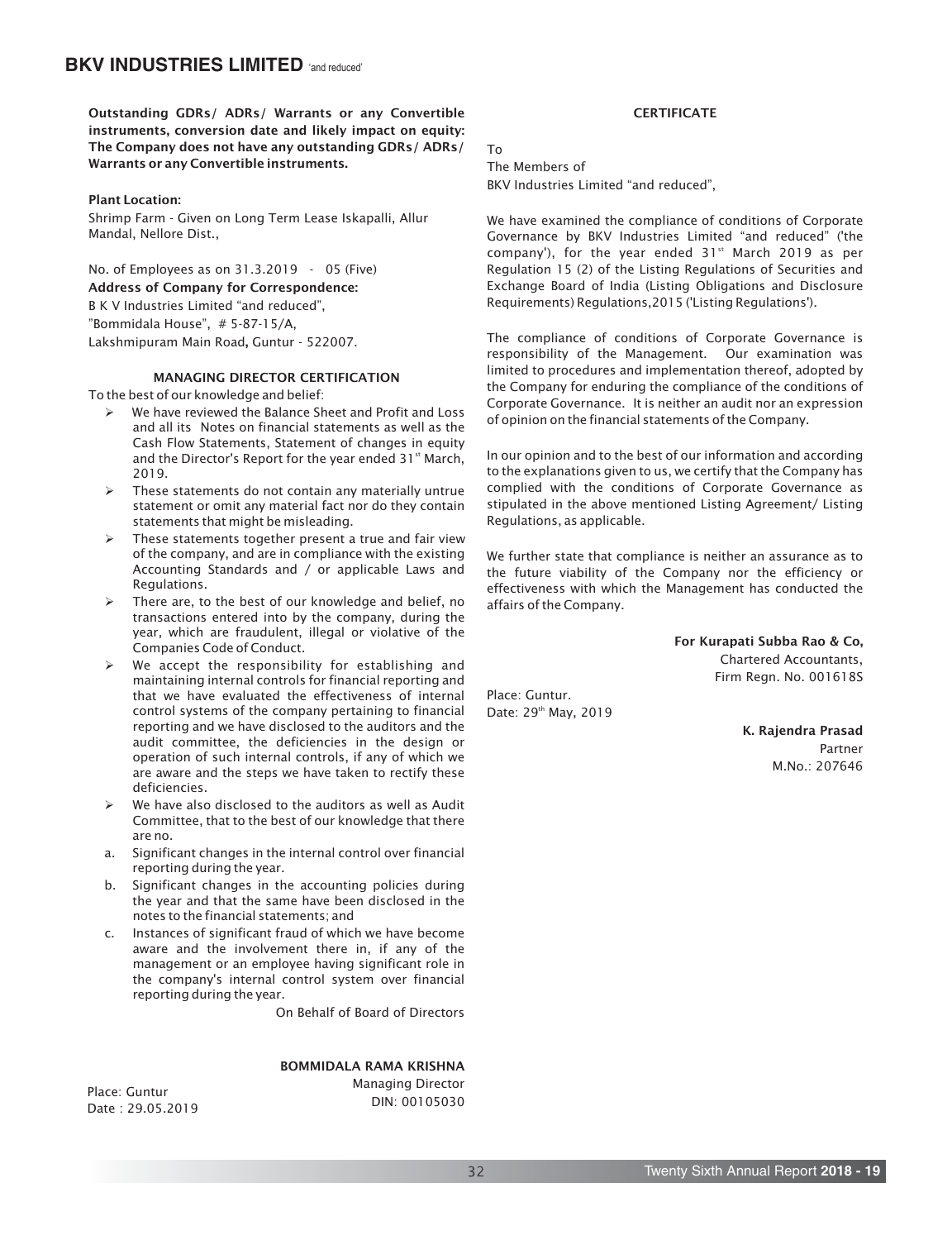#### Independent Auditors' Report

#### To

The Members of

BKV Industries Limited

Report on the Audit of the standalone Indian Accounting standards (Ind AS) Financial Statements.

#### **Opinion**

We have audited the accompanying standalone Ind AS financial statements of BKV Industries Limited (the "Company"), which comprise the Balance Sheet as at March 31, 2019, and the Statement of Profit and Loss (including Other Comprehensive Income), the Statement of Changes in Equity and the Statement of Cash Flow for the year then ended, and a summary of significant accounting policies and other explanatory information.

In our opinion and to the best of our information and according to the explanations given to us, the aforesaid standalone financial statements give the information required by the Companies Act, 2013 (the "Act") in the manner so required and give a true and fair view in conformity with the Indian Accounting Standards prescribed under section 133 of the Act read with the Companies (Indian Accounting Standards) Rules, 2015, as amended, ("Ind AS") and other accounting principles generally accepted in India, of the state of affairs of the Company as at March 31, 2019, and its loss, total comprehensive income, the changes in equity and its cash flows for the year ended on that date.

#### Basis for Opinion

We conducted our audit of the standalone Ind AS financial statements in accordance with the Standards on Auditing specified under section 143(10) of the Act (SAs). Our responsibilities under those Standards are further described in the Auditor's Responsibility for the Audit of the Standalone Financial Statements section of our report. We are independent of the Company in accordance with the Code of Ethics issued by the Institute of Chartered Accountants of India (ICAI) together with the ethical requirements that are relevant to our audit of the standalone financial statements under the provisions of the Act and the Rules made thereunder, and we have fulfilled our other ethical responsibilities in accordance with these requirements and the ICAI's Code of Ethics. We believe that the audit evidence obtained by us is sufficient and appropriate to provide a basis for our audit opinion on the standalone financial statements.

#### Key Audit Matters

Key audit matters are those matters that, in our professional judgement, were of most significance in our audit of the standalone financial statements of the current period. These matters were addressed in the context of our audit of the standalone financial statements as a whole, and in forming our opinion thereon, and we do not provide a separate opinion on these matters. We have determined the matters described below to be the key audit matters to be communicated in our report.

#### Our findings with respect to going concern:

As included in Note No.26 to the Standalone Ind AS financial statements, the company's financial statements have been prepared using the going concern basis of accounting. The use of this basis of accounting is appropriate unless management either intend to liquidate the company or to cease operations or has no realistic alternative but to do so.

Management has not identified a material uncertainty that cast significant doubt on the company's ability to continue as going concern and accordingly none is disclosed in the financial statements.

#### Auditor's Response to KAMS

As part of our audit of the standalone Ind AS financial statements, we applied the necessary audit procedures under auditing standards and after considering the terms of unexpired operating lease, we concluded to concur with management's use of going concern basis of accounting in preparation of the Company's financial statements.

#### Information Other than the Financial Statements and Auditor's Report Thereon

The Company's Board of Directors is responsible for the other information. The other information comprises the information included in the Board's Report including Annexures to Board's Report, Management Discussion and Analysis Report and Business Responsibility Report, standalone Ind AS financial statements and our auditor's report thereon.

Our opinion on the standalone Ind AS financial statements does not cover the other information and does not express any form of assurance conclusions thereon.

In connection with our audit of the standalone Ind AS financial statements, our responsibility is to read the other information and, in doing so, consider whether the other information is materially inconsistent with the standalone financial statements or our knowledge obtained during the course of our audit or otherwise appears to be materially misstated.

If, based on the work we have performed, we conclude that there is a material misstatement of this other information, we are required to report that fact. We have nothing to report in this regard.

#### Management's Responsibility for Standalone Ind AS Financial Statements

The Company's Board of Directors is responsible for the matters stated in section 134(5) of the Act with respect to the preparation of these standalone Ind AS financial statements that give a true and fair view of the financial position, financial performance including comprehensive income (Loss), changes in equity and cash flows of the Company in accordance with the Ind AS and other accounting principles generally accepted in India. This responsibility also includes maintenance of adequate accounting records in accordance with the provisions of the Act for safeguarding the assets of the Company and for preventing and detecting frauds and other irregularities; selection and application of appropriate accounting policies; making judgements and estimates that are reasonable and prudent; and design, implementation and maintenance of adequate internal financial controls, that were operating effectively for ensuring the accuracy and completeness of the accounting records, relevant to the preparation and presentation of the standalone Ind AS financial statement that give a true and fair view and are free from material misstatement, whether due to fraud or error.

In preparing the standalone Ind AS financial statements, management is responsible for assessing the Company's ability to continue as a going concern, disclosing, as applicable, matters related to going concern and using the going concern basis of accounting unless management either intends to liquidate the Company or to cease operations, or has no realistic alternative but to do so.

Those Board of Directors are also responsible for overseeing the Company's financial reporting process.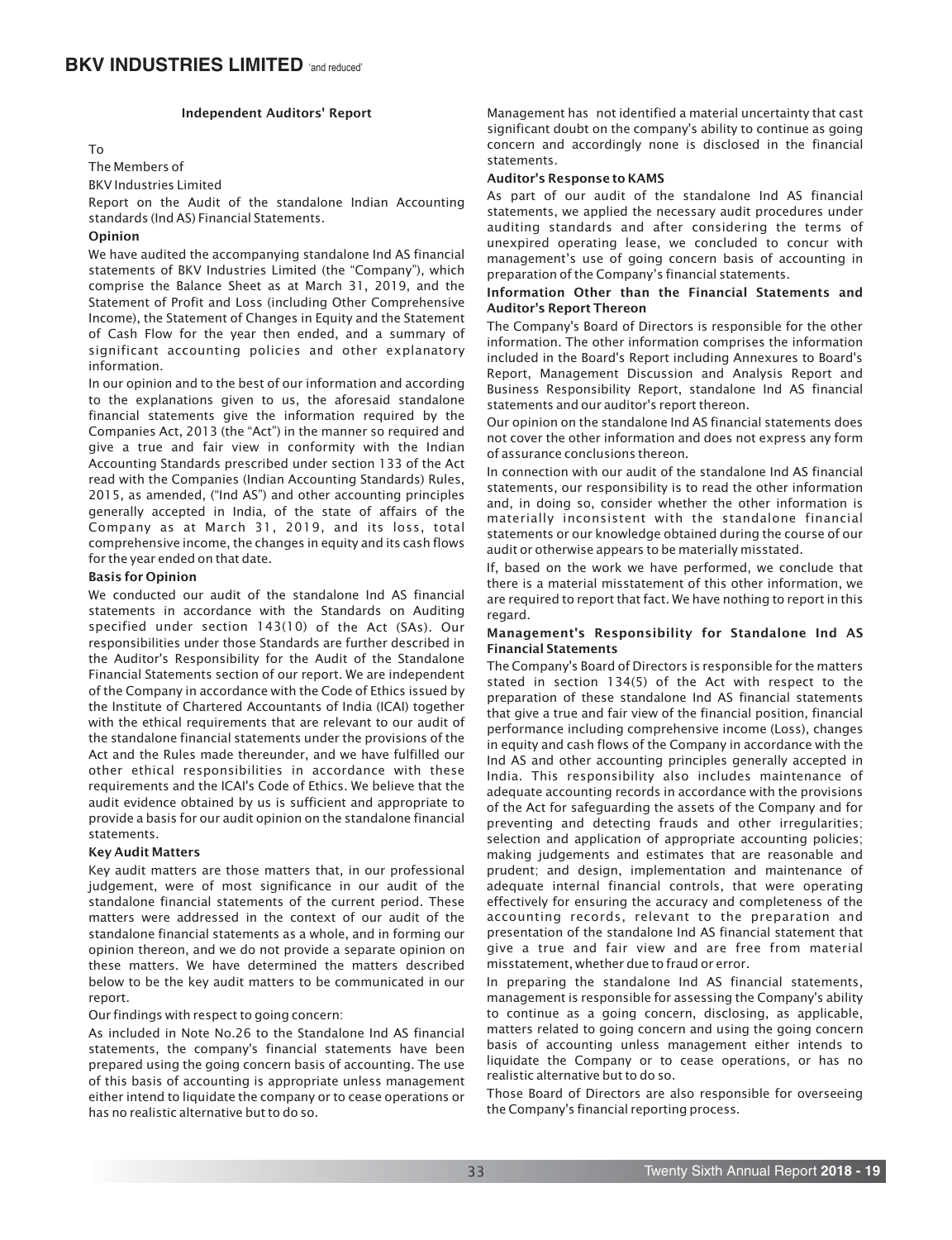#### Auditor's Responsibility for the Audit of Standalone Ind AS Financial Statements

Our objectives are to obtain reasonable assurance about whether the standalone Ind AS financial statements as a whole are free from material misstatement, whether due to fraud or error, and to issue an auditor's report that includes our opinion. Reasonable assurance is a high level of assurance, but is not a guarantee that an audit conducted in accordance with SAs will always detect a material misstatement when it exists. Misstatements can arise from fraud or error and are considered material if, individually or in the aggregate, they could reasonably be expected to influence the economic decisions of users taken on the basis of these standalone Ind AS financial statements.

As part of an audit in accordance with SAs, we exercise professional judgement and maintain professional skepticism throughout the audit.

We also:

Identify and assess the risks of material misstatement of the standalone Ind AS financial statements, whether due to fraud or error, design and perform audit procedures responsive to those risks, and obtain audit evidence that is sufficient and appropriate to provide a basis for our opinion. The risk of not detecting a material misstatement resulting from fraud is higher than for one resulting from error, as fraud may involve collusion, forgery, intentional omissions, misrepresentations, or the override of internal control.

Obtain an understanding of internal financial control relevant to the audit in order to design audit procedures that are appropriate in the circumstances. Under section 143(3)(i) of the Act, we are also responsible for expressing our opinion on whether the Company has adequate internal financial controls system in place and the operating effectiveness of such controls.

Evaluate the appropriateness of accounting policies used and the reasonableness of accounting estimates and related disclosures made by the management.

Conclude on the appropriateness of management's use of the going concern basis of accounting and, based on the audit evidence obtained, whether a material uncertainty exists related to events or conditions that may cast significant doubt on the Company's ability to continue as a going concern. If we conclude that a material uncertainty exists, we are required to draw attention in our auditor's report to the related disclosures in the standalone financial statements or, if such disclosures are inadequate, to modify our opinion. Our conclusions are based on the audit evidence obtained up to the date of our auditor's report. However, future events or conditions may cause the Company to cease to continue as a going concern.

Evaluate the overall presentation, structure and content of the standalone financial statements, including the disclosures, and whether the standalone Ind AS financial statements represent the underlying transactions and events in a manner that achieves fair presentation.

Materiality is the magnitude of misstatements in the standalone Ind AS financial statements that, individually or in aggregate, makes it probable that the economic decisions of a reasonably knowledgeable user of the standalone Ind AS financial statements may be influenced. We consider quantitative materiality and qualitative factors in (i) planning the scope of our audit work and in evaluating the results of our work; and (ii) to evaluate the effect of any identified misstatements in the standalone Ind AS financial statements.

We communicate with those charged with governance regarding, among other matters, the planned scope and timing of the audit and significant audit findings, including any significant deficiencies in internal control that we identify during our audit.

We also provide those charged with governance with a statement that we have complied with relevant ethical requirements regarding independence, and to communicate with them all relationships and other matters that may reasonably be thought to bear on our independence, and where applicable, related safeguards.

From the matters communicated with those charged with governance, we determine those matters that were of most significance in the audit of the standalone Ind AS financial statements of the current period and are therefore the key audit matters. We describe these matters in our auditor's report unless law or regulation precludes public disclosure about the matter or when, in extremely rare circumstances, we determine that a matter should not be communicated in our report because the adverse consequences of doing so would reasonably be expected to outweigh the public interest benefits of such communication.

#### Emphasis of Matter

We draw attention to the following matters in the Notes to the financial statements:

Note No.26 in the Standalone Ind AS financial statements which indicates that the company has accumulated losses, the company incurred a net loss during the current year and in the previous year had earned a marginal profit and company's current liabilities exceeded the current assets as at the Balance sheet Date. These conditions indicate the existence of material uncertainty that may cast significant doubt about the company's ability to continue as a going concern. However, as the company has consistent operating lease income to meet its financial commitments and hence, the accounts have drawn up on going concern basis.

Our opinion is not qualified in this matter.

#### Report on Other Legal and Regulatory Requirements

1. As required by Section 143(3) of the Act, based on our audit we report that:

- a) We have sought and obtained all the information and explanations which to the best of our knowledge and belief were necessary for the purposes of our audit.
- b) In our opinion, proper books of account as required by law have been kept by the Company so far as it appears from our examination of those books.
- c) The Balance Sheet, the Statement of Profit and Loss including Other Comprehensive Income(Loss), the Statement of Changes in Equity and the Statement of Cash Flow dealt with by this Report are in agreement with the relevant books of account.
- d) In our opinion, the aforesaid standalone financial statements comply with the Ind AS specified under Section 133 of the Act.
- e) On the basis of the written representations received from the directors as on March 31, 2019 taken on record by the Board of Directors, none of the directors are disqualified as on March 31, 2019 from being appointed as a director in terms of Section 164(2) of the Act.
- f) With respect to the adequacy of the internal financial controls over financial reporting of the Company and the operating effectiveness of such controls, refer to our separate Report in "Annexure A". Our report expresses an unmodified opinion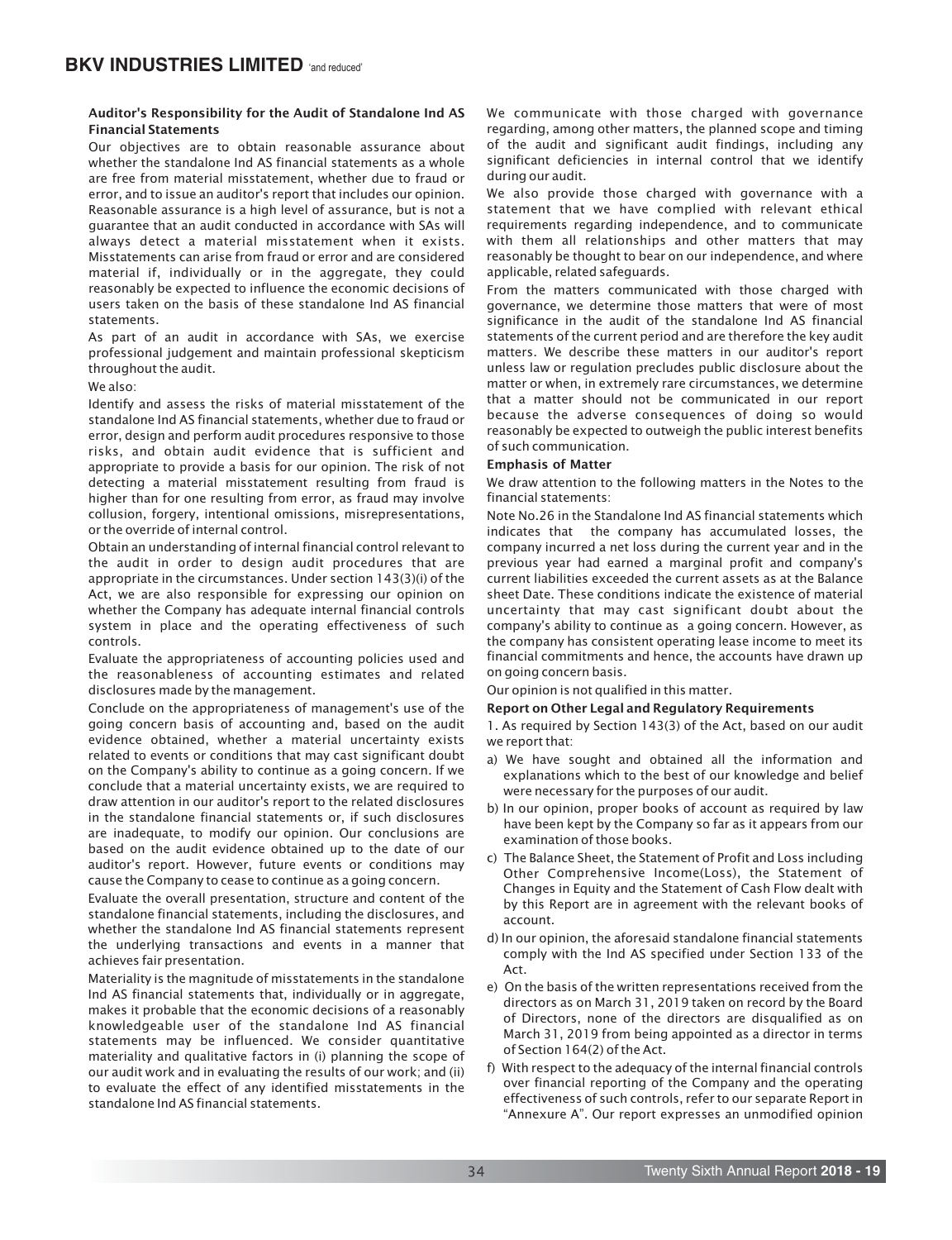on the adequacy and operating effectiveness of the Company's internal financial controls over financial reporting.

- g) With respect to the other matters to be included in the Auditor's Report in accordance with the requirements of section 197(16) of the Act, as amended, In our opinion and to the best of our information and according to the explanations given to us, the remuneration paid by the Company to its directors during the year is in accordance with the provisions of section 197 of the Act.
- h) With respect to the other matters to be included in the Auditor's Report in accordance with Rule 11 of the Companies (Audit and Auditors) Rules, 2014, as amended in our opinion and to the best of our information and according to the explanations given to us:

i. The Company has disclosed the impact of pending litigations on its financial position in its standalone financial statements.

ii. The Company has made provision, as required under the applicable law or accounting standards, for material foreseeable losses on long-term contracts including derivative contracts.

iii. There has been no delay in transferring amounts, required to be transferred, to the Investor Education and Protection Fund by the Company.

2. As required by the Companies (Auditor's Report) Order, 2016 (the "Order") issued by the Central Government in terms of Section 143(11) of the Act, we give in "Annexure B" a statement on the matters specified in paragraphs 3 and 4 of the Order.

#### For Kurapati Subba Rao & Co,

Chartered Accountants, Firm Regn. No. 001618S

| Place: Guntur.            | K. Rajendra Prasad     |
|---------------------------|------------------------|
| Date: $29^{th}$ May, 2019 | Partner, M.No.: 207646 |

#### "Annexure A" of Independent Auditors' Report

(Referred to in paragraph (f) under 'Report on Other Legal and Regulatory Requirements' of our report of even date)

Report on the Internal Financial Controls under Clause (i) of Subsection 3 of Section 143 of the Companies Act, 2013 (the act).

We have audited the internal financial controls over financial reporting of BKV Industries Limited "and reduced" ("the Company") as of March 31, 2019 in conjunction with our audit of the standalone Ind AS financial statements of the Company for the year ended on that date.

#### Management's Responsibility for Internal Financial Controls

The Company's management is responsible for establishing and maintaining internal financial controls based on guidance note issued by Institute of Chartered Accountants of India. These responsibilities include the design, implementation and maintenance of adequate internal financial controls that were operating effectively for ensuring the orderly and efficient conduct of its business, including adherence to company's policies, the safeguarding of its assets, the prevention and detection of frauds and errors, the accuracy and completeness of the accounting records, and the timely preparation of reliable financial information, as required under the Companies Act, 2013.

#### Auditors' Responsibility

Our responsibility is to express an opinion on the Company's internal financial controls over financial reporting based on our audit. We conducted our audit in accordance with the Guidance Note on Audit of Internal Financial Controls Over Financial Reporting (the "Guidance Note") and the Standards on Auditing, issued by ICAI and deemed to be prescribed under section 143(10) of the Companies Act, 2013, to the extent applicable to an audit of internal financial controls, both applicable to an audit of Internal Financial Controls and, both issued by the Institute of Chartered Accountants of India. Those Standards and the Guidance Note require that we comply with ethical requirements and plan and perform the audit to obtain reasonable assurance about whether adequate internal financial controls over financial reporting was established and maintained and if such controls operated effectively in all material respects.

Our audit involves performing procedures to obtain audit evidence about the adequacy of the internal financial controls system over financial reporting and their operating effectiveness. Our audit of internal financial controls over financial reporting included obtaining an understanding of internal financial controls over financial reporting, assessing the risk that a material weakness exists, and testing and evaluating the design and operating effectiveness of internal control based on the assessed risk. The procedures selected depend on the auditor's judgement, including the assessment of the risks of material misstatement of the financial statements, whether due to fraud or error.

We believe that the audit evidence we have obtained is sufficient and appropriate to provide a basis for our audit opinion on the Company's internal financial controls system over financial reporting.

#### Meaning of Internal Financial Controls over Financial Reporting

 A company's internal financial control over financial reporting is a process designed to provide reasonable assurance regarding the reliability of financial reporting and the preparation of financial statements for external purposes in accordance with generally accepted accounting principles. A company's internal financial control over financial reporting includes those policies and procedures that (1) pertain to the maintenance of records that, in reasonable detail, accurately and fairly reflect the transactions and dispositions of the assets of the company; (2) provide reasonable assurance that transactions are recorded as necessary to permit preparation of financial statements in accordance with generally accepted accounting principles, and that receipts and expenditures of the company are being made only in accordance with authorizations of management and directors of the company; and (3) provide reasonable assurance regarding prevention or timely detection of unauthorized acquisition, use, or disposition of the company's assets that could have a material effect on the financial statements.

#### Inherent Limitations of Internal Financial Controls over Financial Reporting

Because of the inherent limitations of internal financial controls over financial reporting, including the possibility of collusion or improper management override of controls, material misstatements due to error or fraud may occur and not be detected. Also projections of any evaluation of the internal financial controls over financial reporting to future periods are subject to the risk that the internal financial control over financial reporting may become inadequate because of changes in conditions, or that the degree of compliance with the policies or procedures may deteriorate.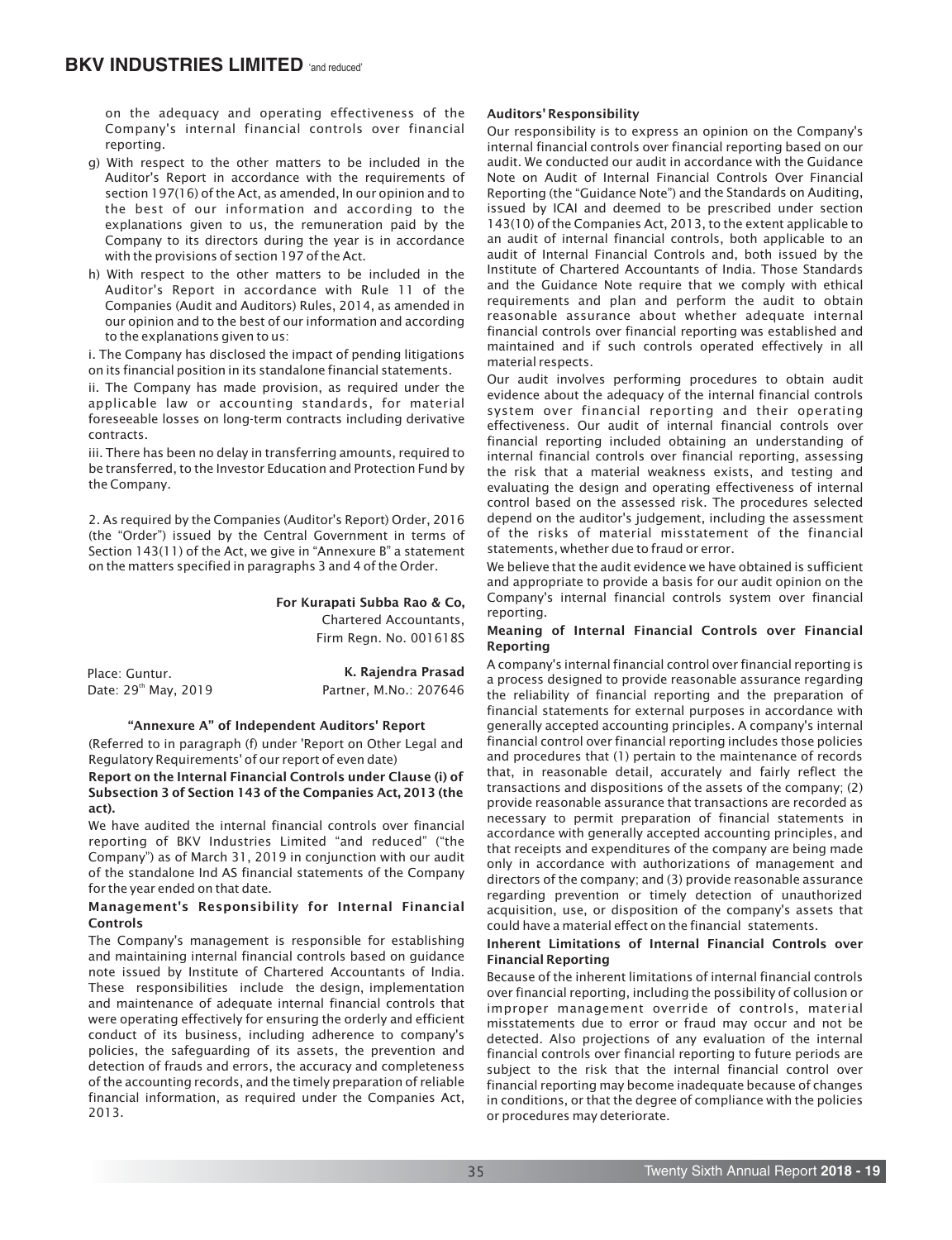#### Opinion

In our opinion, the Company has, in all material respects, an adequate internal financial controls system over financial reporting and such internal financial controls over financial reporting were operating effectively as at March 31, 2019, based on internal control over financial reporting criteria established by the Company considering the essential components of internal control stated in the Guidance Note on Audit of Internal Financial Controls Over Financial Reporting issued by the Institute of Chartered Accountants of India.

For Kurapati Subba Rao & Co,

Chartered Accountants, Firm Regn. No. 001618S

| Place: Guntur.            | K. Rajendra Prasad     |
|---------------------------|------------------------|
| Date: $29^{th}$ May, 2019 | Partner, M.No.: 207646 |

Annexure -B of Independent Auditors' Report Referred to in Paragraph of Report on Other Legal and Regulatory Requirements of our report of even date on the Accounts of the Company, for the year ended 31st March 2019.

(I) (a) The Company is maintaining proper records showing full particulars, including quantitative details and situation of fixed assets;

(b) The fixed assets have been physically verified by the management during the year which, in our opinion, is reasonable having regard to the size of the company and the nature of its assets. No material discrepancies were noticed on such verification.

(c) The title deeds of all the immovable properties of the Company shown under the Fixed Assets schedule are held in the name of Company.

- (ii) The company has given it's farm on operating lease and hence does not hold any Inventory. Paragraph 3(ii) is therefore not applicable to the company.
- (iii) The Company has not granted any loans, secured or unsecured to companies, firms, limited liability partnerships or other parties covered in the register maintained under Section 189 of the Act.
- (iv) The Company has not granted any loans / investments / guarantees, to which the provisions of Section 185 and 186 of the Act are applicable - Hence, Clause 3(iv) of the order is not applicable.
- (v) The Company has not accepted deposits during the year. Hence, Clause 3(v) of the Order is not applicable.
- (Vi) As the company's farm given on operating lease and no other manufacturing activity is undertaken during the financial year 2018-19 maintenance of cost records under section 48 does not arise. Thus paragraph 3(vi) of CARO is not applicable to the company.
- (vii) (a) According to the information and explanations given to us, and records of the Company examined by us, in our opinion, the Company is generally regular in depositing undisputed statutory dues including provident fund, employees' state insurance, income-tax, goods and service

tax, Duty of customs, cess, and any other statutory dues to the appropriate authorities. There are no arrears of undisputed statutory dues outstanding as at March 31, 2019 for a period of more than six months from the date they become payable.

(b) According to the information and explanations given to us, and the records of the Company examined by us, there are no dues of income tax or goods and service tax or duty of customs or duty of excise or value added tax, cess have not been deposited on account of any dispute.

- (viii) According to the information and explanations given to us, and records of the Company examined by us, the Company has not raised any loans from any financial institution or bank or government and that there are no debenture holders and therefore paragraph 3(viii) is not applicable to the company.
- (ix) The Company has not raised any money by way of initial public offer or further offer and term loan during the year. Paragraph 3(ix) of the order is not applicable to the company.
- (x) During the course of our examination of the books and records of the Company carried out in accordance with the generally accepted auditing practices in India and according to the information and explanation given to us, we have neither observed any instance of fraud by the Company or any fraud on the Company by its officers or employees of the Company nor have we been informed of such case by the Management, during the year.
- (xi) The Company has paid/provided managerial remuneration as per the provisions of Section 197 read with Schedule V to the Act.
- (xii) The Company is not a Nidhi Company/as per Nidhi rules 2014 and hence, Clause 3(xii) of the Order is not applicable.
- (xiii) All the transactions with the related parties are in compliance with Section 177 and 188 of the Act wherever applicable and the details have been disclosed in the Financial Statements as required by the applicable accounting standards.
- (xiv) The Company has not made any preferential allotment or private placement of shares or fully or partly convertible debentures during the year under review, and hence, Clause 3(xiv) is not applicable.
- (xv) According to the information and explanation provided to us and based on our examination of records, the Company has not entered into any non-cash transactions with Directors or persons connected with him and hence Clause 3(xv) is not applicable.
- (xvi) The Company is not required to be registered under Section 45-IA of the Reserve Bank of India Act, 1934 and hence, Clause 3(xvi) is not applicable.

For Kurapati Subba Rao & Co,

Chartered Accountants, Firm Regn. No. 001618S

Place: Guntur Date: 29<sup>th</sup> May, 2019  K. Rajendra Prasad Partner M.No.: 207646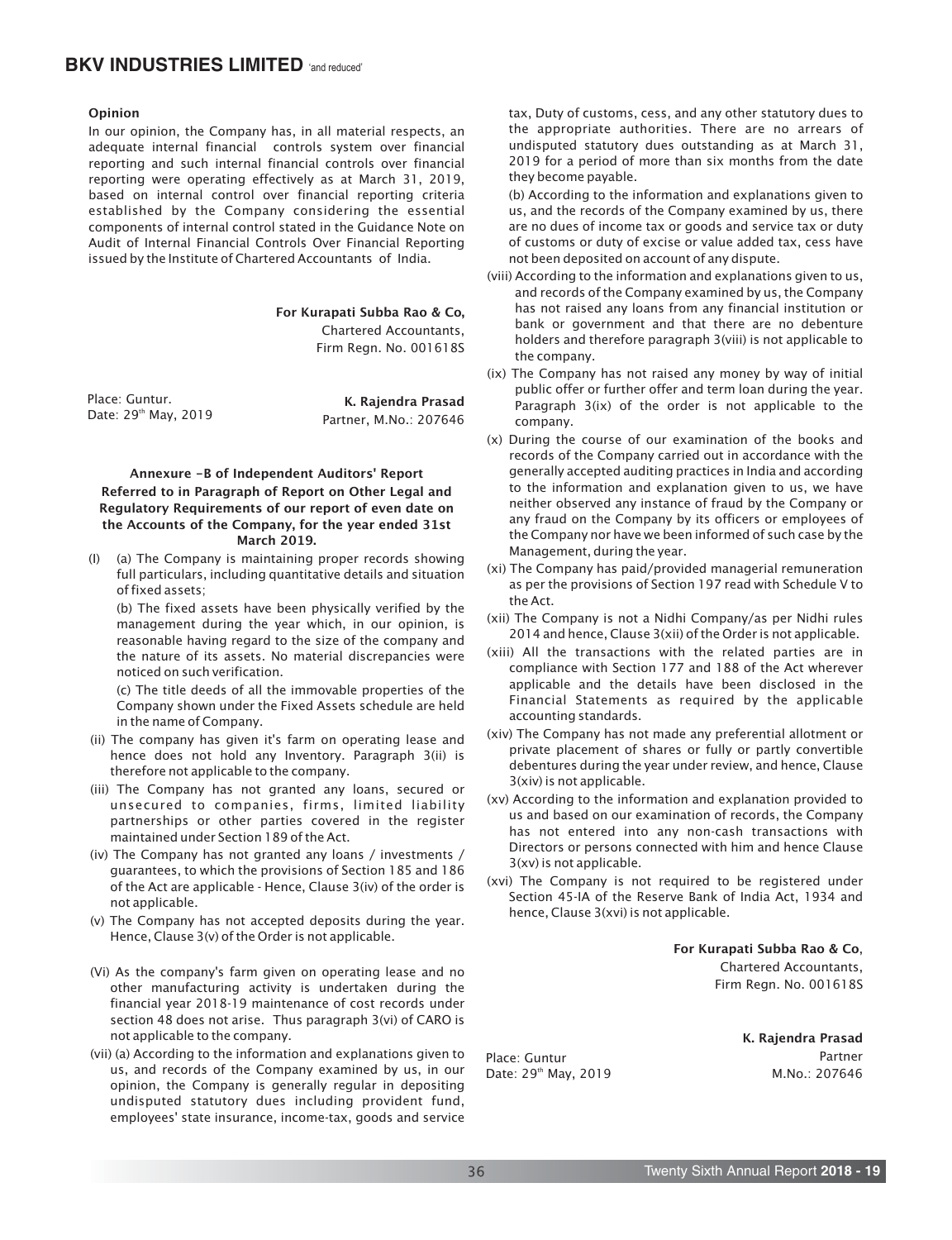|                                      |                   |                          | (In Rs)                  |
|--------------------------------------|-------------------|--------------------------|--------------------------|
| <b>Particulars</b>                   | <b>Note</b><br>No | As at<br>31-Mar-19       | As at<br>31-Mar-18       |
| <b>ASSETS</b>                        |                   |                          |                          |
| Non-current assets                   |                   |                          |                          |
| Property, plant and equipment        | $\overline{2}$    | 4, 14, 70, 708           | 4,15,51,320              |
| Capital work-in-progress             |                   |                          |                          |
| Financial assets                     | 3                 |                          |                          |
| Investments                          | (a)               | 3,000                    | 3,000                    |
| Loans                                |                   |                          |                          |
| <b>Other Financial Assets</b>        | (b)               | 4,24,351                 | 4,24,351                 |
| Non-Current Tax Assets (Net)         | 4                 | 6,58,489                 | 6,28,538                 |
|                                      |                   |                          |                          |
| Total non-current assets             |                   | 4,25,56,548              | 4,26,07,209              |
| <b>Current assets</b>                |                   |                          |                          |
| Inventories                          |                   | $\overline{\phantom{a}}$ | $\overline{\phantom{a}}$ |
| Financial assets                     | 5                 |                          |                          |
| Cash & Cash Equivalents              |                   | 17,975                   | 3,502                    |
| Other Bank Balances                  | (a)               | 39,110                   | 28,370                   |
| Loans                                | (b)               | 22,000                   | 1,760                    |
| Current Tax Assets (Net)             | 6                 | 4,70,135                 | $\blacksquare$           |
| <b>Other Financial Assets</b>        |                   |                          |                          |
|                                      | $\overline{7}$    |                          |                          |
| Other current assets                 |                   | 1,81,186                 | 84,033                   |
| <b>Total current assets</b>          |                   | 7,30,406                 | 1,17,665                 |
| <b>Total assets</b>                  |                   | 4,32,86,954              | 4,27,24,874              |
| <b>EQUITY AND LIABILITIES</b>        |                   |                          |                          |
| Equity                               | 8                 |                          |                          |
| Equity share capital                 | (a)               | 1,54,48,584              | 1,54,48,584              |
| Other equity                         | (b)               | 2,20,04,639              | 2,43,64,222              |
| <b>Total equity</b>                  |                   | 3,74,53,223              | 3,98,12,806              |
| <b>LIABILITIES</b>                   |                   |                          |                          |
| <b>Non-current liabilities</b>       |                   |                          |                          |
| <b>Financial Liabilities</b>         | 9                 |                          |                          |
| Borrowings                           |                   | $\overline{\phantom{a}}$ | $\blacksquare$           |
| Other Financial Liabilities          |                   |                          | 2,40,316                 |
| Provisions                           | 10                | 2,55,356<br>10,55,713    | 9,02,676                 |
| <b>Total non-current liabilities</b> |                   | 13,11,069                | 11,42,992                |
|                                      |                   |                          |                          |
| <b>Current liabilities</b>           |                   |                          |                          |
| <b>Financial liabilities</b>         | 11                |                          |                          |
| <b>Borrowings</b>                    | (a)               | 27, 34, 375              | 5,02,814                 |
| <b>Trade Payables</b>                | (b)               | 7,62,897                 | 3,36,830                 |
| Other Financial Liabilities          |                   |                          |                          |
| Other current liabilities            | 12                | 9,86,079                 | 9,15,234                 |
| Provisions                           | 10                | 39,311                   | 14.198                   |
| <b>Total Current Liabilities</b>     |                   | 45,22,662                | 17,69,076                |
| <b>Total liabilities</b>             |                   | 58,33,731                | 29,12,068                |
| <b>Total equity and liabilities</b>  |                   | 4,32,86,954              | 4,27,24,874              |

# Statement of Assets & Liabilities as at 31st March 2019

Significant Accounting policies and notes to the financial statements are an integral part of this Balance Sheet.

As per our attached report of even date.<br>For and on behalf of the Board

For Kurapati Subba Rao & Co., Chartered Accountants, Firm Regn.No: 001618S,

K. Rajendra Prasad, Partner. (M.No:207646)

Date: 29.05.2019 Place: Guntur

Bommidala Rama Krishna Bommidala Anitha Managing Director Director<br>DIN:00105030 DIN:00112766 DIN:00105030

B. Virat Vishnu K. Bhanu Kumar<br>
Company Secretary Chief Financial Office Chief Financial Officer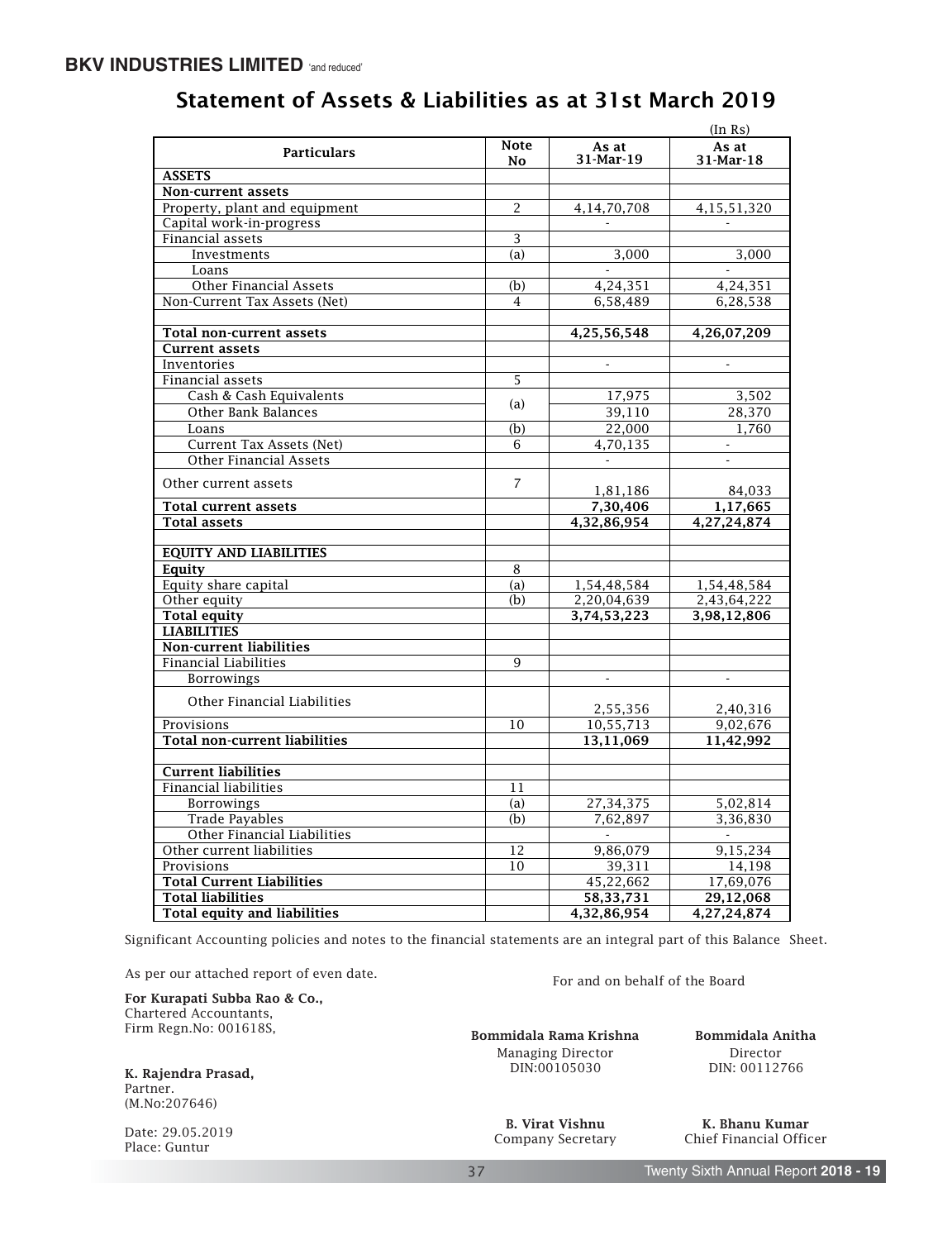|              |                                                                                                                       |                |                          | (In Rs)             |
|--------------|-----------------------------------------------------------------------------------------------------------------------|----------------|--------------------------|---------------------|
|              |                                                                                                                       | <b>Note</b>    | For the Year ended       |                     |
| S.No:        | <b>Particulars</b>                                                                                                    | No.            | 31st March,<br>2019      | 31st March.<br>2018 |
| I            | <b>Revenue From Operations</b>                                                                                        | 13             | 32,67,000                | 31,92,750           |
| $\mathbf{I}$ | Other Income                                                                                                          | 14             | 75,202                   | 1,52,526            |
| Ш            | Total Income (I+II)                                                                                                   |                | 33,42,202                | 33,45,276           |
| IV           | <b>EXPENSES</b>                                                                                                       |                |                          |                     |
|              | Employee benefits expense                                                                                             | 15             | 13,75,374                | 10,31,808           |
|              | Finance costs                                                                                                         | 16             | 39,520                   | 86,584              |
|              | Depreciation and amortization expense                                                                                 | $\overline{c}$ | 84,612                   | 1,03,672            |
|              | Other expenses                                                                                                        | 17             | 41,38,917                | 20,93,569           |
|              | <b>Total expenses (IV)</b>                                                                                            |                | 56,38,423                | 33,15,633           |
| V            | Profit/(loss) before exceptional items and tax (I-IV)                                                                 |                | (22, 96, 221)            | 29,643              |
| VI           | <b>Exceptional Items</b>                                                                                              |                |                          |                     |
| VII          | Profit/(loss) before tax (V-VI)                                                                                       |                | (22, 96, 221)            | 29,643              |
|              | Tax expense:                                                                                                          |                |                          |                     |
| <b>VIII</b>  | (1) Current tax                                                                                                       |                |                          |                     |
|              | (2) Deferred tax                                                                                                      |                |                          |                     |
| IX           | Profit (Loss) for the year from continuing operation (VII-VIII)                                                       |                | (22, 96, 221)            | 29,643              |
| X            | Profit/(loss) from discontinued operations                                                                            |                | $\overline{a}$           |                     |
| XI           | Tax expense of discontinued operations                                                                                |                | $\overline{\phantom{a}}$ | $\overline{a}$      |
| XII          | Profit/(loss) from Discontinued operations (after tax) (X-<br>XI)                                                     |                |                          |                     |
| XIII         | Profit/(loss) for the year (IX+XII)                                                                                   |                | (22, 96, 221)            | 29,643              |
|              | <b>Other Comprehensive Income</b>                                                                                     |                |                          |                     |
|              | A (i) Items that will not be reclassified to Profit of (Loss)<br>Remeasurements Gains/(Loss) on defined benefit plans |                | (63, 362)                | 85,365              |
| XIV          | (ii) Income tax relating to items that will not be<br>reclassified to Profit or (Loss)                                |                | $\overline{\phantom{a}}$ |                     |
|              | B (i) Items that will be reclassified to Profit or (Loss)<br>Revaluation Gain on land property                        |                |                          | 65,19,275           |
|              | (ii) Income tax relating to items that will be reclassified<br>to Profit or (Loss)                                    |                |                          |                     |
|              | <b>Total Comprehensive Income</b>                                                                                     |                | (63, 362)                | 66,04,640           |
|              | Total Comprehensive Income for the year (XIII+XIV)                                                                    |                |                          |                     |
| XV           | (Comprising Profit/ (Loss) and Other Comprehensive<br>Income for the year                                             |                | (23, 59, 583)            | 66, 34, 283         |
|              | Earnings per equity share (for continuing operation)                                                                  |                |                          |                     |
| XVI          | $(1)$ Basic                                                                                                           | 20             | (0.15)                   | 0.0019              |
|              | (2) Diluted                                                                                                           |                |                          |                     |

# Statement of Profit and Loss for the Year Ended 31st March, 2019

Significant Accounting policies and notes to the financial statements are an integral part of this Profit & Loss.

As per our attached report of even date.

For Kurapati Subba Rao & Co., **For Kurapati Subba Rao & Co.**, Chartered Accountants, Firm Regn.No: 001618S,

K. Rajendra Prasad, Partner. (M.No:207646)

Date: 29.05.2019 Place: Guntur

Managing Director Director<br>DIN: 00112766<br>DIN: 00112766 DIN:00105030

Bommidala Rama Krishna Bommidala Anitha

B. Virat Vishnu K. Bhanu Kumar<br>
Company Secretary Chief Financial Offic Chief Financial Officer

í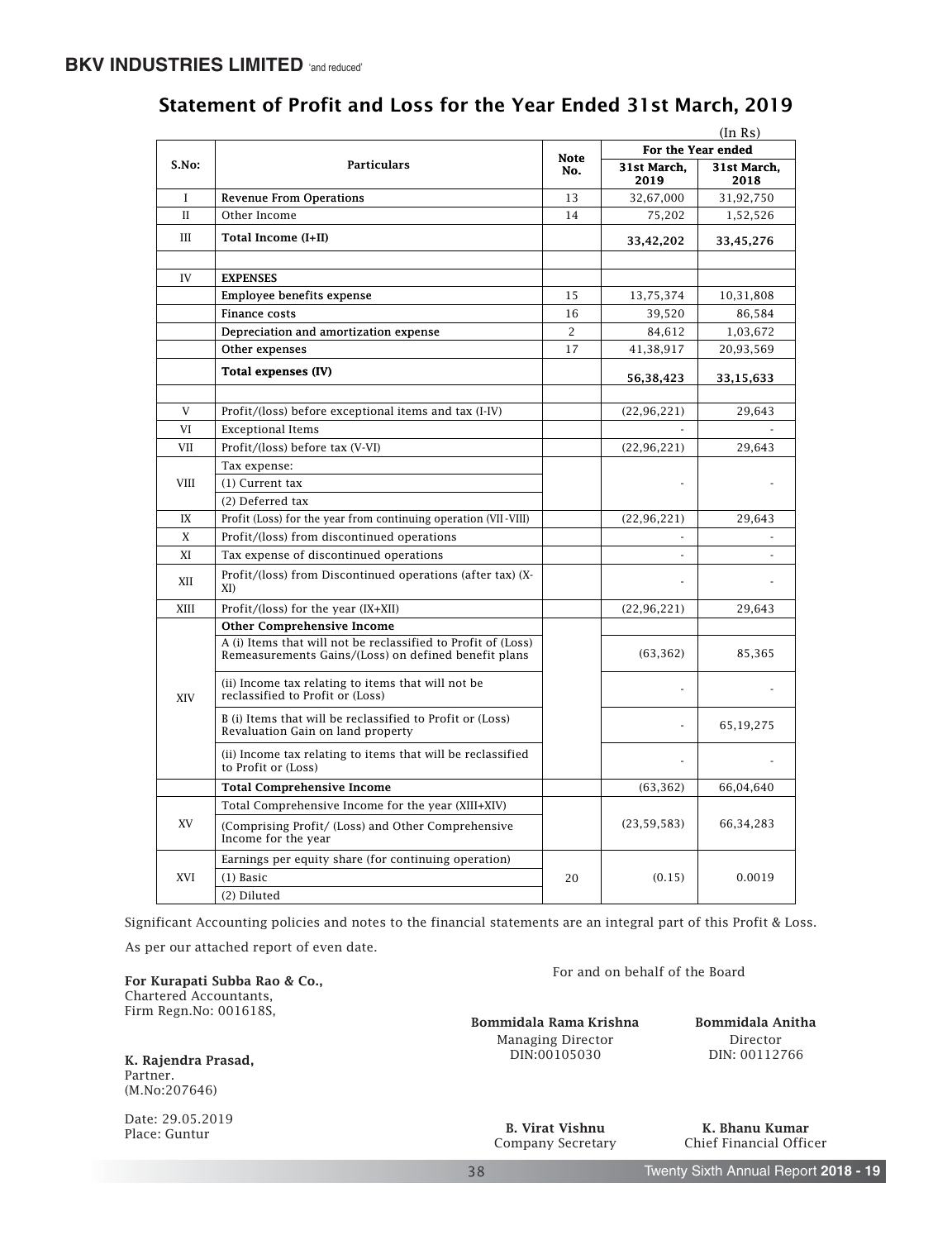|                                                      |               | In Rs.     |
|------------------------------------------------------|---------------|------------|
| <b>Particulars</b>                                   | Year ended    |            |
|                                                      | 31.03.2019    | 31.03.2018 |
| A. Cash flow from operating activities               |               |            |
| Net Loss before Income Tax                           | (22, 96, 221) | 29,643     |
| Adjustments for                                      |               |            |
| Depreciation and amortisation expense                | 84,612        | 1,03,672   |
| Interest income classified as investing cash flows   | (34, 846)     | (59, 192)  |
| Finance costs                                        | 39,520        | 86,584     |
| Remeasurement of employee benefits                   | (63, 362)     | 85,365     |
| Operating Loss before working Capital changes        | (22, 70, 297) | 2,46,072   |
| Adjestments for changes in working capital           |               |            |
| Increase/ (Decrease) in trade payables               | 426,067       | 3,03,630   |
| (Increase)/Decrease in other financial assets        | (20, 240)     | (1,760)    |
| (Increase)/decrease in other non-current assets      | (29, 951)     | (33,095)   |
| (Increase)/decrease in other current assets          | (5,67,288)    | (80, 622)  |
| Increase/(Decrease) in employee benefit obligations  | 1,78,150      | 21,181     |
| (Decrease)/Increase in other financial liabilities   | 15,040        | 19,000     |
| Increase in other current liabilities                | 70,845        | 10,636     |
| Cash generated from operations                       | (21, 97, 674) | 4,85,042   |
| Income Taxes paid                                    |               |            |
| Net cash inflow from (used in) operating activities  | (21, 97, 674) | 4,85,042   |
| <b>B.</b> Cash flows from investing activities       |               |            |
| Purchase of Fixed Assets                             | (4,000)       | 5,48,775   |
| Interest received                                    | 34,846        | 59,192     |
| Net cash outflow from (used in) investing activities | 30,846        | 4,89,583   |
|                                                      |               |            |
| C. Cash flows from financing activities              |               |            |
| Proceeds from borrowings (Net)                       | 22,31,561     | 14,407     |
| Interest paid                                        | (39,520)      | (86, 584)  |
| Net cash inflow (outflow) from financing activities  | 21,92,041     | (72, 177)  |
|                                                      |               |            |

# Statement of Cash Flows for the Year Ended 31st March, 2019

Significant Accounting policies and notes to the financial statements are an integral part of this Cash flow.

As per our attached report of even date.

D. Net increase (decrease) in cash and cash equivalents (A+B+C)

E. Cash and cash equivalents at the beginning of the year Cash and cash equivalents at end of the year

For Kurapati Subba Rao & Co., **For Kurapati Subba Rao & Co.**, **For and on behalf of the Board** Chartered Accountants, Firm Regn.No: 001618S,

K. Rajendra Prasad, Partner. (M.No:207646)

Date: 29.05.2019 Place: Guntur

Managing Director Director

 $\overline{\phantom{a}}$ 

25,213 31,872 57,085

I

ł

Bommidala Rama Krishna Bommidala Anitha DIN: 00112766

(76,718) 1,08,590 31,872

B. Virat Vishnu K. Bhanu Kumar<br>
Company Secretary Chief Financial Office Chief Financial Officer

í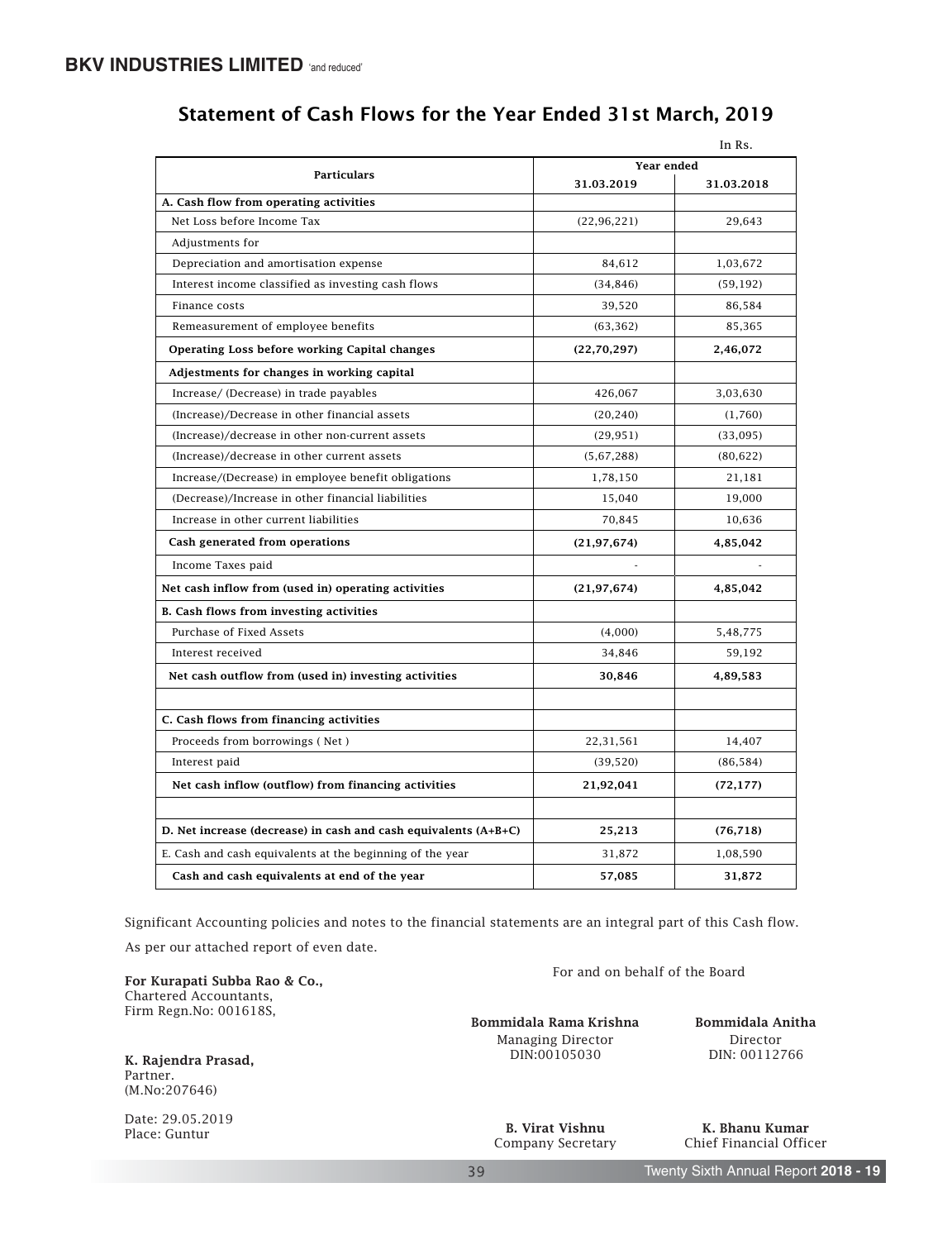# Statement of Changes in Equity for the year ended 31st March 2019

# A. Equity Share Capital

(In Rs.)

| As at 31st March 2017                           | 154,48,584  |
|-------------------------------------------------|-------------|
| Changes in equity share capital during the year |             |
| Shares issued during the year                   |             |
| As at 31st March 2018                           | 1,54,48,584 |
| Changes in equity share capital during the year |             |
| Shares issued during the year                   |             |
| As at 31st March 2019                           | 1,54,48,584 |
|                                                 |             |

# B. Other Equity

|                                                         |                                         | <b>Reserves and Surplus</b> | <b>Revaluation</b>       | Other                    |               |
|---------------------------------------------------------|-----------------------------------------|-----------------------------|--------------------------|--------------------------|---------------|
| <b>Particulars</b>                                      | <b>Securities</b><br>Premium<br>Reserve | Retained<br>Earnings        | Surplus                  | Comprehensive<br>Income  | Total         |
| Balance as at 01-04-2017                                | 2,11,80,815                             | (3,4588,582)                | 3,11,63,418              | (25, 712)                | 1,77,29,939   |
| Additions during the year                               |                                         | 29,643                      | 65,19,275                | $\overline{\phantom{a}}$ | 65,48,918     |
| Remeasurements Gains/(Loss) on defined<br>benefit plans | ٠                                       | $\overline{\phantom{a}}$    | ٠                        | 85,365                   | 85,365        |
| Total Comprehensive Income                              |                                         | 29,643                      | 65,19,275                | 85,365                   | 66, 34, 283   |
| Balance as at 31-03-2018                                | 2,11,80,815                             | (3, 45, 58, 939)            | 3,76,82,693              | 59,653                   | 2,43,64,222   |
| Remeasurements Gains/(Loss) on defined<br>benefit plans |                                         | $\sim$                      | $\overline{\phantom{a}}$ | (63, 362)                | (63, 362)     |
| Additions during the year                               |                                         | (22, 96, 221)               | $\sim$                   | $\overline{\phantom{a}}$ | (22, 96, 221) |
| Total Comprehensive Income                              |                                         | (22, 96, 221)               | $\sim$                   | (63, 362)                | (23, 59, 583) |
| Balance as at 31-03-2019                                | 2,11,80,815                             | (3,68,55,160)               | 3,76,82,693              | (3,709)                  | 2,20,04,639   |

As per our attached report of even date.

Chartered Accountants, Firm Regn.No: 001618S,

K. Rajendra Prasad, Partner. (M.No:207646)

Date: 29.05.2019 Place: Guntur

For Kurapati Subba Rao & Co., **For Kurapati Subba Rao & Co.**, **For and on behalf of the Board** 

Bommidala Rama Krishna Bommidala Anitha Managing Director Director

DIN: 00112766

B. Virat Vishnu K. Bhanu Kumar<br>
Company Secretary Chief Financial Office Chief Financial Officer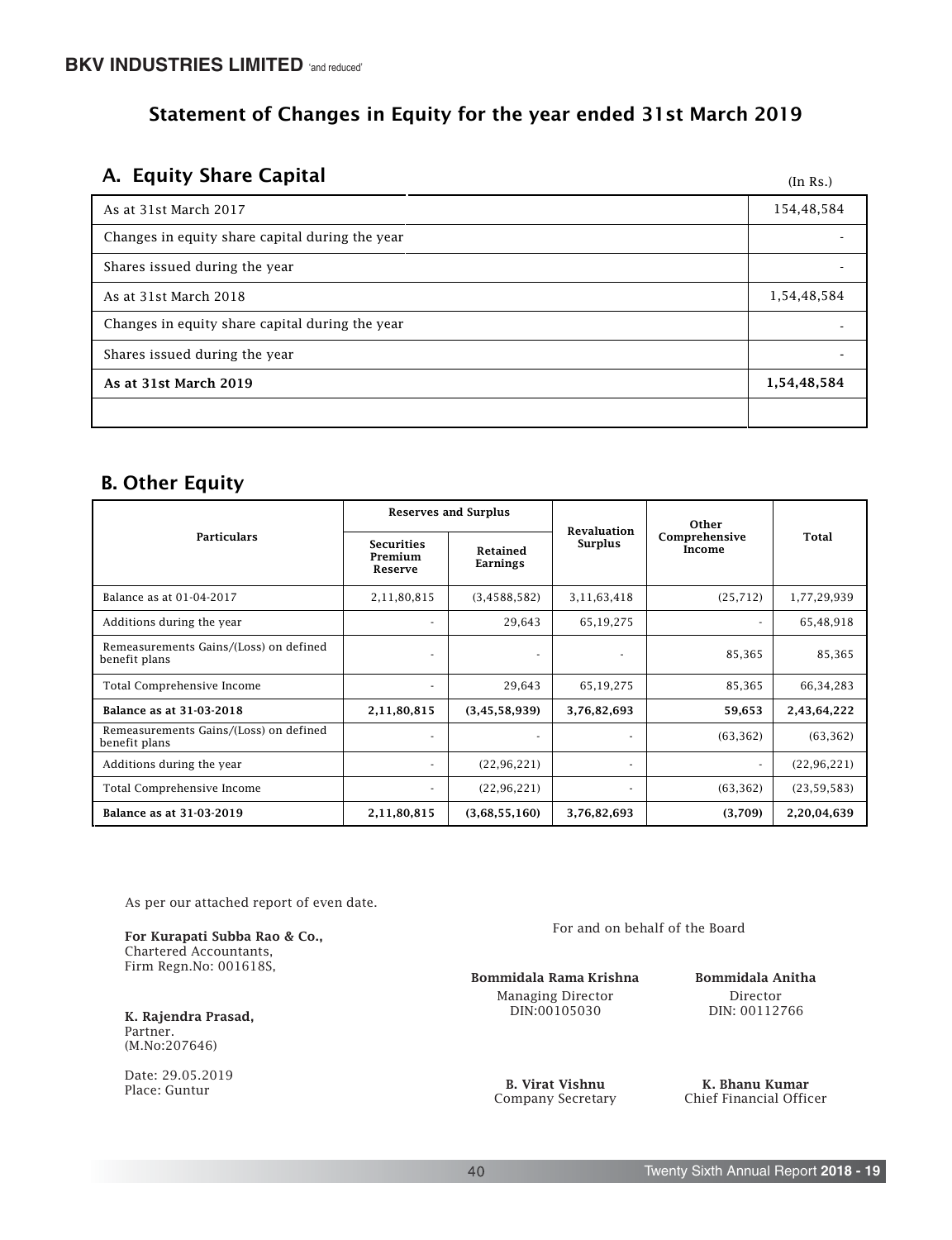# SIGNIFICANT ACCOUNTING POLICIES FORMING PART OF THE FINANCIAL STATEMENTS FOR THE YEAR ENDED 31st MARCH, 2019.

#### 1. Corporate Information

BKV Industries Limited - and reduced ('the company') is a public limited company in India having its registered office at Guntur, in the State of Andhra Pradesh engaged in the aqua culture business. However, the company had since given its aqua farm situated at Isakapally for lease for seven years from July, 2013. The Company's shares are listed at BSE Limited.

#### 1.2. Statement of Compliance

The financial statements have been prepared in accordance with Ind ASs notified under section 133 of the Companies Act, 2013 (Companies (Indian Accounting Standards) Rules, 2015) and other relevant provisions of the Act.

#### 1.3. Significant Accounting Policies

#### 1.3.1 Basis of Preparation

The Financial Statements have been prepared under the historical cost convention on accrual basis excepting certain financial instruments which are measured in terms of relevant Ind AS at fair value/ amortized costs at the end of each reporting period. As the operating cycle cannot be identified in normal course, the same has been assumed to have duration of 12 months. All Assets and Liabilities have been classified as current or non-current assets per the operating cycle and other criteria set out in Ind AS 1 'Presentation of Financial Statements' and Schedule III to the Companies Act, 2013.

The Standalone Financial Statements are presented in Indian Rupees and all values are rounded off to the nearest rupee except otherwise stated and negative numbers disclosed in brackets.

#### Fair Value Measurement

Fair value is the price that would be received to sell an asset or paid to transfer a liability in an orderly transaction between market participants at the measurement date under current market conditions.

#### 1.3.2 Property Plant and Equipment (PPE)

Property, Plant and Equipment are stated at cost of acquisition, construction and subsequent improvements thereto less accumulated depreciation and impairment losses, if any. For this purpose, cost include deemed cost on the date of transition except in the case of freehold land, which is fair valued, and comprises purchase price of assets or its construction cost including inward freight and other expenses incidental to acquisition or installation and adjustment for exchange differences wherever applicable and any cost directly attributable to bring the asset into the location and condition necessary for it to be capable of operating in the manner intended for its use. For eligible assets, interest and other costs incurred on / related to borrowings to finance such assets or fixed assets during construction period and related preoperative expenses are capitalized. The component of assets is capitalized only if the life of the components varies significantly and whose cost is significant in relation to the cost of the respective asset. The carrying amount of any component

accounted for as separate asset is derecognized when replaced. Subsequent costs are included in the asset's carrying amount or recognized as a separate asset, as appropriate, only when it is probable that future economic benefits associated with the item will flow to the entity and the cost can be measured reliably.

Capital Work in progress includes preoperative and development expenses, equipment to be installed, construction and erection materials, advances etc. Such items are classified to the appropriate categories of PPE when completed and ready for intended use.

#### Depreciation and Amortization

Depreciation on PPE is provided as per Schedule II of the Companies Act, 2013 on Written Down Value method, over the useful life of Plant, Property (excluding the freehold land) and Equipment at all location of the Company.

No depreciation is charged on Freehold land. Depreciation on Property, Plant and Equipment commences when the assets are ready for their intended use. The residual value for all the above assets are retained at 5% of the cost. On tangible fixed assets added/disposed off during the year, depreciation is charged on pro-rata basis for the period for which the asset was purchased and used.

Depreciation methods, useful lives, residual values are reviewed and adjusted as appropriate, at each reporting date.

#### 1.3.3 Intangible Assets

Intangible assets are stated at cost comprising of purchase price less accumulated amount of amortization and impairment losses. Such assets are amortized over the useful life using straight line method and assessed for impairment whenever there is an indication of the same.

#### 1.3.4 Derecognition of Tangible and Intangible assets

An item of PPE is derecognized upon disposal or when no future economic benefits are expected to arise from its use or disposal. Gain or loss arising on the disposal or retirement of an item of PPE is determined as the difference between the sales proceeds and the carrying amount of the asset and is recognized in the Statement of Profit and Loss.

#### 1.3.5 Leases

The determination of whether an arrangement is (or contains) a lease is based on the substance of the arrangement at the inception of the lease.

A lease is classified at the inception date as a finance lease or an operating lease. A lease that transfers substantially all the risks and rewards incidental to ownership to the lessee is classified as finance lease. A lease that no substantial transfer of risk and reward of the property to the Company, such lease is classified as operating lease.

#### Company as a lessee:

Operating lease payments are recognized as an expense in the statement of profit and loss on a straight-line basis unless payments to the lessor are structured to increase in line with expected general inflation to compensate for the lessor's expected inflationary cost increase.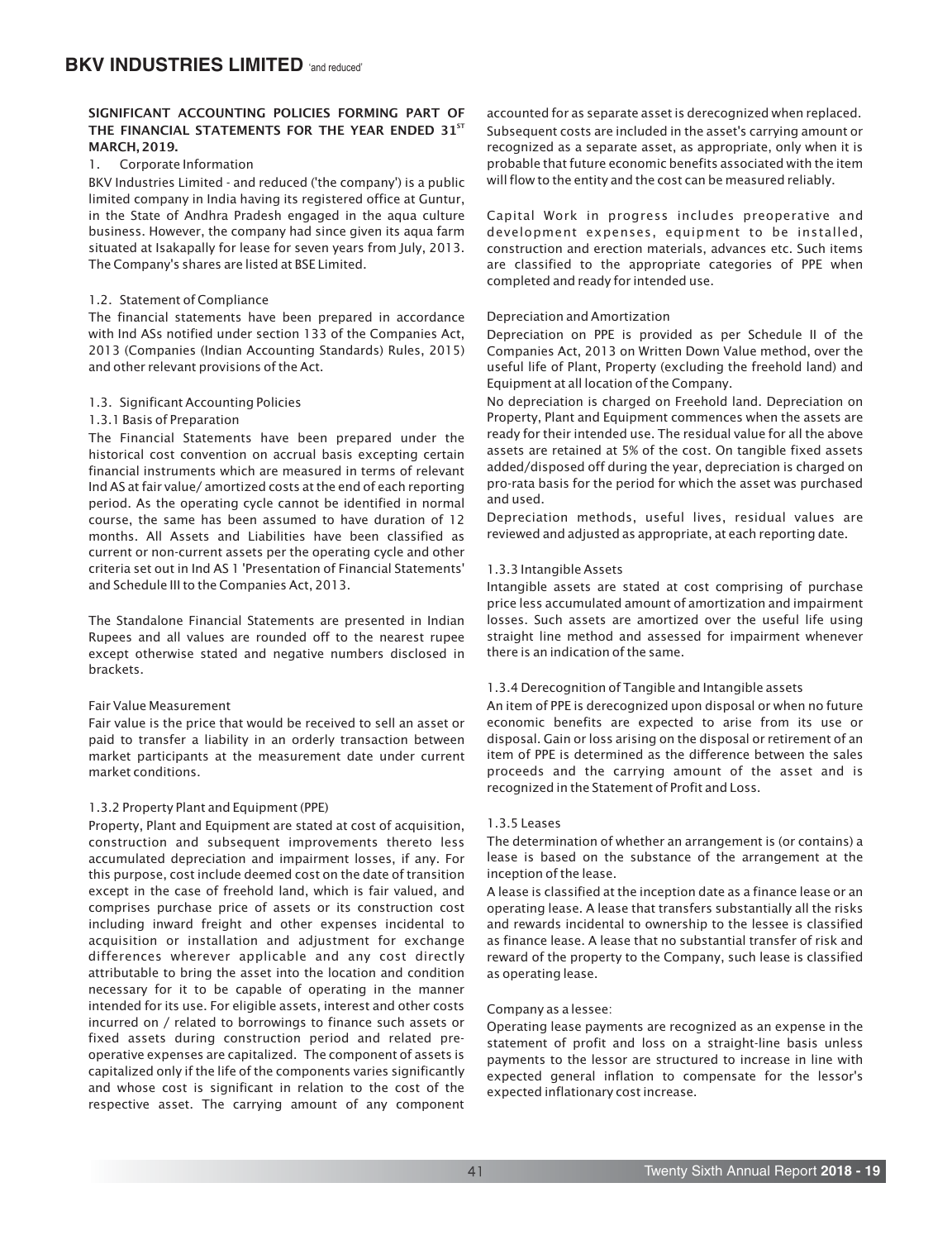#### Company as a lessor:

Operating lease Rental income from operating lease is recognized on a straight-line basis over the lease term, considering the increases if any embodied in the lease agreement.

#### 1.3.6 Impairment of Non- Financial Assets

At each reporting date, the Company assesses whether there is any indication based on internal/external factors, that an asset may be impaired. If any such indication exists, the recoverable amount of the asset or the cash generating unites estimated. If such recoverable amount of the asset or cash generating unit to which the asset belongs is less than its carrying amount, the carrying amount is reduced to its recoverable amount and the reduction is treated as an impairment loss and is recognized in the statement of profit and loss. If, at the reporting date, there is an indication that a previously assessed impairment loss no longer exists, the recoverable amount is reassessed and the asset is reflected at the recoverable amount. Impairment losses previously recognized are accordingly reversed in the statement of profit and loss.

#### 1.3.7 Financial Assets and Financial Liabilities

#### Initial recognition and measurement

Financial assets and financial liabilities are recognized are measured initially at fair value adjusted for transaction costs, except for those carried at fair value through profit or loss which are measured initially at fair value. Trade receivables are recognized at their transaction value as the same do not contain significant financing component. Trade payables in respect of the amount due on account of goods or services purchased in the normal course of business and are recognized at their transaction value and services availed value as the same do not contain significant financing component.

#### Non-derivative financial assets Subsequent measurement

Financial assets carried at amortized cost —a financial asset is measured at the amortized cost, if both the following conditions are met:

The asset is held within a business model whose objective is to hold assets for collecting contractual cash flows, and Contractual terms of the asset give rise on specified dates to cash flows that are solely payments of principal and interest (SPPI) on the principal amount outstanding. After initial measurement, such financial assets are subsequently measured at amortized cost using the effective interest rate (EIR) method.

#### Financial Assets at Fair Value Through Other Comprehensive Income (FVTOCI)

Includes assets that are held within in a business model where the objective is both collecting contractual cash flows and selling the financial assets along with the contractual terms giving rise on specified dates to cash flows that are solely payments principal and interest on principal amount outstanding. The election is made on instrument by instrument basis.

#### Financial assets at Fair Value Through Profit or Loss (FVTPL) Financial assets at FVTPL include financial assets that are designated at FVTPL upon initial recognition and financial

assets that are not measured at amortized cost or at fair value through other comprehensive income. The election is made on instrument by instrument basis.

As there are no investments made by the company in the categories under FVTPL and FVTOCI, the question of election of such a measurement during the period of reporting did not arise.

Impairment and Derecognition of Financial Assets

All financial assets are reviewed for impairment at least at each reporting date to identify whether there is any evidence of impairment of a financial asset or group of financial assets.

In accordance with Ind AS 109, the Company uses "Expected Credit Loss" (ECL) model, for evaluating impairment of Financial Assets other than those measured at Fair Value Through Profit and Loss (FVTPL).

Expected credit losses are measured through a loss allowance at an amount equal to:

 $\triangleright$  The 12- months expected credit losses (expected credit loses that results from those default events on the financial instrument that are possible within 12 months after the reporting date): or

 $\triangleright$  Full lifetime expected credit losses (expected credit losses that results from all possible default events over the life of the financial instrument.)

For other assets, the Company uses 12-month ECL to provide for impairment loss where there is no significant increase in credit risk. If there is significant increase in credit risk full lifetime ECL is used.

#### Non-derivative financial liabilities

Financial Liabilities are classified at initial recognition, as financial liabilities at fair value and in case borrowings net of directly attributable cost.

#### Subsequent measurement

Subsequent to initial recognition, all non-derivative financial liabilities are measured at amortized cost using the effective interest rate method except for derivatives and financial liabilities designated at FVTPL, which are carried subsequently at fair value with gains or losses recognized in statement of profit and loss.

The effective interest rate is the rate that discounts estimated future cash payments or receipts (including all fees and transaction costs and other premiums or discounts) through the expected life of the Financial Asset or Financial Liability to the gross carrying amount of the financial asset or to the amortized cost of financial liability, or, where appropriate, a shorter period, to the net carrying amount on initial recognition.

#### De-recognition of financial instruments.

The Company derecognizes a Financial Asset when the contractual rights to the cash flows from the Financial Asset expire or it transfers the Financial Asset and the transfer qualifies for recognition under Ind AS 109. A Financial liability (or a part of a Financial Liability) is derecognized from the Company's Balance Sheet when the obligation specified in the contract is discharged or cancelled or expires.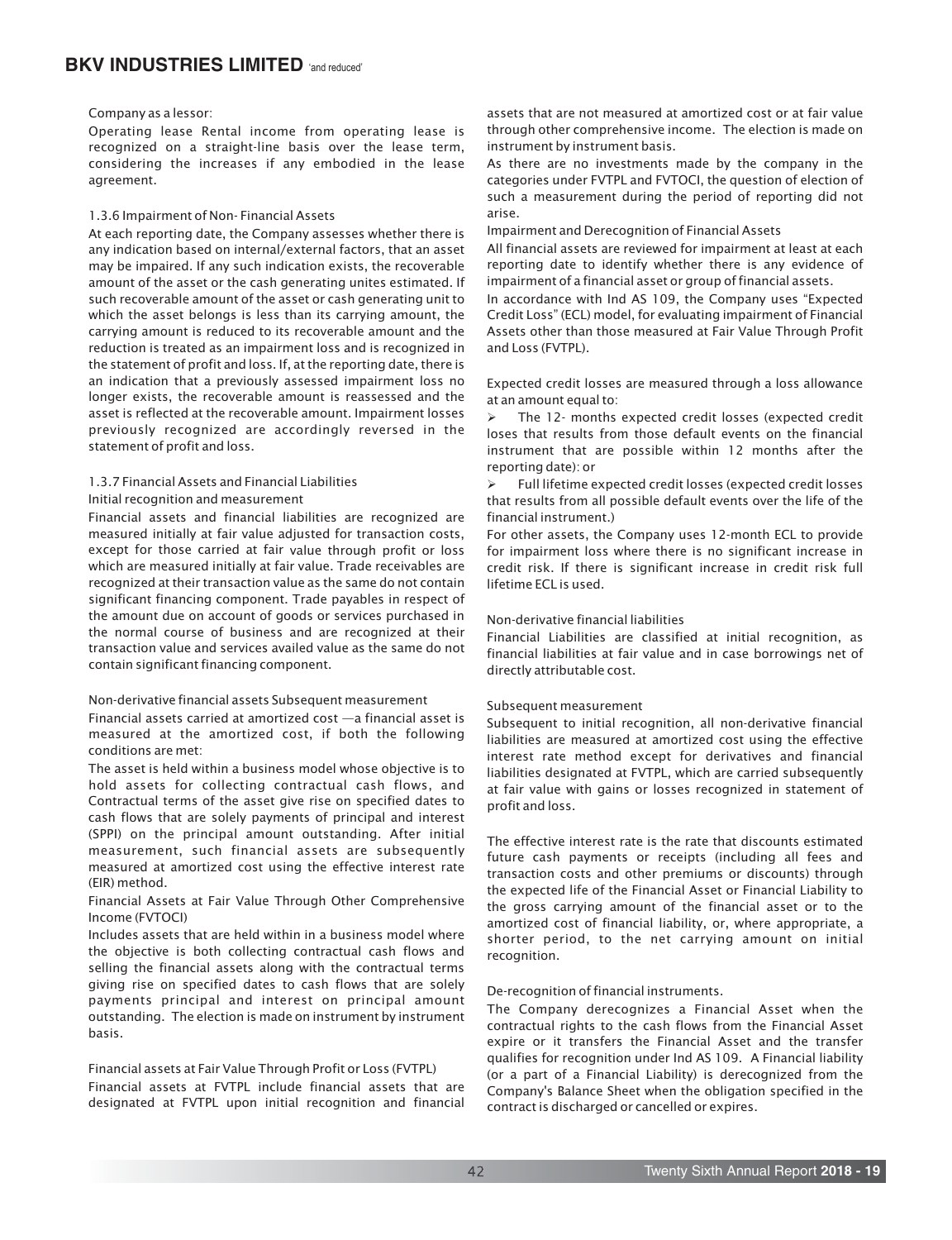#### Derivative financial instruments and hedge accounting

Derivative financial instruments are accounted for at FVTPL except for derivatives designated as hedging instruments in cash flow hedge relationships, which require a specific accounting treatment. To qualify for hedge accounting, the hedging relationship must meet strict conditions with respect to documentation, strategy and economic relationship of the hedged transaction.

For the reporting periods under review, the Company do not have any derivative instruments including forward currency contracts, and hence question of derivative and hedge accounting does not arise.

#### Offsetting of financial instruments

Financial assets and financial liabilities are offset and the net amount is reported in the balance sheet if there is a currently enforceable legal right to offset the recognized amounts and there is an intention to settle on a net basis and to realize the assets and settle the liabilities simultaneously.

#### 1.3.8 Inventories

Inventories are valued at lower of cost or net realizable value. Cost of inventories is ascertained on 'weighted average' basis. Net Realizable Value is the estimated selling price in the ordinary course of business less estimated cost of completion and estimated costs necessary to make the sale.

Cost in respect of raw materials and stores and spares includes all expenses incurred in bringing the material to the location and excludes the credit availed with respect to duties and taxes. Cost in respect of finished goods represents prime cost and includes appropriate portion of overheads. Cost in respect of process stock represents, cost incurred up to the stage of completion, including the landed cost of raw materials.

#### 1.3.9 Provisions, Contingent Liabilities and Contingent Assets

Provisions involving substantial degree of estimation in measurement are recognized when there is a legal or constructive obligation as a result of past events and it is probable that there will be an outflow of resources and a reliable estimate can be made of the amount of obligation. The amount recognized as a provision is the best estimate of the consideration required to settle the present obligation at the end of the reporting period, taking into account the risks and uncertainties surrounding the obligation.

Contingent liabilities are not recognized and are disclosed by way of notes to the financial statements when there is a possible obligation arising from past events, the existence of which will be confirmed only by the occurrence or one or more uncertain future events not wholly within the control of the Company or when there is a present obligation that arises from past events where it is either not probable that an outflow of resources will be required to settle the same or a reliable estimate of the amount in this respect cannot be made.

Contingent assets are not recognized but disclosed in the Financial Statements by way of notes to accounts when an inflow of economic benefits is probable.

#### 1.3.10 Employee Benefits

#### Short term obligations

Employee benefits are accrued in the year in which services are

rendered by the employees. Short term employee benefits are recognized as an expense in the statement of profit and loss for the year in which the related service is rendered.

#### Post-employment obligation

Contribution to defined contribution plans such as Provident Fund, ESI etc, are not applicable to the company, as the number of employees is lower than the prescribed limit under the respective Acts.

The liability or asset is recognized in the Balance Sheet in respect of defined benefit gratuity plan is the present value of the defined benefit obligation at the end of the reporting period less the fair value of plan assets, if any. The defined benefit obligation is calculated annually by the Actuaries using the projected unit credit method. The present value of the defined benefit obligation is determined by discounting the estimated future cash outflows by reference to market yields at the end of the reporting period on the government bonds that have terms approximating to the terms of the related obligation. The company do not have any plan assets for meeting the gratuity liability.

Remeasurement gain and losses arising from experience adjustments and changes in actuarial assumptions are recognized in the period they occur, directly in other comprehensive income net of deferred tax.

#### 1.3.11Revenue recognition

Revenue is recognized to the extent that it is probable that the economic benefits will flow to the Company and the revenue can be reliably measured. Revenue is measured at the fair value of the consideration received or receivable, net of rebates or taxes collected on behalf of the government. The specific recognition criteria described below must also be met before revenue is recognized.

#### Lease income

Lease income is recognized on a straight-line basis over the terms of the lease, except for contingent rental income which is recognized when it arises and where scheduled increase in rent compensates the lessor for expected inflationary costs.

#### Sale of services

Revenue in respect of maintenance services is recognized on an accrual basis, in accordance with the terms of the respective contract.

#### Interest income and Dividend Income

Interest income from a financial asset is recognized using effective interest rate method.

Dividends Revenue is recognized when the Company's right to receive the payment is established.

#### 1.3.12 Borrowing Costs

Borrowing costs directly attributable to the acquisition and/or construction of a qualifying asset are capitalized during the period of time that is necessary to complete and prepare the asset for its intended use or sale. A qualifying asset is one that necessarily takes substantial period of time to get ready for its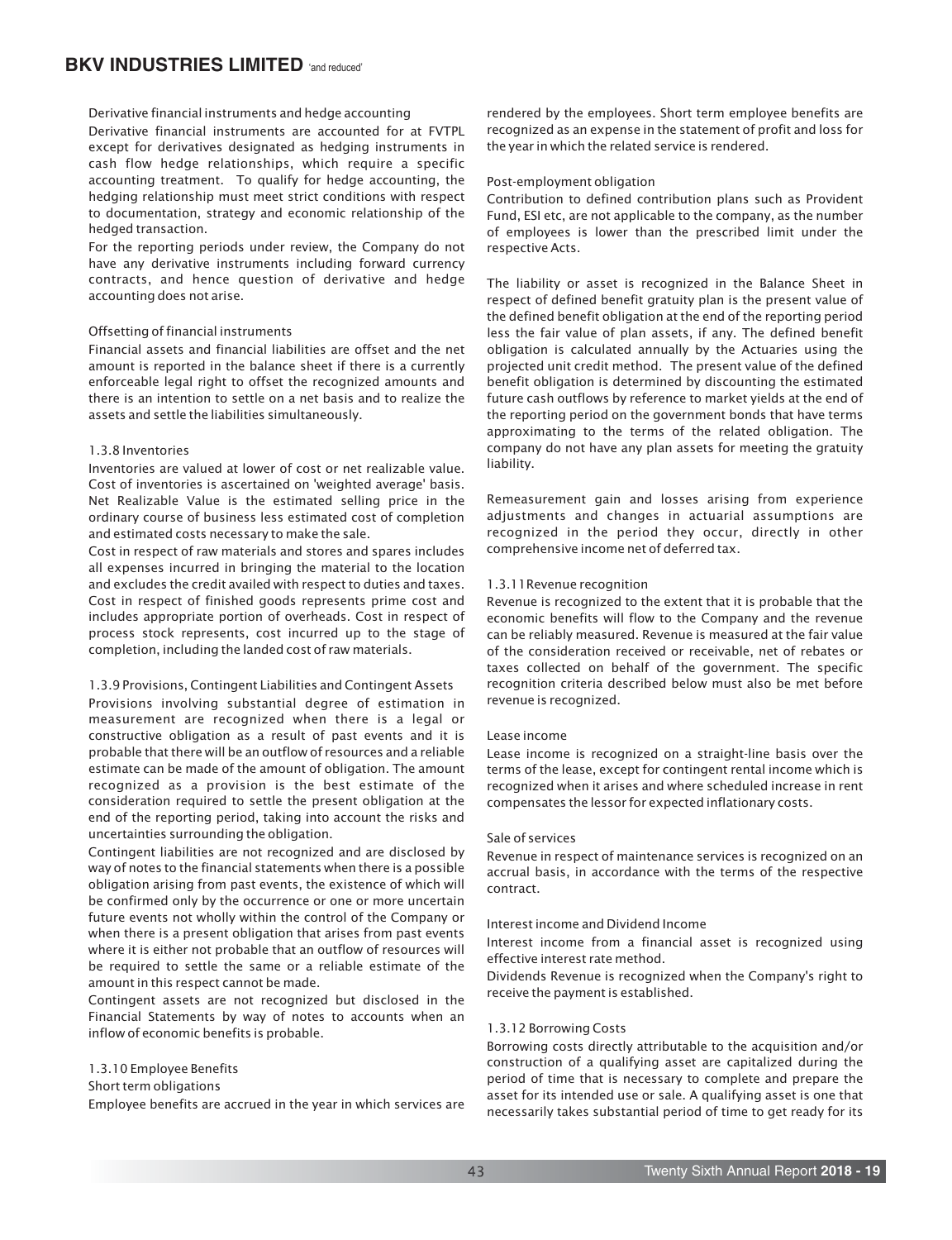intended use. All other borrowing costs are charged to the statement of profit and loss as incurred.

1.3.13 Taxes on Income

Income tax expense representing the sum of current tax expenses and the net charge of the deferred taxes is recognized in the income statement except to the extent that it relates to items recognized directly in equity or other comprehensive income.

Current income tax is provided on the taxable income and recognized at the amount expected to be paid to or recovered from the tax authorities, using the tax rates and tax laws that have been enacted or substantively enacted by the end of the reporting period.

Deferred tax is recognized on temporary differences between the carrying amounts of assets and liabilities in the Financial Statements and the corresponding tax bases used in the computation of taxable profit. Deferred tax liabilities and assets are measured at the tax rates that are expected to apply in the period in which the liability is settled or the asset realized, based on tax rates (and tax laws) that have been enacted or substantively enacted by the end of the reporting period.

The carrying amount of deferred tax assets is reviewed at the end of each reporting period and reduced to the extent that it is no longer probable that sufficient taxable profits will be available to allow all or part of the deferred tax asset to be utilized.

According to section 115JAA of the Income Tax Act, 1961, Minimum Alternative Tax ('MAT') paid over and above the normal income tax in a subject year is eligible for carry forward for fifteen succeeding assessment years for set-off against normal income tax liability. The MAT credit asset is assessed against the normal income tax during the specified period.

#### 1.3.14 Foreign Currency Transactions and Derivatives

Transactions in foreign currencies are translated into the functional currency at the exchange rates prevailing on the date of the transactions. Foreign currency monetary assets and liabilities at the year-end are translated at the year-end exchange rates. Non-monetary items which are carried in terms of historical cost denominated in a foreign currency are reported using the exchange rate as at the date of transaction. The gain or loss on decrease/ increase in reporting currency due to fluctuations in foreign exchange rates, in case of monetary assets and liabilities in foreign currency, are recognized in the Statement of Profit and Loss.

#### 1.3.15 Segment Reporting

Operating segments are identified and reported taking into account the different risk and return, organization structure and internal reporting system. However, the company during the period under reporting, do have only one segment of lease income from the farm, and hence, the company has one reportable segment.

#### 1.3.16 Earnings Per Share

Basic earnings per share are computed by dividing the net profit attributable to the equity holders of the company by the weighted average number of equity shares outstanding during the period. Diluted earnings per share is computed by dividing the net profit attributable to the equity holders of the company by the weighted average number of equity shares considered for deriving basic earnings per share and also the weighted average number of equity shares that could have been issued upon conversion of all dilutive potential equity shares.

#### 1.3.17 Events after the reporting period

Adjusting events are events that provide further evidence of conditions that existed at the end of the reporting period. The financial statements are adjusted for such events before authorisation for issue. Non-adjusting events are events that are indicative of conditions that arose after the end of the reporting period. Non-adjusting events after the reporting date are not accounted, but disclosed. No adjusting or significant events have occurred between 31<sup>st</sup> March, 2019 and reporting date and the date of authorization.

1.4 Significant management judgement in applying accounting policies and estimation uncertainty.

1.4.1 The preparation of the Company's financial statements requires management to make judgements, estimates and assumptions about the recognition and measurement that affect the reported amounts of revenues, expenses, assets and liabilities and the related disclosures.

1.4.2 Recognition of deferred tax assets - The Company did not recognize the Deferred Tax Assets, as it is not probable future taxable income will be available against which deductible temporary difference, in view of carry forward tax losses and unabsorbed depreciation.

1.4.3 Evaluation of indicators for impairment of non-financial assets - In assessing impairment, management has estimated economic usefulness of the assets, the recoverable amount of each asset or cash - generating units based on expected future cash flows and use of an interest rate to discount them. Estimation of uncertainty relates to assumption about economically future operating cash flows and the determination of a suitable discount rate.

1.4.4 Classification of leases - The Company entered into leasing arrangement for farm assets. The classification of the leasing arrangement as operating lease is based on an assessment of several factors, including, but not limited to, transfer of ownership of leased asset at end of lease term.

1.4.5 Impairment of financial assets - At each balance sheet date, based on historical default rates observed over expected life, the management assesses the expected credit loss on outstanding financial assets.

1.4.6 Provisions - At each balance sheet date basis the management judgment, changes in facts and legal aspects, the Company assesses the requirement of provisions against the outstanding contingent liabilities. However, the actual future outcome may be different from this judgement.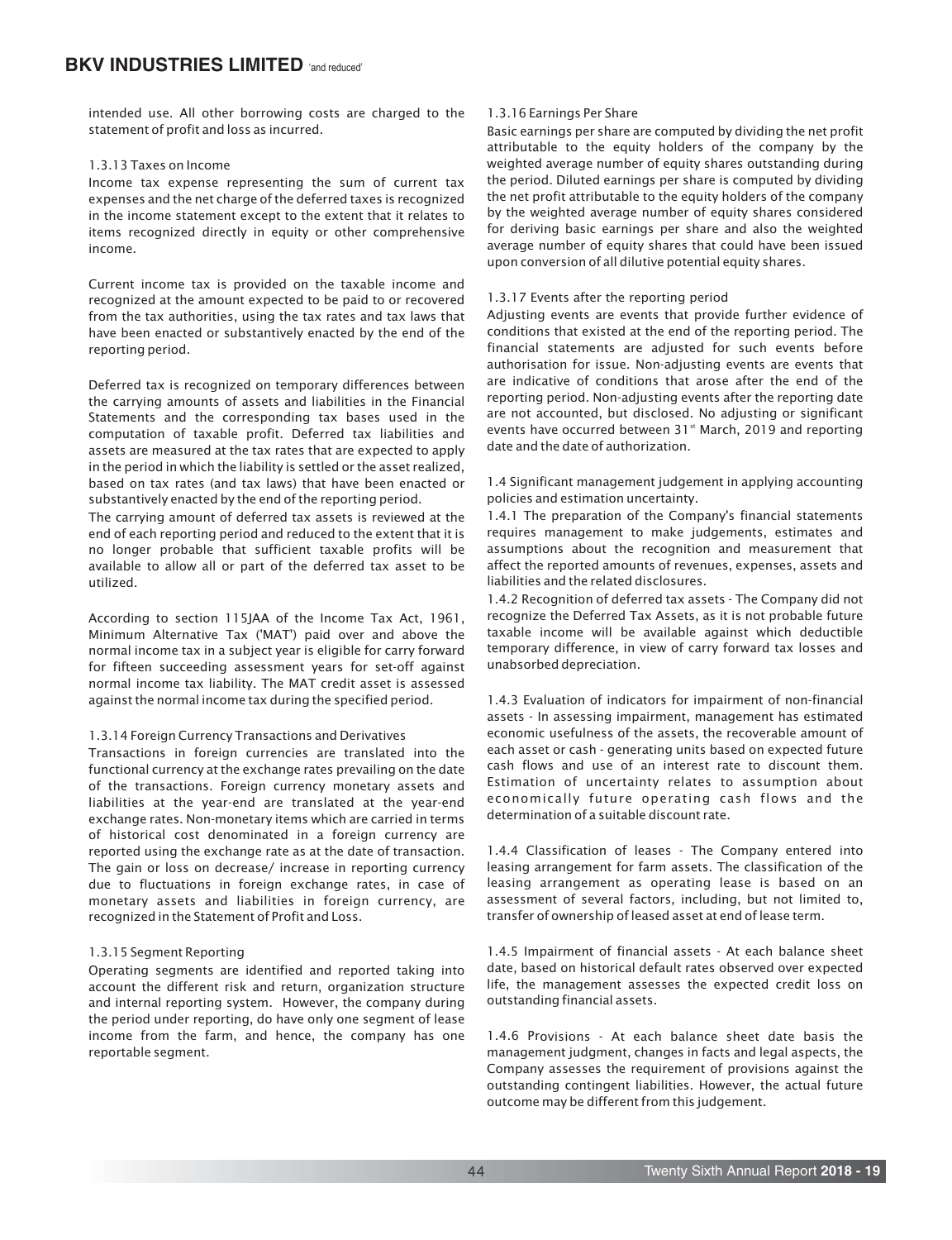Useful life of depreciable assets- Management reviews it's estimates of the useful lives of depreciable assets at each reporting date, based on expected utility of the assets.

Defined benefit obligation (DBO) - Management's estimate of the DBO is based on a number of underlying assumptions such as standard rates of inflation, mortality, discount rate and anticipation of future salary increases. Variation in these assumptions may significantly impact the DBO amount and the annual defined benefit expenses.

Fair value measurements - Management applies valuation techniques to determine the fair value of financial instruments (where active market quotes are not available. This involves developing estimates and assumptions consistent with how market participants would price the instrument. Management based its assumptions on observable data as far as possible but where it is not available, the management uses the best information available. Estimated fair values may vary from the actual prices that would be achieved in an arm's length transaction on the reporting date.

1.5 Changes in Accounting Standards and recent accounting pronouncements

On March 30, 2019 the Ministry of Corporate Affairs issued the Companies (Indian Accounting Standards) (Amendments) Rules, 2019, notifying Ind AS 116 on Leases. Ind AS 116 would replace the existing leases standard Ind AS 17. The standard sets out the principles for the recognition, measurement, presentation and disclosures for both parties to a contract, i.e.

the lessee and the lessor. Ind AS 116 introduces a single lease accounting model and requires a lessee to recognise assets and liabilities for all leases with a term of more than 12 months, unless the underlying asset is of low value.

Currently for operating lease rentals are credited to the statement of profit and loss. The Company is currently evaluating the implications of Ind AS 116 on the financial statements. The Companies (Indian Accounting Standards) Amendment Rules, 2019 also notified amendments to the following accounting standards. The amendments would be effective from April 1, 2019.

1. Ind AS 12, Income taxes – Appendix C on uncertainty over income tax treatments

2. Ind AS 12, Income Taxes - Accounting for Dividend Distribution Taxes

3. Ind AS 23, Borrowing costs

4. Ind AS 28 – Investment in associates and joint ventures

5. Ind AS 103 and Ind AS 111 – Business combinations and joint arrangements

6. Ind AS 109 – Financial instruments

7. Ind AS 19 – Employee benefits

The Company is in the process of evaluating the impact of such amendments.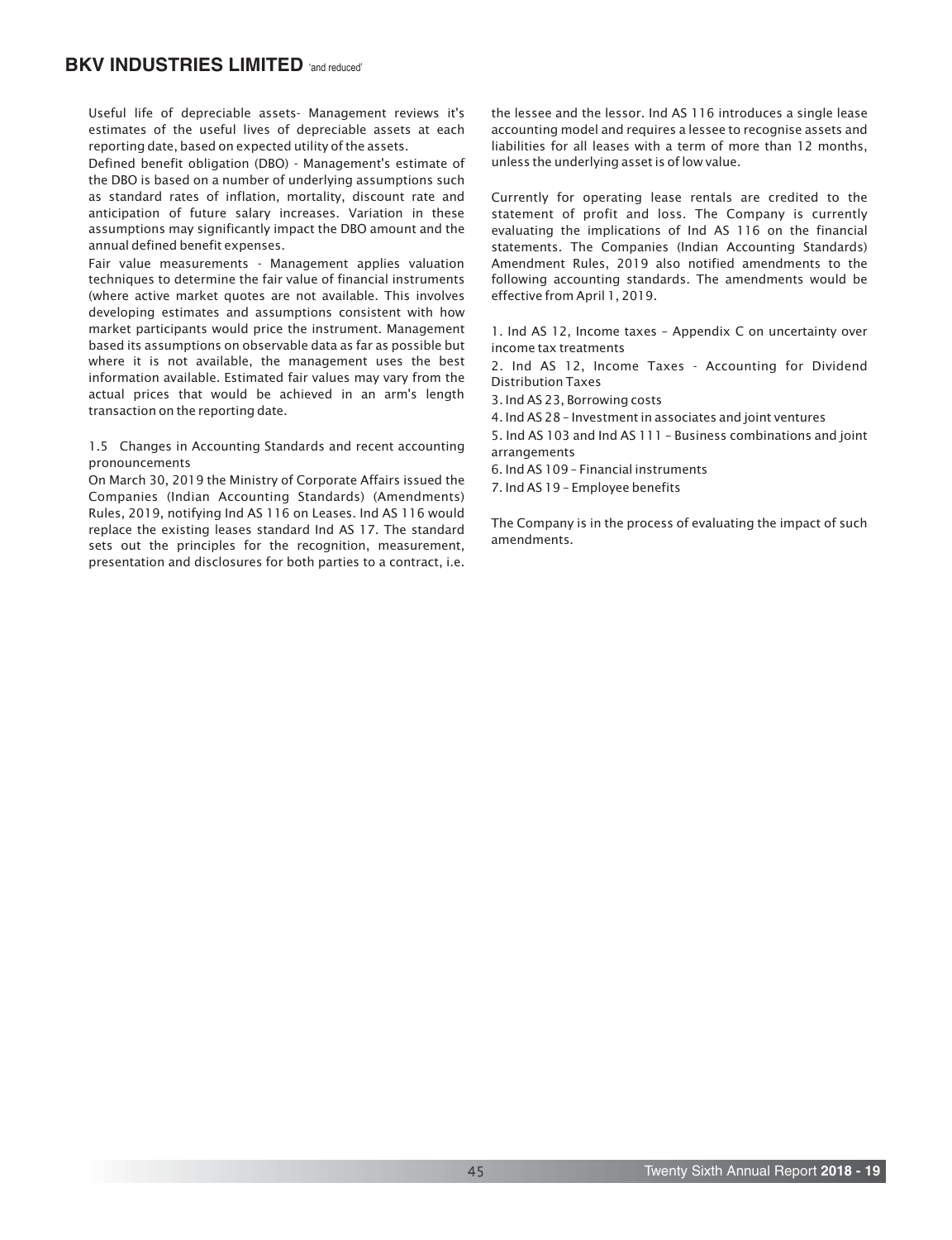Notes forming part of the Financial Statements Notes forming part of the Financial Statements

Note 2: Property, Plant and Equipment Note 2: Property, Plant and Equipment

| Particulars                                         | Free Hold<br>Land | <b>Buildings</b> | Installations<br>Furniture,<br>Fittings &<br>Electrical | Equipment<br>Office | Machinery<br>Plant | Vehicles | Processing<br>Equipment<br>Data | Total       |
|-----------------------------------------------------|-------------------|------------------|---------------------------------------------------------|---------------------|--------------------|----------|---------------------------------|-------------|
| Gross carrying amount as on 01st April 2017         | 32,782,750        | 941,317          | 15,151                                                  | 18,231              | 9,09,580           | 49,704   | 4                               | 3,47,16,737 |
| Additions                                           | 548,775           |                  |                                                         |                     |                    |          |                                 | 5,48,775    |
| Addition due to revaluation                         | 6,519,275         |                  |                                                         |                     |                    |          |                                 | 65,19,275   |
| Closing gross carrying amount as at 31st March 2018 | 39,850,800        | 941,317          | 15,151                                                  | 18,231              | 9,09,580           | 49,704   | 4                               | 4,17,84,787 |
| Additions during the year                           |                   |                  |                                                         | 4,000               |                    |          |                                 | 4,000       |
| Closing gross carrying amount as at 31st March 2019 | 39,850,800        | 941,317          | 15,151                                                  | 22,231              | 9,09,580           | 49,704   | 4                               | 4,17,88,787 |
| Accumulated depreciation as at 01st April 2017      |                   | 100,001          | 6,237                                                   | 4,440               |                    | 19,117   |                                 | 1,29,795    |
| Additions during the year                           |                   | 83,933           | 3,409                                                   | 4,805               |                    | 11,525   |                                 | 1,03,672    |
| Accumulated depreciation as at 31st March 2018      |                   | 183,934          | 9,646                                                   | 9,245               |                    | 30,642   |                                 | 2,33,467    |
| Additions during the year                           |                   | 71,540           | 1,864                                                   | 4,193               |                    | 7,015    |                                 | 84,612      |
| Accumulated depreciation as at 31st March 2019      |                   | 255,474          | 11,510                                                  | 13,438              |                    | 37,657   |                                 | 3,18,079    |
| Net carrying amount Year ended 31st March, 2019     | 39,850,800        | 685,843          | 3,641                                                   | 8,793               | 9,09,580           | 12,047   | 4                               | 4,14,70,708 |
| Net carrying amount Year ended 31st March, 2018     | 39,850,800        | 757,383          | 5,505                                                   | 8,986               | 9,09,580           | 19,062   | 4                               | 4,15,51,320 |

# Leased assets Leased assets

Land, Buildings, Furniture & Fittings and equipment includes the following amounts where Company is a lessor under a operating lease: Land, Buildings, Furniture & Fittings and equipment includes the following amounts where Company is a lessor under a operating lease:

| Particulars                                                            | 31-03-2019  | 31-03-2018  |
|------------------------------------------------------------------------|-------------|-------------|
| Land. Buildings. Plant and Machinery.Furniture. fittings and equipment |             |             |
| Cost / Deemed cost                                                     | 4,17,16,848 | 4,17,16,848 |
| Less Accumulated depreciation                                          | 2,66,984    | 1,93,580    |
| Net Carrying Amount                                                    | 4,14,49,864 | 4,15,23,268 |

# **BKV INDUSTRIES LIMITED** 'and reduced'

(In Rs.)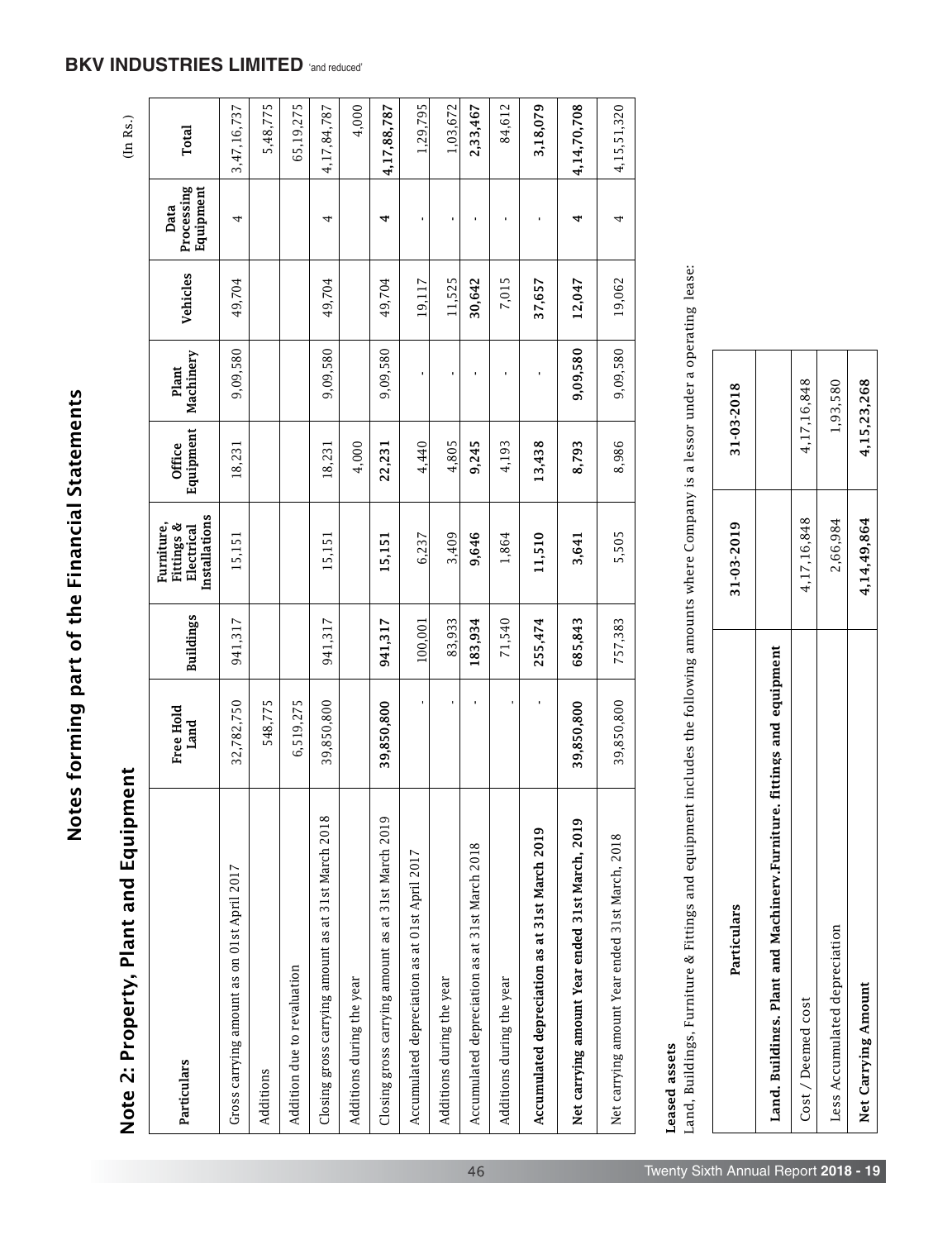#### Note 3: Financial assets

| (a) Non current investments                                                                              |                 | (In Rs.)        |
|----------------------------------------------------------------------------------------------------------|-----------------|-----------------|
| Particulars                                                                                              | $31 - Mar - 19$ | $31 - Mar - 18$ |
| Investment in government securities                                                                      |                 |                 |
| Unquoted                                                                                                 |                 |                 |
| NSC Bonds                                                                                                | 3,000           | 3,000           |
| Total                                                                                                    | 3,000           | 3,000           |
| Total non-current investments measured at cost                                                           | 3,000           | 3,000           |
| Aggregate amount of unquoted investments.<br>Aggregate amount of impairment in the value of investments. | 3,000           | 3,000           |
| (b) Other financial assets                                                                               |                 |                 |
| <b>Particulars</b>                                                                                       | 31- Mar -19     | 31- Mar -18     |
| (unsecured condisered good - Unless otherwise stated)                                                    |                 |                 |
| Electricity Deposit - Current                                                                            |                 |                 |
| Non Current                                                                                              | 4,24,351        | 4,24,351        |
| <b>Total other financial assets</b>                                                                      | 4,24,351        | 4,24,351        |
| Note 4: Non Current Tax Asset (Net)                                                                      |                 |                 |
| <b>Particulars</b>                                                                                       | 31- Mar -19     | $31 - Mar - 18$ |
| (unsecured condisered good - Unless otherwise stated)                                                    |                 |                 |
| Advance Income Taxes                                                                                     | 6,58,489        | 6,28,538        |
| Total other non - current assets                                                                         | 6,58,489        | 6,28,538        |
| <b>Note 5: Financial Assets:</b>                                                                         |                 |                 |
| (a) Cash and cash equivalents                                                                            |                 |                 |
| Particulars                                                                                              | 31- Mar -19     | 31- Mar -18     |
|                                                                                                          | 17,975          | 3,502           |
| Cash on hand                                                                                             |                 |                 |
| <b>Balances with banks</b>                                                                               |                 |                 |
| - in current accounts                                                                                    | 39.110          | 28.370          |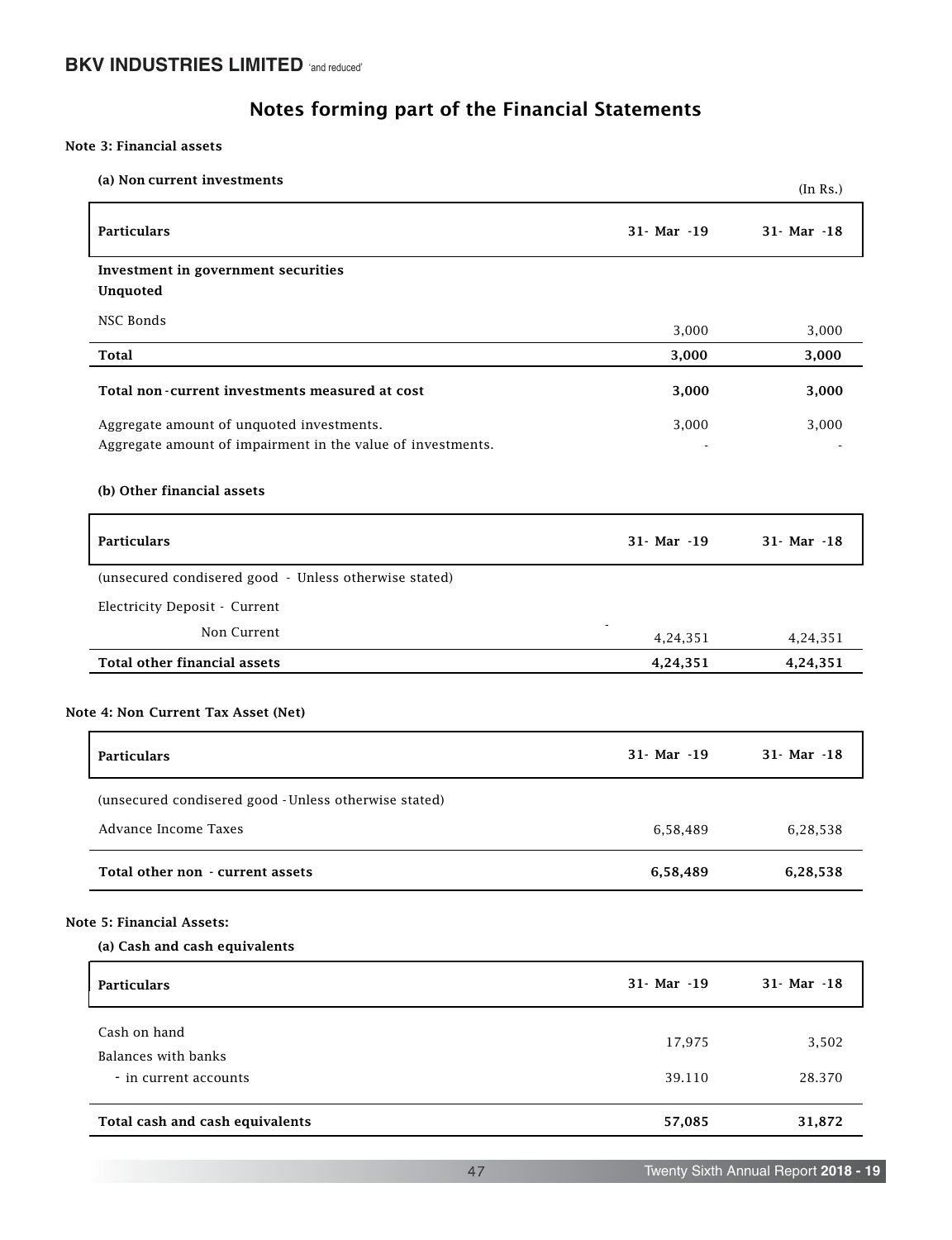| (b) Loans                                                                |             | (In Rs.)        |
|--------------------------------------------------------------------------|-------------|-----------------|
| <b>Particulars</b>                                                       | 31- Mar -19 | $31 - Mar - 18$ |
| Unsecured, considered good<br>Loan to employees - Current<br>Non Current | 22,000      | 1,760           |
| <b>Total loans</b>                                                       | 22,000      | 1,760           |
|                                                                          |             |                 |

#### Note 6: Current Tax assets (Net)

| <b>Particulars</b>               | 31- Mar -19 | $31 - Mar - 18$ |
|----------------------------------|-------------|-----------------|
| Income Tax paid under Appeal     | 4,70,135    |                 |
| Total other non - current assets | 4,70,135    |                 |

# Note 7: Other current assets

| <b>Particulars</b>                     | $31 - Mar - 19$ | $31 - Mar - 18$ |
|----------------------------------------|-----------------|-----------------|
| Prepaid Expenses                       | $\blacksquare$  | 1,841           |
| Interest accrued and due on investment | 3,000           | 3,000           |
| GST Input Tax                          | 1,78,186        | 79,192          |
| <b>Total Other Current Assets</b>      | 1,81,186        | 84,033          |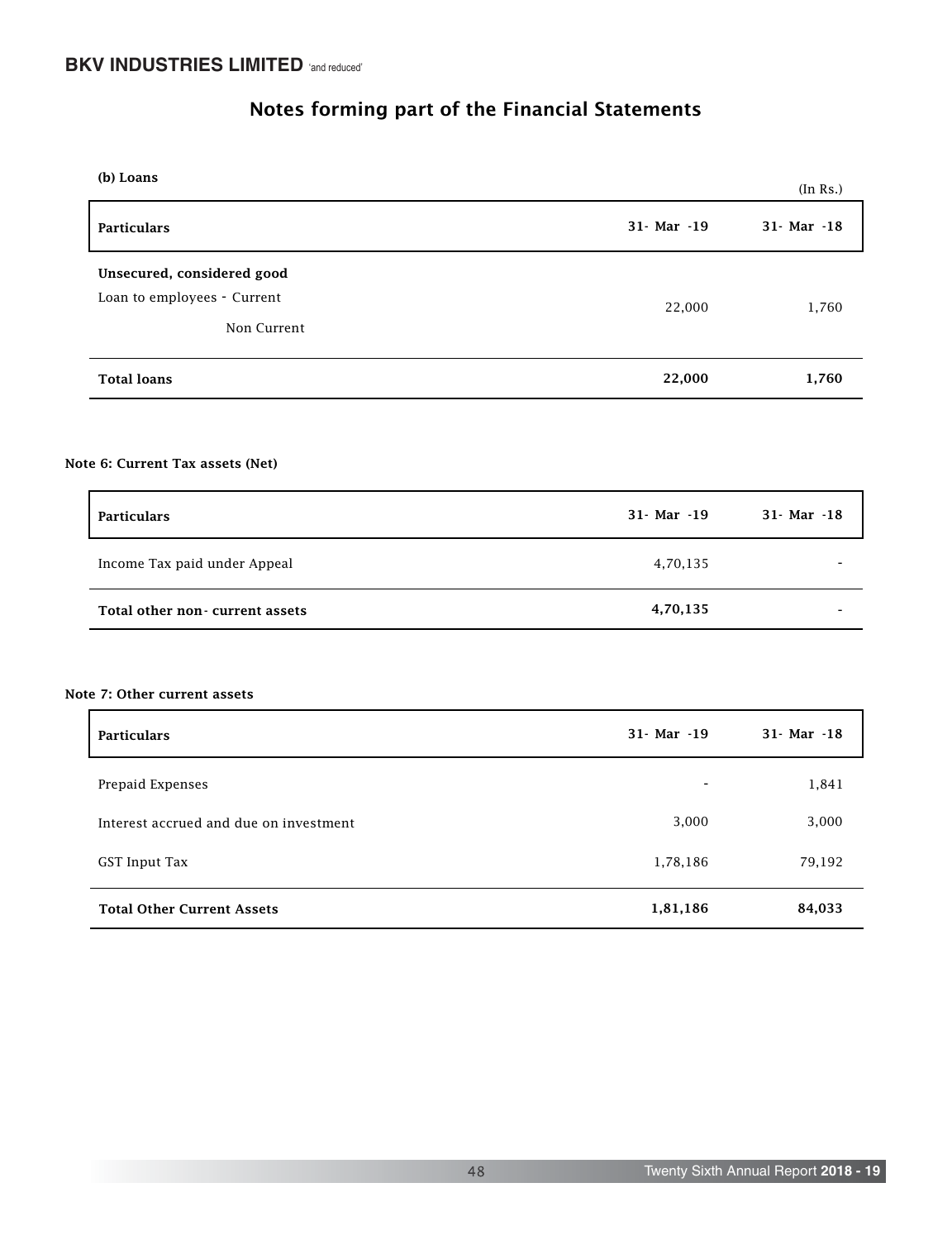# Notes forming part of the Financial Statements

Note 8: Equity share capital and other equity

| (a) Equity share capital                     |              |              |
|----------------------------------------------|--------------|--------------|
| Authorised equity share capital              |              | (In Rs.)     |
| <b>Particulars</b>                           | 31- Mar -19  | 31- Mar -18  |
| As at 1 April 2018                           |              |              |
| Authorised Share Capital                     | 11,50,00,000 | 11,50,00,000 |
| Additions during the year                    |              |              |
| As at 31 March 2019                          | 11,50,00,000 | 11,50,00,000 |
| Issued, Subscribed and fully paid up         |              |              |
| As at 1 April 2018                           | 1,54,48,584  | 1,54,48,584  |
| Additions during the year                    |              |              |
| As at 31 March 2019                          | 1,54,48,584  | 1,54,48,584  |
| <b>Reconciliation of Equity Shareholding</b> |              |              |
| <b>Particulars</b>                           | 31- Mar -19  | 31- Mar -18  |
| As at 1 April 2018                           |              |              |
| No.of Shares                                 | 1,54,48,584  | 1,54,48,584  |
| Additions                                    |              |              |
| As at 31 March 2019                          | 1,54,48,584  | 1,54,48,584  |

The Company has only one class of equity shares having a par value of Rs.1/ per share. Each holder of equity shares is entitled to one vote per share. In the event of liquidation of the Company, the holders of equity shares will be entitled to receive remaining assets of the Company. After distribution of all preferential amounts if any, the distribution will be proportion to the number of equity shares held by the shareholders.

#### Details of shareholders holding more than 5% shares in the company

| <b>Particulars</b>        | 31- Mar -19 | $31 - Mar - 18$ |
|---------------------------|-------------|-----------------|
| Sri Bommidala Ramakrishna |             |                 |
| No.of shares              | 98,66,821   | 98,66,821       |
| % of holding              | 63.87       | 63.87           |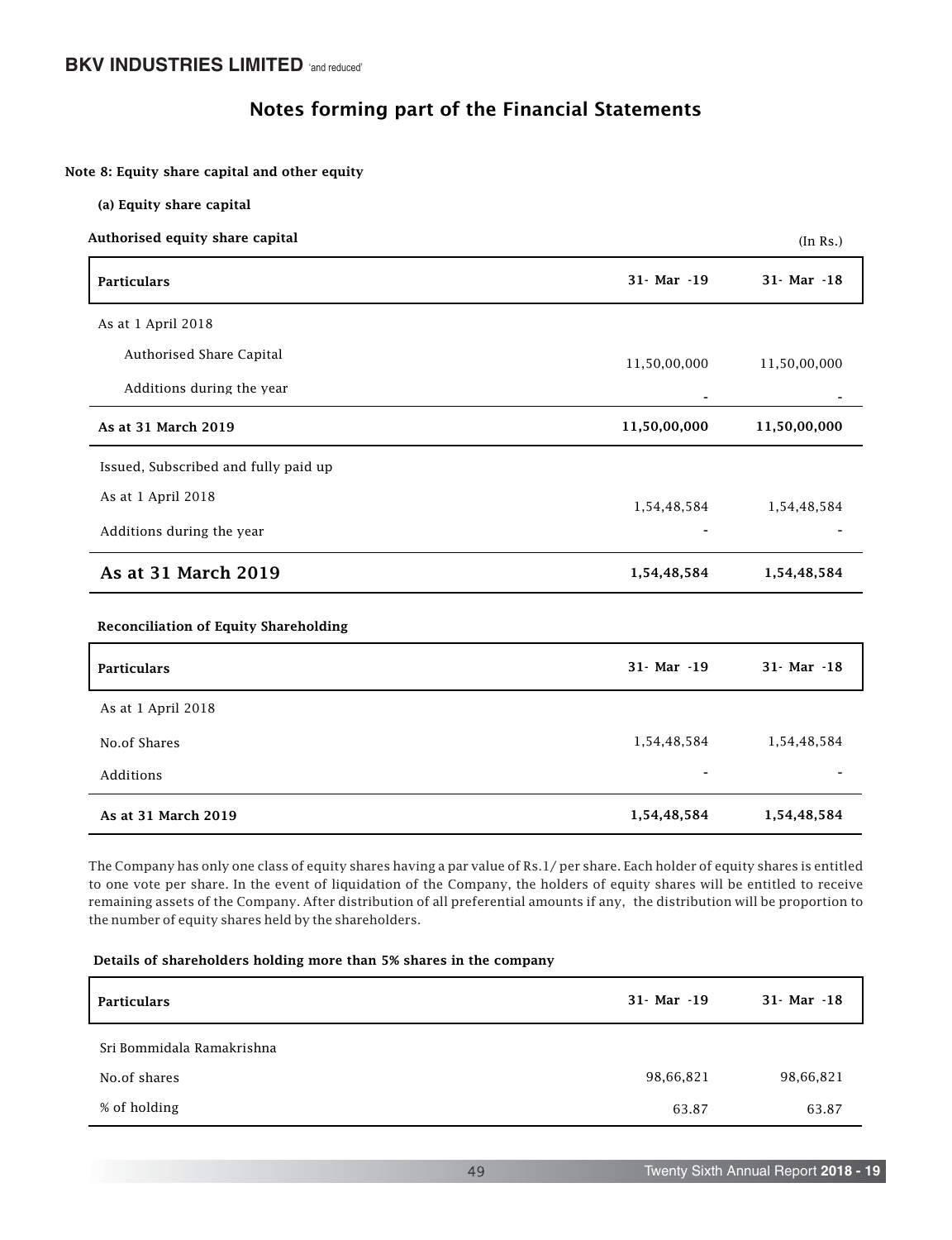| Notes forming part of the Financial Statements |  |  |
|------------------------------------------------|--|--|
|------------------------------------------------|--|--|

| (b) Other Equity                                                                               |               | (In Rs.)         |
|------------------------------------------------------------------------------------------------|---------------|------------------|
| Particulars                                                                                    | 31- Mar -19   | 31- Mar -18      |
| Securities premium reserve                                                                     | 2,11,80,815   | 2,11,80,815      |
| <b>Revaluation Reserve</b>                                                                     | 3,76,82,693   | 3,76,82,693      |
| Items of other Comprehensive Income<br>(Items net will not be reclassified to Profit and Loss) | (3,709)       | 59,653           |
| Retained earnings                                                                              | (3,68,55,160) | (3, 45, 58, 939) |
| <b>Total reserves and surplus</b>                                                              | 2,20,04,639   | 2,43,64,222      |
| Note 9: Non Current Liabilities                                                                |               |                  |
| <b>Financial Liabilities</b>                                                                   |               |                  |
| Particulars                                                                                    | 31- Mar -19   | 31- Mar -18      |
| Non current - Unsecured                                                                        |               |                  |
| Electricity Deposit received from Lessee                                                       | 2,55,356      | 2,40,316         |
| Total other non-current financial Liabilities                                                  | 2,55,356      | 2,40,316         |
| Note 10: Provisions:                                                                           |               |                  |
| <b>Employee benefit obligations</b>                                                            |               |                  |
| Particulars                                                                                    | 31- Mar -19   | 31- Mar -18      |
| Defined Benfit Obligations                                                                     |               |                  |
| Grauity Current                                                                                | 39,311        | 14,198           |
| Non Current                                                                                    | 10,55,713     | 9,02,676         |
|                                                                                                |               |                  |

Total other non-current financial Liabilities

9,16,874

10,95,024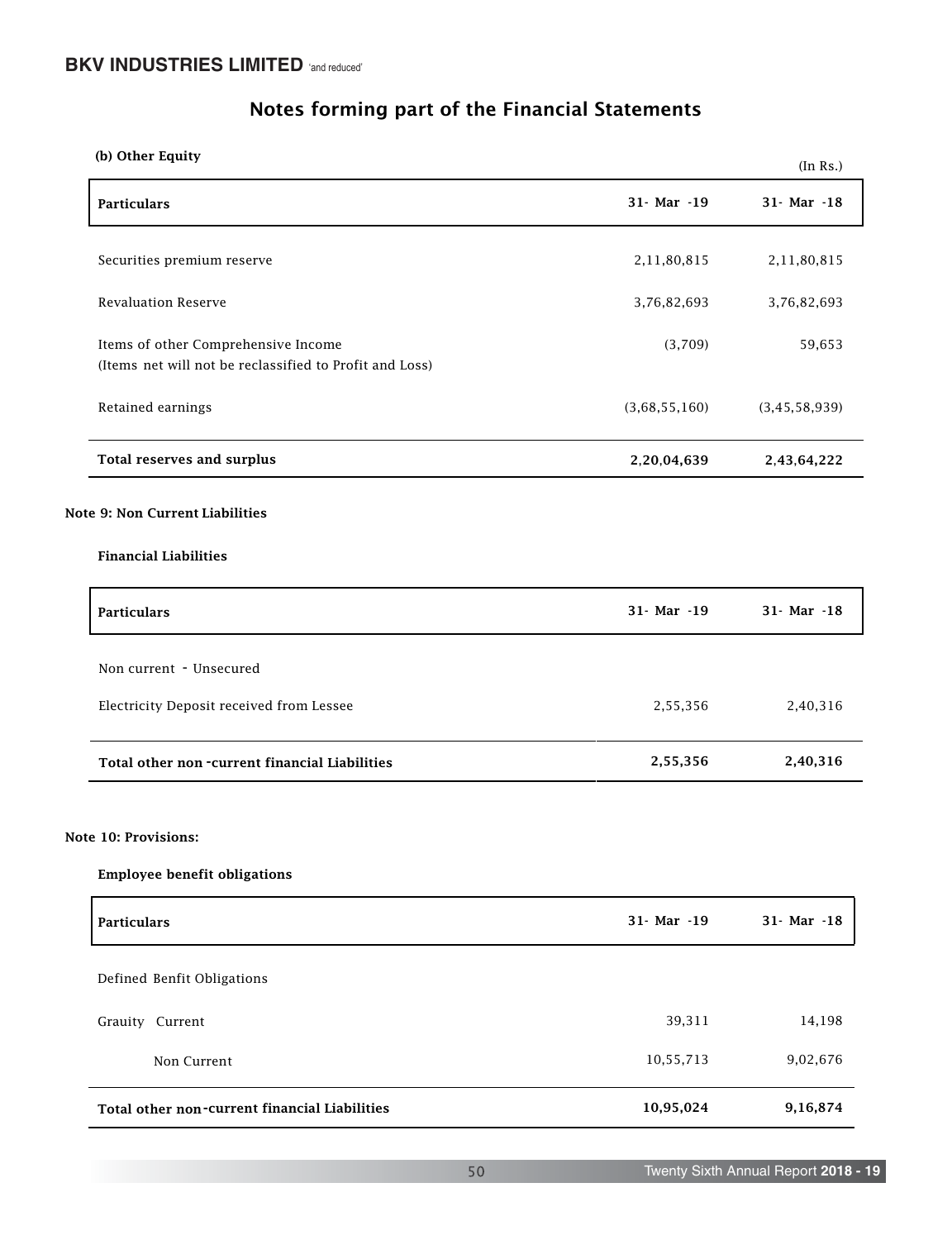The amounts recognised in the balance sheet and the movements in the net defined benefit obligation over the year are as follows:

| <b>Particulars</b>                                                        | Present value<br>of obligation | Fair value of<br>plan assets | Total     | <b>Impact of</b><br>minimum<br>funding<br>requirement/<br>asset ceiling | Net<br>Amount |
|---------------------------------------------------------------------------|--------------------------------|------------------------------|-----------|-------------------------------------------------------------------------|---------------|
| As of 01-04-2017                                                          | 8,95,693                       | ٠                            | 8,95,693  | $\blacksquare$                                                          | 8,95,693      |
| Current service cost                                                      | 37,578                         |                              | 37,578    |                                                                         | 37,578        |
| Past service cost                                                         |                                |                              |           |                                                                         |               |
| Interest expense/(income)                                                 | 68,968                         |                              | 68,968    |                                                                         | 68,968        |
| Total amount recognised in profit and (loss)                              | 1,06,546                       | $\omega$                     | 1,06,546  | $\omega$                                                                | 1,06,546      |
| Remeasurements<br>(Gain)/Losses due to Demographic Assumption<br>changes. |                                |                              |           |                                                                         |               |
| (Gain)/Loss from change in Financial assumptions.                         | (24, 389)                      |                              | (24, 389) |                                                                         | (24, 389)     |
| Experience (Gains)/ Losses                                                | (60, 976)                      |                              | (60, 976) |                                                                         | (60, 976)     |
| Total amount of (Gain)/ Loss recognised in OCI                            | (85, 365)                      | $\omega$                     | (85, 365) | $\mathbf{r}$                                                            | (85, 365)     |
| Contributions:<br>Employers<br>Benefit payments                           |                                |                              |           |                                                                         |               |
| As of 31-03-2018                                                          | 9,16,874                       |                              | 9,16,874  |                                                                         | 9,16,874      |
|                                                                           |                                |                              |           |                                                                         |               |
| Current service cost                                                      | 45,747                         |                              | 45,747    |                                                                         | 45,747        |
| Past service cost                                                         |                                |                              | ÷.        |                                                                         |               |
| Interest expense/(income)                                                 | 69,041                         |                              | 69,041    |                                                                         | 69,041        |
| Total amount recognised in profit and (loss)                              | 1,14,788                       | $\blacksquare$               | 1,14,788  | $\overline{\phantom{a}}$                                                | 1,14,788      |
| Remeasurements                                                            |                                |                              |           |                                                                         |               |
| (Gain)/Losses due to Demographic Assumption<br>changes.                   | 2,846                          |                              | 2,846     |                                                                         | 2,846         |
| (Gain)/Loss due to Experience on DBO                                      | 53,871                         |                              | 53,871    |                                                                         | 53,871        |
| (Gain)/Loss from change in Financial assumptions                          | 6,645                          |                              | 6,645     |                                                                         | 6,645         |
| Total amount of (Gain)/ Loss recognised in OCI                            | 63,362                         | ÷,                           | 63,362    |                                                                         | 63,362        |
| Contributions:                                                            |                                |                              |           |                                                                         |               |
| Employers<br>Benefit payments                                             |                                |                              |           |                                                                         |               |
| As of 31-03-2019                                                          | 10,95,024                      | ä,                           | 10,95,024 |                                                                         | 10,95,024     |
| <b>Particulars</b>                                                        |                                |                              | 31-Mar-19 |                                                                         | 31-Mar-18     |
| Principal acturial assumptions used:                                      |                                |                              |           |                                                                         |               |
| Discount rate                                                             |                                |                              | 7.53%     |                                                                         | 7.07%         |
| Salary escalation rate                                                    |                                |                              | 6.50%     |                                                                         | 6.50%         |
| Attrition rate                                                            |                                |                              | 5.00%     |                                                                         | 5.00%         |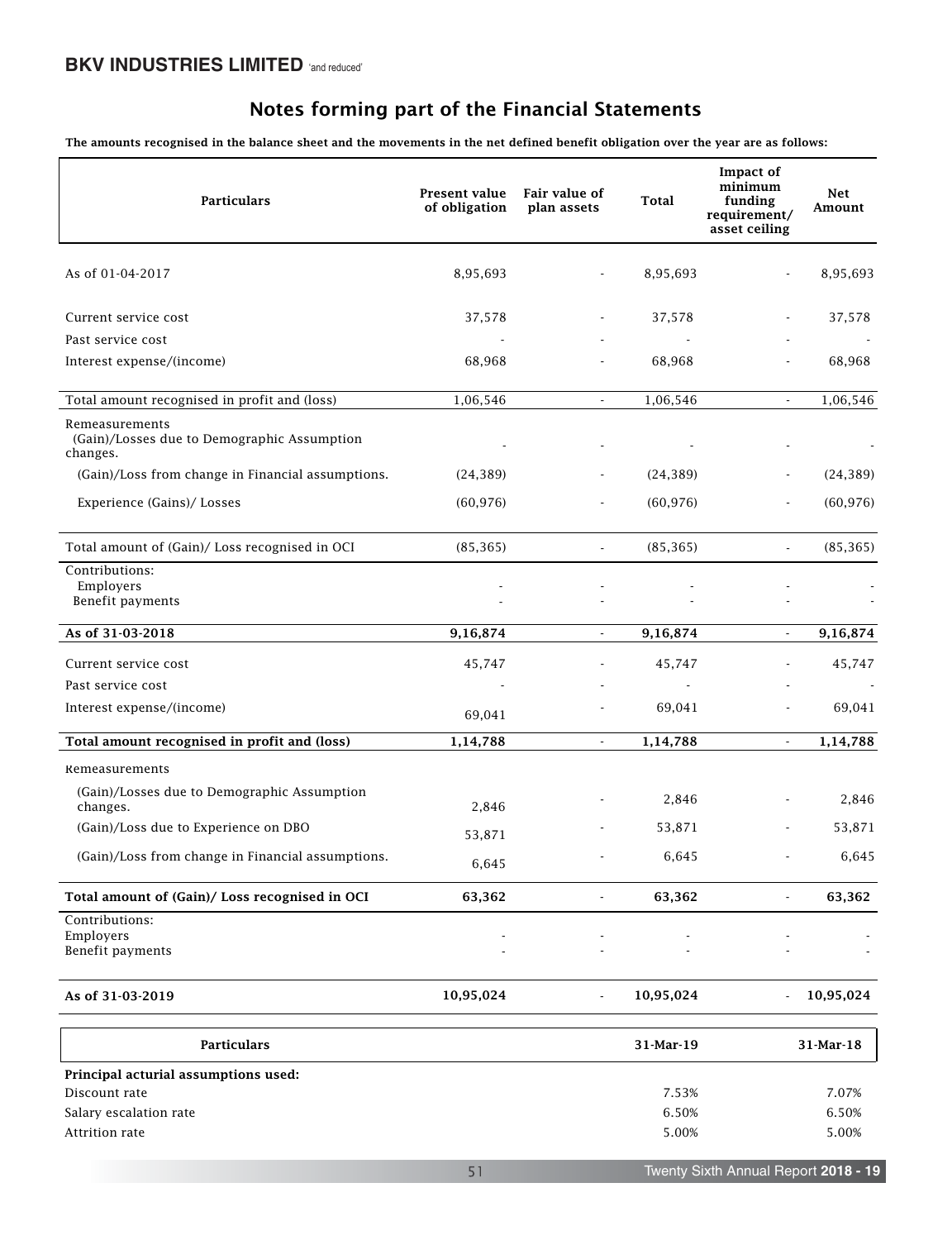#### Note: 11 Financial Liabilities

| (a) Current Borrowings                   |                 |                         |
|------------------------------------------|-----------------|-------------------------|
| <b>Particulars</b>                       | $31 - Mar - 19$ | 31- Mar -18             |
| Loans repayable on demand and unsecured  |                 |                         |
| Loans from related parties               | 27, 34, 375     | 5,02,814                |
| <b>Total Current borrowings</b>          | 27, 34, 375     | 5,02,814                |
|                                          |                 |                         |
| (b) Trade payables<br><b>Particulars</b> | 31- Mar -19     |                         |
| Current                                  |                 |                         |
| Micro, Small and Medium Enterprises      |                 |                         |
| Others                                   | 7,62,897        | 31- Mar -18<br>3,36,830 |

# Note: 12 Other Current Liabilities

| <b>Particulars</b>              | $31 - Mar - 19$       | 31- Mar -18           |
|---------------------------------|-----------------------|-----------------------|
| Deferred revenue                | 81,364                | 58,801                |
| Advance received from Lessee    | 8,16,750              | 8,16,750              |
| Other liabilities               | 86,965                | 39,683                |
| <b>Statutory Liabilities</b>    | 1,000                 |                       |
| <b>Total Current borrowings</b> | 9,86,079<br>$\bullet$ | 9,15,234<br>$\bullet$ |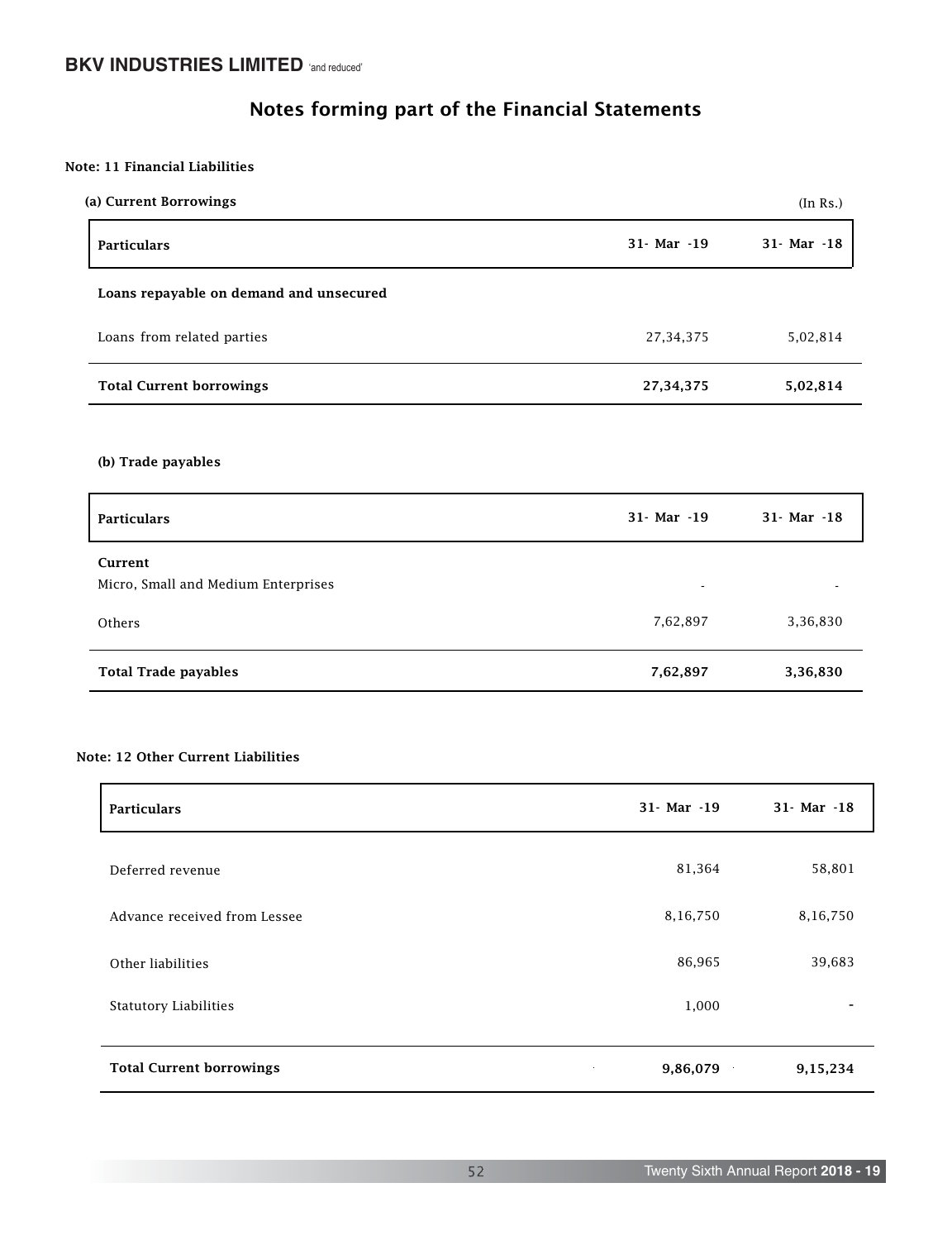| Note: 13 Revenue from operations            |                 | (In Rs.)    |
|---------------------------------------------|-----------------|-------------|
| <b>Particulars</b>                          | $31 - Mar - 19$ | 31- Mar -18 |
| Other Operating Revenue                     |                 |             |
| Lease revenue from Aqua farm                | 32,67,000       | 31,92,750   |
| Total revenue from continuing operations    | 32.67.000       | 31.92.750   |
| Note: 14 Other Income<br><b>Particulars</b> | $31 - Mar - 19$ | 31- Mar -18 |
| Interest income from                        |                 |             |
| Fixed Deposits during the year              | 34,846          | 59,192      |
| Financial assets measured at amortised cost | 40,356          | 86,584      |
| Misc Receipts                               |                 | 6,750       |
| <b>Total Other Income</b>                   | 75,202          | 1,52,526    |

# Note: 15 Employee benefit expense

| <b>Particulars</b>                     | 31- Mar -19 | $31 - Mar - 18$ |
|----------------------------------------|-------------|-----------------|
| Salaries, wages and bonus              | 8,10,000    | 4,87,500        |
| Director Remuneration                  | 4,30,643    | 4,20,000        |
| Contribution to other Funds - Gratuity | 1,14,788    | 1,06,546        |
| Staff welfare expenses                 | 19,943      | 17,762          |
| <b>Total Employee benefit expenses</b> | 13,75,374   | 10,31,808       |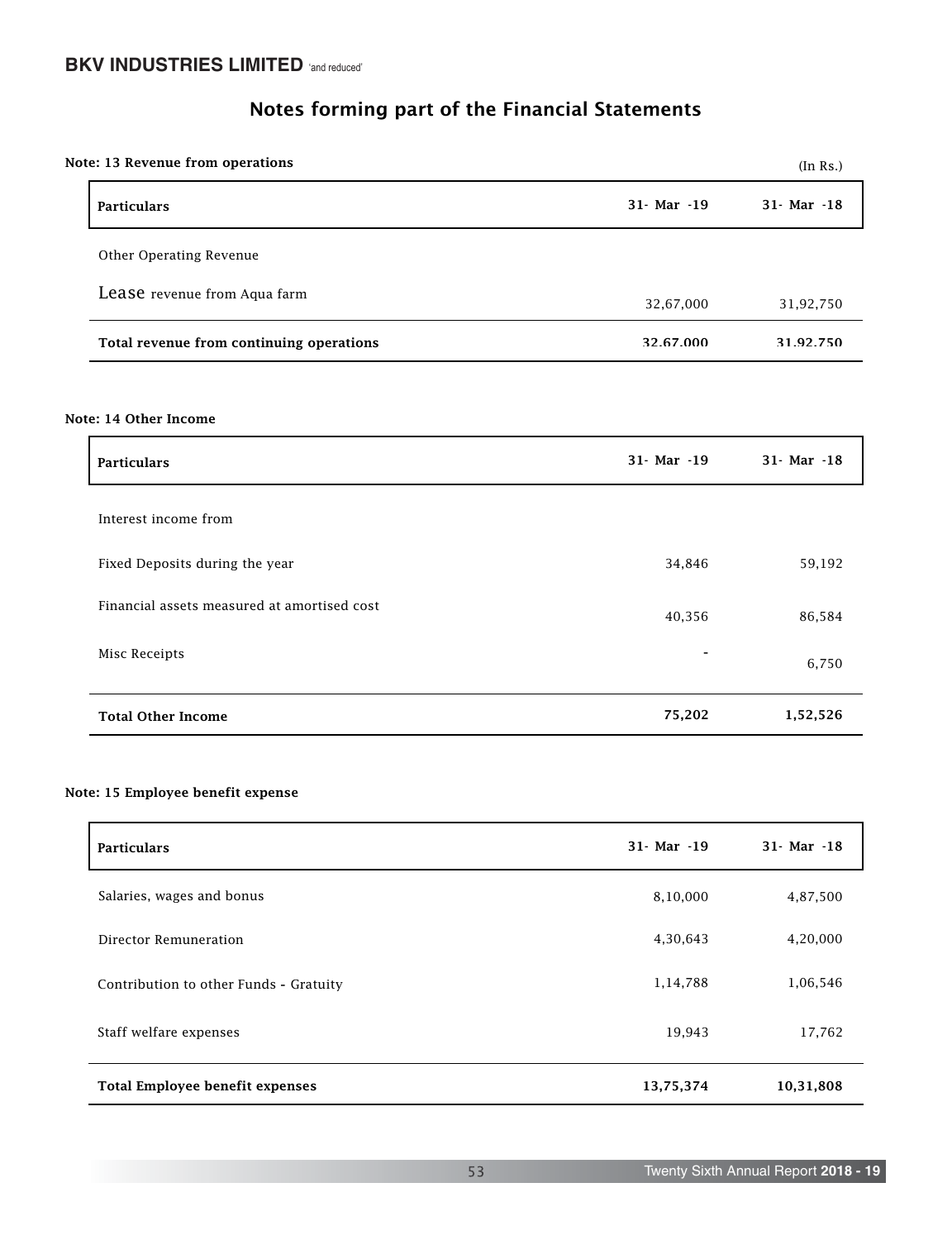Note: 16 Finance cost

|                                                                            |                 | (In Rs.)        |
|----------------------------------------------------------------------------|-----------------|-----------------|
| <b>Particulars</b>                                                         | $31 - Mar - 19$ | $31 - Mar - 18$ |
| Interest and finance charges on financial liabilities at<br>amortised cost | 39,520          | 86,584          |
| Finance costs expenses in Profit and Loss                                  | 39,520          | 86,584          |

#### Note: 17 Other expenses

| <b>Particulars</b>                                    | 31- Mar -19 | 31- Mar -18 |
|-------------------------------------------------------|-------------|-------------|
| Repairs to Office Equipments                          | 2,800       | 7,619       |
| Telephone and communication charges                   | 14,744      | 16,205      |
| Postage & Telegram                                    | 7,66,118    | 5,14,633    |
| Rates and Taxes                                       | 3,78,689    | 3,98,480    |
| Legal and Professional charges                        | 5,12,824    | 5,14,288    |
| Travelling and Conveyance                             | 1,55,064    | 89,639      |
| Insurance                                             | 2,728       | 2,891       |
| Printing and Stationery                               | 4,13,588    | 3,01,495    |
| Advertisement                                         | 1,62,432    | 1,59,900    |
| Statutory Auditors payment (refer Note. 17 (a) below) | 70,000      | 45,000      |
| Miscellaneous expenses                                | 59,930      | 43,419      |
| Village Development Expenses                          | 16,00,000   |             |
| <b>Total Other expenses</b>                           | 41,38,917   | 20,93,569   |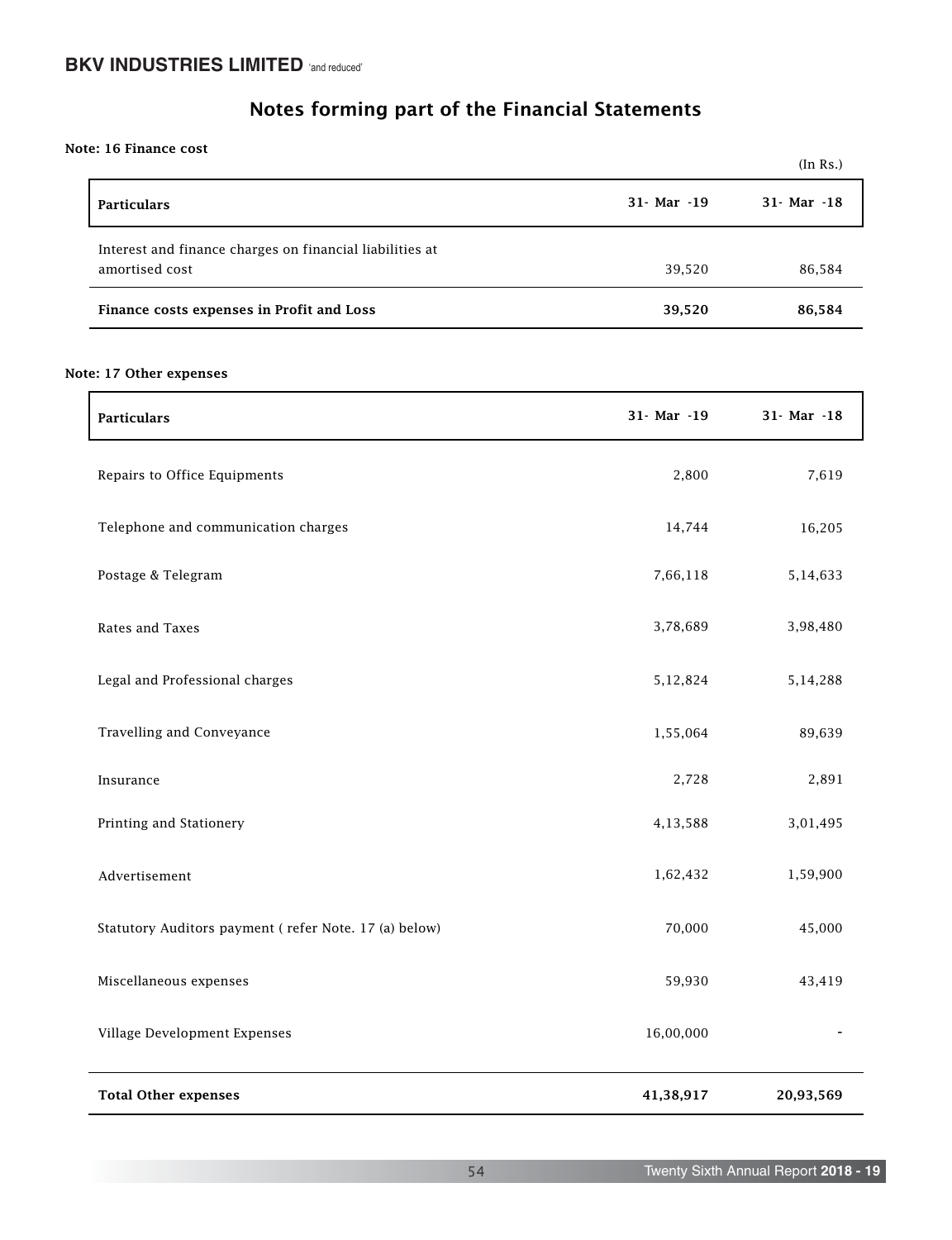| Notes forming part of the Financial Statements |  |  |
|------------------------------------------------|--|--|
|------------------------------------------------|--|--|

Note: 17 (a) Details of Statutory Auditors payment

| te: 17 (a) Details of Statutory Auditors payment |                 | (In Rs.)        |
|--------------------------------------------------|-----------------|-----------------|
| <b>Particulars</b>                               | $31 - Mar - 19$ | $31 - Mar - 18$ |
| <b>Payment to auditors</b><br>As auditor:        |                 |                 |
| <b>Statutory Audit fee</b>                       | 25,000          | 15,000          |
| In other capacities                              |                 |                 |
| <b>Taxation matters</b>                          | 25,000          | 10,000          |
| Certification fees                               | 20,000          | 20,000          |
| <b>Total Payment to Auditors</b>                 | 70,000          | 45,000          |

 18. Contingent Liabilities & Provisions: Estimated amount of contracts remaining to be executed on capital account and not provided for: NIL Claims against the company not acknowledged as debt: NIL

19. As Coastal Zonal regulation are not applicable to creek and the Shrimp farm had been given for operating lease.

| .v. Lammiyə per ənare                                       |             |               | (In Rs.)    |  |  |
|-------------------------------------------------------------|-------------|---------------|-------------|--|--|
| <b>Particulars</b>                                          |             | Year ended    |             |  |  |
|                                                             |             | 31.03.2019    | 31.03.2018  |  |  |
| Nominal value of the equity share                           |             | 1.00          | 1.00        |  |  |
| Profit(Loss) attributable to equity shareholders            | A           | (22, 96, 221) | 29,643      |  |  |
| Weighted average number of equity shares outstanding During | 1,54,48,584 | 1,54,48,584   |             |  |  |
| the year                                                    | B           |               |             |  |  |
| Basic Earnings per equity share                             | A/B         | (0.15)        | 0.0019      |  |  |
| Dilutive effect on profit                                   | C           |               |             |  |  |
| Profit attributable to equity shareholders for              |             | (22, 96, 221) | 29,643      |  |  |
| computing Diluted EPS                                       | $D = (A+C)$ |               |             |  |  |
| Shares outstanding during the year                          | E           |               |             |  |  |
| Weighted average number of equity shares                    |             | 1,54,48,584   | 1,54,48,584 |  |  |
| for computing Diluted EPS                                   | $F=(B+E)$   |               |             |  |  |
| Diluted earnings per equity share                           | (D/F)       | (0.15)        | 0.0019      |  |  |

20. Earnings per share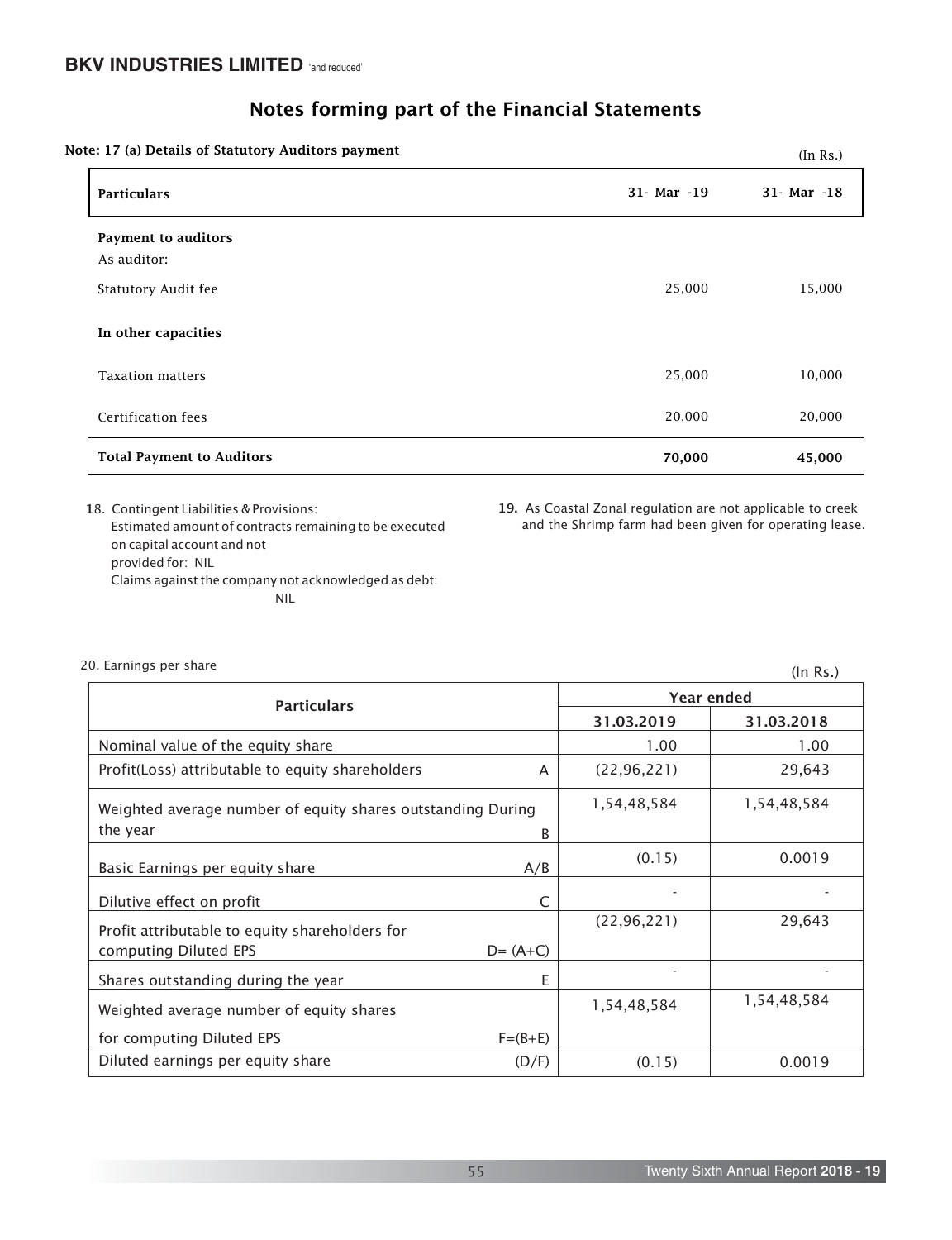# Notes forming part of the Financial Statements

- 21. Related Party Disclosures:
	- 1. Key Management personnel:

Bommidala Ramakrishna - Managing Director

- B.Virat Vishnu Company Secretary
- K. Bhanu Kumar Chief Financial Officer

- 2. Enterprises in which Key Management Personnel have significant influence:
- 1.Bommidala Ventures (P) Ltd., Partnership Firm
- 2. Bommidala Exports (P) Ltd., 6. Hindustan Tobacco Ltd.,
- 3. Digital Keyboard (P) Ltd., 7. Bommidala Exports
- 4. A One Duty Free (P) Ltd.,
- 5. Hotel Shivam International (P) Ltd.,
- -
	-

| Transactions during the year with related parties |                                 |                                                                                                | (Rs. in lakhs)           |
|---------------------------------------------------|---------------------------------|------------------------------------------------------------------------------------------------|--------------------------|
| <b>Particulars</b>                                | <b>Key Management Personnel</b> | Enterprises in which<br><b>Key Management</b><br><b>Personnel has</b><br>significant influence |                          |
|                                                   | 31.03.2019                      | 31.03.2018                                                                                     |                          |
| i) Remuneration<br>(included in Salaries & Wages) | $7.76*$                         | 4.20                                                                                           |                          |
| ii) Unsecured Loan received, net of repayment     | 22.70                           | 0.25                                                                                           |                          |
| iii) Unsecured Loan Balance at the year end       | 27.95                           | 5.25                                                                                           | $\overline{\phantom{a}}$ |

\*Includes remuneration paid to CS & CFO from the date of appointment for a part of the year.

| 22. Farm Given on Lease: Un expired operational lease period is 15 months from 31.03.2019 | (Rs. In Lakhs) |
|-------------------------------------------------------------------------------------------|----------------|
|-------------------------------------------------------------------------------------------|----------------|

|                                                                                                 |             |                                                                           |                  | (11911111111110)                         |
|-------------------------------------------------------------------------------------------------|-------------|---------------------------------------------------------------------------|------------------|------------------------------------------|
| a. Details of the Operating Lease<br><b>Assets</b>                                              | Land        | <b>Ponds &amp; Other Fixed Assets</b><br>Shown under Plant &<br>Machinery | <b>Buildings</b> | <b>Electrical</b><br><b>Installation</b> |
| Total Gross Value of the asset                                                                  | 398.51      | 9.10                                                                      | 9.41             | 0.15                                     |
| Total accumulated Depreciation                                                                  |             | ٠                                                                         | 2.55             | 0.11                                     |
| Total Depreciation recognized in<br>Statement of Profit and Loss<br>during the Lease period     |             |                                                                           | 0.72             | 0.02                                     |
| b. Minimum Lease Payments receivable under operating lease in the aggregate for<br>the periods: | $2018 - 19$ | $2017 - 18$                                                               |                  |                                          |
| Not Later than one year                                                                         | 35.12       | 32.67                                                                     |                  |                                          |
| More than One Year and less than five years                                                     | 8.99        | 44.11                                                                     |                  |                                          |
| c. Total Lease Rent recognized                                                                  |             |                                                                           | 32.67            | 31.93                                    |

d. The direct costs for maintenance of the leased assets are recognized as expenses in the statement of the Profit and Loss for the year ended 31.03.2019

- 23. In view of carried forward losses/unabsorbed depreciation in respect of past years and the company do not have the probable taxable income in the near future and hence, cumulative net deferred tax assets after deducting deferred tax liabilities have not been recognized by the company on prudence basis in accordance with the Ind AS prescribed under Companies Act, 2013.
- 24. The Company is engaged only in a single business segment

viz. shrimp business/lease of the shrimp farm, hence no separate segment reporting is required.

- 25. Foreign Exchange Earnings / Outgo NIL
- 26. However, neither management nor the auditor can guarantee the company's ability to continue as a going concern. The financial statements are prepared on going concern basis in view of the long-term operating lease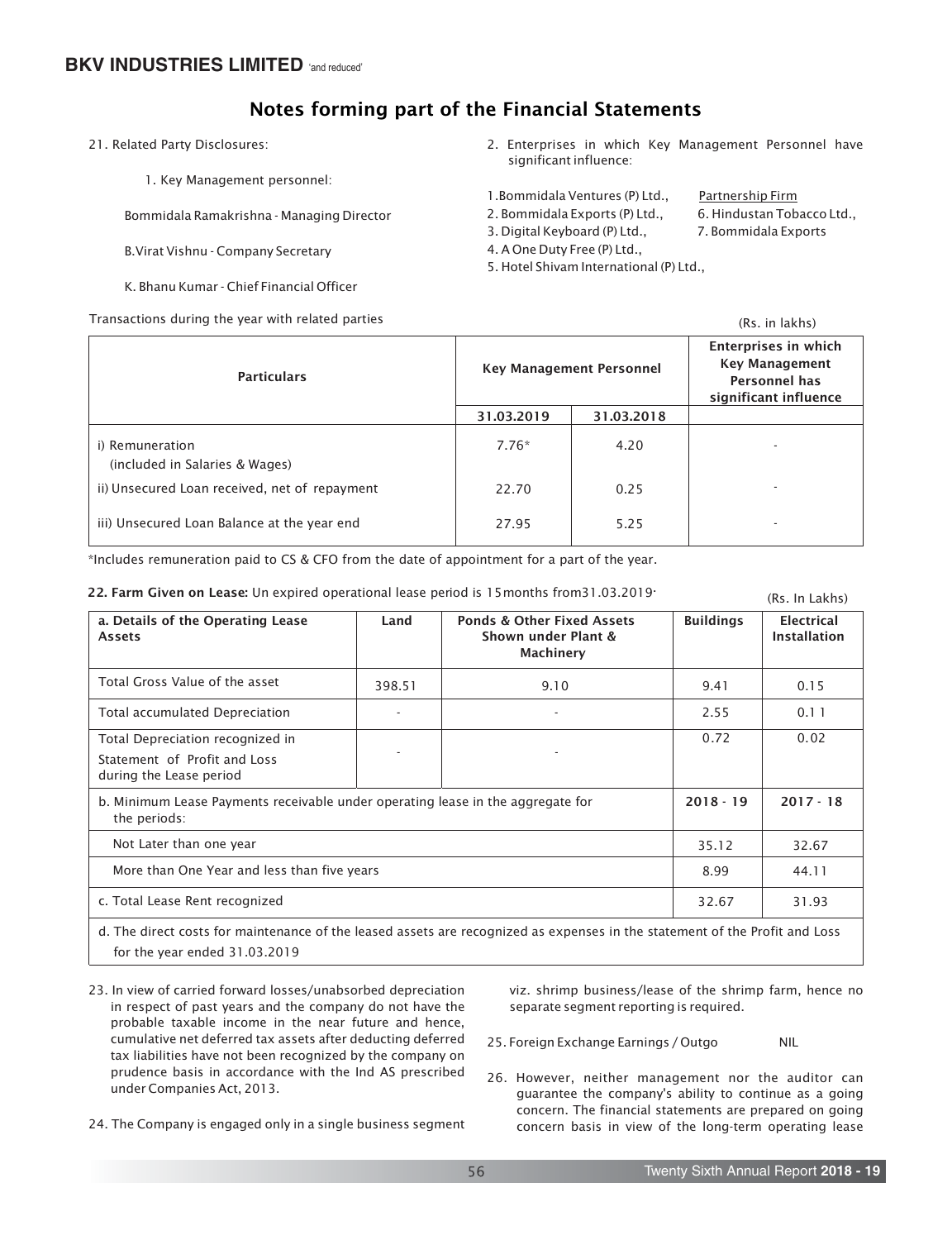Income and to undertake business operations after expiring of lease. The Company has accumulated substantial loses, the Company incurred net loss during the current year and in the previous year earned marginal profit and current liabilities more than current assets, which indicate existing of material uncertainty that may caste significant doubt about the company's ability to continue as a going concern.

27. As per the limits specified under Companies Act, 2013, the company's operations do not cover to have the Corporate Social Responsibility (CSR), hence the provisions of expenditure on CSR are not applicable.

28. Fair Value Measurement Hierarchy:

 The Company categorizes financial assets and liabilities measured at fair value into one of three levels depending on the ability to observe inputs employed for such measurement:

 Level 1: Inputs are quoted prices (unadjusted) in active markets for identical assets or liabilities.

 Level 2: Other techniques for which all inputs which have a significant effect on the recorded fair value are observable, either directly or Indirectly.

 Level 3: Techniques which are used inputs that have a significant effect on the recorded fair value that are not based on observable market data.

|                                                    |           |                              | 31st March, 2019         |           |             |           | 31st March, 2018  |           |                          |           |
|----------------------------------------------------|-----------|------------------------------|--------------------------|-----------|-------------|-----------|-------------------|-----------|--------------------------|-----------|
| <b>Particulars</b>                                 | Carrying  |                              | <b>Fair Value</b>        |           |             | Carrying  | <b>Fair Value</b> |           |                          |           |
|                                                    | Amount    | Level 1                      | Level 2                  | Level 3   | Total       | Amount    | Level 1           | Level 2   | Level 3                  | Total     |
| <b>Financial Assets</b>                            |           |                              |                          |           |             |           |                   |           |                          |           |
| Investment                                         | 3,000     | ٠                            |                          |           | 3,000       | 3,000     |                   |           |                          | 3,000     |
| Loans                                              | 22,000    | ٠                            | $\blacksquare$           |           | 22,000      | 1,760     |                   |           | $\overline{\phantom{a}}$ | 1,760     |
| Cash, Cash equivalents<br>& Bank balances          | 57,085    |                              | ٠                        |           | 57,085      | 31,872    |                   |           |                          | 31,872    |
| Other Financial Assets                             |           |                              |                          |           |             |           |                   |           |                          |           |
| Security Deposit                                   | 4,24,351  | $\sim$                       | $\overline{\phantom{a}}$ |           | 4,24,351    | 4,24,351  | ٠                 |           | $\overline{\phantom{a}}$ | 4,24,351  |
| <b>Total</b>                                       | 5,06,436  | $\blacksquare$               | $\blacksquare$           |           | 5,06,436    | 4,60,983  | ٠                 |           | $\blacksquare$           | 4,60,983  |
| <b>Financial Liabilities</b>                       |           |                              |                          |           |             |           |                   |           |                          |           |
| <b>Borrowings</b>                                  | 27,95,000 | $\blacksquare$               | $\sim$                   | (60, 625) | 27, 34, 375 | 5,25,000  | $\sim$            | (22, 186) | $\blacksquare$           | 5,02,814  |
| <b>Electricity Deposit</b><br>received from Lessee | 2,40,316  | $\qquad \qquad \blacksquare$ | ٠                        | 15,040    | 2,55,356    | 2,21,316  | ٠                 | 19,000    | $\overline{\phantom{a}}$ | 2,40,316  |
| Trade Payables                                     | 7,62,897  | $\blacksquare$               | $\sim$                   | $\sim$    | 7,62,897    | 3,36,830  | ٠                 |           | $\sim$                   | 3,36,830  |
| <b>Total</b>                                       | 37,98,213 | $\overline{\phantom{a}}$     | $\sim$                   | (45, 585) | 37,52,628   | 10,83,146 | ٠                 | (3, 186)  | $\overline{\phantom{a}}$ | 10,79,960 |

#### Fair Value Measurement Hierarchy

#### 29. Fair Value Disclosure

(In Rs.)

 $(ln Rs.)$ 

|                                                    |                          |                | 31st March, 2019  |             |                          |                          | 31st March, 2018  |           |
|----------------------------------------------------|--------------------------|----------------|-------------------|-------------|--------------------------|--------------------------|-------------------|-----------|
| <b>Particulars</b>                                 | <b>FVTPI</b>             | <b>FVOCI</b>   | Amortised<br>Cost | Total       | <b>FVTPI</b>             | <b>FVOCI</b>             | Amortised<br>Cost | Total     |
| <b>Financial Assets</b>                            |                          |                |                   |             |                          |                          |                   |           |
| Investment                                         |                          | $\overline{a}$ | 3,000             | 3,000       |                          |                          | 3,000             | 3,000     |
| Loans                                              | ٠                        | ٠              | 22,000            | 22,000      |                          | $\overline{\phantom{0}}$ | 1,760             | 1,760     |
| Cash, Cash equivalents<br>& Bank balances          |                          |                | 57,085            | 57,085      |                          |                          | 31,872            | 31,872    |
| <b>Other Financial Assets</b>                      |                          |                |                   |             |                          |                          |                   |           |
| <b>Security Deposit</b>                            |                          | ٠              | 4,24,351          | 4,24,351    | $\overline{\phantom{a}}$ |                          | 4,24,351          | 4,24,351  |
| Total                                              |                          | $\blacksquare$ | 5,06,436          | 5,06,436    |                          |                          | 4,60,983          | 4,60,983  |
| <b>Financial Liabilities</b>                       |                          |                |                   |             |                          |                          |                   |           |
| <b>Borrowings</b>                                  | $\overline{\phantom{0}}$ | ٠              | 27, 34, 375       | 27, 34, 375 |                          |                          | 5,02,814          | 5,02,814  |
| <b>Electricity Deposit</b><br>received from Lessee |                          |                | 2,55,356          | 2,55,356    |                          |                          | 2,40,316          | 2,40,316  |
| <b>Trade Payables</b>                              |                          | ٠              | 7,62,897          | 7,62,897    |                          |                          | 3,36,830          | 3,36,830  |
| <b>Total</b>                                       |                          | ٠              | 37,52,628         | 37,52,628   |                          |                          | 10,79,960         | 10,79,960 |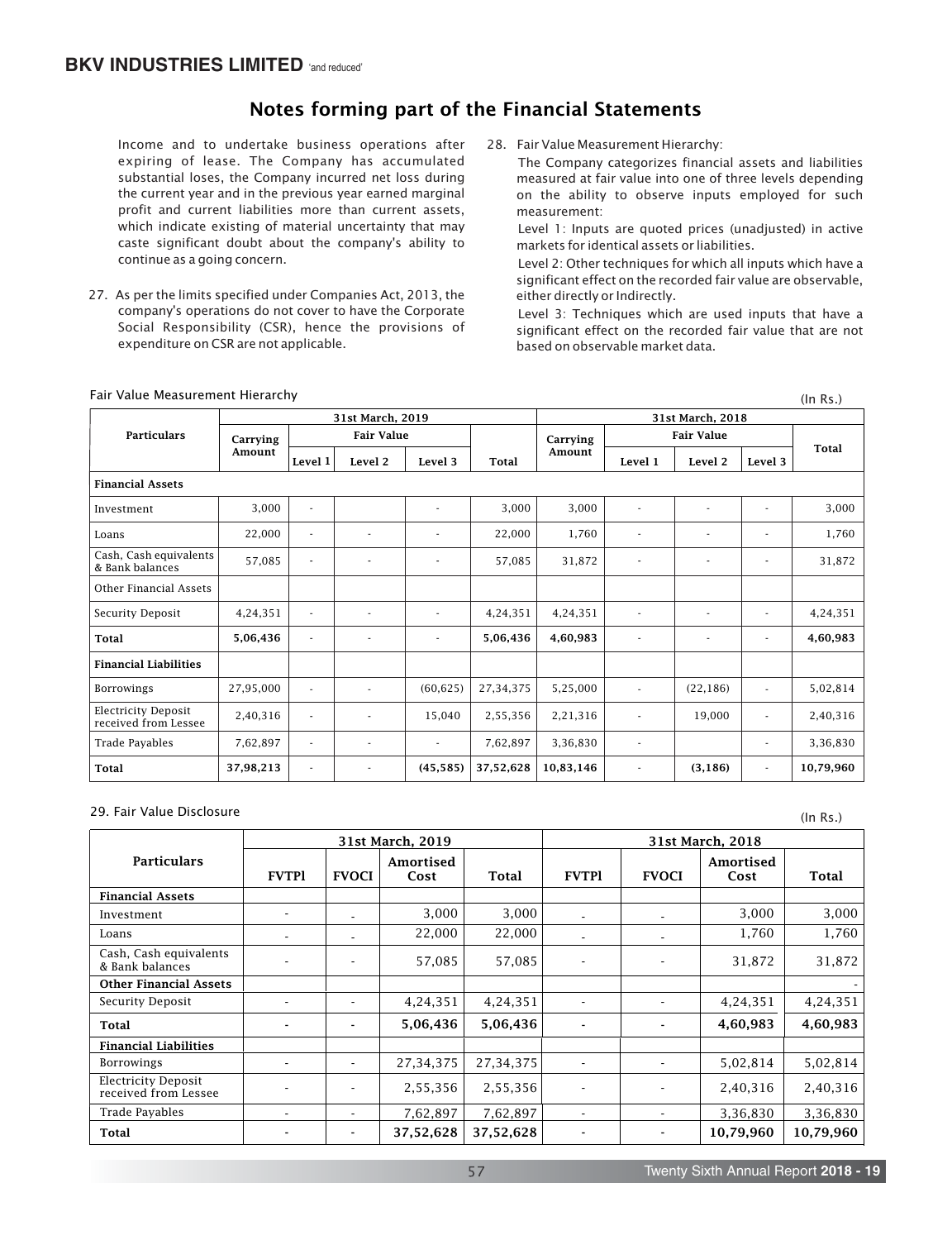30. Nature and extent of risks arising from financial instruments and respective financial risk management objectives and policies.

 include the loans, security deposit, cash and short-term The Company's principal financial liabilities comprise borrowing from the Managing Director, trade and other payables. The main purpose of these financial liabilities is to finance the Company's operations, as and when required. The Company's principal financial assets deposits that derive directly from operations.

 In view of limited operations viz., leasing income and meeting the corporate compliances, the Company is marginally exposed to market risk, credit risk and liquidity risk. The Board discusses on financial risks and appropriate risk governance frame work for the Company. The Company's financial risk activities are governed by appropriate policies and procedures and that the risks are identified, measured and managed in accordance with the Company's policies and risk objectives. The Board review and agree policies for managing each of these risks, which are summarized below:

#### a. Market risk

 Market risk or uncertainty arising from possible from business movement and their impact on future performance of business. As the company entered into seven years lease agreement during July 2013 for its farm and the lessee is meeting the commitment in advance, makes the risk or uncertainty very limited.

 The Company is exposed to market risk through it's financial instruments and specially to interest rate and risk, price risks, which results from both it's operating and investing risks. During the current year, the company do not have any investments others than the Electricity Deposits and marginal loan to employees, other than cash and bank balances. Hence, the company do not perceive any risk on this count.

#### b. Interest rate risk

 As there are no investments and borrowings in the market, the company do not get exposed to any interest rate risk, other than investing the surplus funds in short term.

#### c. Credit risk

 Credit risk is the risk that the counterparty will not meet its obligations under a financial instrument or customer contract, leading to financial loss. The company is exposed to only other operating activity viz., lease income and generally the advance payment is received during the second quarter for the entire ensuing year, hence the credit risk is very limited.

#### d. Liquidity risk

 The Company's objective is to meet the day to day operational commitments in time, as there are only limited operations other than the compliance and leasing activity, the Company manages it's activity with the leasing income and in case of any exigency, the Company resorts to the

borrowings from the Managing Director for a short term, which will generally repaid once, the leasing income is received. Hence, with limited operations, the company do not foresee any liquidity risk.

#### 31. Capital Management

 Company's capital comprises of equity share capital, retained earnings and other equity attributable to equity holders. The primary objective of company capital management is to maximize the shareholder value. The Company manages its capital and makes adjustments to it in the light of economic and market conditions. The Capital as on  $31<sup>st</sup>$  March, 2019 is Rs.  $3,74,53,223/-$ (Pervious year Rs. 3,98,12,806/-).

32. Micro, small and medium enterprises

 The identification of micro, small and medium enterprise suppliers as defined under the provisions of "Micro, small and medium enterprises Act, 2006" is based on Management's knowledge of their status. There are no dues to micro, small and medium enterprises as on March 31, 2019 and on March 31, 2018.

As per our attached report of even date.

For and on behalf of the Board

Bommidala Rama Krishna Managing Director DIN: 00105030

> Bommidala Anitha Director DIN: 00112766

For Kurapati Subba Rao & Co., Chartered Accountants, Firm Regn. No:001618S

> K Rajendra Prasad Partne(M.No:207646)

Place: Guntur Date: 29.05.2019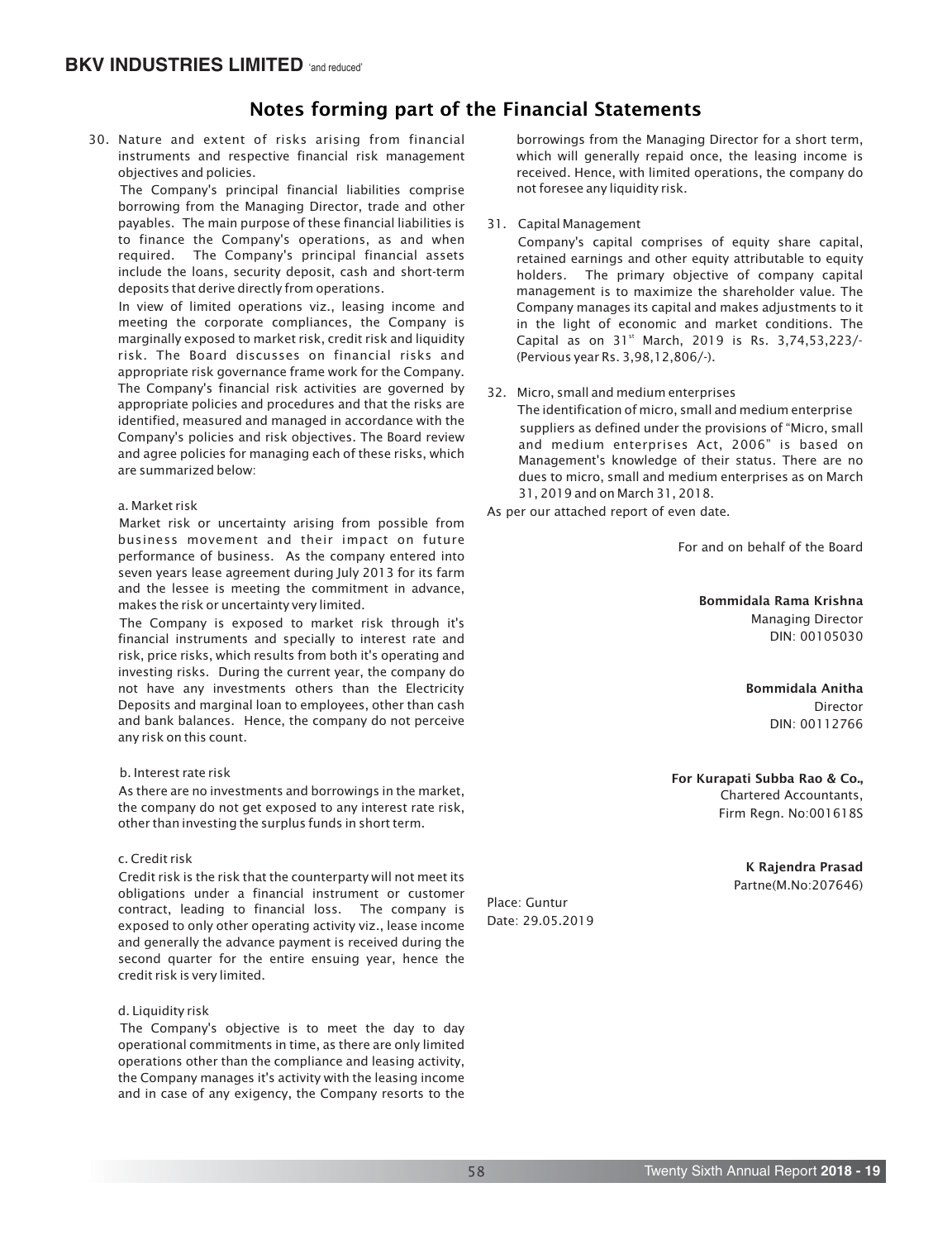#### **BKV INDUSTRIES LIMITED "**and reduced**"**

CIN: L05005AP1993PLC015304

Regd. Office:"Bommidala House",D.No:5-87-15/A, Lakshmipuram Main Road, Guntur - 522 007.

Please complete the attendance slip and hand it over at the entrance of Meeting Hall. Please also bring your copy of the enclosed Annual Report.

#### **ATTENDANCE SLIP**

I hereby record my presence at the 26<sup>th</sup> Annual General Meeting of the company held on 12<sup>th</sup> September 2019.

| Regd. Folio No.                            | $DPId^*$     |
|--------------------------------------------|--------------|
| No. of shares                              | Clint $Id^*$ |
| Name of the Shareholder (in block letters) |              |
| Signature of the shareholder or proxy      |              |

#### \*Applicable for investors holding shares in electronic form

#### **BKV INDUSTRIES LIMITED "**and reduced**"**

00

CIN: L05005AP1993PLC015304

Regd. Office:"Bommidala House",D.No:5-87-15/A, Lakshmipuram Main Road, Guntur - 522 007.

#### **PROXY FORM / FORM NO: MGT – 11**

(PURSUANT TO SECTION 105 (6) OF THE COMPANIES ACT, 2013 AND RULE 19(3) OF THE COMPANIES (MANAGEMENT AND ADMINISTRATION) RULE, 2014).

| Name of the member(s):     | e-mail Id:            |
|----------------------------|-----------------------|
| <b>Registered Address:</b> | Folio No./*Client Id: |
|                            | *DPId:                |
|                            |                       |

I/We, being the member (s) of...........................................................................of………….shares of **BKV INDUSTRIES LIMITED** hereby appoint

And whose signature(s) are appended below as my/our proxy to attend and vote (on a poll) for me/ us and on my/our behalf the 26<sup>th</sup> Annual General<br>Meeting of the Company, to be held on Thursday, September 12<sup>th</sup> 2019 at 03 - 522 017 and at any adjournment thereof in respect of such resolutions as are indicated below:

\*\* I wish my above Proxy to vote in the manner as indicated in the box below:

| <b>S. No.</b> | <b>Resolutions</b>                                                                                                            | For | <b>Against</b> |  |
|---------------|-------------------------------------------------------------------------------------------------------------------------------|-----|----------------|--|
| To approve    |                                                                                                                               |     |                |  |
| .,            | Audited financial statements for the year ended March 31, 2019 and reports of the Board of<br>Directors and Auditors thereon. |     |                |  |
| 2.            | Re Appointment of Smt. Bommidala Anitha (DIN:00112766) as Director who retires by rotation.                                   |     |                |  |
| З.            | Re Appointment of Sri Bommidala Rama Krishna (DIN:00105030) as Managing Director.                                             |     |                |  |

NOTE: The proxy form duly completed shall be deposited at the Registered Office of the company not less than 48 hours before the time for holding the Meeting. Proxy need not be a member.

Affix Rs. 1/ Revenue Stamp